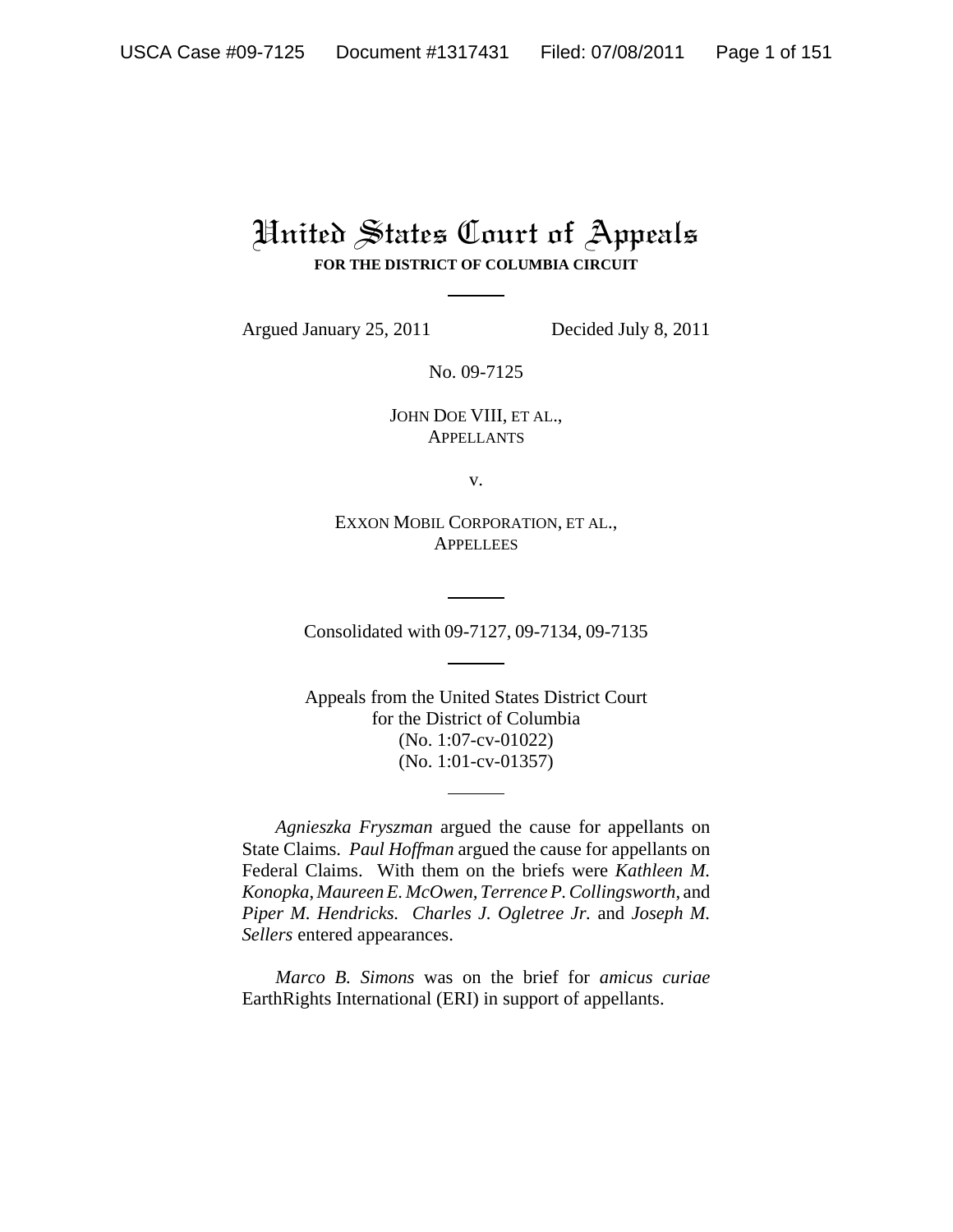*Jennifer M. Green* was on the brief for *amici curiae* University of Minnesota Law School, et al. in support of appellants.

*William J. Aceves* was on the brief for *amici curiae* International Law Scholars in support of appellants.

*Muneer I. Ahmad* was on the brief for *amici curiae* Arthur Miller, Erwin Chemerinsky, and Professors of Federal Jurisdiction and Legal History in support of appellants.

*Sri Srinivasan* argued the cause for appellees/crossappellants. With him on the brief were *Walter Dellinger*, *Anton Metlitsky*, *Theodore V. Wells Jr.*, *Alex Young K. Oh*, *Nikhil Singhvi*, *Martin J. Weinstein*, and *Patrick J. Conlon*.

*Robin S. Conrad, Alan E. Untereiner*, and *Mark T. Stancil* were on the brief for *amicus curiae* The Chamber of Commerce of the United States of America in support of appellees.

*Jeffrey A. Lamken* and *Robert K. Kry* were on the brief for *amici curiae* National Foreign Trade Council, Inc. et al. in support of appellees.

*Daniel J. Popeo* and *Richard A. Samp* were on the brief for *amici curiae* Washington Legal Foundation, et al. in support of appellees.

Before: ROGERS, TATEL, and KAVANAUGH, *Circuit Judges*.

Opinion for the Court by *Circuit Judge* ROGERS.

Opinion dissenting in part by *Circuit Judge* KAVANAUGH.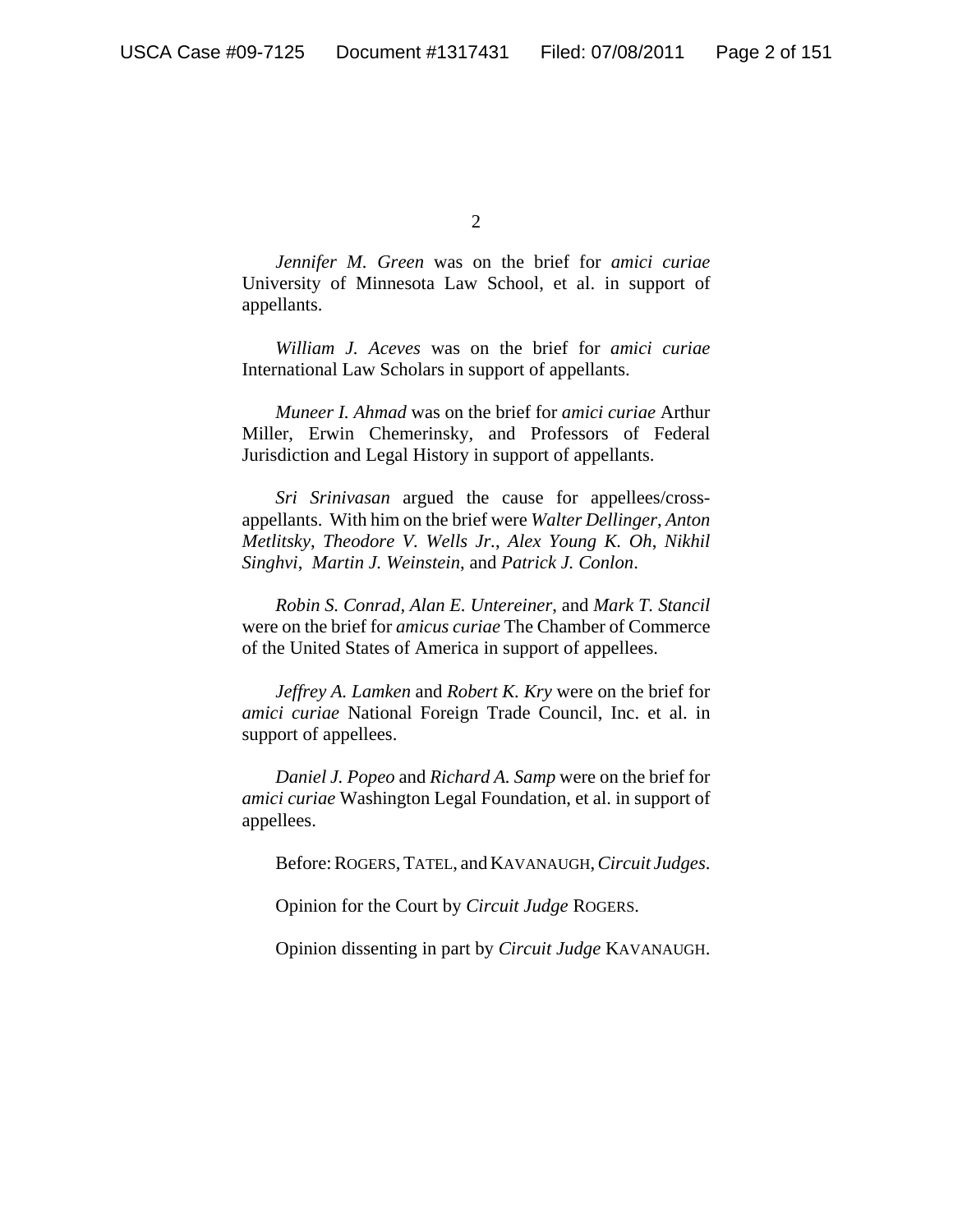ROGERS, *Circuit Judge*: Pursuant to a contract with the Indonesian government, Exxon Mobil Corporation, a United States corporation, and several of its wholly owned subsidiaries (hereinafter "Exxon") operated a large natural gas extraction and processing facility in the Aceh province of Indonesia in 2000–2001. Plaintiffs-appellants are fifteen Indonesian villagers from the Aceh territory. Eleven villagers filed a complaint in 2001 alleging that Exxon's security forces committed murder, torture, sexual assault, battery, and false imprisonment in violation of the Alien Tort Statute ("ATS") and the Torture Victim Protection Act ("TVPA"), and various common law torts. (The *Doe I* complaint.) Four other Aceh villagers alleged in 2007 that Exxon committed various common law torts. (The *Doe VIII* complaint.) All plaintiffs-appellants allege that Exxon took actions both in the United States and at its facility in the Aceh province that resulted in their injuries. The district court dismissed the statutory claims, *see Doe I v. Exxon Mobil Corp.*, 393 F. Supp. 2d 20 (D.D.C. 2005), and discovery proceeded on the tort claims.<sup>1</sup> Those claims, however, were subsequently dismissed for lack of prudential standing. *See Doe VIII v. Exxon Mobil Corp.*, 658 F. Supp. 2d 131 (D.D.C. 2009). Plaintiffsappellants challenge the dismissals of their complaints and Exxon filed a cross-appeal, *inter alia* raising for the first time that as a corporation it was immune from liability under the ATS. $2$ 

<sup>&</sup>lt;sup>1</sup> In an interlocutory appeal filed in 2005, this court held that it lacked jurisdiction to address Exxon's contention that the complaint should be dismissed pursuant to the political question doctrine and that Exxon had failed to meet the standard for issuance of a writ of mandamus. *See Doe I v. Exxon Mobil Corp.*, 473 F.3d 345 (D.C. Cir. 2007).

<sup>2</sup> For purposes of these appeals it is unnecessary to distinguish between the two complaints. Plaintiffs-appellants appeal the dismissal of the statutory claims in 2005 by Judge Oberdorfer and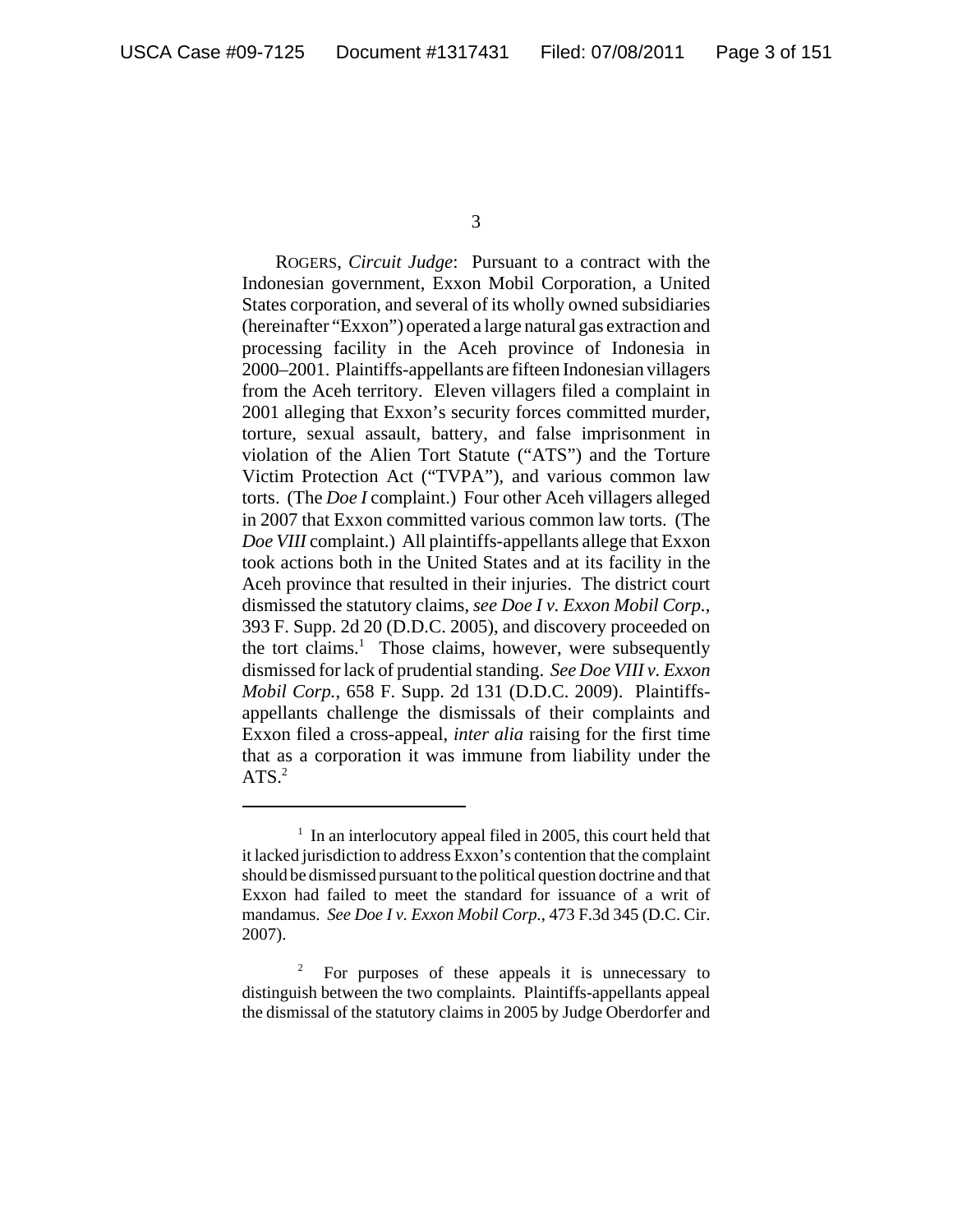For the reasons that follow, we conclude that aiding and abetting liability is well established under the ATS. We further conclude under our precedent that this court should address Exxon's contention on appeal of corporate immunity and, contrary to its view and that of the Second Circuit, we join the Eleventh Circuit in holding that neither the text, history, nor purpose of the ATS supports corporate immunity for torts based on heinous conduct allegedly committed by its agents in violation of the law of nations. We affirm the dismissal of the TVPA claims in view of recent precedent of this court. We conclude, however, that Exxon's objections to justiciability are unpersuasive and that the district court erred in ruling that appellants lack prudential standing to bring their non-federal tort claims and in the choice of law determination. Finally, we conclude that Exxon's challenge to the diversity of parties in the *Doe VIII* complaint is to be resolved initially by the district court. Therefore, we affirm the dismissal of plaintiffsappellants' TVPA claims, reverse the dismissal of the ATS claims at issue in this appeal, along with plaintiffs-appellants' non-federal tort claims, and remand the cases to the district court.

## **I.**

Accepting the allegations of the complaints as true, and construing the complaints in favor of plaintiffs-appellants, as we must, *see Warth v. Seldin*, 422 U.S. 490, 501 (1975), the plaintiffs claim that Exxon's security forces were comprised of members of the Indonesian military and that Exxon and its subsidiaries, which were incorporated at the time of the filing of the first complaint in New Jersey and Delaware, *Doe I* Compl. ¶¶ 17, 20, 23, retained these soldiers as guards for its natural

the dismissal of the common law torts in 2009 on prudential standing grounds by Chief Judge Lamberth.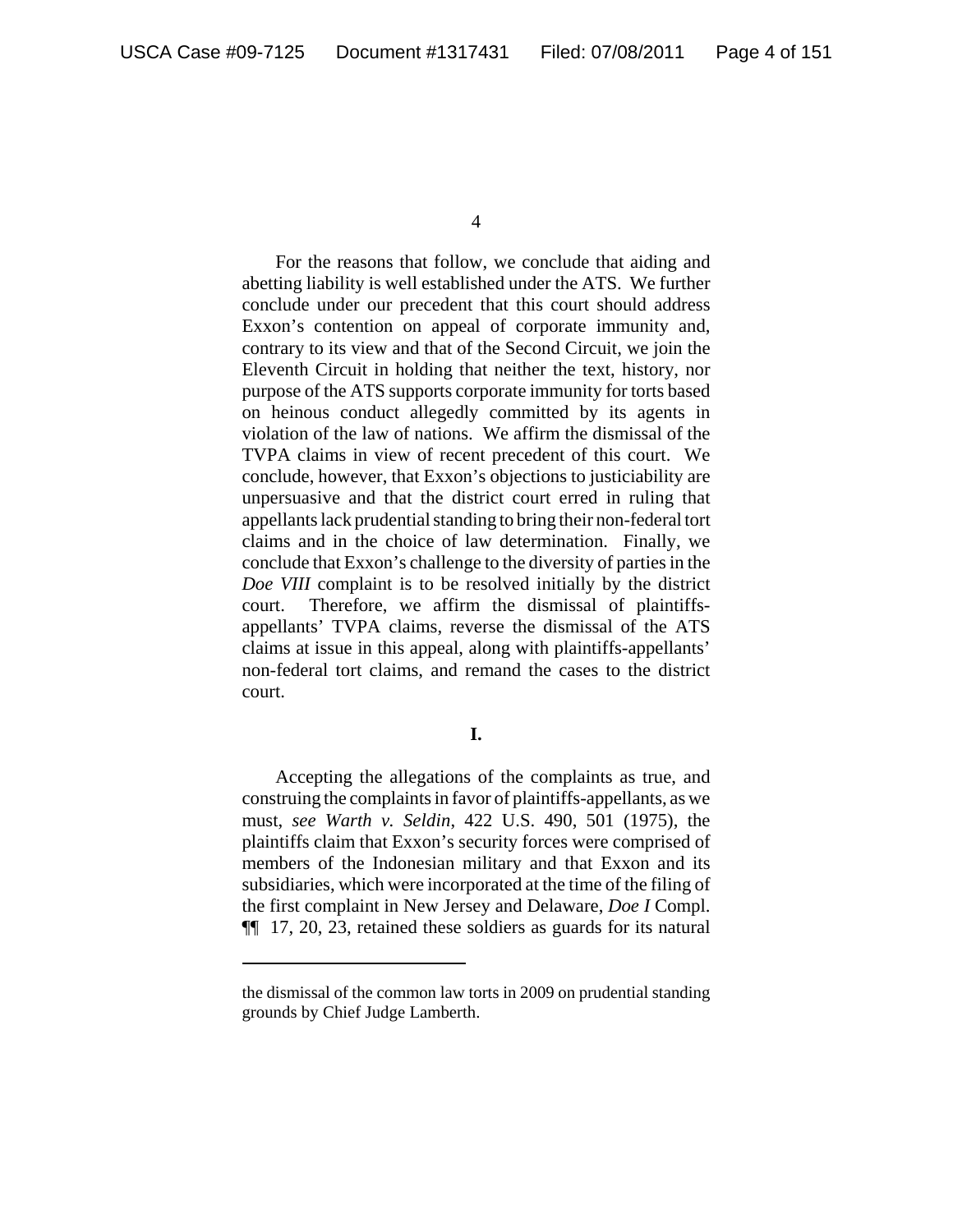gas facility even though Exxon was aware that the Indonesian army had committed human rights abuses in the past, *id.* ¶¶ 39–47; *Doe I* Am. Compl. ¶¶ 55–66; *Doe VIII* Compl. ¶¶ 39–59, and knew that performance of the security contract would lead to human rights violations by Indonesian soldiers against the residents of Aceh. *Doe I* Compl. ¶¶ 64, 71; *Doe I* Am. Compl. ¶¶ 60, 66, 125; *Doe VIII* Compl. ¶¶ 51–53, 79. The human rights abuses alleged included genocide, extrajudicial killing, torture, crimes against humanity, sexual violence, and kidnaping. *Doe I* Compl. ¶ 64. In addition to extrajudicial killings of some of the plaintiffs-appellants' husbands as part of a "systematic campaign of extermination of the people of Aceh by [d]efendants' [Indonesian] security forces," *id.* ¶ 65, the plaintiffs-appellants were "beaten, burned, shocked with cattle prods, kicked and subjected to other forms of brutality and cruelty" amounting to torture, *id.* ¶ 66, as well as forcibly removed and detained for lengthy periods of time, *id.* ¶ 67. Plaintiffs-appellants claim that Exxon or its agents, by decisions made in the United States, *id.* ¶¶ 30, 32–33, and at its Aceh plant, *id.* ¶¶ 55–57, "committed acts that had the intent and the effect of grossly humiliating and debasing" either them or their deceased husbands by "forcing them to act against their will and conscience, inciting fear and anguish, and breaking their physical and/or moral resistance" by actions that constitute "inhuman or degrading treatment in violation of the law of nations." *Id.* ¶ 68.

According to the complaints, these actions of the Indonesian military could be attributed to Exxon because they were committed by a unit dedicated only to Exxon's Aceh facility and Exxon had the authority "to control and direct[]" the soldiers' actions. *Id*. ¶ 40. Plaintiffs-appellants claim Exxon was aware of the atrocities committed by the Indonesian military in Aceh, as confirmed by public reports including reports of atrocities committed by Exxon's dedicated unit, and that Exxon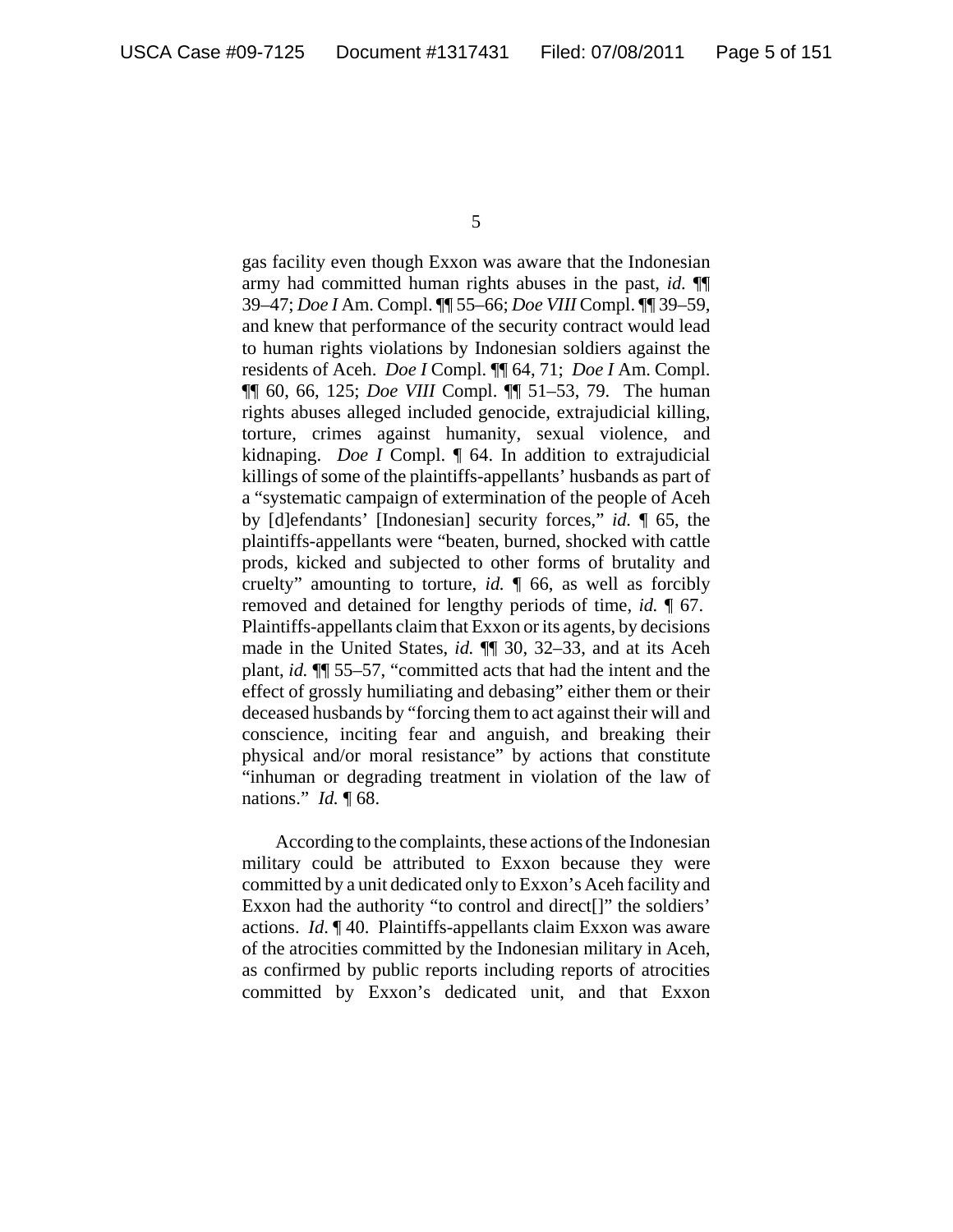nonetheless provided logistical and material support to the military by hiring mercenaries to provide advice, training, intelligence, and equipment to the unit while Exxon profited from the operation of its Aceh facility. *Id.* ¶¶ 39–41, 46. By acting together with Indonesian security forces, the plaintiffsappellants claim that Exxon acted under color of Indonesian law. *Id.*

On October 1, 2001, Exxon moved to dismiss the complaint, and after a hearing on the motion the district court requested the Office of Legal Adviser of the Department of State to inform the court whether the Department deemed adjudication of the case to affect adversely the interests of the United States. On July 29, 2002, the Office of Legal Adviser filed a statement of interest and attached a statement of the Indonesian Ambassador to the United States. Thereafter, the district court dismissed the statutory claims. It ruled that aiding and abetting was not actionable under the ATS, *Doe I*, 393 F. Supp. 2d at 24, that "sexual violence" is not sufficiently recognized as a violation of the law of nations to be actionable under the ATS, and that Exxon could not be liable for genocide and crimes against humanity because adjudication of such claims would "be an impermissible intrusion in Indonesia's internal affairs." *Id.* at 25. Although concluding that "resolving claims of complicity in arbitrary detention, torture, and extrajudicial killing pose[d] less of a threat of infringing Indonesia's sovereignty," *id.*, the district court ruled that the plaintiffs could not assert such claims against Exxon because color-of-law jurisprudence developed in lawsuits under 42 U.S.C. § 1983 was inapplicable in view of *Sosa v. Alvarez-Machain*, 542 U.S. 692 (2004). *Doe I*, 393 F. Supp. 2d at 25–26. The district court also ruled that joint action with the Indonesian military was not sufficiently alleged, but even if it were the required inquiry would raise justiciability concerns, and to the extent state action could be alleged under a proximate cause theory, that theory was not sufficiently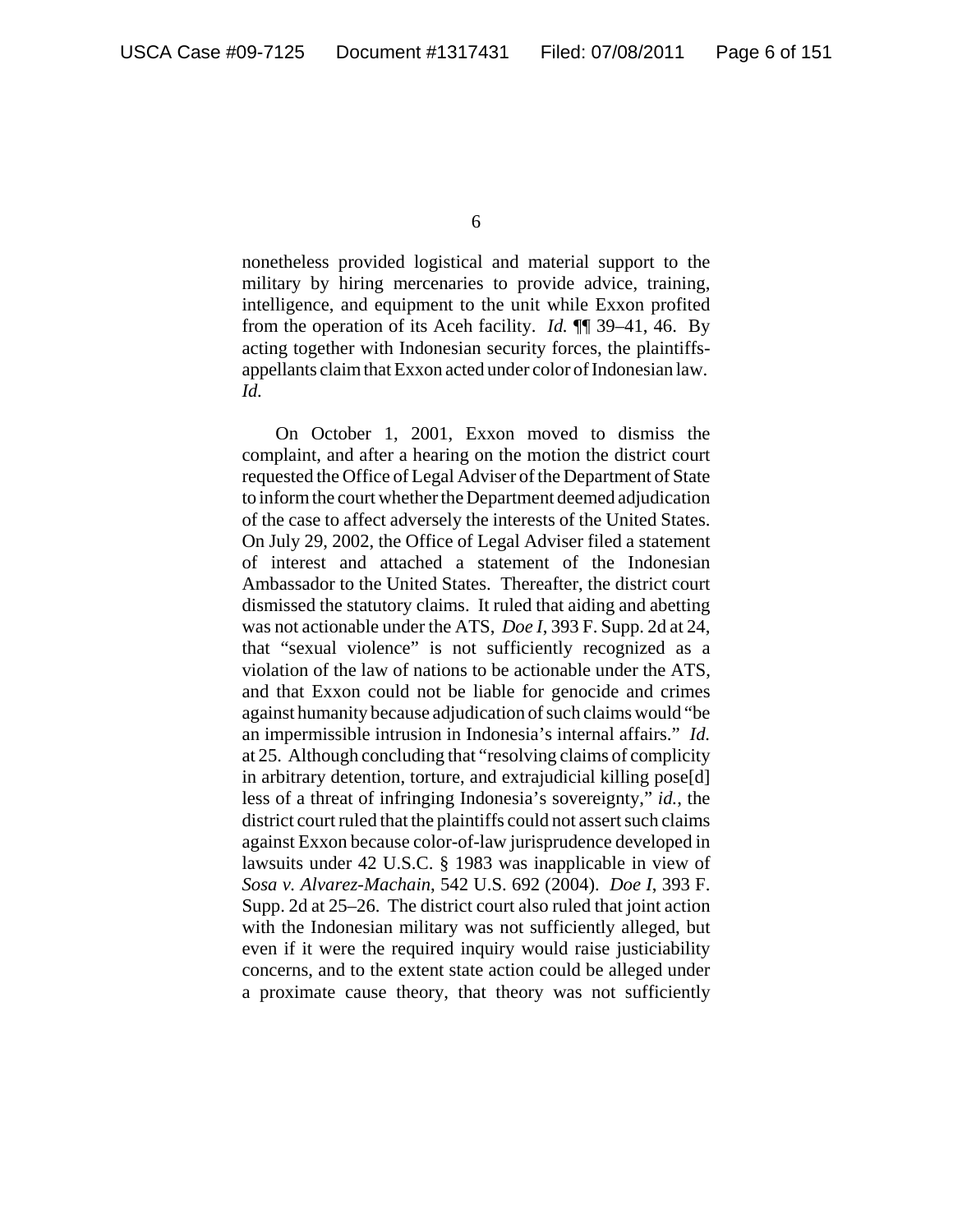alleged in the complaint. *Id.* at 26–27. The district court declined to hold, as Exxon urged, that the ATS claims must be dismissed due to plaintiffs-appellants' failure to exhaust remedies in Indonesia because it was apparent that such efforts would be futile. *Id.* at 24–25.

On appeal, plaintiffs-appellants challenge the dismissal of their ATS and TVPA claims based on prohibitions of extrajudicial killing, torture, and prolonged arbitrary detention, but do not appeal the dismissal of their claims of genocide, crimes against humanity, or sexual violence. They contend, and Exxon does not dispute, that extrajudicial killing, torture, and prolonged arbitrary detention are clearly established norms of international law.<sup>3</sup> They also contend, but Exxon disputes, that the district court erred in ruling that aiding and abetting liability is unavailable under the ATS, in view of subsequent case law in the circuit courts of appeals, and in ruling that color-of-law jurisprudence may not be applied in ATS cases. Responding to Exxon's new contention on appeal that it is entitled to corporate immunity because customary international law does not recognize corporate liability for human rights violations, appellants contend that Exxon has conflated *Sosa*'s analysis for norms in a manner that is inconsistent with a well-established distinction in international law, and alternatively it has inaccurately recounted customary international law. Appellants maintain that corporations may be liable directly and also for aiding and abetting under the ATS and the TVPA.

Finally, appellants challenge the dismissal of their nonfederal tort claims, contending that history demonstrates that

<sup>&</sup>lt;sup>3</sup> This relieves the court from the task, in which our dissenting colleague unnecessarily engages, *see* Dis. Op. at 4 n.2, of identifying the universe of international norms capable of giving rise to causes of action in ATS lawsuits. *See* Oral Arg. Tr. at 64:9–12.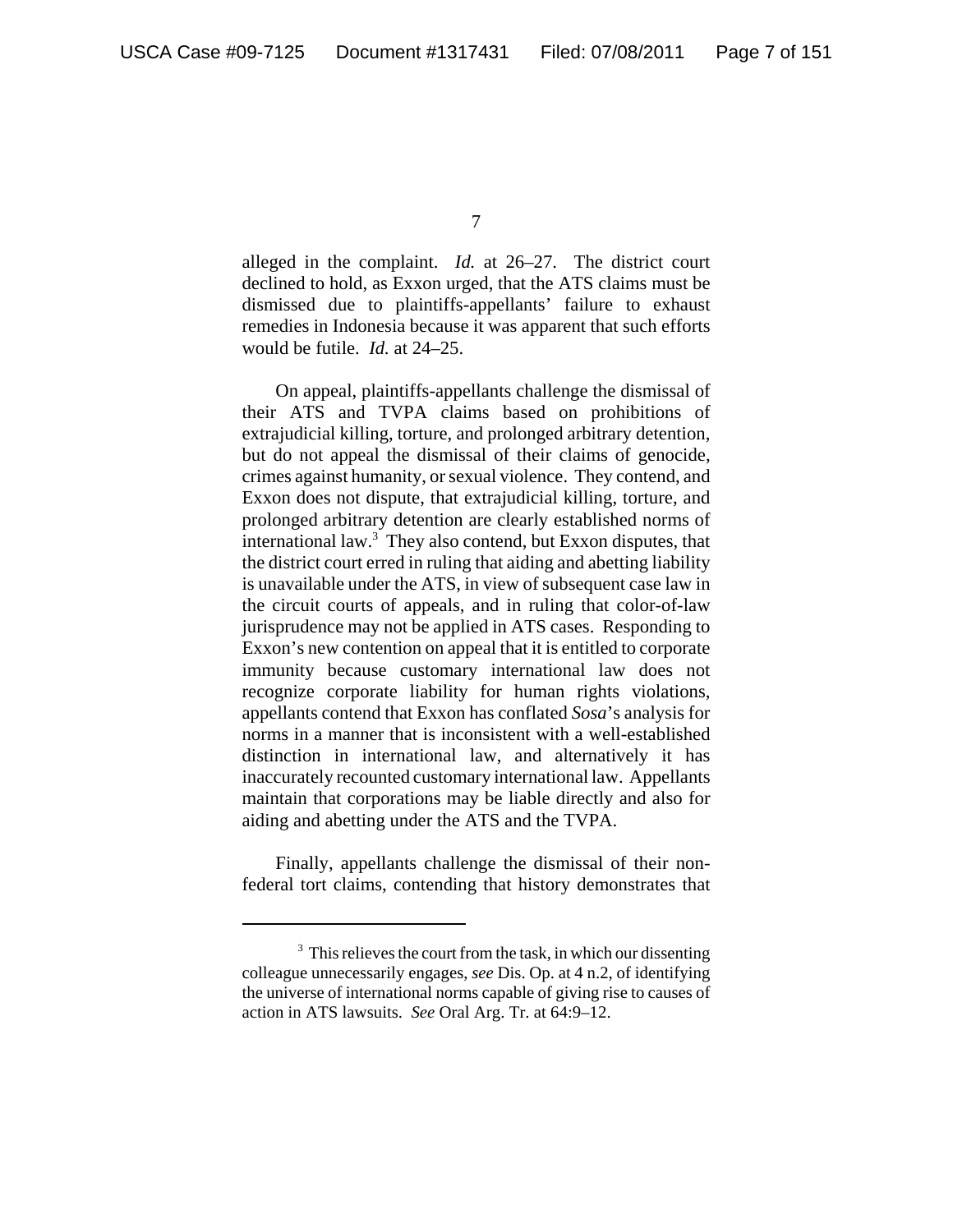there is no *per se* bar on non-resident alien standing and that they meet the traditional zone-of-interests test for prudential standing. Exxon maintains that appellants cannot meet the zoneof-interests test because the alleged torts occurred on foreign soil and that any state law claims would be subject to foreign affairs preemption, and even if those claims survive, Indonesian law ought to apply. Exxon also raises three justiciability objections: the complaint should be dismissed in deference to the foreign policy views of the Executive Branch; the claims interfere with a peace agreement supported by the United States; and the claims threaten international comity with Indonesia. Exxon further maintains the *Doe VIII* complaint must be dismissed for lack of diversity jurisdiction.

In Part II, we address aiding and abetting liability under the ATS, concluding that it is well established. In Part III, we examine Exxon's claim of corporate immunity, concluding that corporations can be held liable under the ATS. In Part IV, we affirm the dismissal of appellants' claims under the TVPA in view of precedent issued by this court after oral argument in these cases. In Part V, we consider Exxon's contentions that the complaints should be dismissed on justiciability grounds and find them unpersuasive. In Part VI, we resolve appellants' challenge to the dismissal of their common law claims for lack of prudential standing, concluding that they have such standing; we agree, however, with Exxon that the district court erred in its choice of law determination and that Indonesian law applies under the District of Columbia choice of law rule to appellants' non-federal tort claims. In Part VII, we remand to the district court questions raised by Exxon with regard to the existence of diversity jurisdiction in *Doe VIII*.

We conclude that none of the four reasons offered by our dissenting colleague for reaching a different conclusion about the reach of the ATS withstand analysis. The dissent's first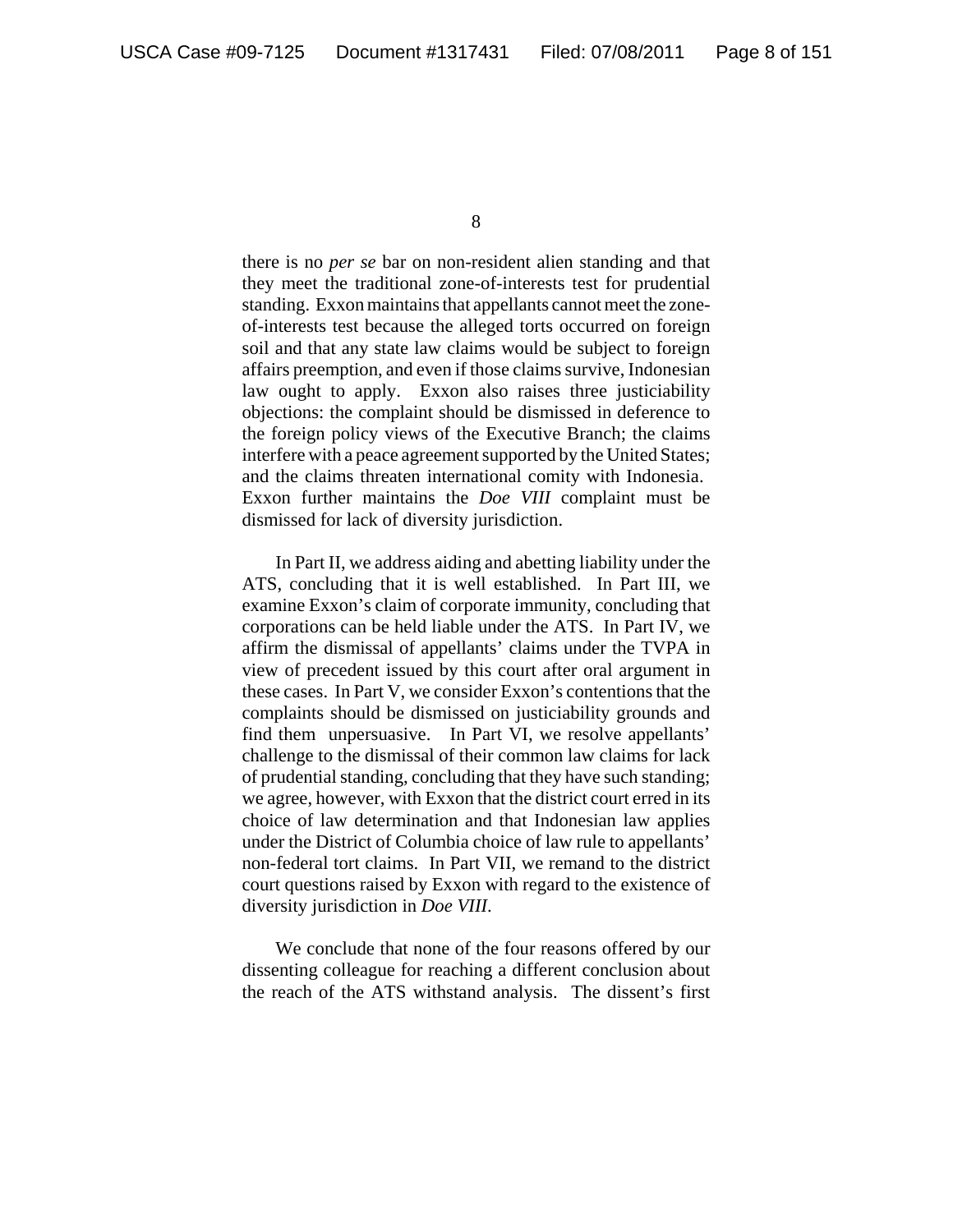objection relates to extraterritoriality when that issue is not presented and, as the historical context makes clear, the ATS reaches harm occurring outside of the United States. The dissent's objection to corporate liability is based on a misstatement of the definition of customary international law and of Supreme Court precedent, and disregards both a fundamental distinction between causes of action based on conduct that violates the law of nations or treaties and the remedy under domestic law, and a source of international law. The dissent's third objection that the TVPA precludes the court's conclusions regarding the ATS is contrary to the Supreme Court's conclusion about the effect of the TVPA on the ATS and inappropriately addresses an argument forfeited by Exxon. Finally, the dissent's justiciability objection selectively characterizes not only the complaints but also the State Department's expression of interest in this litigation.

### **II.**

The ATS stood largely dormant for nearly two centuries after its enactment in 1789. Two district courts invoked jurisdiction under the ATS. *See Adra v. Clift*, 195 F. Supp. 857 (D. Md. 1961)); *Bolchos v. Darrel*, 3 F. Cas. 810 (D.S.C. 1795) (No. 1,607). The first appellate court to uphold a claim under the ATS did so in 1980 when the Second Circuit held in *Filartiga v. Pena-Irala*, 630 F.2d 876 (2d Cir. 1980), that deliberate torture perpetrated under color of official authority violated universally accepted norms of international law on human rights and that the ATS provided federal jurisdiction over a claim by a resident alien against a Paraguayan official for the death of his son in Paraguay. The Supreme Court in *Sosa* described *Filartiga* as "the birth of the modern line of [ATS] cases." 542 U.S. at 724–25. Even after *Filartiga*, however, courts and commentators continued to disagree as to the proper interpretation of the ATS, resulting in the exchange between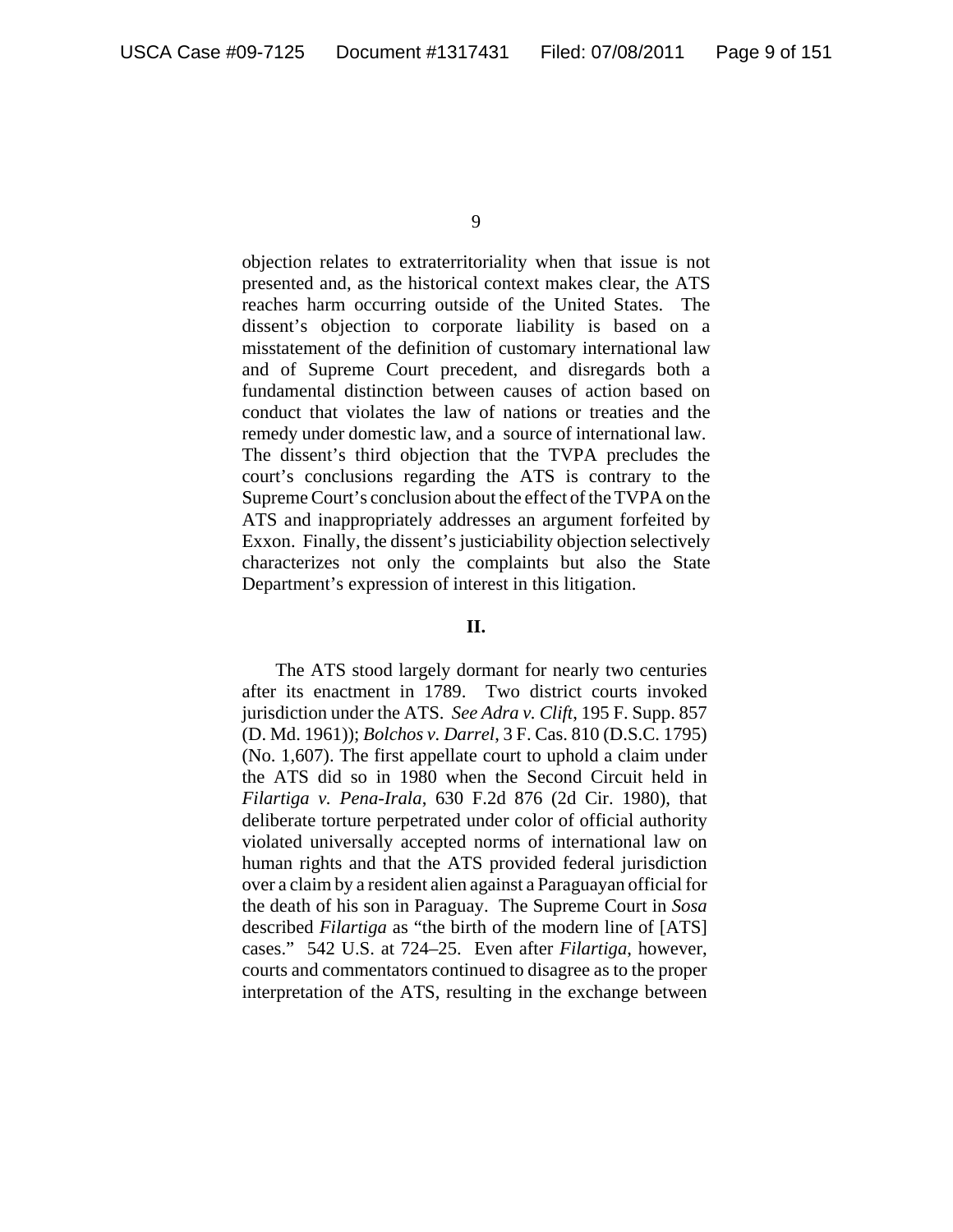Judge Edwards and Judge Bork in *Tel-Oren v. Libyan Arab Republic*, 726 F.2d 774 (D.C. Cir. 1984). The Supreme Court in *Sosa* settled this disagreement, adopting an approach consistent with both *Filartiga* and Judge Edwards' separate opinion in *Tel-Oren*.

The issue in *Sosa* was whether a Mexican citizen (Alvarez-Machain) could bring a claim under the ATS against Mexican nationals hired by the U.S. Drug Enforcement Administration ("DEA") for an alleged violation of the law of nations arising from his "arbitrary arrest." DEA agents had obtained an arrest warrant from a U.S. district court and hired Mexican nationals (including Sosa) to abduct Alvarez-Machain and bring him to the United States to be arrested. 542 U.S. at 698. The Supreme Court, although concluding the ATS was "intended as jurisdictional," *id.* at 714, and "creat[ed] no new causes of action," *id.* at 724, held that "[t]he jurisdictional grant is best read as having been enacted on the understanding that the common law would provide a cause of action for the modest number of international law violations with a potential for personal liability at the time," *id.* Further, the Court concluded that "Congress has not in any relevant way amended § 1350 or limited civil common law power by another statute." *Id.* at 725. The Court went on to observe, as we discuss in Part V, that "there are good reasons for a restrained conception of the discretion a federal court should exercise in considering a new cause of action of this kind." *Id.*

Upon considering the history and purpose of the ATS, the Supreme Court instructed that "courts should require any claim based on the present-day law of nations to rest on a norm of international character accepted by the civilized world and defined with a specificity comparable to the features of the 18th-century paradigms we have recognized," *id*., referencing violation of safe conducts, infringement of the rights of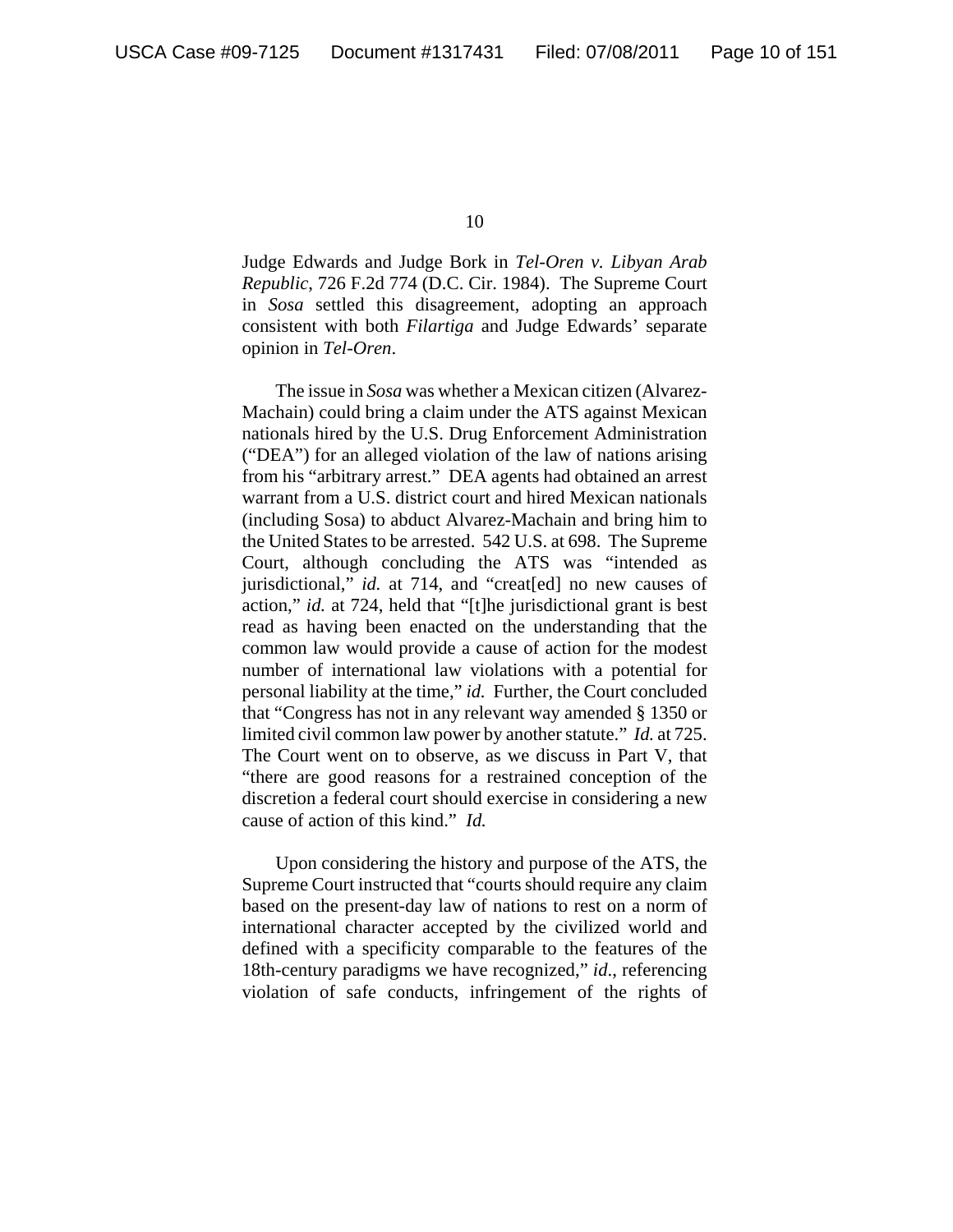ambassadors, and piracy, *id.* at 724. The Court recognized that "a judge deciding in reliance on an international norm will find a substantial element of discretionary judgment in the decision," *id.* at 726, but admonished that "federal courts should not recognize private claims under federal common law for violations of any international law norm with less definite content and acceptance among civilized nations than the historical paradigms familiar when § 1350 was enacted," *id.* at 732. Appellants' aiding and abetting contention meets this test.

In dismissing appellants' statutory claims, the district court relied principally on *In re South African Apartheid Litigation*, 346 F. Supp. 2d 538, 549–51 (S.D.N.Y. 2004), which held that private actors who did not engage in state action committed no violation remediable under the ATS. That authority was overruled in *Khulumani v. Barclay National Bank Ltd.*, 504 F.3d 254 (2d Cir. 2007), *aff'd for lack of en banc quorum sub nom. Am. Isuzu Motors, Inc. v. Ntsebeza*, 553 U.S. 1028 (2008); *see also Presbyterian Church of Sudan v. Talisman Energy, Inc.*, 582 F.3d 244, 256 (2d Cir. 2009), *cert. denied*, 131 S. Ct. 79 (2010). The district court also ruled that there was no liability for aiding and abetting under the ATS, applying the rule of statutory construction in *Central Bank of Denver v. First Interstate Bank of Denver*, 511 U.S. 164, 181–82 (1994), *superseded in part by statute*, 15 U.S.C. § 78t(e), that there is no general presumption in favor of aiding and abetting liability. *Doe I*, 393 F. Supp. 2d at 24.

Appellants persuasively contend that aiding and abetting liability exists under the ATS. Virtually every court to address the issue, before and after *Sosa*, has so held, recognizing secondary liability for violations of international law since the founding of the Republic. Appellants cite as examples *Talbot v. Jansen*, 3 U.S. (3 Dall.) 133, 167–68 (1795) (Iredell, J.), *The Amiable Nancy*, 1 F. Cas. 765, 768 (C.C.D.N.Y. 1817) (No.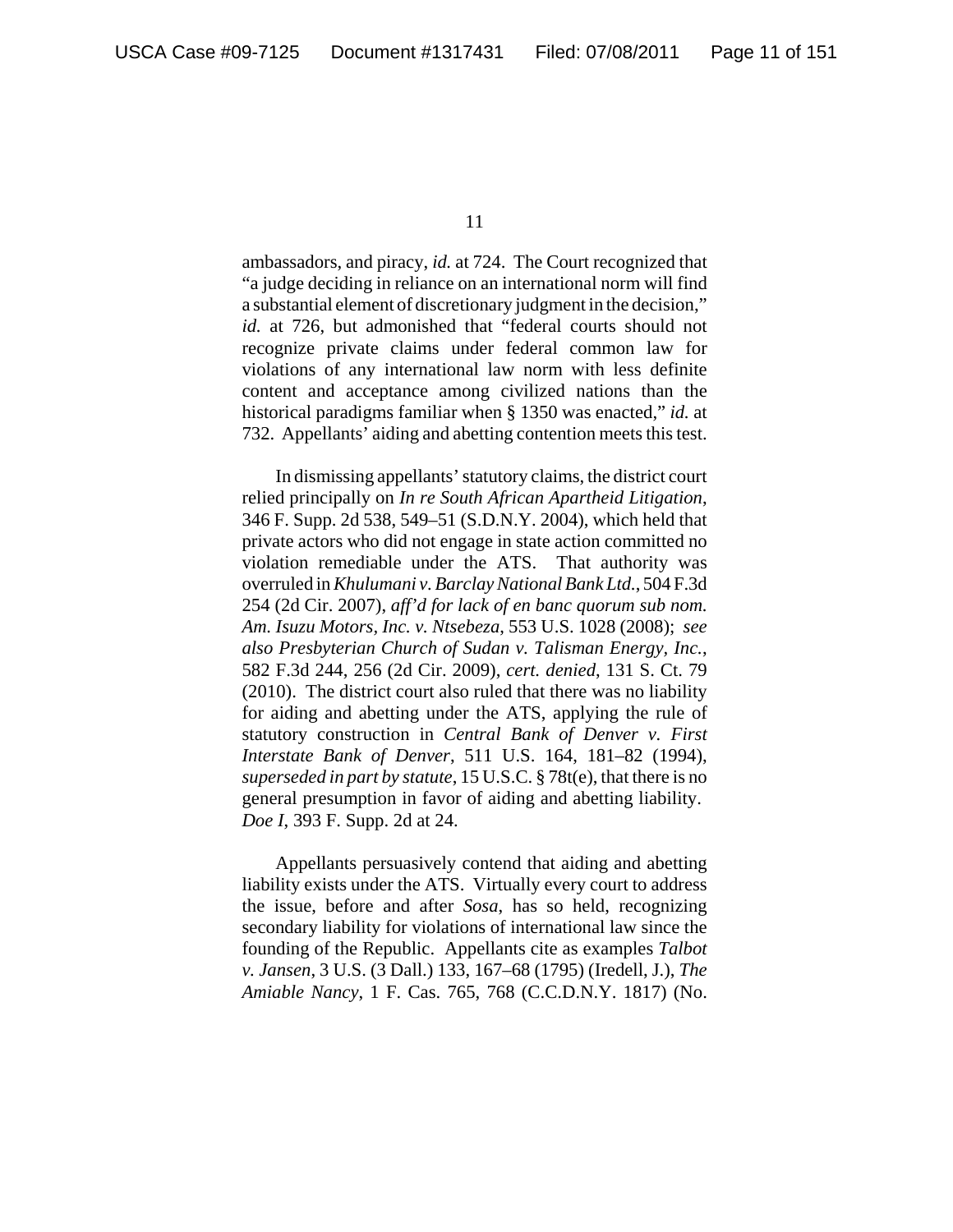331), and *Henfield's Case*, 11 F. Cas. 1099 (C.C.D. Pa. 1793) (No. 6,360). Further, they note that aiding and abetting liability was a common feature of Founding-era statutes addressing international law offenses, *see* Crimes Act of 1790, ch. 9, § 10, 1 Stat. 112, 114 (1790) (deeming "an accessary [sic] to . . . piracies" anyone who "knowingly and willingly aided" piracy). Exxon maintains, however, that there is no aiding and abetting liability under the ATS because of the presumption against extraterritorial application established at the time of the ATS's enactment, and the Supreme Court's instruction in *Central Bank*, 511 U.S. at 181–82, that although "aiding and abetting is an ancient criminal law doctrine," *id.* at 181, "when Congress enacts a statute under which a person may sue and recover damages from a private defendant for the defendant's violation of some statutory norm, there is no general presumption that the plaintiff may also sue aiders and abettors," *id.* at 182. For the following reasons, we hold that there is no extraterritoriality bar as Exxon suggests, that the principle of aiding and abetting liability is well established in customary international law, and that the *mens rea* and *actus reus* requirements are those set out by the Nuremberg Tribunals and the international courts created by the United Nations, which reflect the standard under federal common law.

### **A.**

The issue of extraterritoriality, although briefed,<sup>4</sup> was not decided in *Sosa*, and it has yet to be decided by a circuit court of appeals. One judge of this court discussed the issue in *Tel-Oren*, looking to the then-tentative draft Restatement of the Foreign Relations Law of the United States, 726 F.2d at 781 n.7, 788 (Edwards, J., concurring), which in its final version states

<sup>&</sup>lt;sup>4</sup> Brief for the United States as Respondent Supporting Petitioner 47–50, *Sosa v. Alvarez-Machain*, 542 U.S. 692 (2004) (No. 03-339), 2004 WL 182581.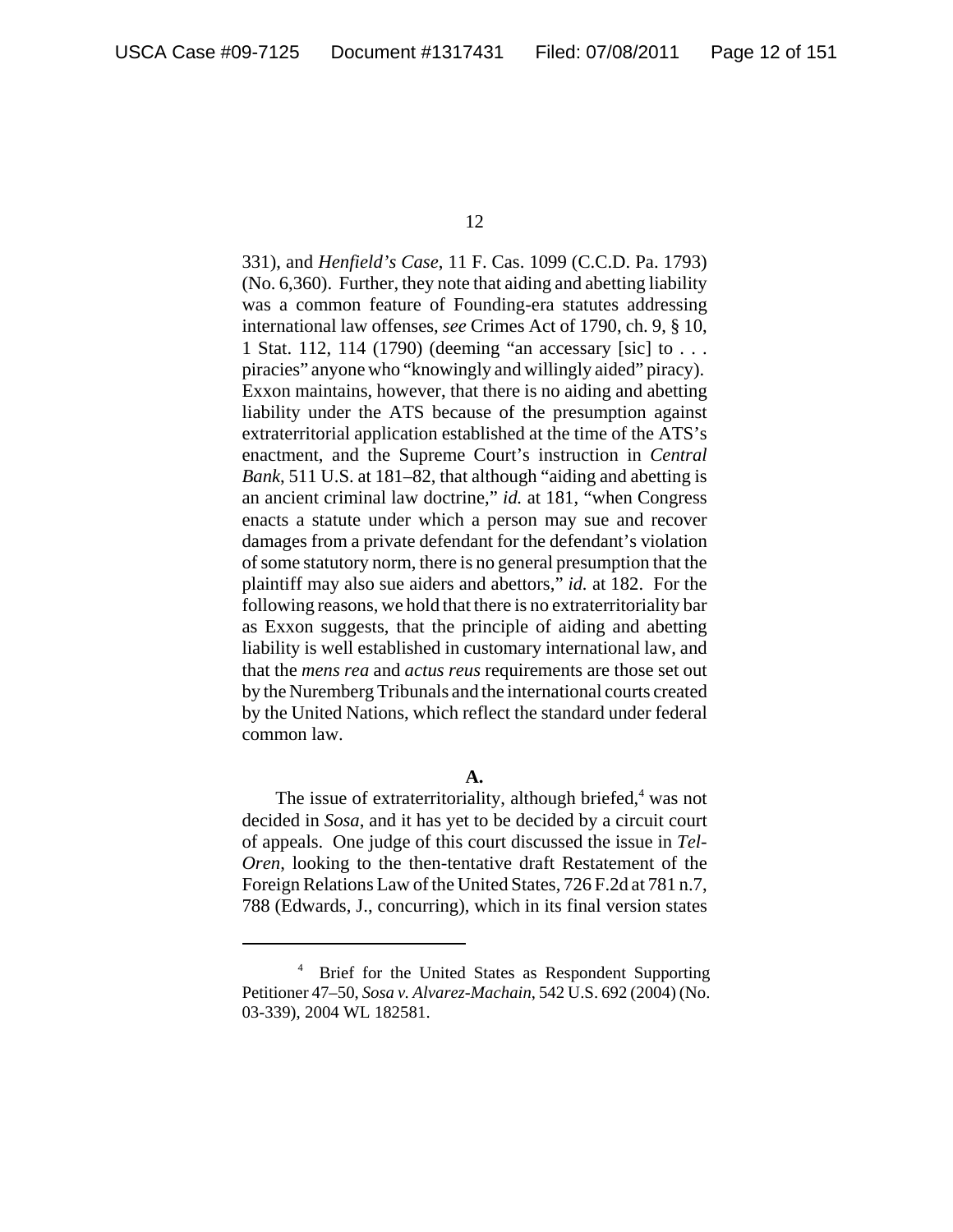that a nation has universal jurisdiction to define and prescribe punishment for certain egregious crimes regardless of any territorial considerations, RESTATEMENT (THIRD) OF FOREIGN RELATIONS LAW OF THE UNITED STATES § 404, and otherwise a nation may prescribe law as to conduct occurring or having an effect in its territory and "the activities, interests, status, or relations of its nationals outside as well as within its territory," *id.* § 402(1)–(2); *see also Sosa*, 542 U.S. at 761 (Breyer, J., concurring) (citing RESTATEMENT (THIRD) OF FOREIGN RELATIONS LAW OF THE UNITED STATES  $§$  401(1)–(2)). The two other judges in *Tel-Oren* and our recent decision in *Ali Shafi v. Palestinian Authority*, \_\_\_ F.3d \_\_\_. 2011 WL 2315028 (D.C. Cir. June 14, 2011), relied on other grounds for dismissing the ATS claims, notwithstanding that both involved claims of harms occurring outside of the United States, as did the claims in *Sosa* and *Filartiga*.

The Supreme Court, however, recently reaffirmed the "presumption against extraterritoriality" in *Morrison v. National Australia Bank Ltd.*, 130 S. Ct. 2869 (2010), holding that "[r]ather than guess anew in each case, we apply the presumption in all cases, preserving a stable background against which Congress can legislate with predictable effects." *Id.* at 2881. "This principle represents a canon of construction, or a presumption about a statute's meaning." *Id.* at 2877. "When a statute gives no clear indication of an extraterritorial application, it has none." *Id.* at 2878.

The ATS provides in full:

The district courts shall have original jurisdiction of any civil action by an alien for a tort only, committed in violation of the law of nations or a treaty of the United States.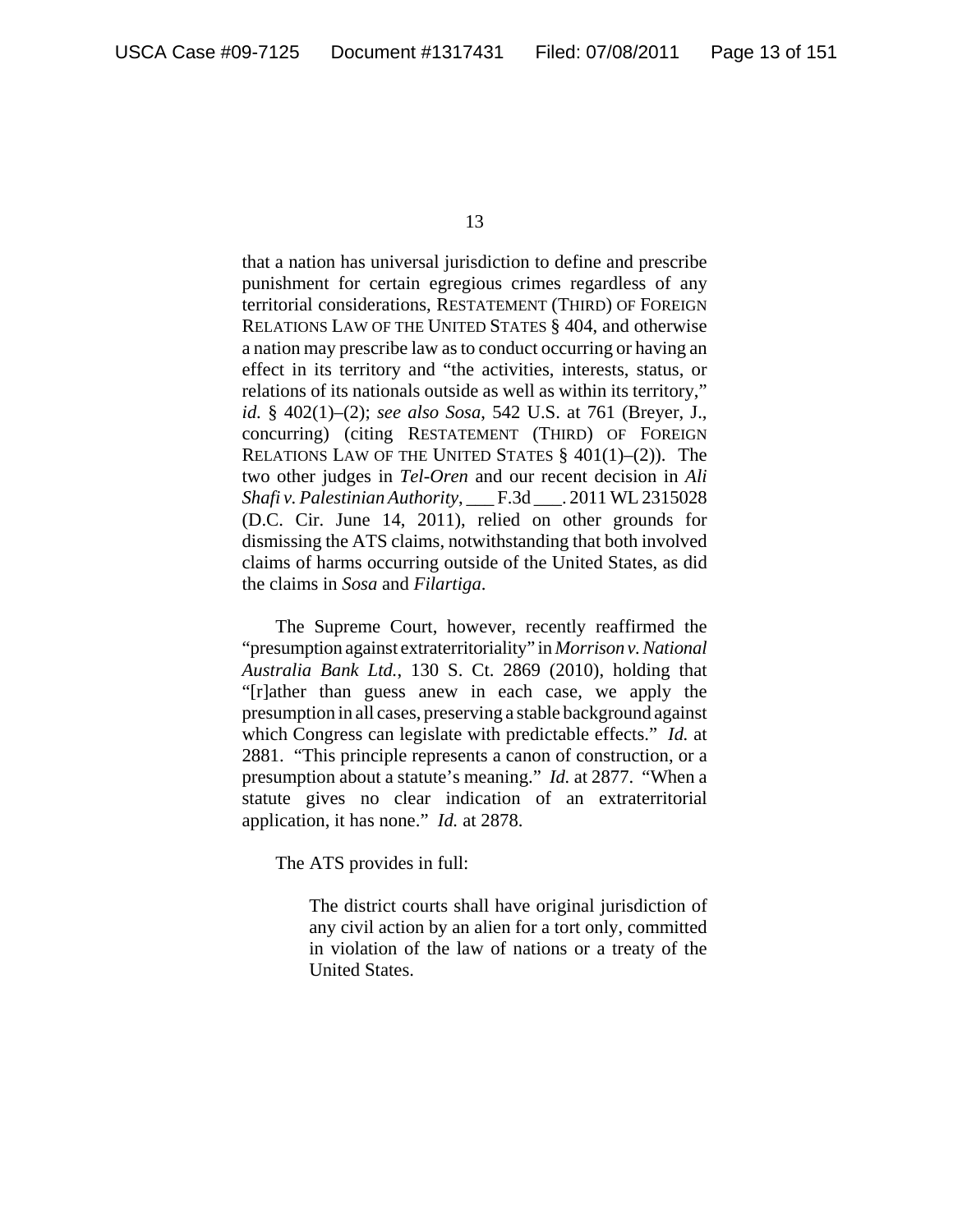28 U.S.C. § 1350. The ATS was enacted as part of the Judiciary Act of 1789, ch. 20, § 9, 1 Stat. 73, 77 (1789), and its content has not been materially amended since its enactment.<sup>5</sup> Its terms are "jurisdictional," the Supreme Court held in *Sosa*, "enabl[ing] federal courts to hear claims in a very limited category defined by the law of nations and recognized at common law." 542 U.S. at 712. At the time of enactment of the ATS, the Court observed, "torts in violation of the law of nations were understood to be within the common law." *Id.* And although the Supreme Court has fundamentally altered the breadth and understanding of federal common law since the ATS's enactment, *see id.* at 729 (citing *Erie R.R. Co. v. Tompkins*, 304 U.S. 604 (1938)), the Court noted in *Sosa* that in

<sup>&</sup>lt;sup>5</sup> The ATS has been amended three times. In 1874, as part of the first official codification of the Acts of Congress when the grants of jurisdiction were listed, the ATS was amended to read: "The district courts shall have jurisdiction . . . [o]f all suits brought by any alien for a tort only in violation of the law of nations, or of a treaty of the United States." Rev. Stat. § 563 (1st ed. 1875). In the 1911 codification of the Judiciary Act, a comma was added after the phrase "tort only" and a comma was removed after the phrase "law of nations"; neither change appears to have had any practical effect. Act of Mar. 3, 1911, ch. 231, § 24, 36 Stat. 1087, 1093 (1911). In the 1948 revision of the Judicial Code, the term "civil action" was substituted for "suits" to conform with Rule 2 of the Federal Rules of Civil Procedure, which provided that "there shall be one form of action to be known as a 'civil action.'" Act of June 25, 1948, ch. 646, § 1350, 62 Stat. 869, 934 (1948) (codified at 28 U.S.C. § 1350). The word "committed" was added, but no party has cited a case or scholarly work suggesting the addition has any significance or that Congress had any particular intent in adding it. *See Tel-Oren*, 726 F.2d at 779 n.3 (Edwards, J., concurring). Also in the 1948 Act, the term "any alien" reverted to "an alien," consistent with the original 1789 language, and the word "original" was inserted before "jurisdiction." 62 Stat. at 934.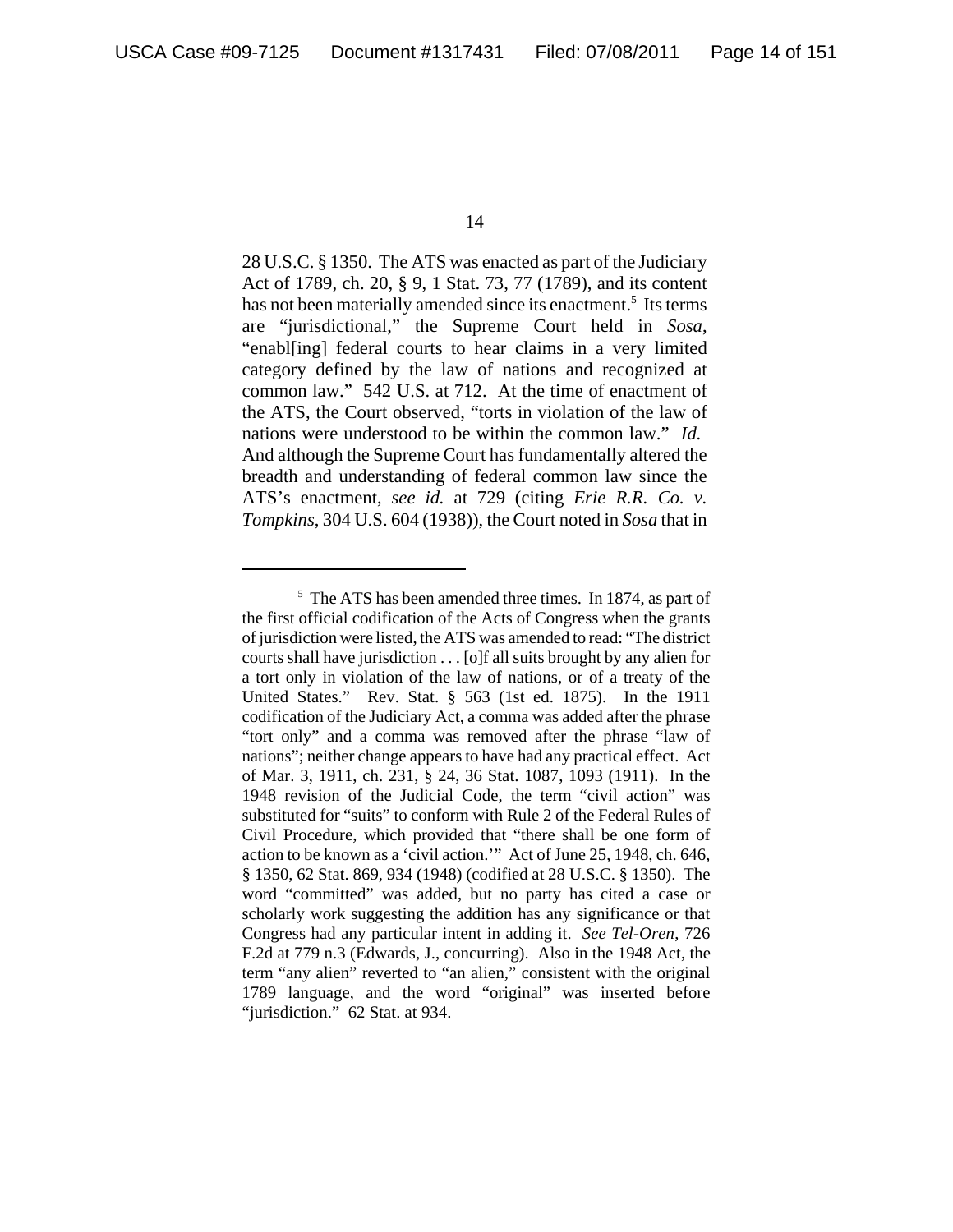certain areas federal common law will prevail either because of express congressional authorization to devise a body of law, *see id.* at 726 (citing *Textile Workers v. Lincoln Mills of Ala.*, 353 U.S. 448 (1957)), or by way of judicial decision "to create federal common law rules in interstitial areas of particular federal interest," *id.* (citing *United States v. Kimbell Foods, Inc*., 440 U.S. 715, 726–27 (1979)). The Court concluded that the ATS was enacted on the basis of a "congressional assumption" that courts would develop common law claims "derived from the law of nations," thus ensuring that any common lawmaking authority as to actionable conduct would, at least, be cabined by the law of nations. *Id.* at 731 n.19.

Citing *Morrison*, Exxon contends that a "strong presumption . . . against extending [federal statutes] to encompass conduct in foreign territory" militates against recognizing a common law aiding and abetting claim based on human rights violations committed in a foreign country. Appellees' Br. 37. Exxon posits a novel form of the canon, for it appears beyond debate that piracy is contemplated by the ATS, *see Sosa,* 542 U.S. at 719; *Tel-Oren*, 726 F.2d at 779 (Edwards, J., concurring) (citing 4 BLACKSTONE'S COMMENTARIES \*67); *id.* at 813–14 (Bork, J., concurring), and piracy can occur outside of the territorial bounds of the United States, *see generally United States v. Hasan*, 747 F. Supp. 2d 599 (E.D. Va. 2010), and, the Supreme Court has held, also within the territorial waters of another nation, *see United States v. Furlong*, 18 U.S. (5 Wheat.) 184, 200–01 (1820). *Morrison* and other Supreme Court cases hold, in contrast to Exxon's canon, "that legislation of Congress, unless a contrary intent appears, is meant to apply only within the territorial jurisdiction of the United States." 130 S. Ct. at 2877 (quoting *EEOC v. Arabian Am. Oil Co.* ("*ARAMCO*"), 499 U.S. 244, 248 (1991)); *see also Foley Bros., Inc. v. Filardo*, 336 U.S. 281, 285 (1949); *Blackmer v. United States*, 284 U.S. 421, 437 (1932); *United*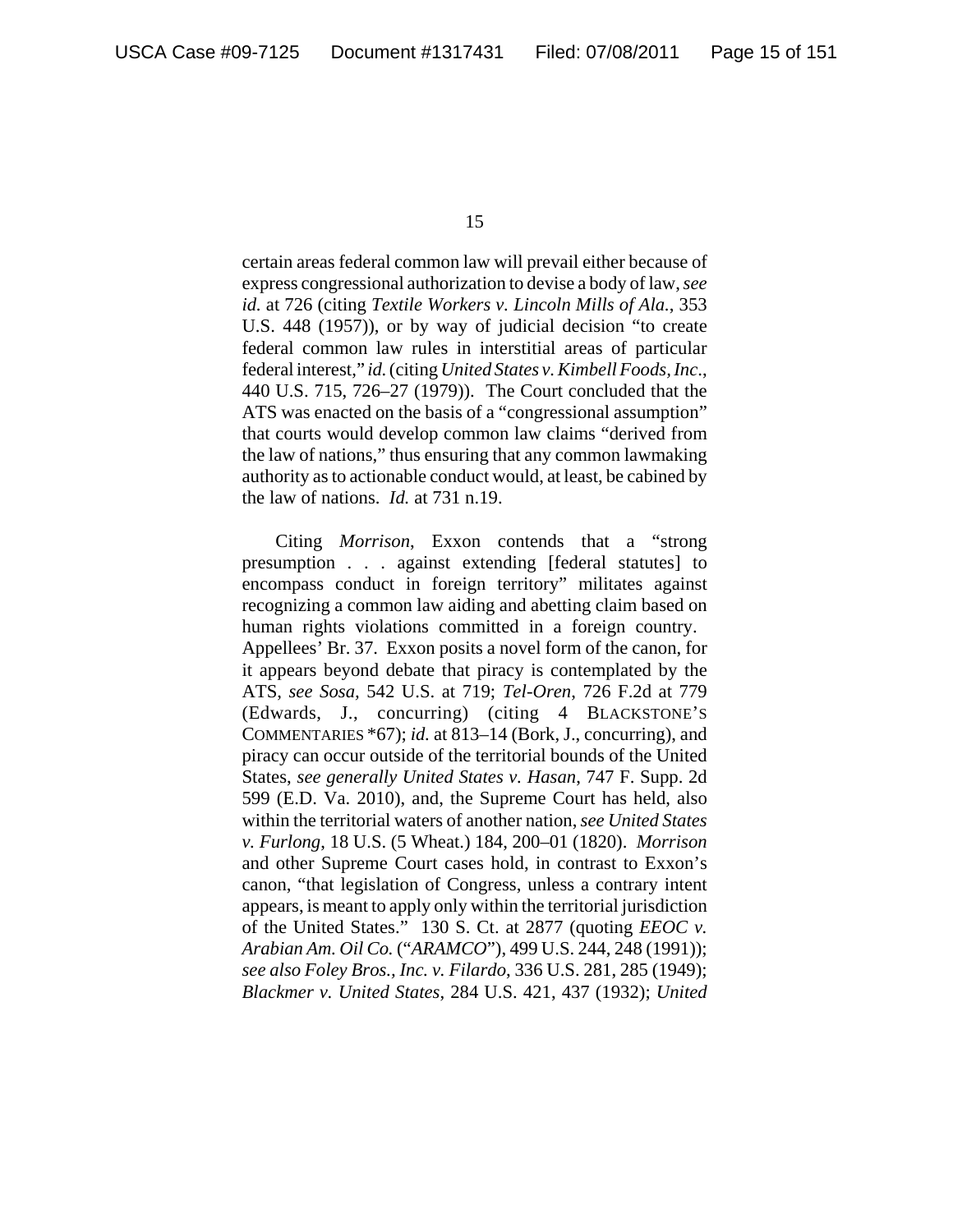*States v. Bowman*, 260 U.S. 94, 98–99 (1922). It is at least arguable that none of the modern cases cited by Exxon (and our dissenting colleague, Dis. Op. at 7–10) interpret statutes having obvious extraterritorial reach, as the dissent concedes is true of the ATS, *see* Dis. Op. at 14–15.

"This principle [of a presumption against extraterritorial reach of a statute] represents a canon of construction . . . rather than a limit upon Congress's power to legislate." *Morrison*, 130 S. Ct. at 2877. Exxon's characterization of the presumption against extraterritoriality is incomplete at best, stating the presumption is "against extending [federal statutes] to encompass conduct in foreign territory." Appellees' Br. 37. Exxon has cited no authority supporting the existence of a presumption that a statute applies to the high seas (e.g., piracy) but not to foreign territory; indeed, Exxon cites two Supreme Court cases supporting the contrary: *The Apollon*, 22 U.S. (9 Wheat.) 362, 370 (1824), and *Rose v. Himely*, 8 U.S. (4 Cranch) 241, 279 (1808). In *The Apollon* the Court held that "[t]he laws of no nation can justly extend beyond its own territories, *except so far as regards its own citizens*," 22 U.S. at 370 (emphasis added), and in *Rose v. Himely* "that the legislation of every country is territorial; that beyond its own territory, *it can only affect its own subjects or citizens*," 8 U.S. at 279 (emphasis added).<sup>6</sup> To the extent Exxon maintains that the ATS is only

<sup>6</sup> In *Rose v. Himely* the Court went on to hold that "a seizure of a person not a subject, or of a vessel not belonging to a subject, made on the high seas, for the breach of a municipal regulation, is an act which the sovereign cannot authorize," 8 U.S. at 279, indicating that the background principle at work at the time was one where extraterritoriality was based on a national sovereignty principle rather than a special high-seas exception. Such a principle remains a part of international law today. *See* RESTATEMENT (THIRD) OF FOREIGN RELATIONS LAW OF THE UNITED STATES § 402(2); *Sosa*, 542 U.S. at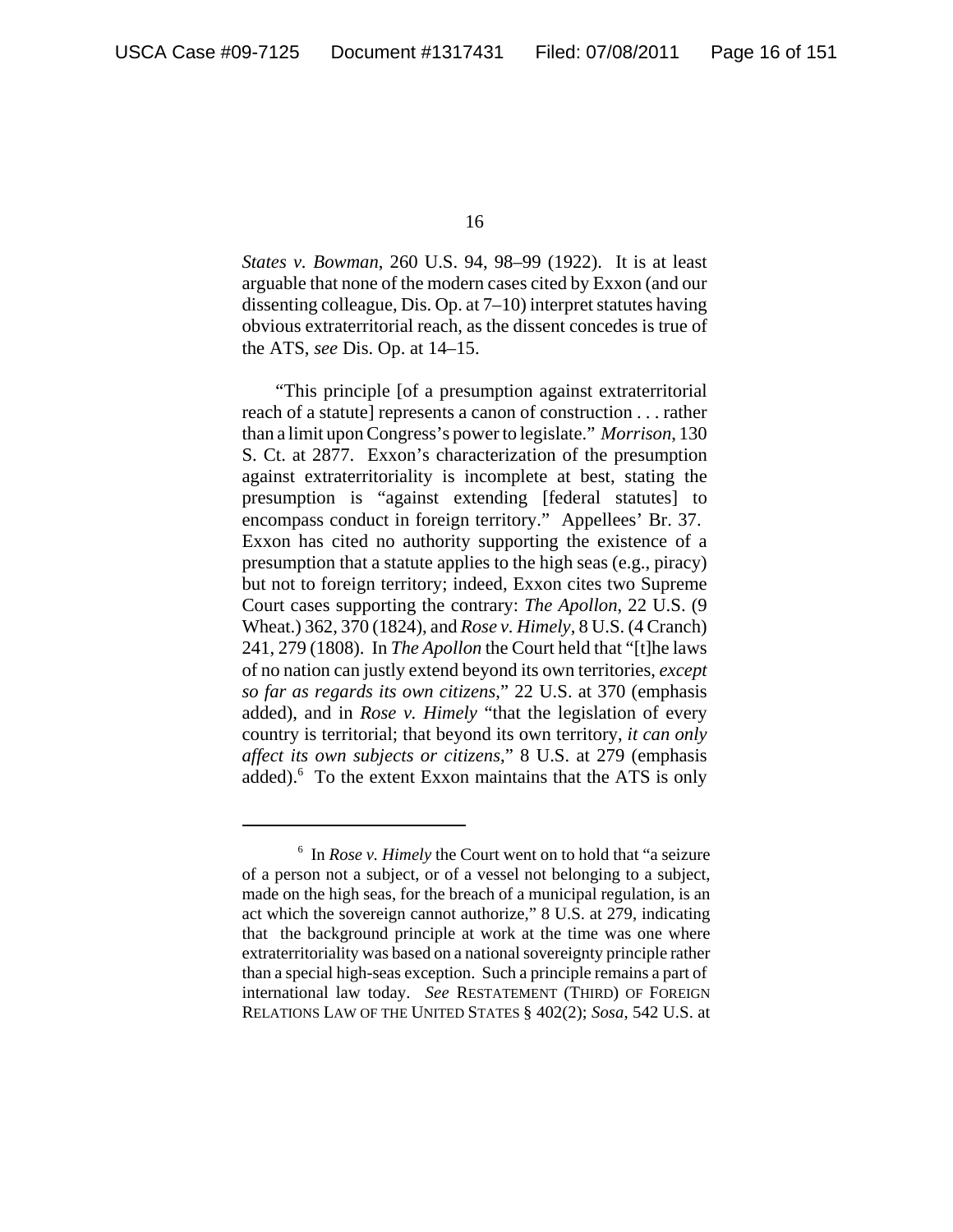partially extraterritorial, it advocates a novel canon of statutory construction, and not one of the settled "background canons of interpretation of which Congress is presumptively aware" when it legislates. *Lockhart v. United States*, 546 U.S. 142, 148 (2005).

Our dissenting colleague would bifurcate the canon by requiring a separate query with respect to the high seas and foreign countries. The dissent posits that because piracy by definition occurs on the high seas, application of the canon against extraterritoriality — as that canon has been consistently defined by the Supreme Court for over two hundred years creates a statutory outcome that is at odds with congressional intent that the ATS grant federal courts jurisdiction over aliens' piracy-related torts. Dis. Op. at 14–16. Finding the existing canon of no avail, the dissent mutates both the canon and the precedent into a new canon that produces the desired result. To the extent that a canon of construction draws its persuasiveness in large measure from the fact that Congress is "presumptively aware," *Lockhart*, 546 U.S. at 148, of such canons of outstanding vintage when it legislates and thus "preserv[es] a stable background against which Congress can legislate with predictable effects," *Morrison*, 130 S. Ct. at 2878, a newly minted canon fashioned in a dissenting opinion more than two hundred years after the First Congress provides no such benefit. $<sup>7</sup>$ </sup>

<sup>761 (</sup>Breyer, J., concurring).

 $7$  To the extent a presumption existed at the time of the First Congress, it differed materially from that suggested by Exxon and the dissent. Appellees' Br. 37; Dis. Op. at 7–9. In *Furlong*, the Supreme Court interpreted the reach of the piracy and other provisions in the Crimes Act of 1790. 18 U.S. at 200. Stating that a court ought to consider the statute by "reference to the punishing powers" of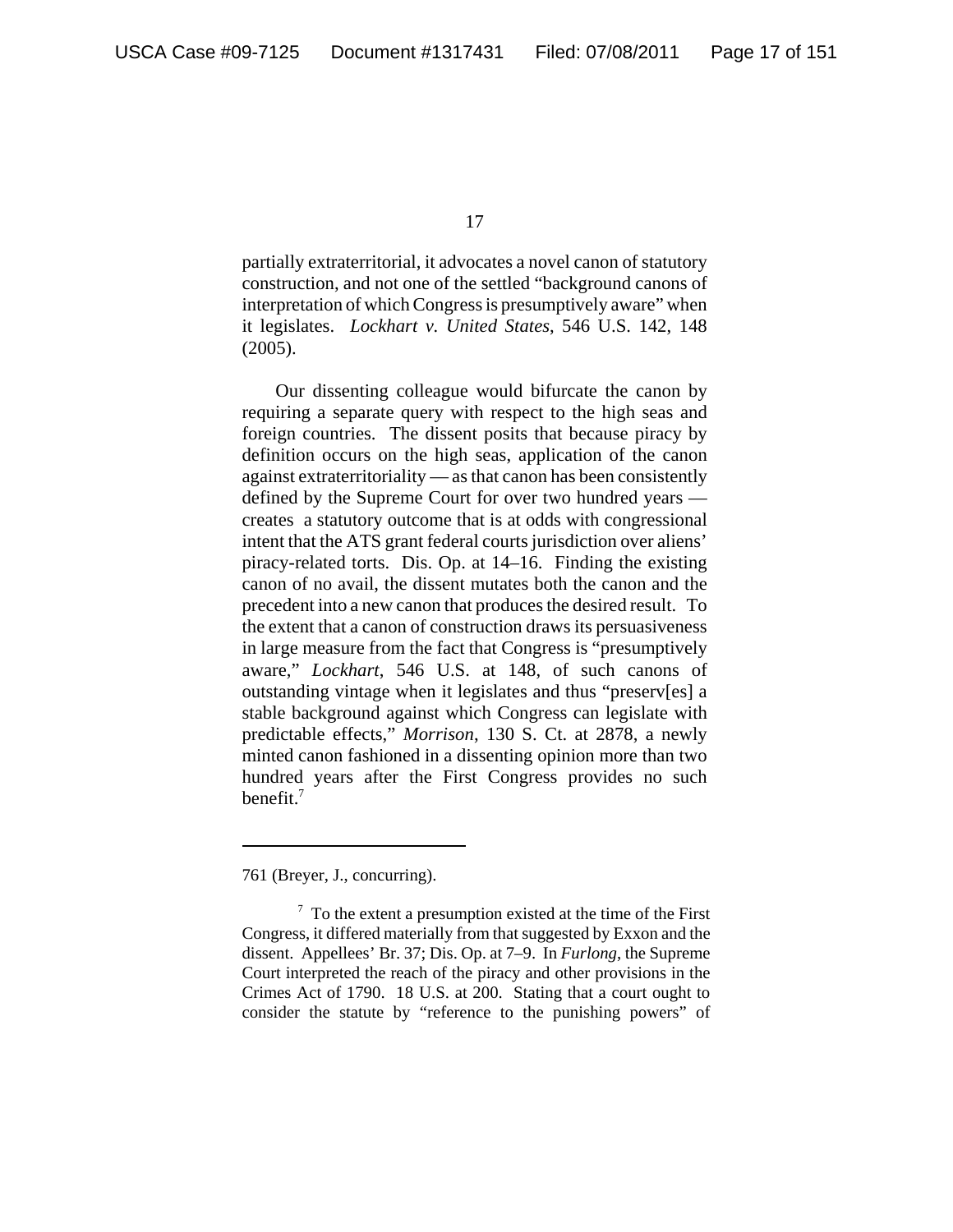Further, a technical but nonetheless important point sheds light on Exxon's contentions: appellants are not asking this court to apply the ATS itself extraterritorially. In *Sosa*, the Supreme Court held that the ATS is a jurisdictional statute that provides U.S. district courts with jurisdiction over civil actions brought by aliens seeking relief for torts committed in violation of the law of nations, and does not itself create causes of action. 542 U.S. at 713–14; 28 U.S.C. § 1350. As a jurisdictional statute, it would apply extraterritorially only if Congress were to establish U.S. district courts in foreign countries. To say that a court is applying the ATS extraterritorially when it hears an action such as appellants have brought makes no more sense

Congress and then apply a "reasonable presumption" that Congress did not intend to exceed those powers, and conversely that "general words . . . ought not . . . be restricted so as to exclude any cases within their natural meaning," the Court held that "it was reasonable to conclude[] that Congress intended to legislate, unless [the] express language shall preclude that conclusion." *Id*. at 196. The powers of Congress applied in *Furlong* were those identified in *The Apollon*, 22 U.S. at 370, and *Rose v. Himely*, 8 U.S. at 279, namely that Congress may legislate with respect to acts within U.S. territory and with respect to its own citizens. Thus, in *Furlong*, the Court affirmed the convictions for piracy of two U.S. citizens under the 1790 Act where the crimes had been committed in the territorial waters of Portugal, i.e., in a roadstead near the islands of Boa Vista and Maio, off the western coast of Africa. 18 U.S. at 200–01; *see also* U.S. DEP'T OF STATE, BACKGROUND NOTE: CAPE VERDE, *available at* http://www.state.gov/r/pa/ei/bgn/2835.htm (last visited June 21, 2011); John H. Knox, *A Presumption Against Extrajurisdictionality*, 104 AM. J. INT'L L. 351, 364 (2010). The dissent argues that "[c]haracteristically [piracy] has been regarded as an offense of the open seas," Dis. Op. at 16 n.8 (quoting Edwin D. Dickinson, *Is the Crime of Piracy Obsolete?*, 38 HARV. L. REV. 334, 336–37 (1925)), but in *Furlong* the Supreme Court has made patently clear that the First Congress intended the term "high seas" to include at least some territory of foreign states, *see* 18 U.S. at 200–01.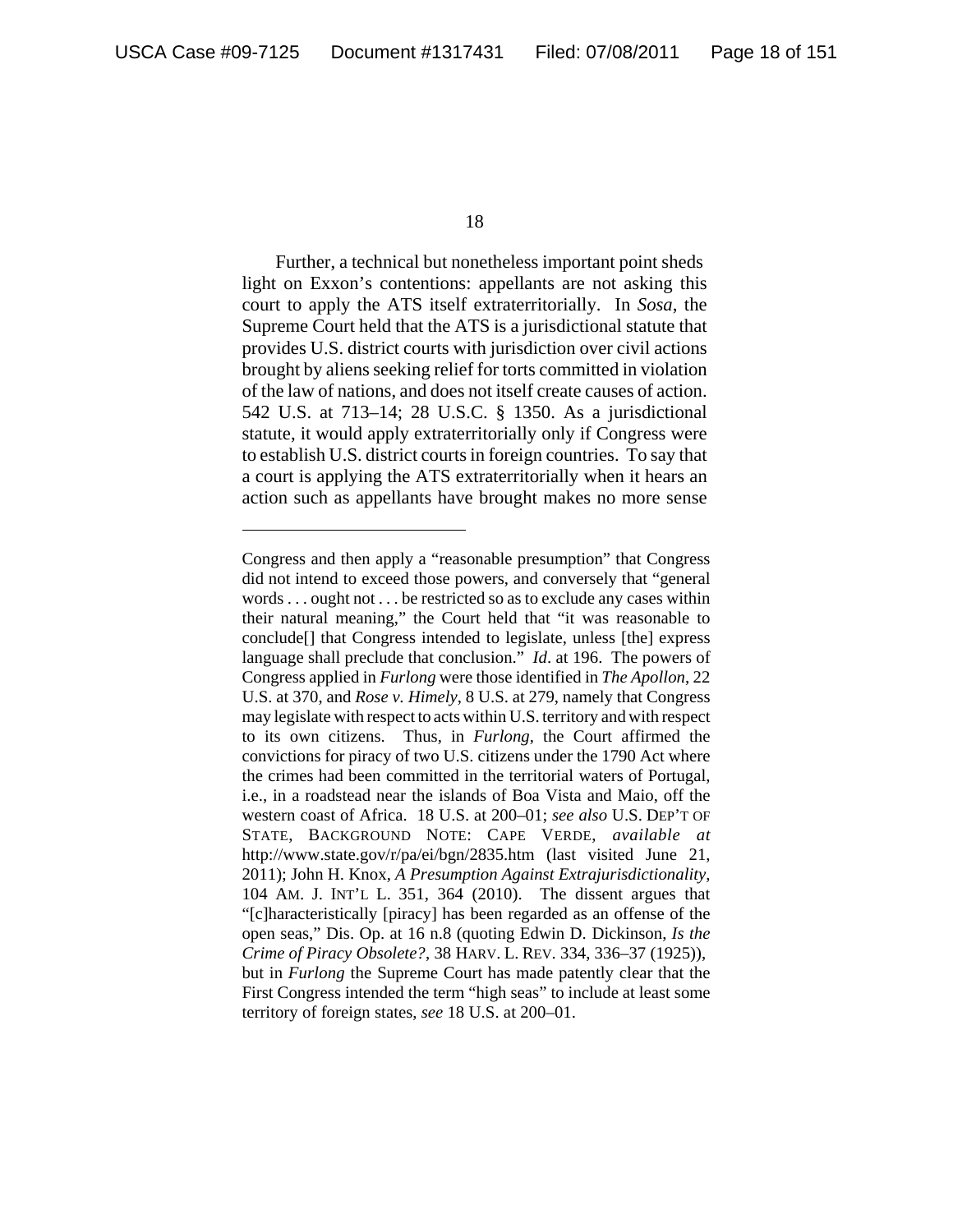than saying that a court is applying 28 U.S.C. § 1331, the federal question statute, extraterritorially when it hears a TVPA claim brought by a U.S. citizen based on torture in a foreign country.

Thus, the question here is not whether the ATS applies extraterritorially but is instead whether the common law causes of action that federal courts recognize in ATS lawsuits may extend to harm to aliens occurring in foreign countries. One might hope to resolve this question by considering whether the First Congress would have understood federal courts to have the authority to recognize such causes of action. Unfortunately, the historical record with respect to this question is sparse and has been characterized as ambiguous. The authority most on point is a 1795 legal opinion by U.S. Attorney General William Bradford. *See* Breach of Neutrality, 1 Op. Att'y Gen. 57 (1795). In the midst of the war between Britain and France that followed the French Revolution, U.S. citizens participated in a French privateer fleet's attack and plunder of the British colony of Sierra Leone in 1794. See id. at 58.<sup>8</sup> Responding to a protest from the British Ambassador, Attorney General Bradford expressed "some doubt" as to whether the U.S. citizens could be prosecuted in U.S. courts. *See id.* at 58–59. But Bradford had "no doubt that the company or individuals who ha[d] been injured by the[] acts of hostility ha[d] a remedy by a *civil* suit in the courts of the United States" since Congress in the ATS had granted federal courts "jurisdiction . . . in all cases where an

<sup>8</sup>  *See also* William R. Casto, *The Federal Courts' Protective Jurisdiction over Torts Committed in Violation of the Law of Nations*, 18 CONN. L. REV. 467, 502–03 (1986) (hereinafter "Casto, *Law of Nations*") (citing CHRISTOPHER FYFE, A HISTORY OF SIERRA LEONE, 59–61 (1962)), cited by the Supreme Court in *Sosa*, 542 U.S. at 713, 717, 718, 719 n.13, 721.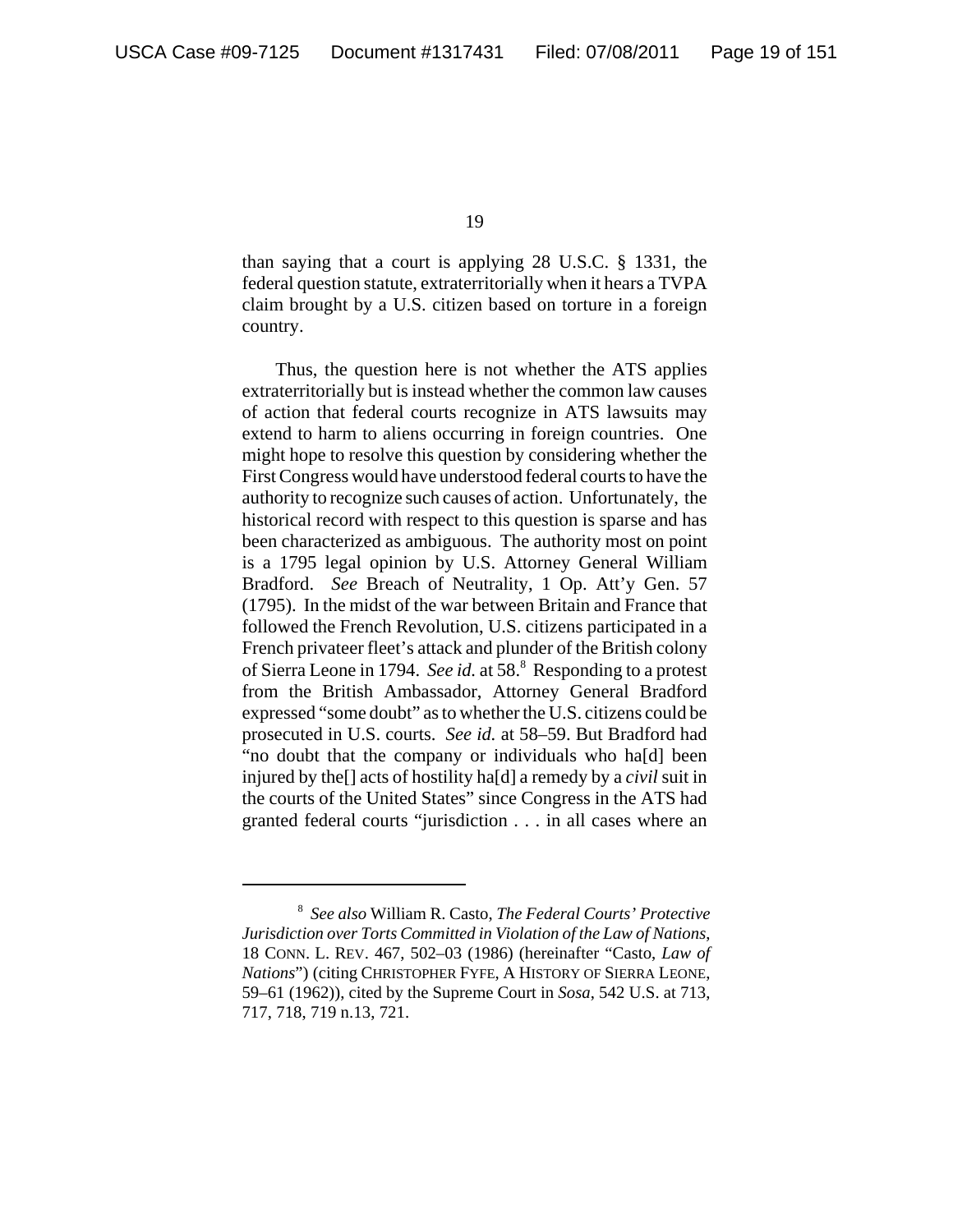alien sues for a tort only, in violation of the laws of nations, or a treaty of the United States." *Id.* at 59 (emphasis in original).

Bradford's opinion, however, is not a model of clarity. The paragraph containing Bradford's discussion of the ATS opens by stating, "So far . . . as the transactions complained of originated or took place in a foreign country, they are not within the cognizance of our courts . . . ." *Id.* at 58. In context, this statement might be best read as applying only to the scope of the U.S. courts' *criminal* jurisdiction. The majority in the Second Circuit, however, interpreted the statement more broadly, citing it as support for the proposition that at the time of its enactment, the ATS was not understood to grant federal courts jurisdiction over international law violations committed within the territorial jurisdiction of foreign nations but "only for the actions taken by Americans on the high seas." *See Kiobel v. Royal Dutch Petroleum Co.*, 621 F.3d 111, 142 n.44 (2d Cir. 2010).9 In *Sosa* the Supreme Court viewed the Attorney

<sup>9</sup> The cases on which Exxon relies, which seek to invoke early piracy cases for the proposition of non-extraterritoriality, are inapposite. For instance, in *United States v. Palmer*, 16 U.S. (3 Wheat.) 610 (1818), the Supreme Court interpreted the Crimes Act of 1790 not to extend to situations where a non-citizen attacked a vessel under foreign flag bearing citizens of a foreign state. Exxon fails, however, to account for *United States v. Klintock*, 18 U.S. (5 Wheat.) 144 (1820), where the Supreme Court backed away from *Palmer*, stating that although *Palmer* could be "understood to indicate the opinion that the whole act must be limited in its operation to offences committed by, or upon, the citizens of the United States," that issue was not before the Court in *Palmer*. *Id.* at 152. The Court held that so long as the piracy was committed by persons on board a vessel not "belonging to the subjects of any foreign power . . . in possession of a crew acting in defiance of all law, and acknowledging obedience to no government whatever," *id.*, or in other words, a vessel having no nationality, the piracy provisions of the Crimes Act of 1790 would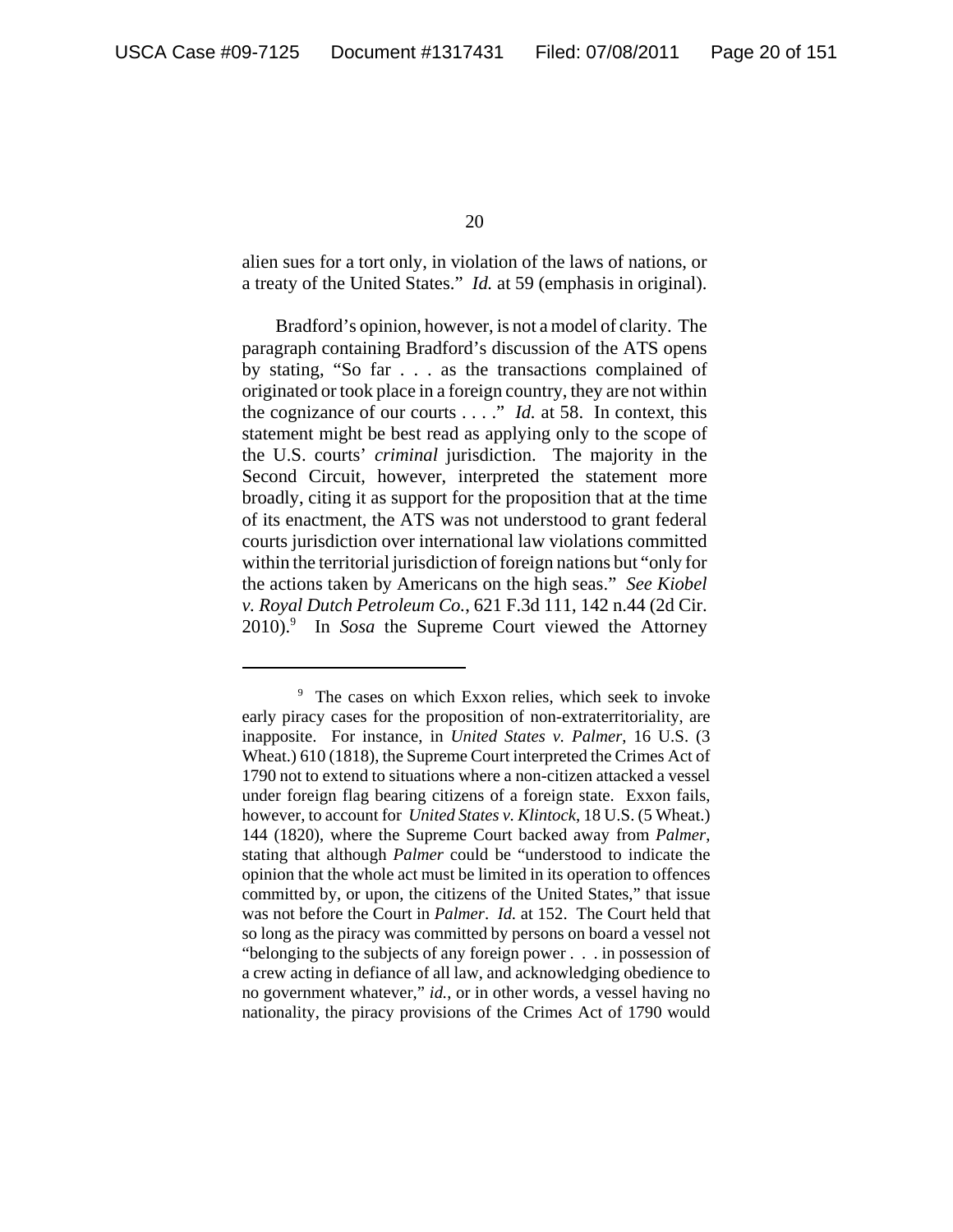General's opinion as "clear that a federal court was open for the prosecution of a tort action growing out of the episode," 542 U.S. at 721, but noted uncertainty about whether Bradford assumed there had been a violation of a treaty and concluded that "it appears likely Bradford understood the ATS to provide jurisdiction over what must have amounted to common law causes of action," *id*.

Extraterritorial application of the ATS would reflect the contemporaneous understanding that, by the time of the Judiciary Act of 1789, a transitory tort action arising out of activities beyond the forum state's territorial limits could be tried in the forum state. *See Stoddard v. Bird*, 1 Kirby 65, 68

That if *any* person or persons *whatsoever*, shall, on the high seas, commit the crime of piracy, as defined by the law of nations, . . . every such offender or offenders shall . . . be punished with death.

reach the conduct. This "description happens to fit pirates to a tee." Eugene Kontorovich, *The "Define and Punish" Clause and the Limits of Universal Jurisdiction*, 103 NW. U. L.REV. 149, 189 (2009) (citing 4 BLACKSTONE'S COMMENTARIES \*71). Further, Exxon fails to address developments in response to *Palmer*, namely that in 1819 Congress amended the Crimes Act of 1790 to provide:

Act of March 3, 1819, ch. 77, § 5, 3 Stat. 510 (1819) (emphasis added). The 1819 Act was indefinitely extended, Act of May 15, 1820, ch. 113, § 2, 3 Stat. 600 (1820), and the crime of piracy today is "nearly identical," *Hasan*, 747 F. Supp. 2d at 614 (citing 18 U.S.C. § 1651 and, *inter alia*, *United States v. Corrie*, 25 F. Cas. 658, 663 (C.C.D.S.C. 1860) (No. 14,869)). Other cases, such as *The Apollon*, 22 U.S. at 370, and *Rose v. Himely*, 8 U.S. at 279, on which Exxon (a U.S. citizen) relies, and the prize court cases on which *amici* Washington Legal Foundation and Allied Educational Foundation rely, do not advance their extraterritorial objection.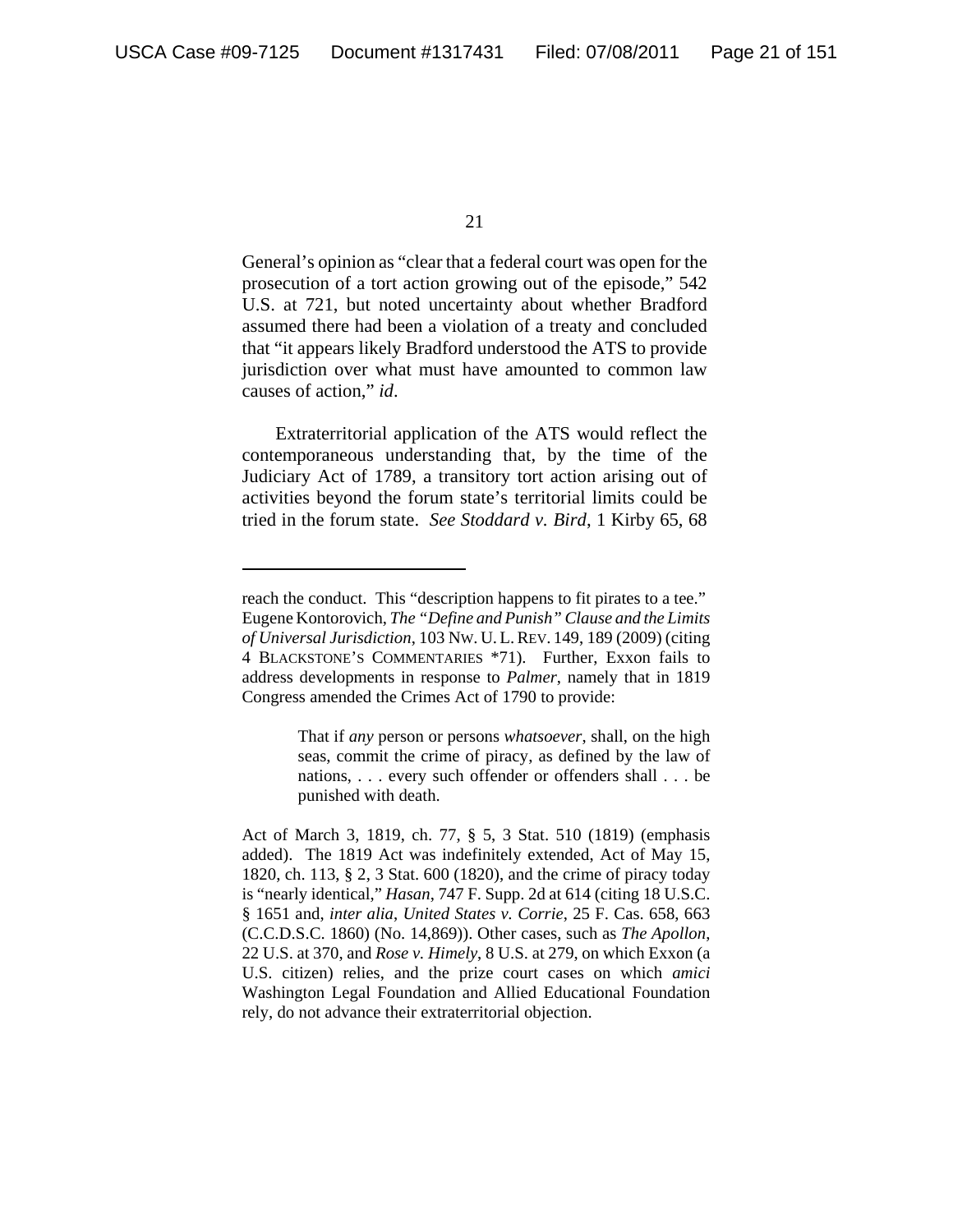(Conn. Super. Ct. 1786) (Ellsworth, J.); *Mostyn v. Fabrigas*, (1774) 98 Eng. Rep. 1021 (K.B.) 1025–26; Casto, *Law of Nations*, *supra* note 8, at 503–04 & n.205. It also would reflect an understanding that a violation of the law of nations could occur within the territorial jurisdiction of a foreign country and be civilly remediable in the United States courts. As early as 1781, Lord Mansfield held in *Lindo v. Rodney,* 2 Doug. 614 (K.B.), *reprinted in Le Caux v. Eden*, (1781) 99 Eng. Rep. 375 (K.B.), that "[b]y the law of nations, and treaties, every nation is answerable to the other for all injuries done, by sea or land, or in fresh waters, or in port," *id.* at 389 n.1, and that "every reason which created a Prize Court as to things taken upon the high seas, holds equally when they are thus taken at land," *id.*, citing treaties as old as 1498, *id.* at 389, and parliamentary acts from the reign of King George II, *id.* at 392. Congress adopted this definition of "piracy" in the Act of May 15, 1820, ch. 3, § 3, 3 Stat. 600 (1820).

Chancellor Kent, "the great commentator on American law," *Holy Trinity Church v. United States*, 143 U.S. 457, 470 (1892), and then "the country's foremost legal scholar," *Douglas v. Seacoast Prods., Inc.*, 431 U.S. 265, 278 n.13 (1977), in "his landmark work," *Sun Oil Co. v. Wortman*, 486 U.S. 717, 726 (1988), described both *Lindo* and the piracy statute as "only declaratory of the law of nations." 1 JAMES KENT,COMMENTARIES ON AMERICAN LAW 189 (New York 8th ed. 1854) (hereinafter "KENT'S COMMENTARIES"). The Crimes Act of 1790 had similarly contemplated violations of the law against piracy committed on land.10 *Id.* at 187–89. The dissent,

<sup>&</sup>lt;sup>10</sup> The Crimes Act of 1790 provided punishment for

every person who shall, either upon the land or the seas, knowingly and wittingly aid and assist, procure, command, counsel, or advise any person or persons, to do or commit . . .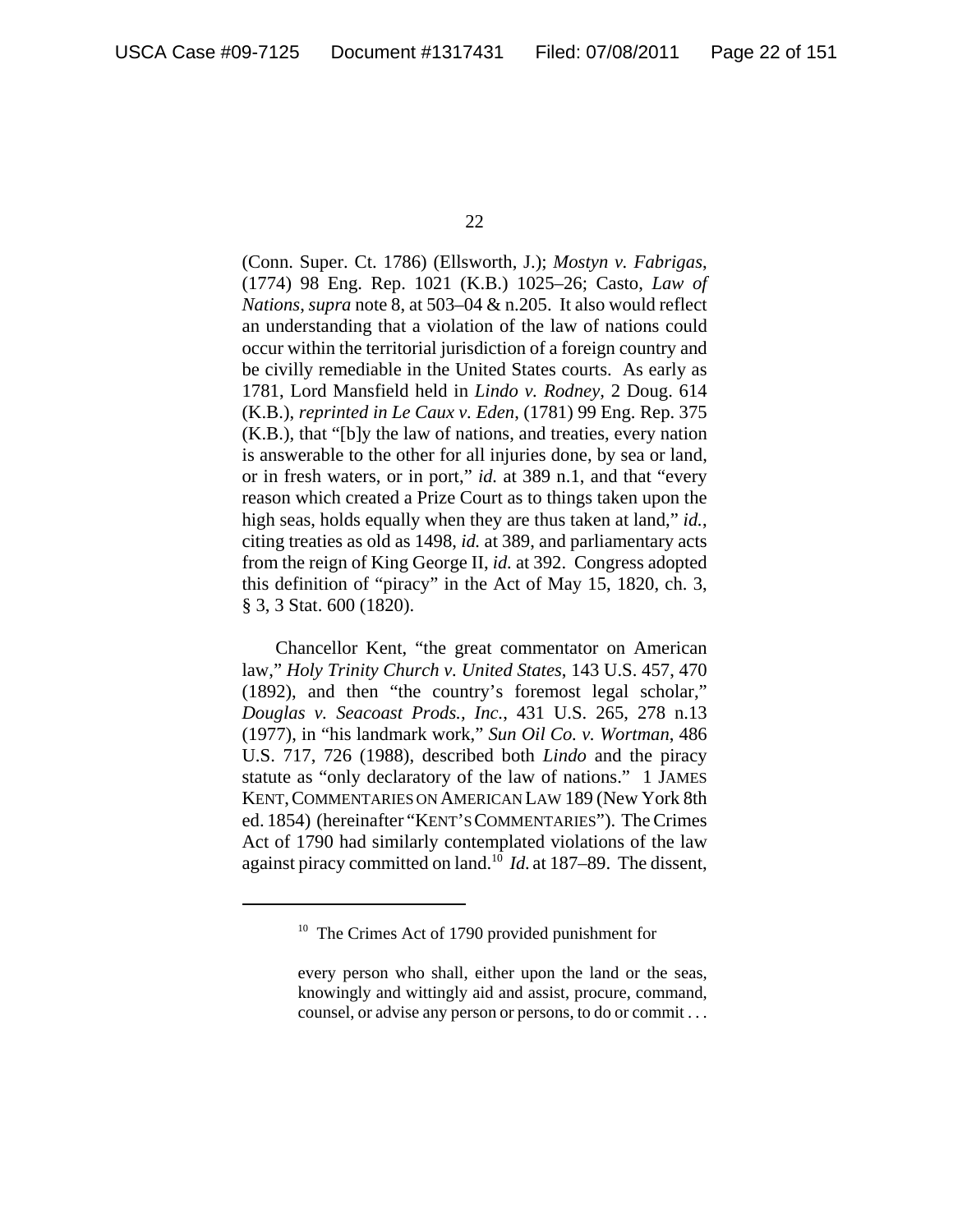in maintaining that the ATS ought to apply wherever piracy can occur, *see* Dis. Op. at 14–16, makes no attempt to reconcile its view with early definitions of piracy that are not limited to the high seas.

True, the 1790 Act did not provide for primary liability for actions taken on the land of another nation, instead providing punishment as a principal only for crimes of piracy committed "upon the high seas, or in any river, basin or bay, out of the jurisdiction of any particular [U.S.] state," ch. 9, § 8, 1 Stat. at 113–14; *Furlong*, 18 U.S. at 200–01. Moreover, *amici* suggest that the provisions were never invoked by prosecutors in cases involving actions taken within the territory of another nation, Brief of Washington Legal Foundation and Allied Educational Foundation as *Amici Curiae* in Support of Defendants-Appellees ("Wash. Legal Found. Br.") 11 n.8, although the facts of *Furlong*, *see supra* note 7, weaken this point. Consequently, the historical record, clear on the notion that U.S. courts at the nation's founding could exercise jurisdiction over at least some international law violations committed beyond our domestic shores and in the territorial waters of another nation, *Furlong*, 18 U.S. at 200–01, is nonetheless ambiguous regarding whether

§ 10, 1 Stat. at 114 (emphasis added).

piracy . . . on the seas, [and that] all and every such person so as aforesaid, aiding, assisting, procuring, commanding, counselling [sic] or advising the same, *either upon the land or the sea*, shall be, and they are hereby declared, deemed and adjudged to be accessary [sic] to such piracies before the fact, and every such person being thereof convicted shall suffer death."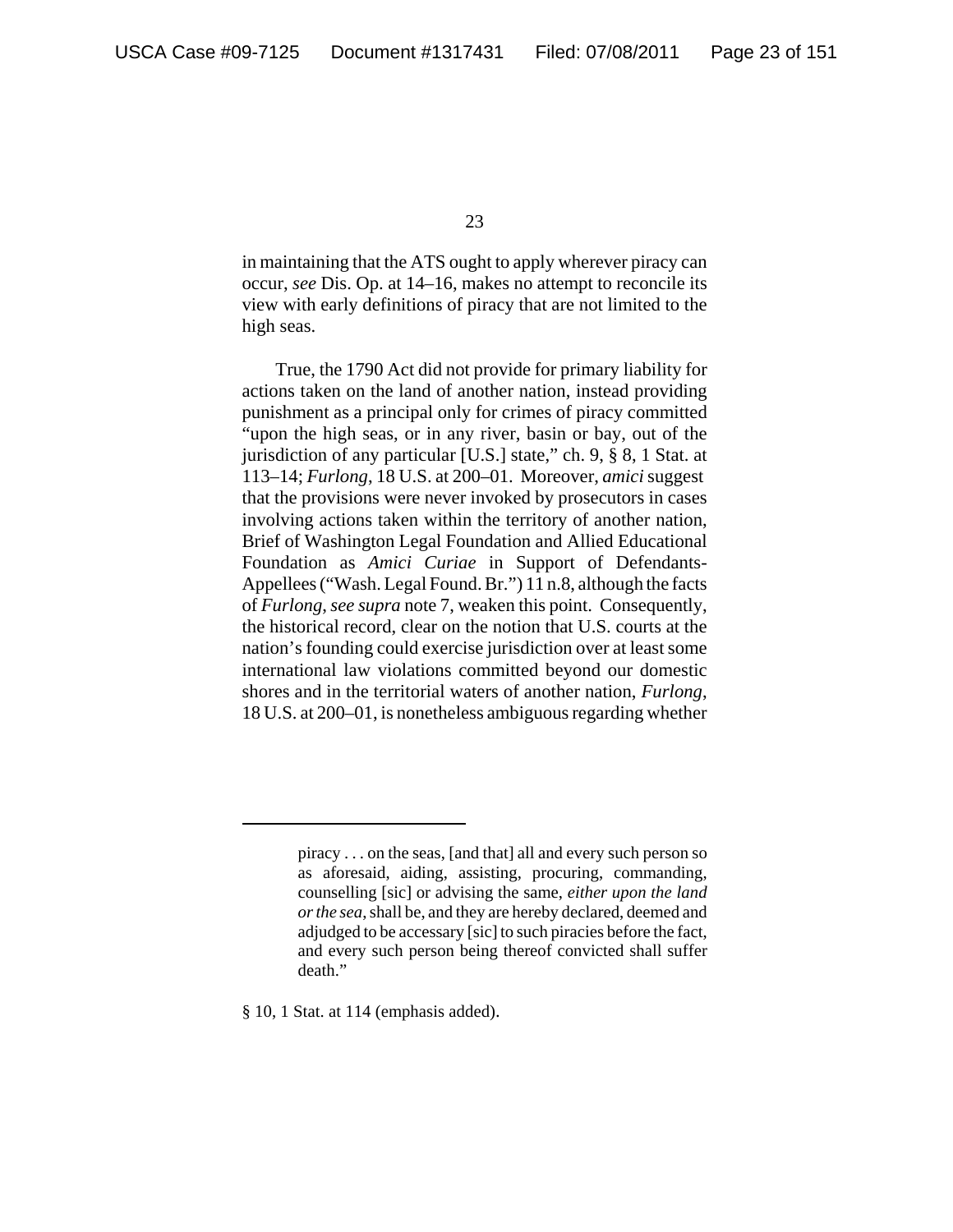jurisdiction could be exercised over law of nations violations occurring on the land of another nation. $^{11}$ 

To the extent the historical record is inconclusive, two modern developments convince us that it is entirely appropriate to permit appellants to proceed with their aiding and abetting claims even though much of the conduct relating to the international law violations alleged in their complaint occurred in Indonesia. First, modern ATS litigation has primarily focused on atrocities committed in foreign countries, and Congress in enacting the TVPA expressly endorsed federal courts' exercise of jurisdiction over such lawsuits. The Report of the Senate Committee on the Judiciary states that the "TVPA would establish an unambiguous basis for a cause of action that has been successfully maintained" in ATS lawsuits such as *Filartiga*, explaining that in that case "two citizens of Paraguay alleged that a former Paraguayan inspector general of police had tortured and killed a member of their family in Paraguay." S. REP. NO. 102-249, at 4 (1991).<sup>12</sup> The TVPA thus "enhance[d]

<sup>&</sup>lt;sup>11</sup> The complaints at issue concern aiding and abetting liability where at least some of the conduct causing harm to the plaintiffs in Indonesia occurred in the United States. The district court, in denying in part Exxon's motion for summary judgment on the non-federal tort claims, found that the plaintiffs had presented sufficient evidence of corporate control within the United States to go to trial. *Doe I v. Exxon Mobil Corp.*, 573 F. Supp. 2d 16, 31–32 (D.D.C. 2008).

 $12$  The Legal Advisor of the State Department supported adjudication of the claims in *Filartiga*, participating as *amicus curiae* and stating that:

The . . . international law of human rights . . . endows individuals with the right to invoke international law, in a competent forum and under appropriate circumstances. . . . As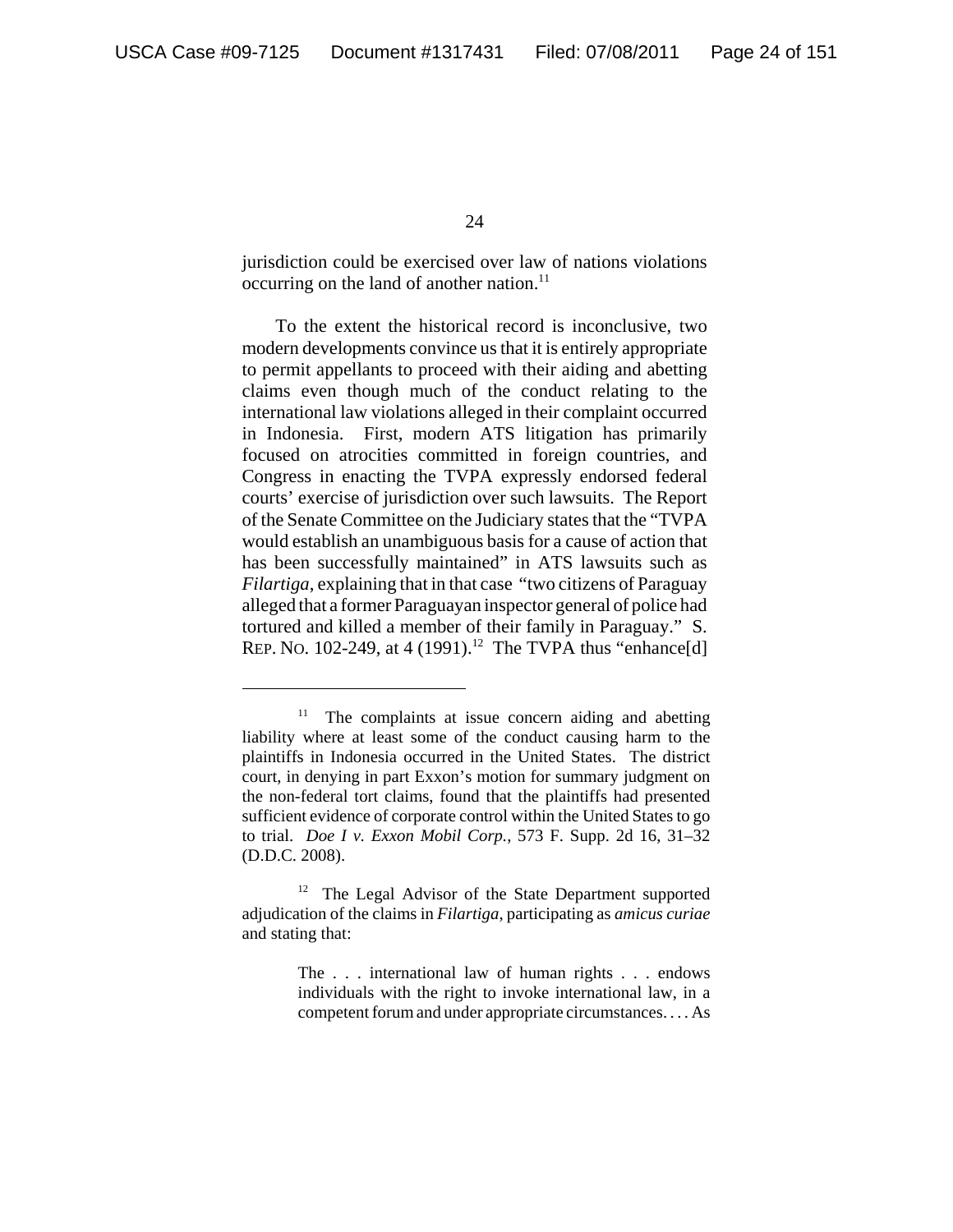the remedy already available under" the ATS by extending that civil remedy also to U.S. citizens who may have been tortured abroad. *Id.* at 5. Expressing approval for the ATS, the Senate Committee report thus noted that "[c]onsequently, that statute should remain intact." *Id.* The Report of the House Committee on the Judiciary is to the same effect. *See* H.R. REP. NO. 102- 367, at 3 (1991). Second, although the United States argued in *Sosa* that the ATS in no way "applies to alleged torts, such as the one [at issue in *Sosa* – arbitrary detention], that occur outside of the United States," Brief for United States at 8, *Sosa*, 542 U.S. 692 (2004) (No. 03-339); *see also id.* at 46–50; Reply Brief for United States at 19–20, *Sosa*, 542 U.S. 692 (2004) (No. 03-339), no Justice indicated agreement with the United States' position, *cf. Sosa*, 542 U.S. at 762–63 (Breyer, J., concurring). Given Congress's ratification of ATS lawsuits involving foreign conduct and the Supreme Court's failure to disapprove of such lawsuits in *Sosa*, we conclude that the extraterritoriality canon does not bar appellants from seeking relief based on Exxon's alleged aiding and abetting of international law violations committed in Indonesia.

The arguments of our dissenting colleague offer no basis for a contrary conclusion. First, the dissent notes that injuries of the sort alleged here, by aliens occurring abroad, could be remedied "by foreign sovereigns under their countries' laws." Dis. Op. at 12. Perhaps so, but the unchallenged finding by the

a result, in nations such as the United States where international law is part of the law of the land, an individual's human rights are in certain cases directly enforceable in domestic courts.

Memorandum for the United States as *Amicus Curiae* at 20, *Filartiga v. Pena-Irala*, 630 F.2d 876 (2d Cir. 1980) (No. 79-6090), *reprinted in* 19 I.L.M. 585, 602–03 (1980).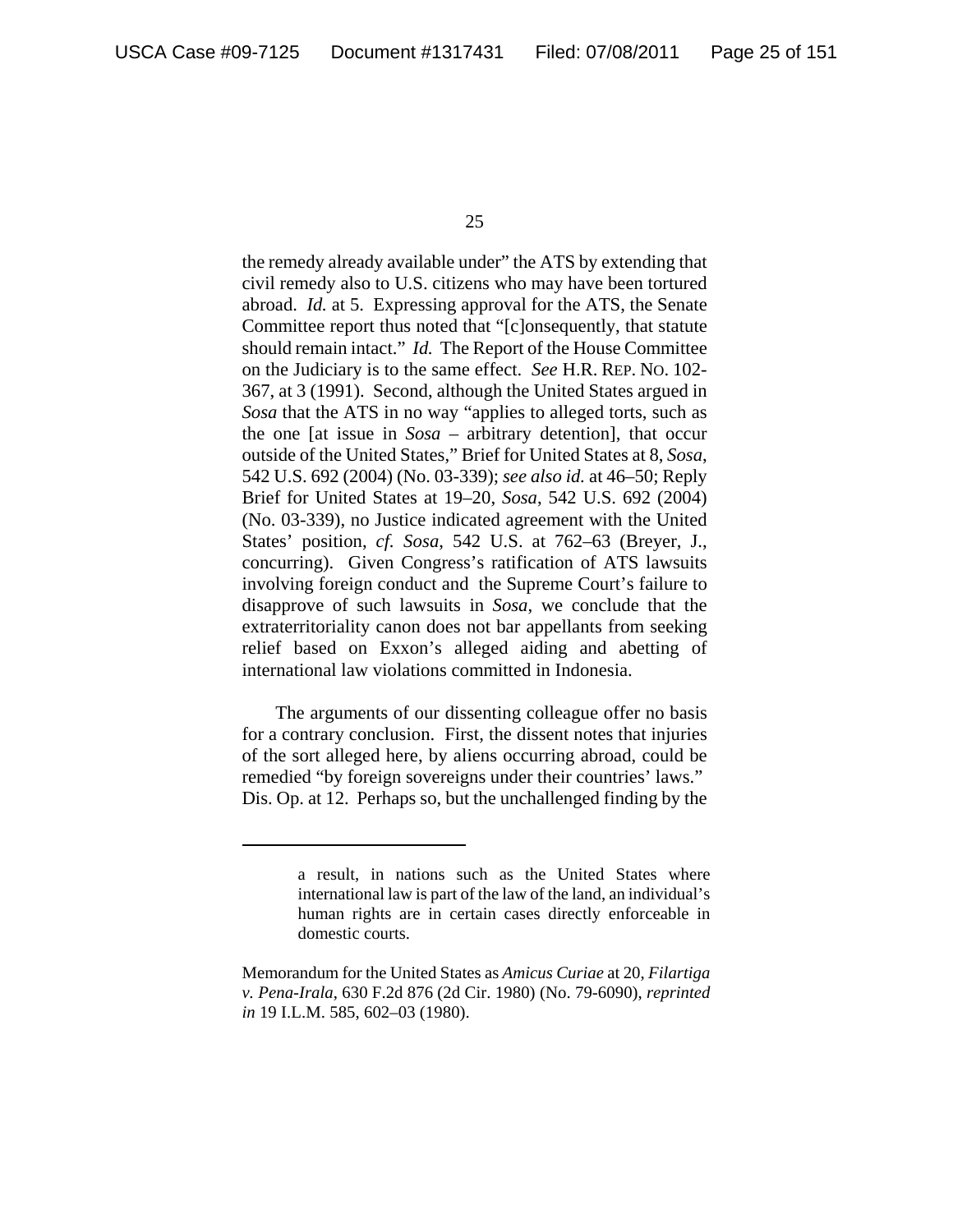district court is that the plaintiffs could not litigate their claims in Indonesia, even assuming, as Exxon argued before the district court, that international law required exhaustion of local remedies, because they had demonstrated such efforts would be futile, an exception to prudential exhaustion. *Doe I*, 393 F. Supp. 2d at 25 (citing *Hammontree v. NLRB*, 925 F.2d 1486, 1517 (D.C. Cir. 1991); *Rasoulzadeh v. Assoc. Press*, 574 F. Supp. 854, 861 (S.D.N.Y. 1983), *aff'd without op.* 767 F.2d 908 (2d Cir. 1985)). In *Sosa,* the Supreme Court referenced the exhaustion argument by *amicus* European Commission but noted that it need not reach the question although stating it "would certainly consider this requirement in an appropriate case." 542 U.S. at 733 n.21. Since then the only circuit to address the question concluded that "certain ATS claims are appropriately considered for exhaustion under both domestic prudential standards and core principles of international law," *Sarei v. Rio Tinto, PLC*, 550 F.3d 822, 824 (9th Cir. 2008) (en banc), noting that "[u]nder international law, ordinarily a state is not required to consider a claim by another state for an injury to its national until that person has exhausted domestic remedies, unless such remedies are clearly sham or inadequate, or their application is unreasonably prolonged," *id.* at 829 (quoting RESTATEMENT (THIRD) OF FOREIGN RELATIONS LAW OF THE UNITED STATES § 713 cmt. f, and citing *id.* § 703 cmt. d, and *Interhandel* (*Switz. v. U.S.*), 1959 I.C.J. 6, 26 (Mar. 29)); the Ninth Circuit also recognized the futility exception applied by the district court here, *id*. at 830. Because Exxon has not challenged the district court's finding of futility, this court has no occasion to decide the question. To the extent Exxon suggests subsequent events in Indonesia may have rendered the finding outdated, that issue may be addressed on remand, *see infra Part V.C.*<sup>13</sup>

<sup>&</sup>lt;sup>13</sup> The dissent's satisfaction with foreign domestic remedies and use of extradition, Dis. Op. at 12 n.5, 14 n.7, undoes the First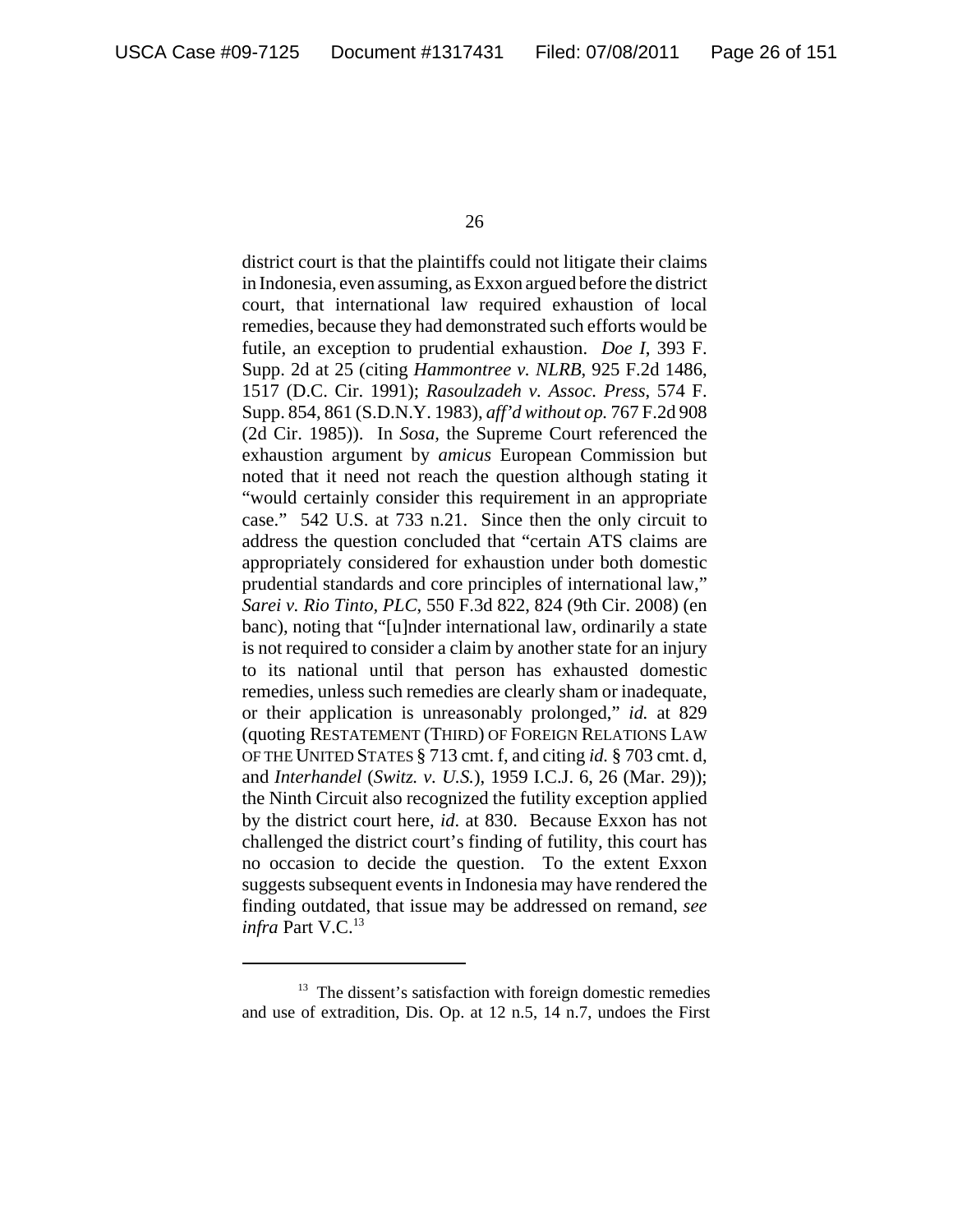Second, in deeming "very odd" that the First Congress would be interested in protecting "a Frenchman injured in London," Dis. Op. at 12, the dissent ignores that the calculus can change where a U.S. citizen is a cause of the harm.<sup>14</sup>  $E.g.,$ *The Apollon*, 22 U.S. 362; *Furlong*, 18 U.S. at 200–01; *Rose*, 8 U.S. 241. "Congress in prescribing standards of conduct for American citizens may project the impact of its laws beyond the territorial boundaries of the United States," *Steele v. Bulova Watch Co.*, 344 U.S. 280, 282–83 (1952), especially where a defendant engaged in acts here that "were essential steps in the course of business consummated abroad," *id.* at 287. The Supreme Court has not found an extraterritorial bar when a federal statute provided for criminal or civil liability for a

Congress's decision that federal courts should be empowered to provide a remedy for aliens suffering torts in violation of the law of nations. Relying on foreign domestic remedies, the dissent assumes such harms occur in the territory of the offended country and not in the territory of a third disinterested country. Furthermore, neither party nor *amici* describe the status of extradition treaties prior to the passage of the Judiciary Act of 1789. By way of example, the Jay Treaty with the United Kingdom permitted extradition only in cases of murder and forgery, *see* Treaty of Amity, Commerce, and Navigation, U.S.-Gr. Brit., art. XXVII, Nov. 19, 1794, 8 Stat. 116, 129, and appeared to exclude violations of the law of nations such as piracy, *see id.* art. XX, 8 Stat. at 126–27.

 $14$  The objections in some respects echo the minority views in the Senate Committee report accompanying the TVPA, which expressed concerns about "over-extendind[ing] Congress's constitutional authority" in that statute. S. REP. NO. 102-249, at 13. But the dissent ignores the fact that both the minority and the majority views agreed no such concern existed in a case where the "connection to the United States . . . is clear," *id.* at 14, as in *Verlinden B.V. v. Central Bank of Nigeria*, 461 U.S. 480 (1983), where a foreign defendant used a U.S. corporation as an instrumentality of a breach of contract, *id.*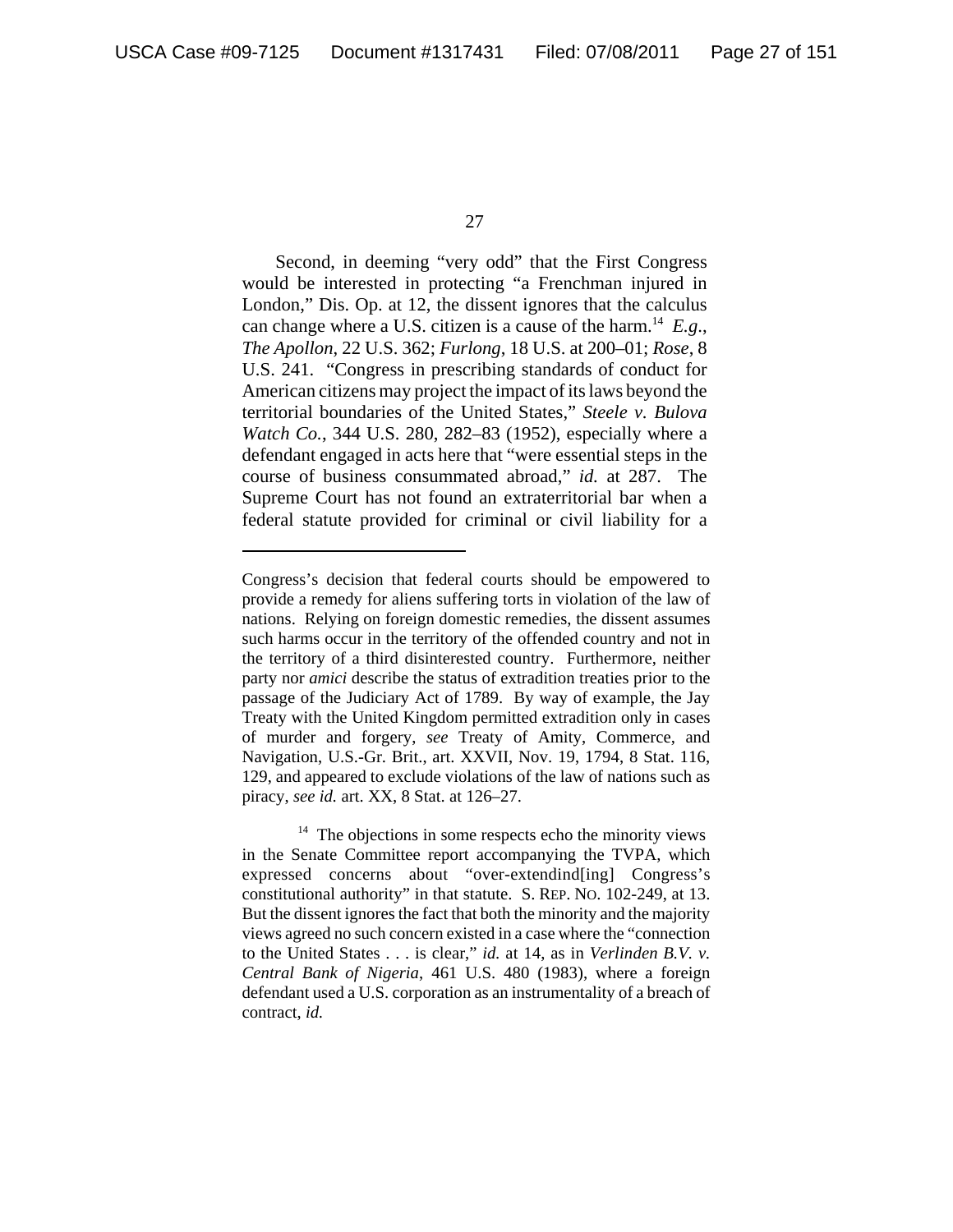scheme devised and executed in the United States intended to inflict harm abroad, e.g., to a Frenchman in London.15 *See Laker Airways Ltd. v. Sabena, Belgian World Airlines*, 731 F.2d 909, 921–22 (D.C. Cir. 1984); *cf*. *Pasquantino v. United States*, 544 U.S. 349, 371–72 (2005). Here, appellants claim that Exxon engaged in acts in the United States that were part and parcel of the harm they suffered. Considering the identity of the person causing harm to the Frenchman in London further illuminates the First Congress's intent. After all,

> where the individuals of any state violate this general law [of nations], it is then the interest as well as duty of the government, under which they live, to animadvert upon them with a becoming severity, that the peace of the world may be maintained. For in vain would nations, in their collective capacity, observe these universal rules, if private subjects were at liberty to break them at their own discretion, and involve the two states in a war. It is therefore incumbent upon the nation injured, first, to demand satisfaction and justice to be done on the offender, by the state to which he belongs; and, if that be refused or neglected, the

<sup>15</sup> The dissent finds fault with this citation of *Steele* and *Pasquantino,* misinterpreting their citation. The court is not, as the dissent suggests, reading *Steele* "to permit application of a nonextraterritorial statute *whenever* conduct in the United States contributes to a violation abroad," *Morrison*, 130 S. Ct. at 2886 n.11 (emphasis supplied). Dis. Op. at 8 n.4. Rather, the court starts with the ATS text and history and concludes that the ATS, like the statute at issue in *Steele*, grants federal courts jurisdiction over at least some forms of extraterritorial conduct. The court cites *Pasquantino* only as support for the proposition that where, as here, plaintiffs may ultimately prove that Exxon provided substantial practical assistance, *see infra* Part II.C, from its offices in the United States, jurisdiction over extraterritorial harm is all the more appropriate.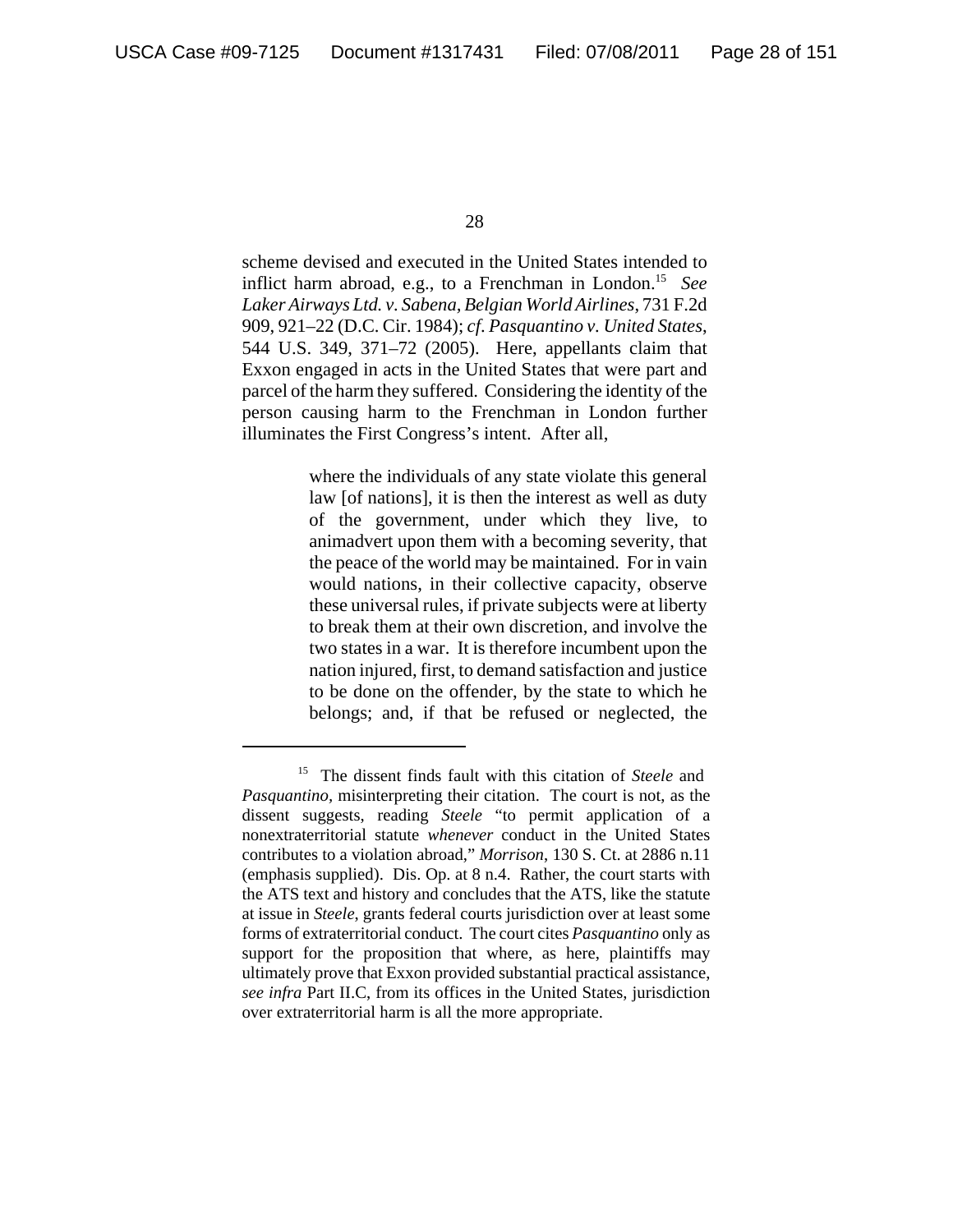sovereign then avows himself an accomplice or abettor of his subject's crime, and draws upon his community the calamities of foreign war.

4 BLACKSTONE'S COMMENTARIES \*67–68. Blackstone's representation that a foreign country could deem the United States an "accomplice or abettor," *id.* at \*68, of a violation of the law of nations if it does not censure a U.S. citizen who has violated that law makes the First Congress's judgment hardly "odd" at all.

#### **B.**

The rule of statutory construction set forth in *Central Bank* does not preclude recognition of aiding and abetting liability for claims under the ATS. In *Central Bank*, the Supreme Court held that although § 10(b) of the Securities and Exchange Act, 15 U.S.C. § 78j, did not prohibit aiding and abetting liability, "the private plaintiff may not bring a 10b-5 suit against a defendant for acts not prohibited by the text of § 10(b)," 511 U.S. at 173. The Court declined to create a presumption against aiding and abetting liability, but instructed that when Congress enacts a statute, there is no presumption in *favor* of aiding and abetting liability. *Id.* at 182. Our conclusion that there is aiding and abetting liability under the ATS is not based on a presumption in favor of aiding and abetting liability.

The ATS provides jurisdiction for the federal courts to hear lawsuits regarding torts "committed in violation of the law of nations." 28 U.S.C. § 1350. Congress thus directed that the courts derive the rule of law from the law of nations, and that law extends responsibility for conduct violating its norms to aiders and abettors. The "Supreme Court's instruction in *Central Bank* that 'when Congress enacts a statute under which a person may sue and recover damages from a private defendant for the defendant's violation of some statutory norm, there is no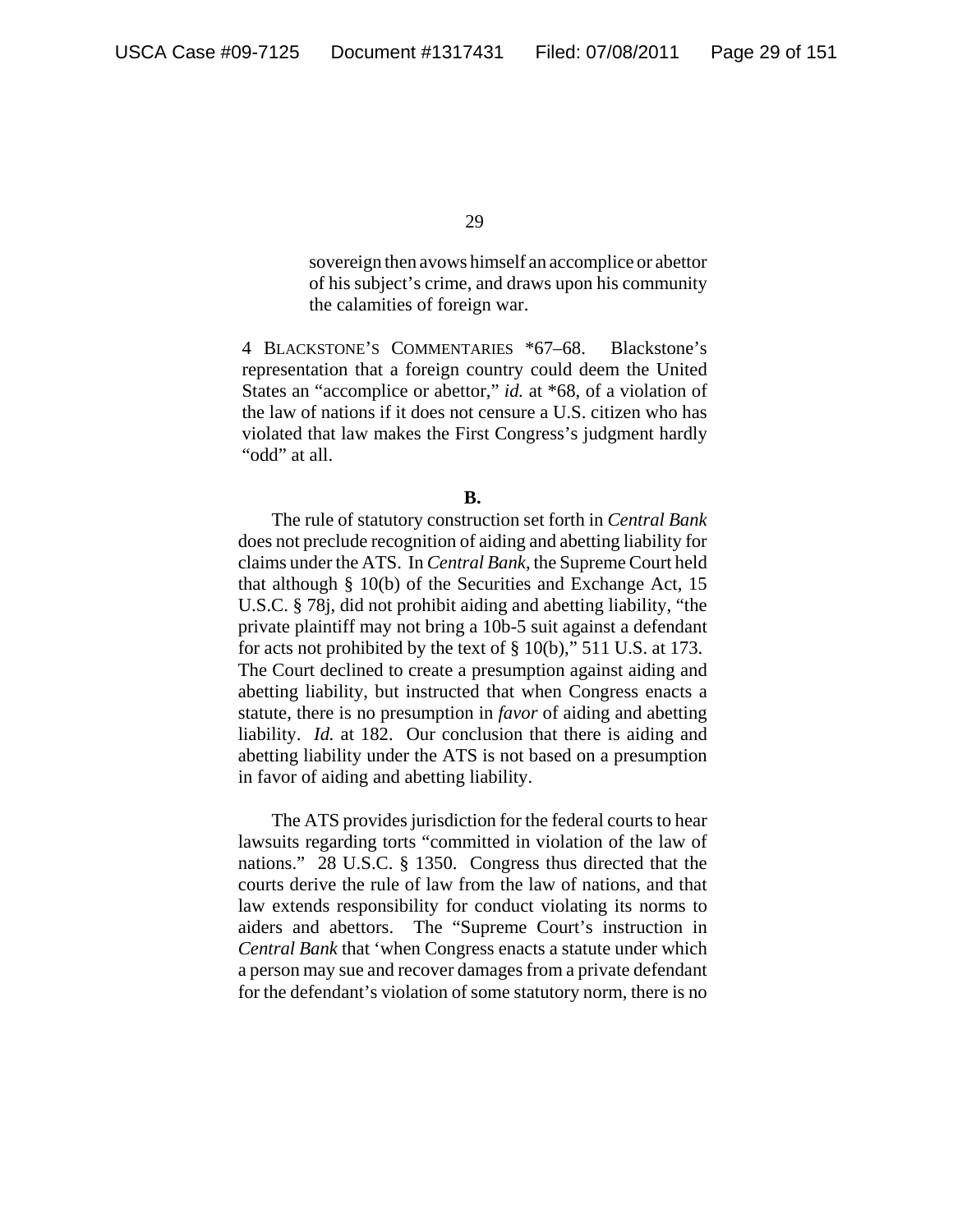general presumption that the plaintiff may also sue aiders and abettors,' is thus inapposite." *Khulumani*, 504 F.3d at 282 (Katzmann, J., concurring) (quoting *Central Bank*, 511 U.S. at 182) (internal citation omitted); *see also id.* at 288 n.5 (Hall, J., concurring); William R. Casto, *The New Federal Common Law of Tort Remedies for Violations of International Law*, 37 RUTGERS L.J. 635, 650 (2006) (hereinafter "Casto, *Federal Common Law*").

Ample authority supports the conclusion that the First Congress considered aiding and abetting itself to be a violation of the law of nations. All three branches of government had addressed the subject and were in accord. Congress in 1790 enacted a piracy law providing for aiding and abetting liability. Crimes Act of 1790, § 10, 1 Stat. at 114. President George Washington, in response to the state of hostilities in Europe following the French Revolution, issued the Proclamation of Neutrality in 1793, warning "the citizens of the United States carefully to avoid all acts and proceedings" that would contravene that neutrality and "mak[ing] known that" citizens would render themselves "liable to punishment or forfeiture under the law of nations by committing, *aiding, or abetting* hostilities against any" power involved in the general conflict "or by carrying to any of them those articles which are deemed contraband by the modern usage of nations." Proclamation No. 3 (1793), *reprinted in* 11 Stat. 753 (1859) (emphasis added). So too, the 1795 opinion of Attorney General Bradford stated that civil recovery could be had in federal court against U.S. citizens who "aided and abetted" the French privateer fleet in its plunder of Sierra Leone. 1 U.S. Op. Att'y Gen. at 58; *see also Sosa*, 542 U.S. at 721. An early decision of the Supreme Court upheld aiding and abetting liability for the unlawful capture of a neutral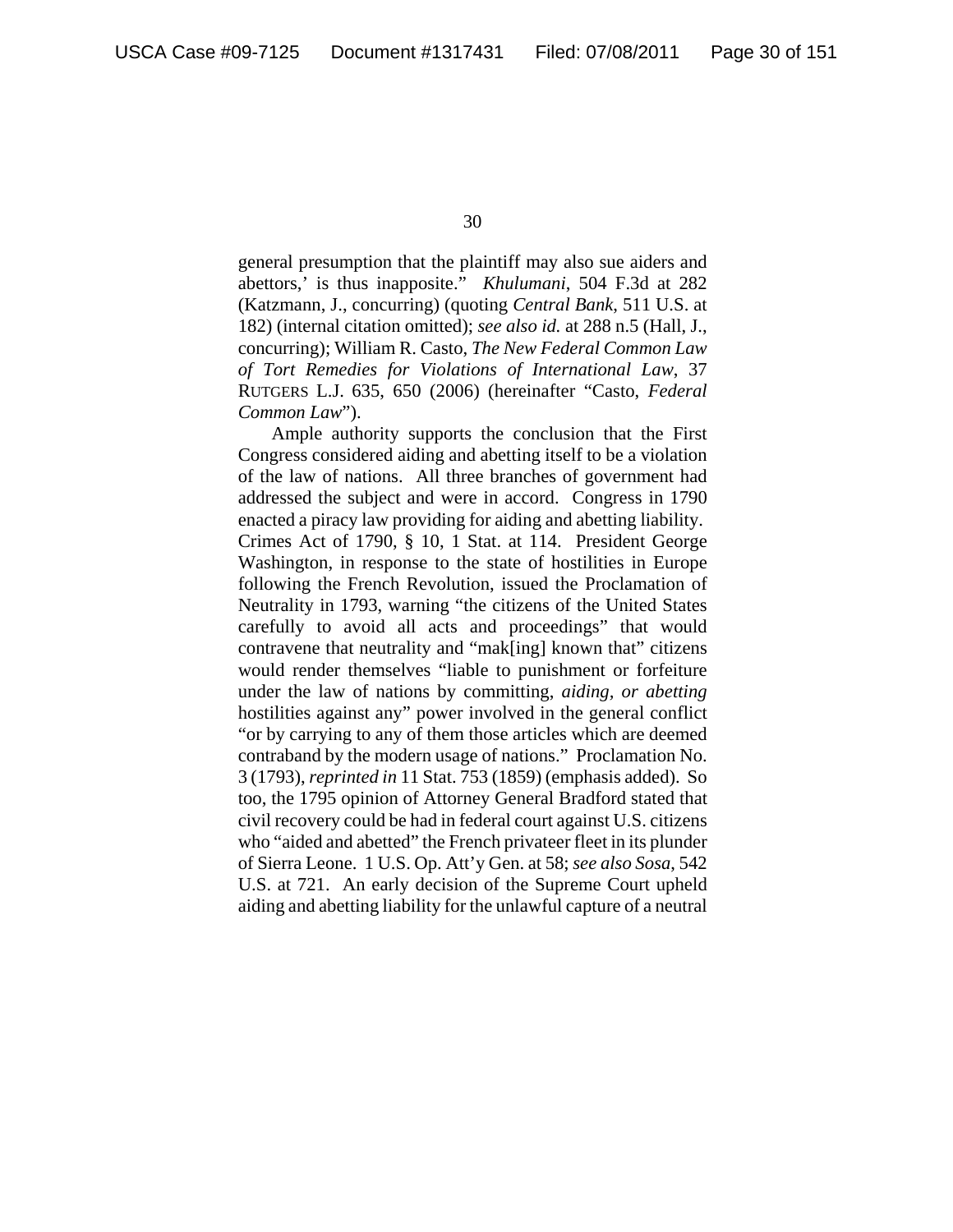ship. *See Talbot*, 3 U.S. at 167–68; *see also Henfield's Case*, 11 F. Cas. 1099.16

Because aiding and abetting liability implicates the character of the "specific conduct allegedly committed by the defendants sued," *Khulumani*, 504 F.3d at 269 (Katzmann, J. concurring), *adopted in Presbyterian Church of Sudan*, 582 F.3d at 258, the conduct must represent a violation of an international

<sup>&</sup>lt;sup>16</sup> *Henfield's Case* involved a U.S. citizen accused of illegally enlisting with a French privateer. Chief Justice John Jay, sitting on circuit, instructed the grand jury that: (1) "the laws of the United States" consisted of treaties, the law of nations, and the Constitution and statutes of the United States, 11 F. Cas. at 1100–01; (2) "circumstances and considerations now unite in urging the people of the United States to be particularly exact and circumspect in observing the obligation of treaties, and the laws of nations, which . . . form a very important part of the laws of our nation," *id.* at 1102; (3) President Washington's proclamation had been "exactly consistent with and declaratory of  $\dots$  the law of nations," *id.*; (4) if a nation "let[s] loose the reins of [its] subjects against foreign nations, these will behave in the same manner to [it]," *id.* at 1103; and (5) those "who commit, *aid, or abet* hostilities against" the European nations in violation of neutrality must be punished, *id.* at 1104 (emphasis added), and "[w]hat acts amount to committing, or *aiding, or abetting* hostilities, must be determined by the laws and approved practice of nations, and by the treaties and other laws of the United States relative to such cases," *id.* (emphasis added). The grand jury charge was apparently published to explain the effect of the 1793 Proclamation at home and abroad. *See* Casto, *Law of Nations*, *supra* note 8, at 502 & n.193 (citing Ralph Lerner, *The Supreme Court as Republican Schoolmaster*, 1967 SUP. CT. REV. 127; FRANCIS WHARTON, STATE TRIALS OF THE UNITED STATES DURING THE ADMINISTRATIONS OF WASHINGTON AND ADAMS (hereinafter "WHARTON'S STATE TRIALS") 49 n.\* (1849); JULIUS GOEBEL,JR., HISTORY OF THE SUPREME COURT OF THE UNITED STATES, ANTECEDENTS AND BEGINNINGS TO 1801, at 623–24 (1971)).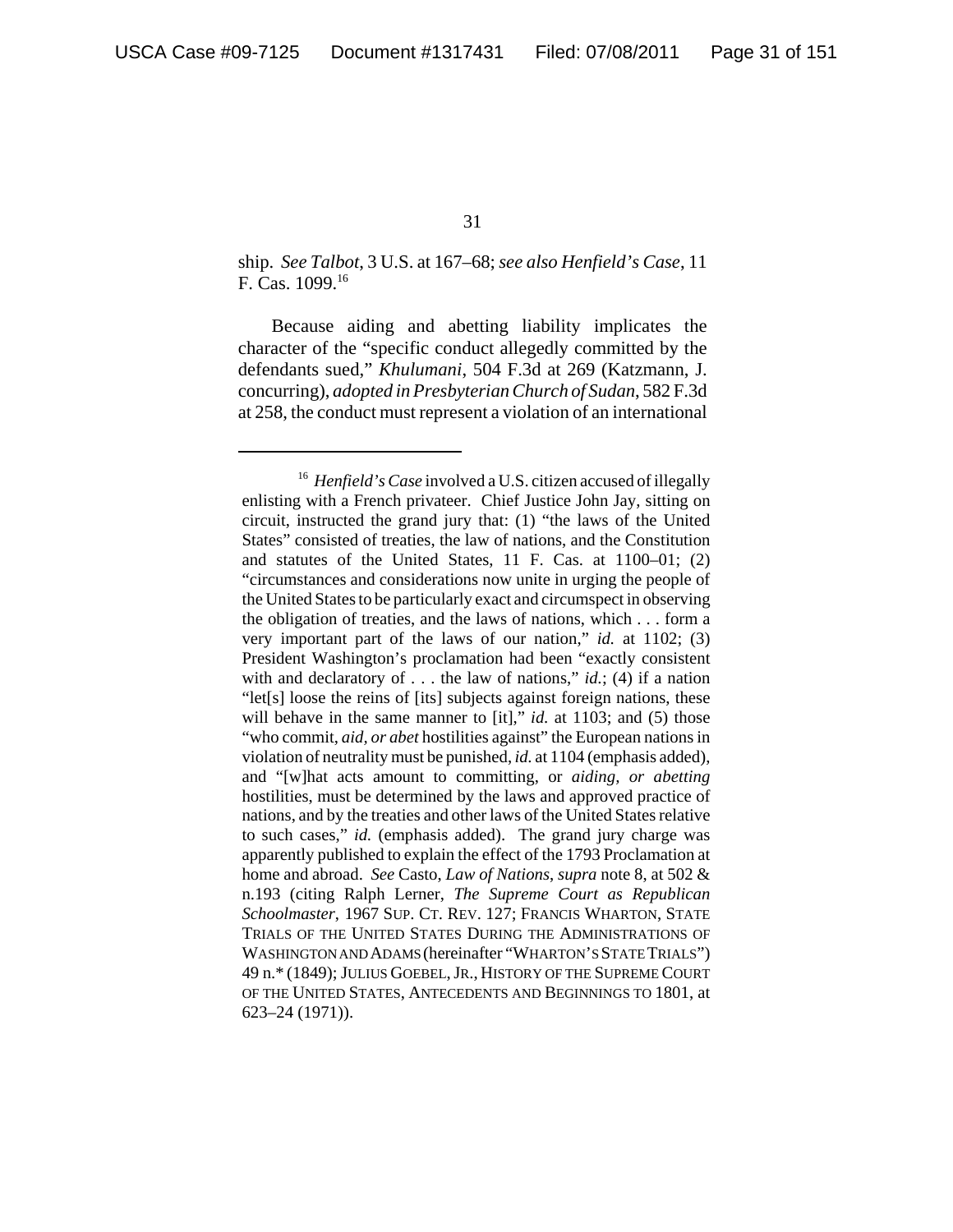law norm with at least as "definite content and acceptance among civilized nations [as] the historical paradigms familiar" in 1789, *Sosa*, 542 U.S. at 732. To the extent the district court in *Doe I*, 393 F. Supp. 2d at 24, concluded that aiding and abetting liability would be an "'innovative interpretation[ ]' of the Alien Tort Statute" that could result in "collateral consequences and possible foreign relations repercussions," the Second Circuit has since held that there can be aiding and abetting liability under the ATS, *see Presbyterian Church of Sudan*, 582 F.3d at 258–59; *Khulumani*, 504 F.3d at 260 (per curiam). The Eleventh Circuit has also held that aiding and abetting liability is available under the ATS. *See Sinaltrainal v. Coca-Cola Co.*, 578 F.3d 1252, 1258 n.5 (11th Cir. 2009); *Romero v. Drummond Co., Inc.*, 552 F.3d 1303, 1315 (11th Cir. 2008); *Aldana v. Del Monte Fresh Produce N.A.*, 416 F.3d 1242, 1248 (11th Cir. 2005). Both courts reached this conclusion upon looking to customary international law, *seePresbyterian Church of Sudan*, 582 F.3d at 258; *Aldana*, 416 F.3d at 1247–48, to which we now turn.

Decisions of the courts established by the U.N. Security Council, the International Military Tribunal at Nuremberg established in the Agreement for the Prosecution and Punishment of the Major War Criminals of the European Axis, Aug. 8, 1945, U.N.T.S. 280 (hereinafter "London Charter"), and the several Nuremberg tribunals are recognized as an authoritative source of customary international law. *See, e.g.*, *Flores v. S. Peru Copper Corp.*, 414 F.3d 233, 244 n.18 (2d Cir. 2003); *United States v. Yousef*, 327 F.3d 56, 105 nn.39–40 (2d Cir. 2003); *cf*. *Hamdan v. Rumsfeld*, 548 U.S. 557, 610 & n.40 (2006); *Princz v. Federal Republic of Germany*, 26 F.3d 1166, 1174 (D.C. Cir. 1994), *cert. denied*, 513 U.S. 1121 (1995). *See generally* Theodor Meron, *Reflections on the Prosecution of War Crimes by International Tribunals*, 100AM.J.INT'L L.551, 559 (2006). The General Assembly of the United Nations has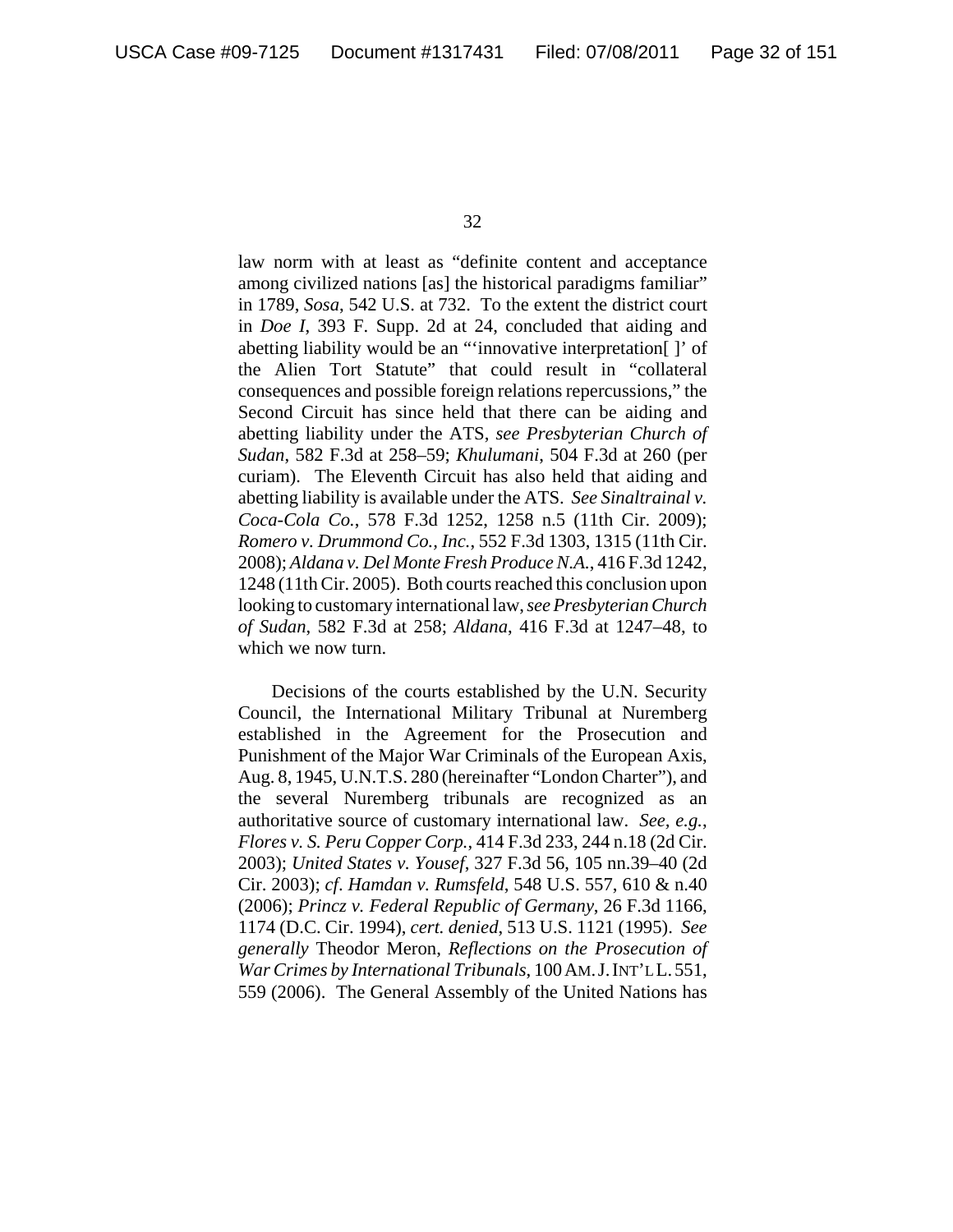unanimously affirmed the principles of international law recognized by the London Charter and the Nuremberg tribunals. *See* Affirmation of the Principles of International Law Recognized by the Charter of the Nürnberg Tribunal, G.A. Res. 95(I), U.N. Doc. A/236 (Dec. 11, 1946) ("Nuremberg Principles Resolution I"). Exxon does not dispute that the London Charter and the cases prosecuted thereunder constitute sources of customary international law.

"[C]riminal responsibility of those who aid and abet violations of international law" has been "accepted as one of the core principles of the post-World War II war crimes trials." *Khulumani*, 504 F.3d at 273 (Katzmann, J., concurring). The London Charter extended responsibility for crimes to "accomplices participating in the formulation or execution of a common plan or conspiracy to commit" any of the crimes triable by the Tribunal. London Charter art. 6, 82 U.N.T.S. 282. At the direction of the U.N. General Assembly, the International Law Commission ("ILC") in 1950 formulated "principles recognized in the Charter . . . and in the judgment of the Tribunal," as a codification of certain legal principles applied by the Nuremberg tribunals. *See* Nuremberg Principles Resolution I; *see also Prosecutor v. Akayesu*, Case No. ICTR-96-4-T, Trial Chamber Judgement, ¶ 526 (Sept. 2, 1998); *Prosecutor v. Milosevic*, Case No. IT-02-54, Trial Chamber Decision on Preliminary Motions, ¶¶ 29–30 (Nov. 8, 2001). Principle VII provided that "[c]omplicity in the commission of a crime against peace, a war crime, or a crime against humanity . . . is a crime under international law." ILC, Principles of International Law Recognized in the Charter of the Nürnberg Tribunal and in the Judgment of the Tribunal, G.A.O.R., 5th session, Supp. No. 12, U.N. Doc. A/1316, Principle VII (1950) ("ILC Principles"). Implementing the London Charter, the joint Allied body coordinating the governance of postwar Germany promulgated Control Council Law No. 10 to impose criminal liability on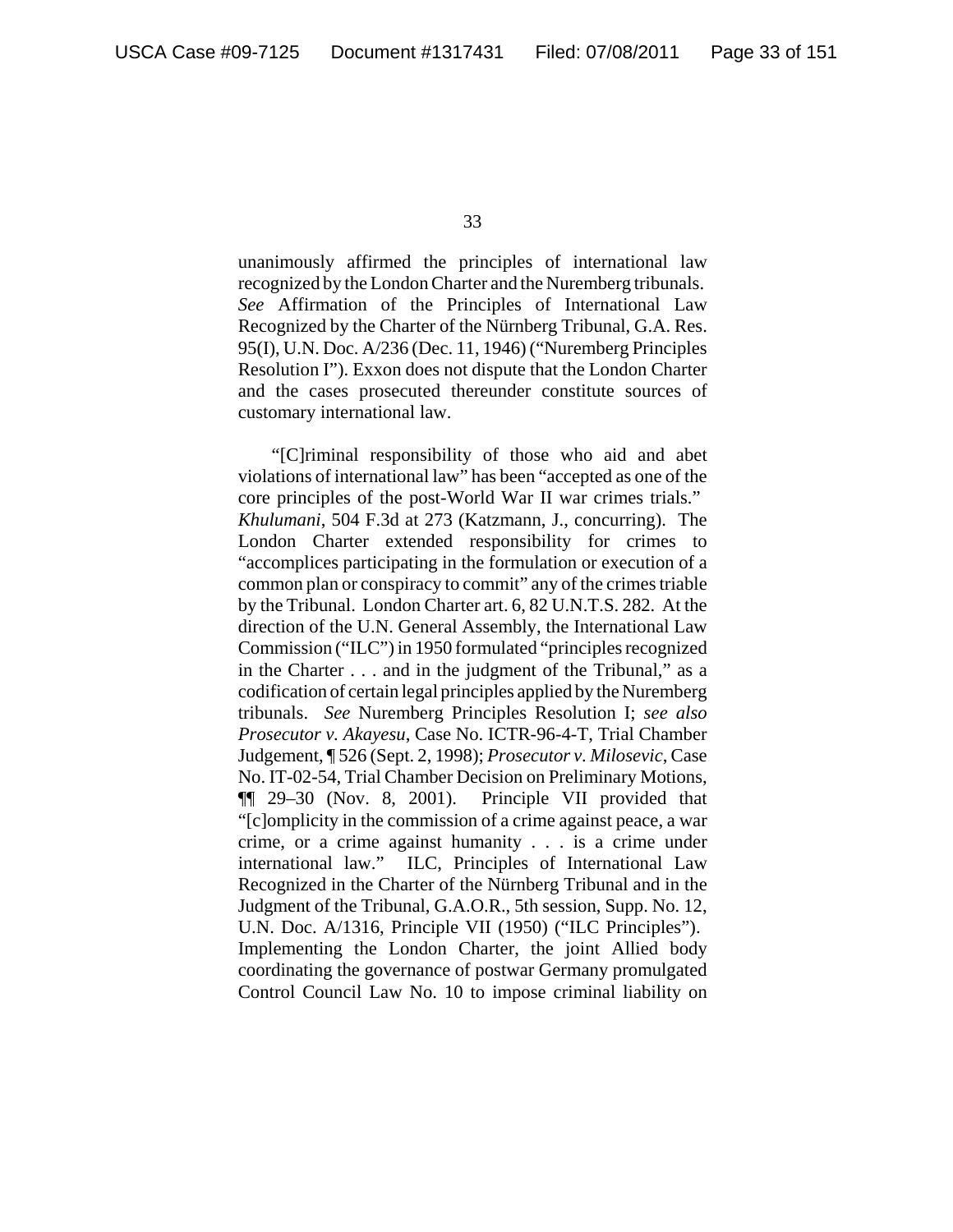whomever was "an accessory to the commission of any such crime or ordered or abetted the same." Allied Control Council Law No. 10, art. II, § 2 (Dec. 20, 1945) ("Control Council Law No. 10")*, in* 1 ENACTMENTS AND APPROVED PAPERS OF THE CONTROL COUNCIL AND COORDINATING COMMITTEE 306(1945) ("ENACTMENTS"); *see Khulumani*, 504 F.3d at 272 (Katzmann, J., concurring); *Flick v. Johnson*, 174 F.2d 983, 985–86 (D.C. Cir. 1949).

The U.N. Security Council resolutions establishing the International Criminal Tribunal for the Former Yugoslavia ("ICTY") and the International Criminal Tribunal for Rwanda ("ICTR") likewise imposed liability on any "person who planned, instigated, ordered, committed or otherwise aided and abetted in the planning, preparation or execution" of a crime. Statute of the International Criminal Tribunal for the Former Yugoslavia, art. 7, U.N. Doc. S/25704 annex (May 3, 1993) ("ICTY Statute"), *adopted in* S.C. Res. 827, U.N. Doc. S/RES/827 (May 25, 1993); Statute of the International Criminal Tribunal for Rwanda, art. 6, S.C. Res. 955, U.N. Doc. S/RES/955 annex (Nov. 8, 1994) ("ICTR Statute"). The Secretary General of the United Nations explained that "in assigning to the International Tribunal the task of prosecuting persons responsible for serious violations of international humanitarian law, the Security Council would not be creating or purporting to 'legislate' that law. Rather, the International Tribunal would have the task of applying existing international humanitarian law." Report of the Secretary-General Pursuant to Paragraph 2 of Security Council Resolution 808, ¶ 29, U.N. Doc. S/25704 (May 3, 1993) ("Sec'y General ICTY Report"). The ICTY's jurisdiction was limited to "rules of international humanitarian law which are beyond any doubt part of customary [international] law." *Id.* ¶ 34; *see Khulumani*, 504 F.3d at 275 (Katzmann, J., concurring) (citing *Prosecutor v. Furundzija*, Case No. IT-95-17/1 Trial Chamber Judgement, ¶¶ 249, 275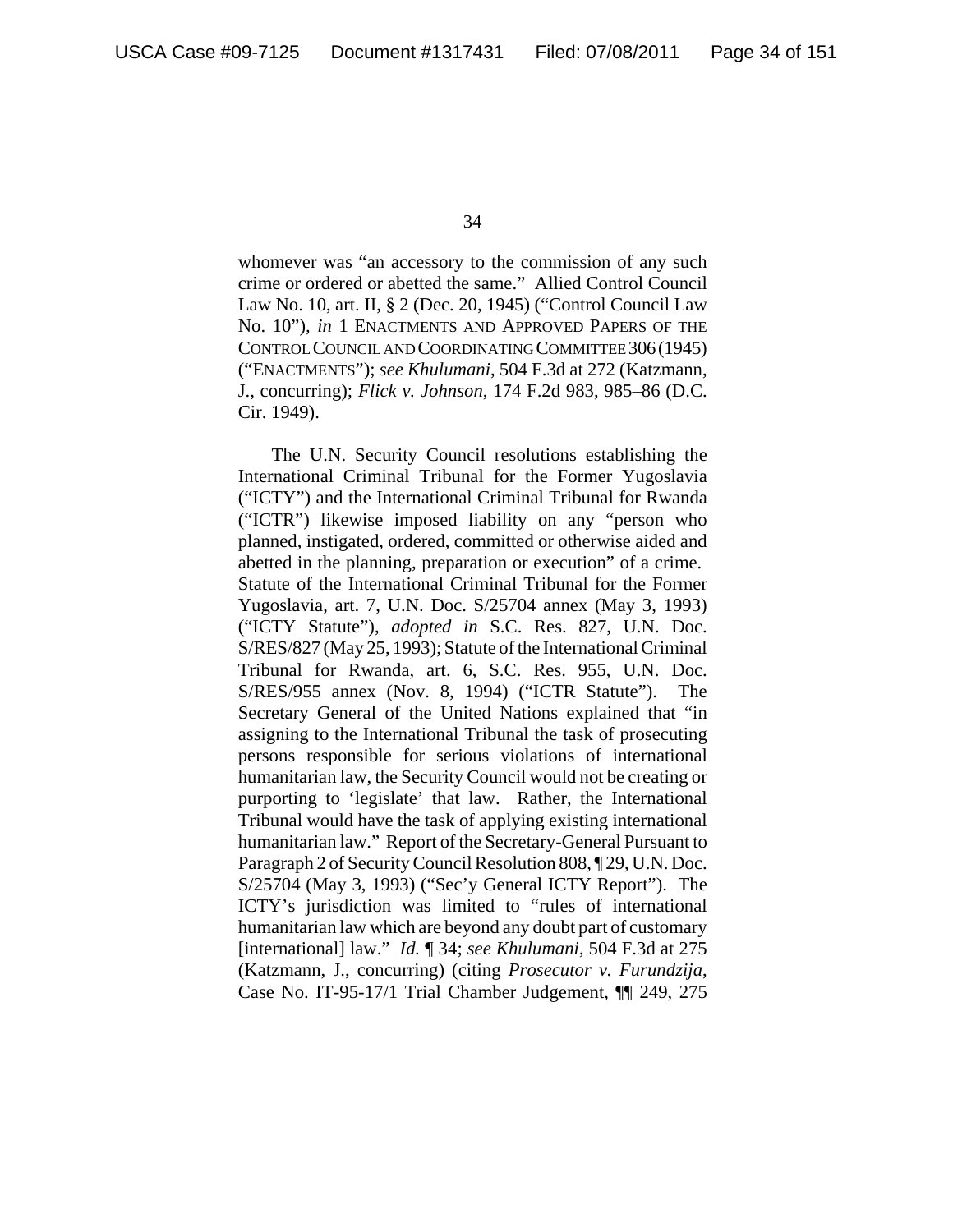(Dec. 10, 1998); *Prosecutor v. Tadic*, Case No. IT-94-1-T, Trial Chamber Opinion and Judgement, ¶¶ 689–92, 730, 735, 738 (May 7, 1997)). The ICTY emphasized that it was required to determine "the objective basis for such individual responsibility as a matter of customary international law . . . since the International Tribunal is only empowered to apply international humanitarian law that is 'beyond any doubt customary law.'" *Tadic*, Trial Chamber Opinion and Judgement, ¶ 662 (quoting Sec'y General ICTY Report ¶ 34). The ICTR has a similar mandate to that of the ICTY but also encompasses several treaties. *See* Report of the Secretary-General Pursuant to Paragraph 5 of the Security Council Resolution 955, ¶ 12, U.N. Doc. S/1995/134 (Feb. 13, 1995).

Federal courts have, in turn, relied on international criminal law norms in establishing the content of the law of nations. *See, e.g.*, *Khulumani*, 504 F.3d at 270 (Katzmann, J., concurring); *Kadic*, 70 F.3d at 241–43; *see also Sosa*, 542 U.S. at 762–63 (Breyer, J., concurring).<sup>17</sup> These authorities and sources confirm that aiding and abetting liability is clearly established in the law of nations and consequently such liability is available under the ATS.

 $17$  As the Seventh Circuit has pointed out:

Crimes and torts frequently overlap. In particular, most crimes that cause definite losses to ascertainable victims are also torts: the crime of theft is the tort of conversion; the crime of assault is the tort of battery . . . . [In] a much earlier era of Anglo-American law, . . . criminal and tort proceedings were not clearly distinguished.

*United States v. Bach*, 172 F.3d 520, 523 (7th Cir. 1999) (citing, *inter alia*, David J. Seipp, *The Distinction Between Crime and Tort in the Early Common Law*, 76 B.U. L. REV. 59, 81 (1996)).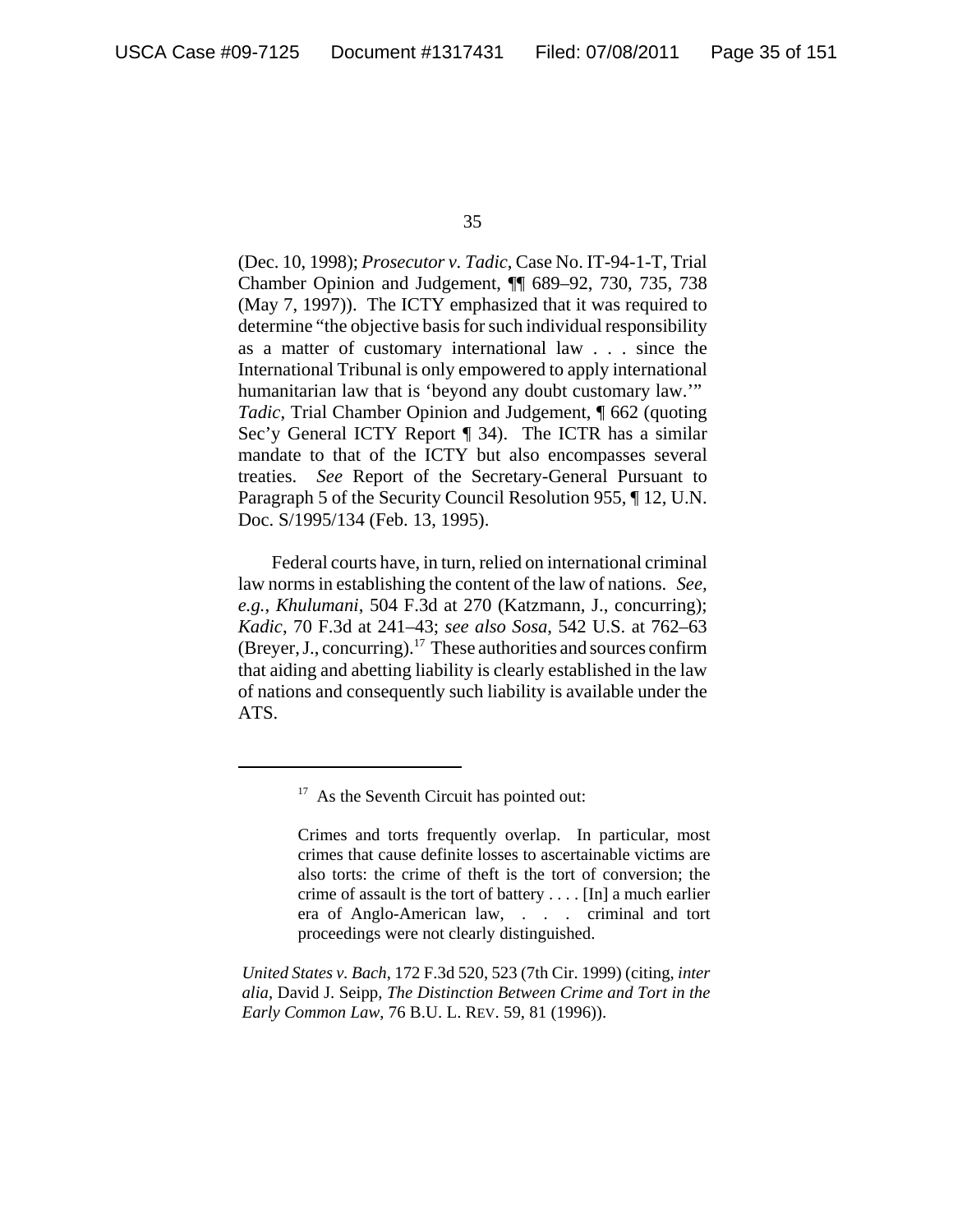#### **C.**

The question remains what intent must be proved for aiding and abetting liability under the ATS. Appellants suggest that the federal common law standard for aiding and abetting knowing assistance that has a substantial effect on the commission of the human rights violation — is well established and that the standard under customary international law is essentially the same. Exxon urges the court to follow the Second Circuit in *Presbyterian Church of Sudan*, 582 F.3d at 259, by requiring proof that the defendant acted with the purpose of committing the alleged human rights violation, maintaining that "[i]f a federal common law aiding and abetting cause of action is to be recognized under the ATS, then *Sosa* requires that the scope of the federal common law rule derive from international law." Appellees' Br. 40.

In *Sosa*, the Supreme Court stated that the ATS's "jurisdictional grant is best read as having been enacted on the understanding that the common law would provide a cause of action." 542 U.S. at 724. From this statement appellants draw the conclusion that federal common law provides the standard for aiding and abetting liability. Judge Edwards similarly observed in *Tel-Oren*, 726 F.2d at 777–78, that "the law of nations never has been perceived to create or define the civil actions to be made available by each member of the community of nations; by consensus, the states leave that determination to their respective municipal laws." Appellants also cite the United States' *amicus* brief in the Second Circuit urging that the "validity of a federal-common-law claim under *Sosa* should generally be treated as a merits question, with the ATS conferring subject-matter jurisdiction so long as the allegations of a violation of customary international law are not plainly insubstantial." Brief for the United States as Amicus Curiae at 20, *Abdullahi v. Pfizer, Inc.*, 562 F.3d 163 (2d Cir. 2009) (Nos. 05-48630-cv & 05-6768-cv). Appellants suggest that "[t]he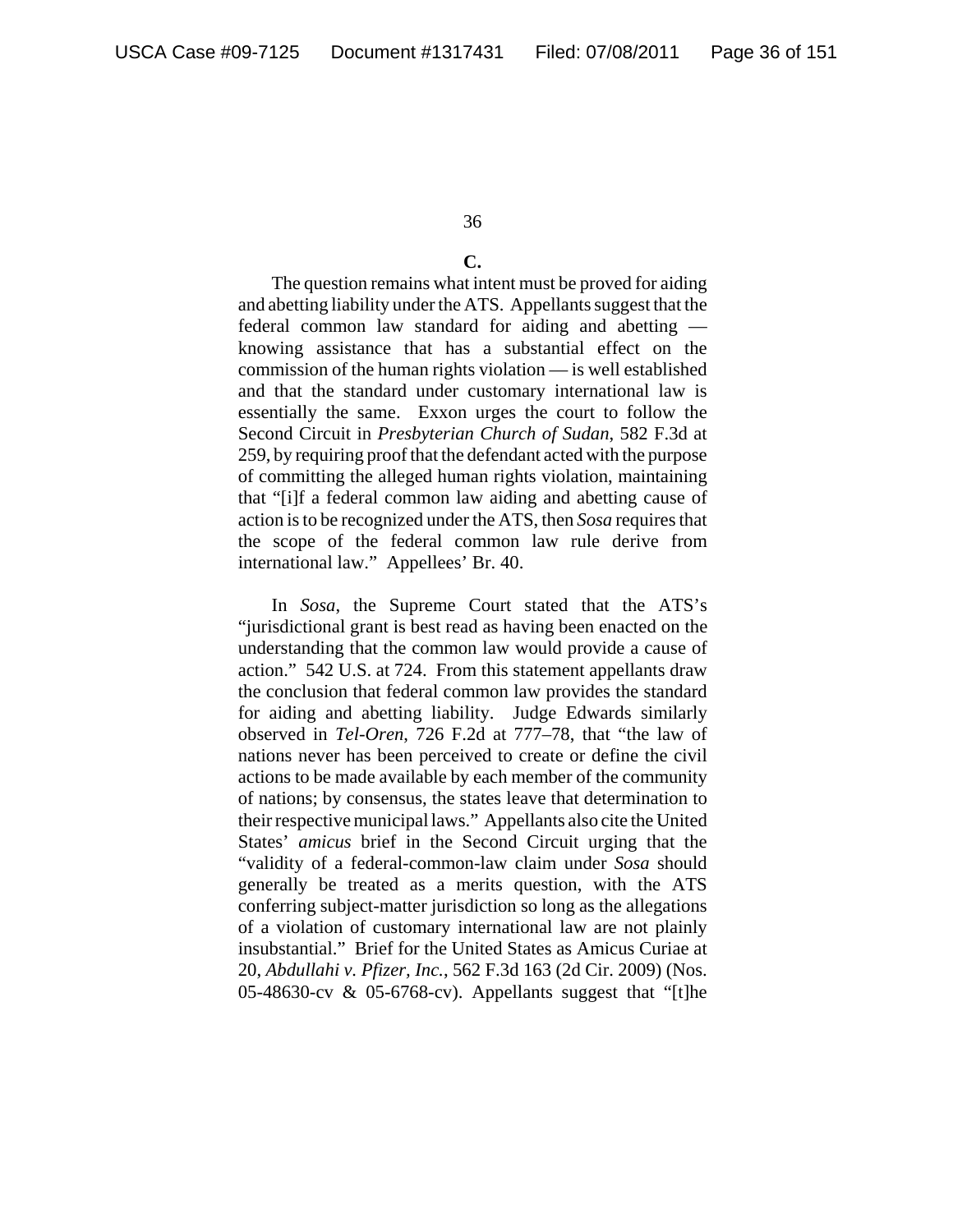application of domestic common law standards is essential because international law does not ordinarily provide for the means of its own enforcement in domestic courts," Appellants' Br. 33, and in their view, the Supreme Court in *Sosa*, 542 U.S. at 731, "endorsed Judge Edwards' view that domestic rules govern the litigation of ATS claims in U.S. courts," Appellants' Br. 33–34.

The history of the ATS examined by the Supreme Court in *Sosa*, 542 U.S. at 731, indicated the First Congress's understanding that federal common law would supply the rules in ATS cases. *Amici* law professors in *Sosa* noted that when the ATS was enacted there was no clear distinction between common law and customary international law. *See* Brief of Professors of Federal Jurisdiction and Legal History as Amici Curiae in Support of Respondents, *Sosa v. Alvarez-Machain*, 542 U.S. 692 (2004) (No. 03-339), *reprinted in* 28 HASTINGS INT'L & COMP. L. REV. 99, 109 (2004) ("*Sosa* Legal History Amicus Br."). Courts routinely treated causes of action arising under international law as they did other common law torts – by applying general common law principles. *See, e.g.*, *Talbot*, 3 U.S. (3 Dall.) at 155–58 (Paterson, J.); *id.* at 161 (Iredell, J.); *id.* at 169 (Rutledge, C.J.); *United States v. Benner*, 24 F. Cas. 1084, 1087 (C.C.E.D. Pa. 1830) (No. 14,568). Appellants maintain that the application of common law rules to ATS cases is consistent with the way in which federal courts implement other federal statutes. *See, e.g.*, *United States v. Kimbell Foods, Inc.*, 440 U.S. 715, 727 (1979); *see also Tex. Indus., Inc. v. Radcliff Materials, Inc.*, 451 U.S. 630, 641 (1981). The Eleventh Circuit has adopted this approach, holding that a knowledge standard applies because that is the standard under federal common law. *See Cabello v. Fernandez-Larios*, 402 F.3d 1148, 1157–60 (11th Cir. 2005); *cf. Doe v. Islamic Salvation Front*, 257 F. Supp. 2d 115, 120 n.12 (D.D.C. 2003).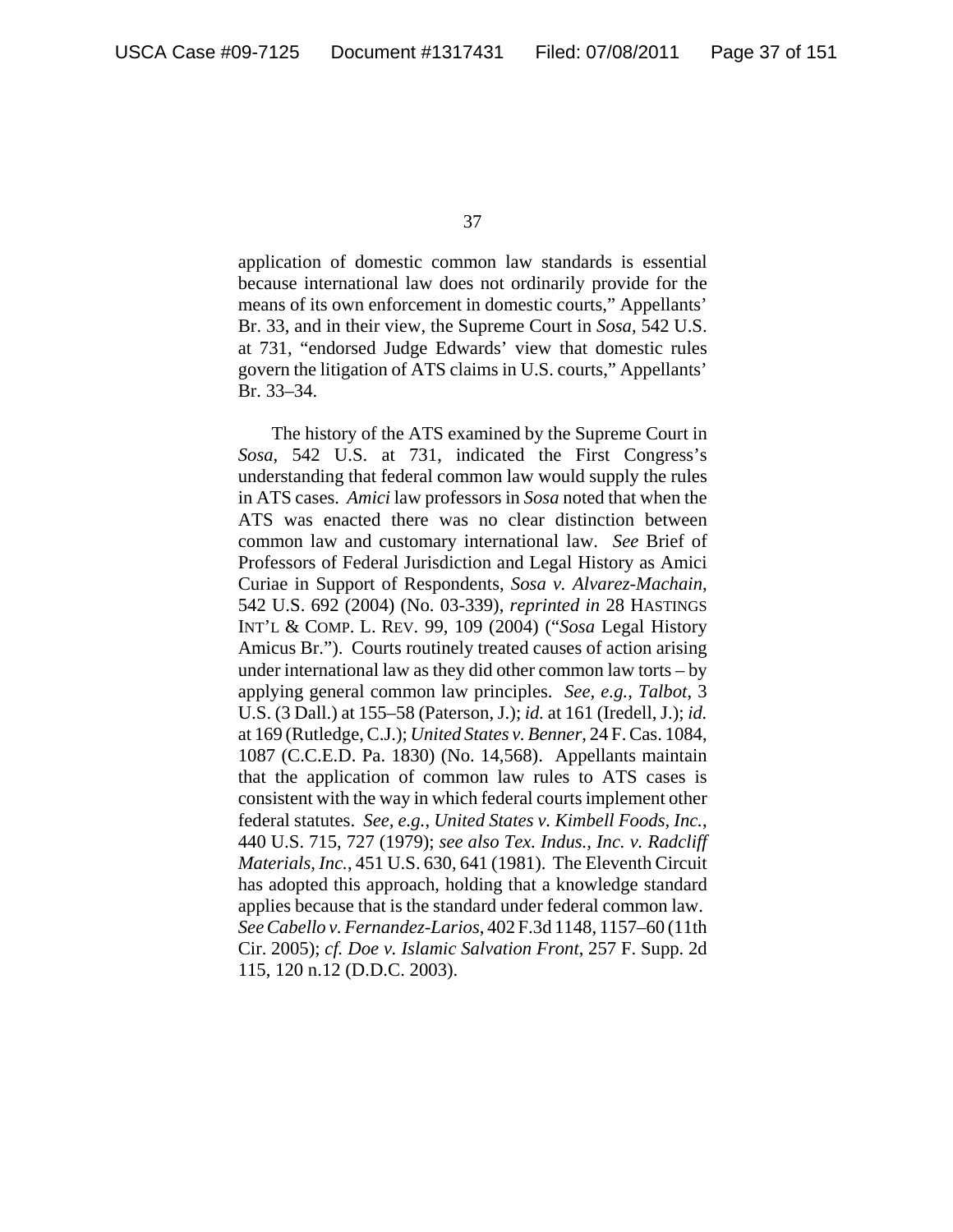That a particular cause of action cognizable under the ATS is to be recognized as a federal common law claim, however, does not identify the source of law to which the court must look for a standard. The Supreme Court in *Sosa* mandated that courts recognize only "a narrow set of common law actions derived from the law of nations." 542 U.S. at 721. In so doing, a court must identify a norm for conduct of no less "definite content and acceptance among civilized nations than the historical paradigms familiar when § 1350 was enacted," *id.* at 732, to which the international community expresses approbation or disapprobation.<sup>18</sup> Aiding and abetting liability, while supplemental to some other alleged tort liability, is based on conduct distinct from the conduct of the principal actor. Consistent with *Sosa*, the question is whether the international community would express definite disapprobation toward aiding and abetting conduct only when based on a particular standard. The court therefore looks to customary international law to determine the standard for assessing aiding and abetting liability, much as we did in addressing availability of aiding and abetting liability itself. Important sources are the international tribunals

<sup>&</sup>lt;sup>18</sup> "A norm prescribes or permits a certain human behavior," HANS KELSEN, PRINCIPLES OF INTERNATIONAL LAW 6 (1966); it determines what "ought" to happen or, the meaning of conduct, that is, whether one ought or ought not engage in particular behavior, HANS KELSEN, GENERAL THEORY OF NORMS 2 (1991). International law embraces the concept of a peremptory norm, one that is "accepted and recognized by the international community of states as a whole and from which no derogation is permitted and which can be modified only by a subsequent norm of general international law having the same character." Art. 53, Vienna Convention on the Law of Treaties, May 23, 1969, 1155 U.N.T.S. 331; *see also* RESTATEMENT (THIRD) OF FOREIGN RELATIONS LAW OF THE UNITED STATES § 102 cmt. k; 1 OPPENHEIM'S INTERNATIONAL LAW § 2 (Sir Robert Jennings & Sir Arthur Watts, eds., 9th ed. 1996); Prosper Weil, *Towards Relative Normativity in International Law, 77 AM. J. INT'LL.* 413, 421 (1983).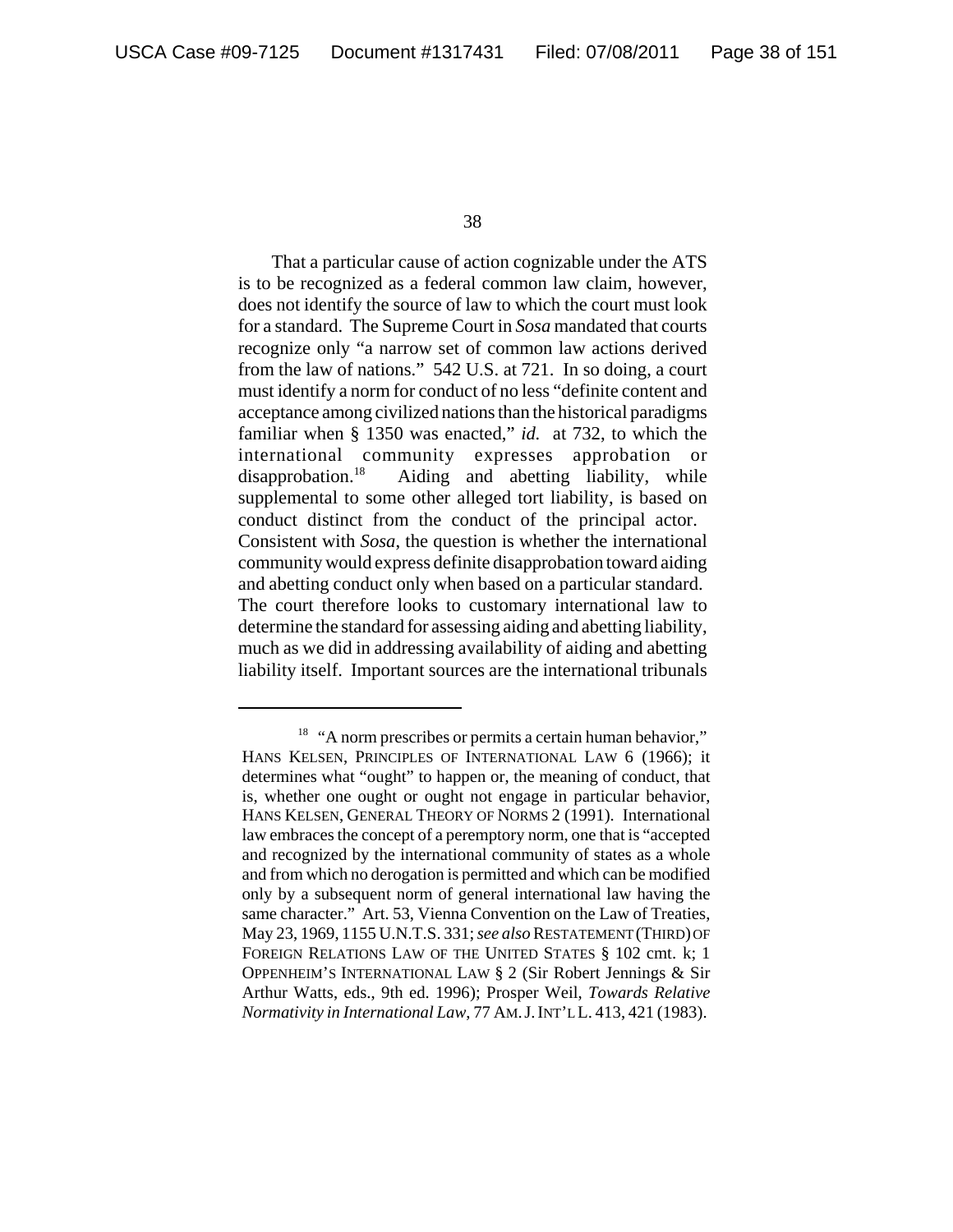mandated by their charter to apply only customary international law. Two such tribunals, the International Criminal Tribunals for the Former Yugoslavia and Rwanda, are considered authoritative sources of customary international law. *See, e.g.*, *Hamdan*, 548 U.S. at 611 n.40; *Abagninin v. AMVAC Chem. Corp.*, 545 F.3d 733, 739 (9th Cir. 2008); *Ford ex rel. Estate of Ford v. Garcia*, 289 F.3d 1283, 1293 (11th Cir. 2002). They have declared the knowledge standard suffices under customary international law.19

The ICTY, in addressing whether the accomplice<sup>20</sup> must "share the *mens rea* of the principal or whether mere knowledge" will suffice, concluded that "the latter will suffice." *Furundzija*, Trial Chamber Judgement, ¶ 236. It is not necessary that the aider and abettor "shares the *mens rea* of the perpetrator, in the sense of positive intention to commit the crime," provided he "ha[s] knowledge that his actions will assist the perpetrator

<sup>&</sup>lt;sup>19</sup> The knowledge standard appears to conform with the standard for aiding and abetting liability in many other countries, including France, Germany, England, Canada, Australia, and Switzerland. *See Krstic*, Appeals Judgement, ¶¶ 140–41; Brief of *Amici Curiae* International Law Scholars in Support of Plaintiffs-Appellants Seeking Reversal ("Int'l Law Scholars Amicus Br.") 16–17.

<sup>&</sup>lt;sup>20</sup> The ICTY and the ICTR opinions refer to "accomplice" and "aiding and abetting" liability interchangeably, *e.g.*, *Furundzija*, Trial Chamber Judgement, ¶¶ 190–249, and that understanding is reflected in the London Charter and the opinions of the Nuremberg tribunals, *see Khulumani*, 504 F.3d at 272 (Katzmann, J., concurring).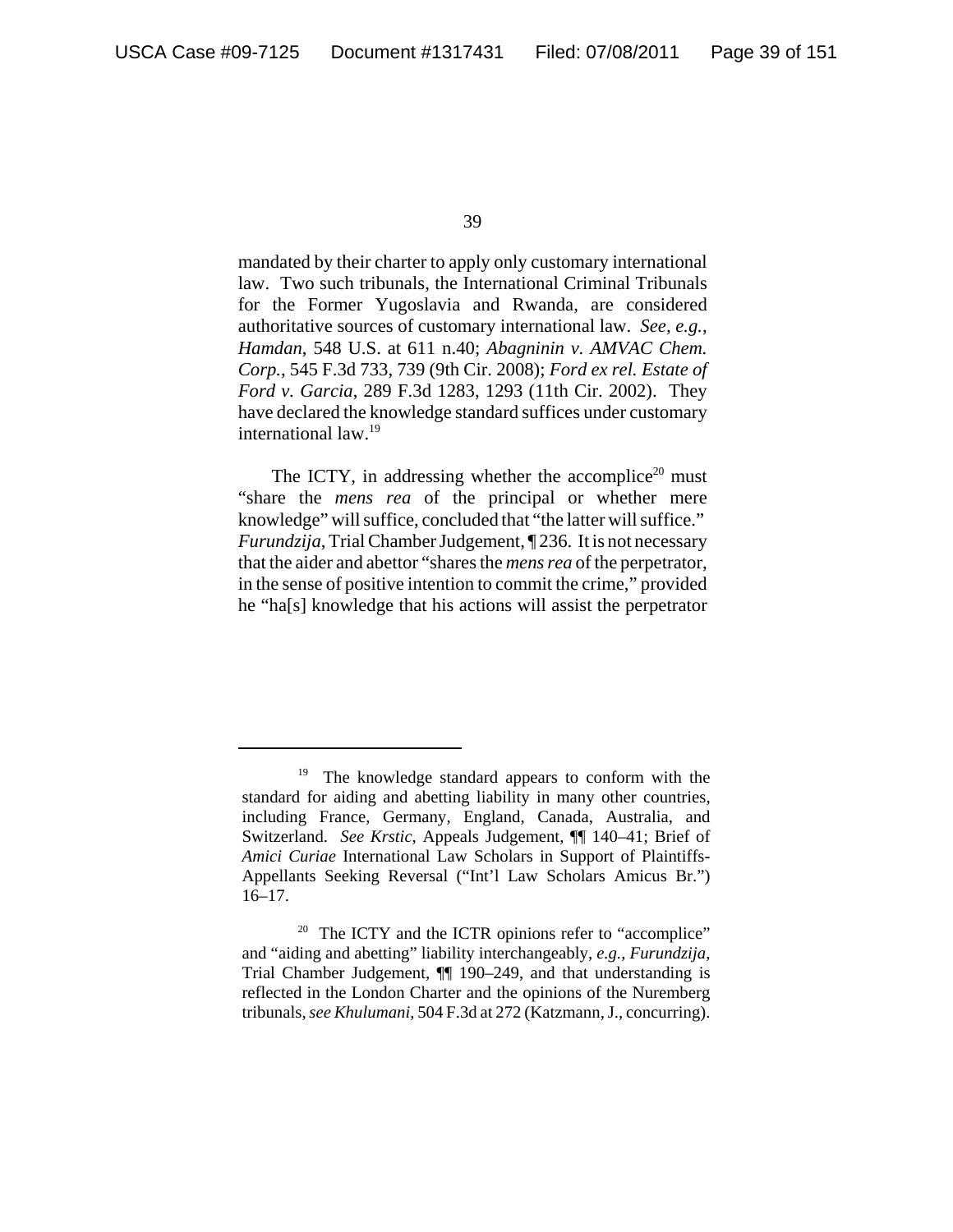in the commission of the crime." *Id.*  $\P$  245.<sup>21</sup> The Trial Chamber's judgment states:

> [T]he *actus reus* [of aiding and abetting] consists of practical assistance, encouragement, or moral support which has a substantial effect on the perpetration of the crime. The *mens rea* required is the knowledge that these acts assist the commission of the offense.

*Id*. ¶ 249; *see also id.* ¶¶ 238–40, 245–46 (citing *inter alia*, *In re Tesch*, 1 LAW REPORTS OF TRIALS OF WAR CRIMINALS 93); *Prosecutor v. Krstic*, Case No. IT-98-33-A, Appeals Judgement, ¶¶ 139–41 (Apr. 19, 2004); *Prosecutor v. Delalic*, Case No. IT-96-21-I, Trial Chamber Judgement, ¶¶ 325–29 (Nov. 16, 1998); *Tadic*, Trial Chamber Judgement, ¶¶ 674, 692. The ICTR is in agreement. *See Prosecutor v. Ntakirutimana*, Case No. ICTR-96-13-I, Appeals Judgement, ¶ 501 (Dec. 13, 2004); *Prosecutor v. Musema*, Case No. ICTR-96-13-I, Trial Chamber Judgement, ¶¶ 180–82 (Jan. 27, 2000). The parties do not suggest that the

<sup>21</sup> The Trial Chamber in *Furundzija* further emphasized that the knowledge standard:

is particularly apparent from all the cases in which persons were convicted for having driven victims and perpetrators to the site of an execution. In those cases the prosecution did not prove that the driver drove for the purpose of assisting in the killing, that is, with an intention to kill. It was the knowledge of the criminal purpose of the executioners that rendered the driver liable as an aider and abettor. Consequently, if it were not proven that a driver would reasonably have known that the purpose of the trip was an unlawful execution, he would be acquitted.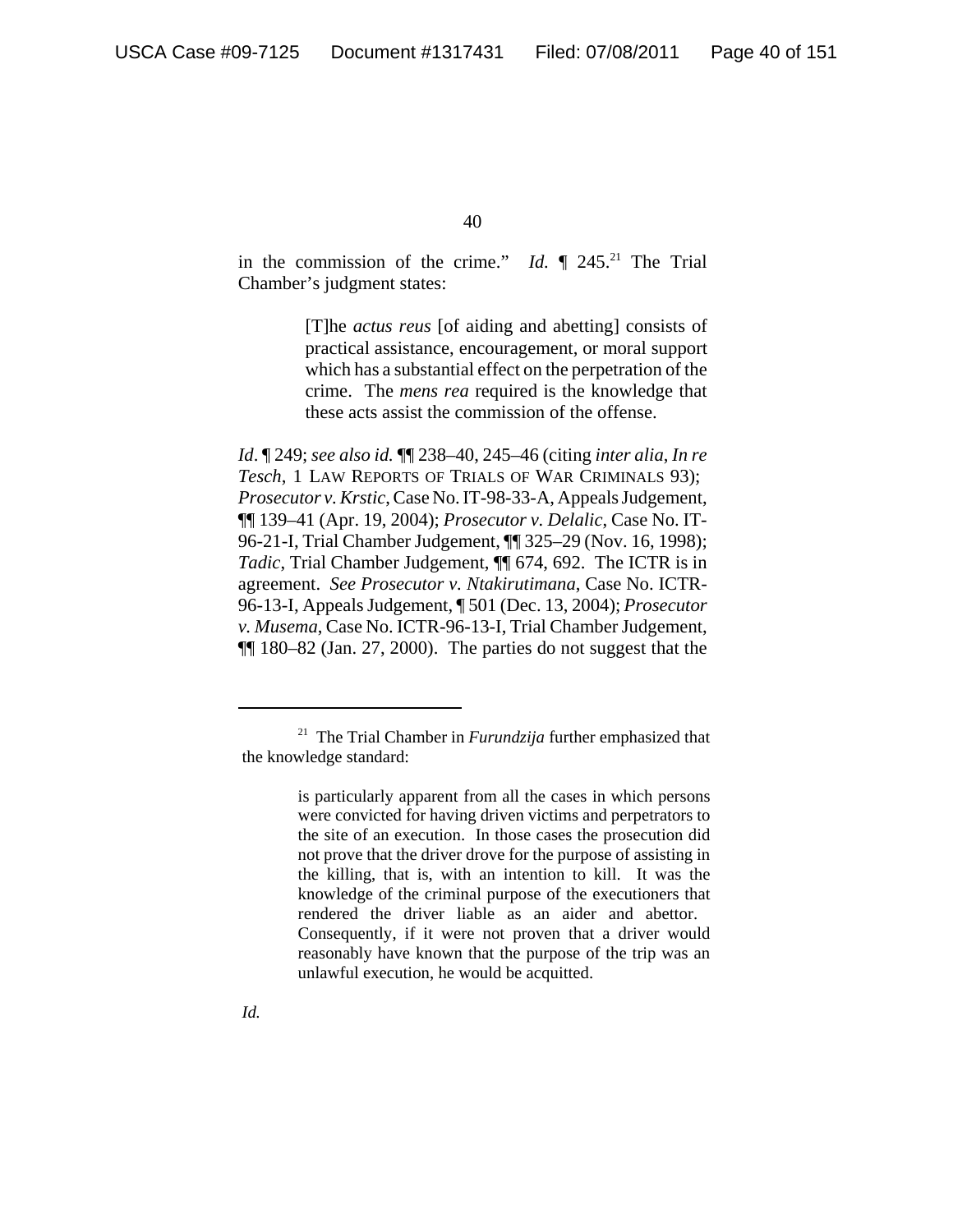approach of the ICTY and the ICTR is inconsistent with the federal standard for aiding and abetting liability.

In *Halberstam v. Welch*, 705 F.2d 472 (D.C. Cir. 1983), which the Supreme Court described as "a comprehensive opinion on the subject [of aiding and abetting]," *Central Bank*, 511 U.S. at 181, this court defined the scope of aiding and abetting for tort liability in the civil context as follows:

> (1) the party whom the defendant aids must perform a wrongful act that causes an injury; (2) the defendant must be generally aware of his role as part of an overall illegal or tortious activity at the time that he provides the assistance; (3) the defendant must knowingly and substantially assist the principal violation.

705 F.2d at 477 (citing, *inter alia*, RESTATEMENT (SECOND) OF TORTS § 876 (1979), which provides: "For harm resulting to a third person from the tortious conduct of another, one is subject to liability if he . . . (b) knows that the other's conduct constitutes a breach of duty and gives substantial assistance or encouragement to the other so to conduct himself."). In *Halberstam*, the court cited five factors relevant in determining whether the defendant's assistance was sufficiently substantial: "'the nature of the act encouraged, the amount of assistance given by the defendant, his presence or absence at the time of the tort, his relation to the other [tortfeasor] and his state of mind.'" *Id*. at 478 (alteration in original) (quoting RESTATEMENT (SECOND) OF TORTS § 876 cmt. d). The Eleventh Circuit has adopted the *Halberstam* standard in ATS and TVPA litigation. *See Cabello*, 402 F.3d at 1158–59 (citing *Halberstam*, 705 F.2d at 481, 487). To the extent that the federal common law and the customary international law standards do not differ, a court may, for purposes of applying the *actus reus* and *mens*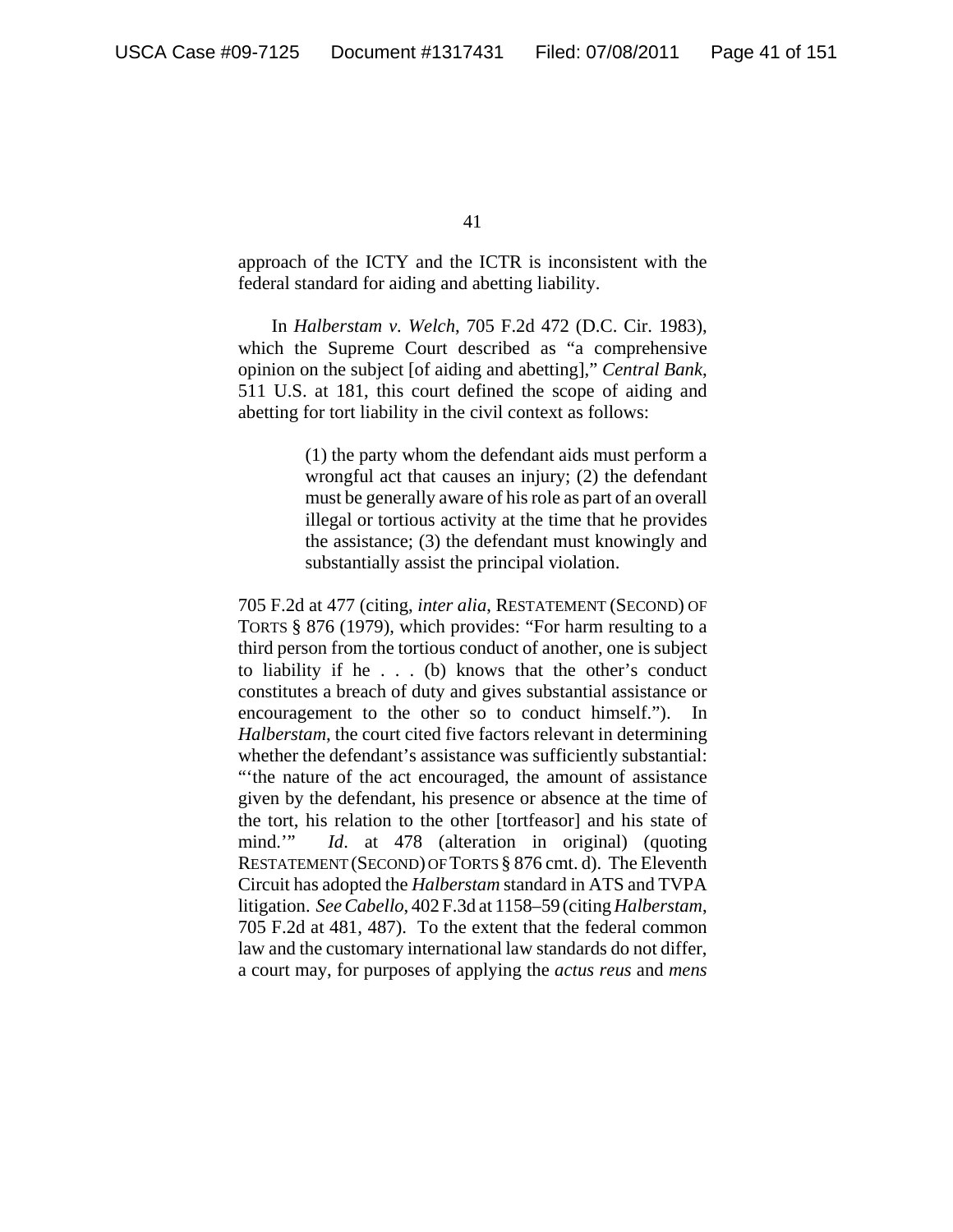*rea* standards, turn to the federal common law knowledge standard in addressing claims under the ATS.

The Second Circuit, in *Presbyterian Church of Sudan*, 582 F.3d at 259, nonetheless held that the aider and abettor must share the same purpose as the principal actor, relying on the Rome Statute of the International Criminal Court ("Rome Statute"), July 17, 1998, 2187 U.N.T.S. 90, and *United States v. von Weizsaecker* ("*The Ministries Case*"), *in* 14 TRIALS OF WAR CRIMINALS BEFORE THE NUERNBERG MILITARY TRIBUNALS UNDER CONTROL COUNCIL LAW NO. 10, at 308, 622 (1997) ("TRIALS OF WAR CRIMINALS"); *see also Khulumani*, 504 F.3d at 276 (Katzmann, J., concurring). Under that standard, "the defendant (1) provides practical assistance to the principal which has a substantial effect on the perpetration of the crime, and (2) does so with the purpose of facilitating the commission of that crime." *Khulumani*, 504 F.3d at 277 (Katzmann, J., concurring). The Second Circuit reasoned that whether to recognize "aiding and abetting liability is no less significant a decision than whether to recognize a whole new tort in the first place," *Presbyterian Church of Sudan*, 582 F.3d at 259, and consistent with *Sosa*'s command about the definiteness of new norms, it concluded from those two sources that "no such [international] consensus exists for imposing liability on individuals who knowingly (but not purposefully) aid and abet a violation of international law," *id*.

Although we agree with the Second Circuit's premise that aiding and abetting must be embodied in a norm of customary international law, *amici* international law scholars point out why its conclusion was flawed. The Rome Statute, which created the International Criminal Court ("ICC"), is properly viewed in the nature of a treaty and not as customary international law. *See* Int'l Law Scholars Amicus Br. 19–20 (citing Rome Statute, art. 10; Leila Nadya Sadat, *Custom, Codification and Some*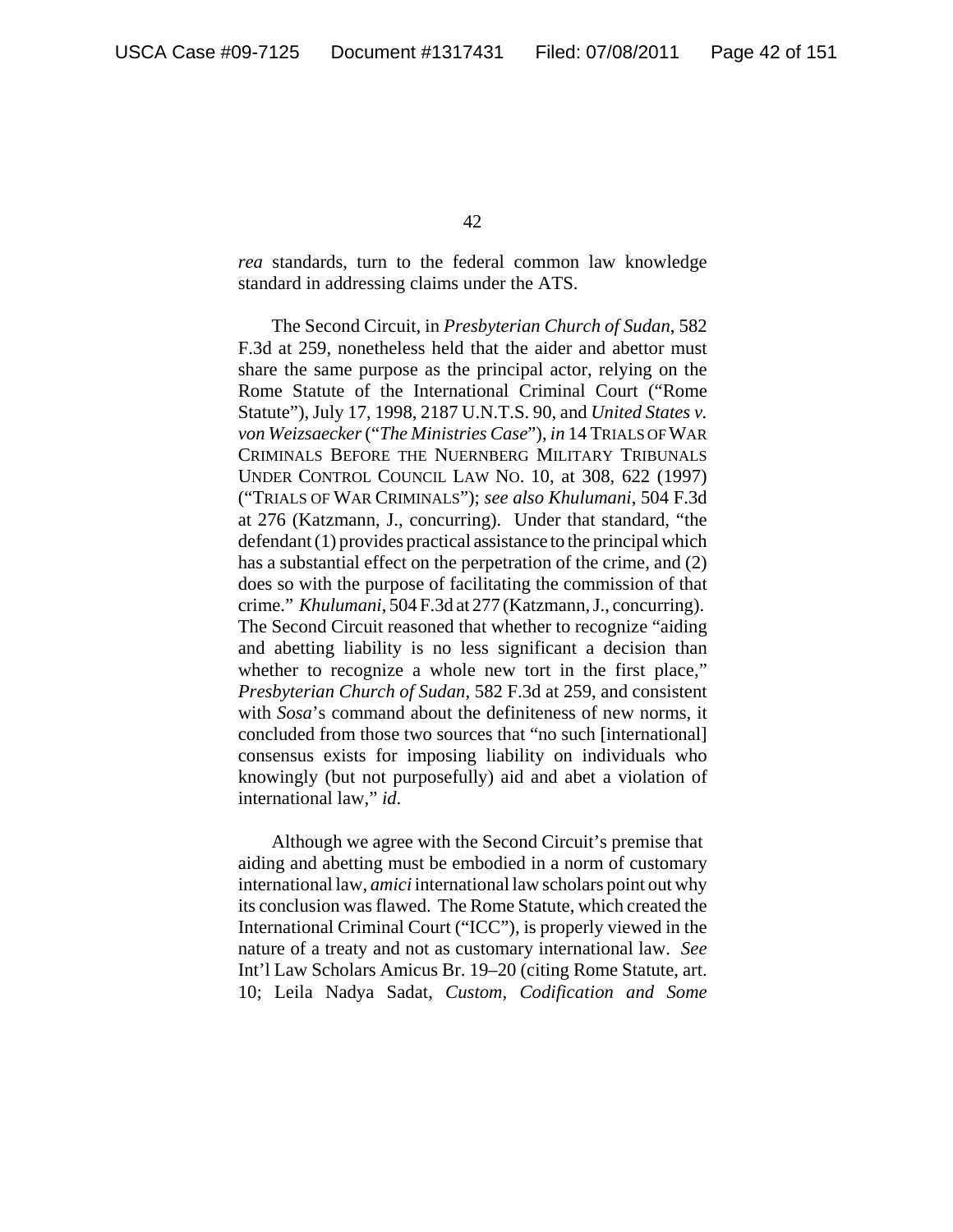*Thoughts About the Relationship Between the Two: Article 10 of the ICC Statute*, 49 DEPAUL L. REV. 909, 911 & n.11, 917 (2000); Otto Triffterer, *Article 10*, *in* COMMENTARY ON THE ROME STATUTE OF THE INTERNATIONAL CRIMINAL COURT 317 (Otto Triffterer ed., 1999)). It specifically provides in Article 10 that it is not to "be interpreted as limiting or prejudicing in any way existing or developing rules of international law." This acknowledges that the Rome Statute was not meant to affect or amend existing customary international law. *See* Int'l Law Scholars Amicus Br. 19. As a treaty, the Rome Statute binds only those countries that have ratified it, *see Military and Paramilitary Activities* (*Nicar. v. U.S.*), 1986 I.C.J. 14, ¶ 175 (June 27), and the United States has not,<sup>22</sup> see U.S. CONST. art. II, § 2, cl. 2; *Haver v. Yaker*, 76 U.S. (9 Wall.) 32, 35 (1869); *Abagninin*, 545 F.3d at 738; *see also* Statute of the International Court of Justice ("ICJ Statute"), June 26, 1945, art. 38(1)(a), 59 Stat. 1055, 1060, 832 U.S.T.S. 993.<sup>23</sup> The

<sup>23</sup> Article 38 of the ICJ Statute, which "embodies the understanding of States as to what sources offer competent proof of

 $22$  President Clinton signed the Rome Statute stating: "I will not, and do not recommend that my successor submit the Treaty to the Senate for advice and consent." White House Office of Communications, Statement by President on Signature of the ICC Treaty (Jan. 2, 2001), *available at* 2001 WL 6008. On May 6, 2002, President Bush withdrew the signature of the United States from the Statute. *See* Letter of John R. Bolton, Under Sec'y of State for Arms Control and Int'l Sec., to Kofi Annan, Sec'y Gen. of the United Nations (May 6, 2002). By contrast, the United States Representative to the United Nations voted in the U.N. Security Council to create both the ICTY and the ICTR; the votes were unanimous, except for the vote of the representative from Rwanda against creation of the ICTR. Laura Bingham, *Strategy or Process? Closing the International Criminal Tribunals for the Former Yugoslavia and Rwanda*, 24 BERKELEY J. INT'L L. 687, 695 (2006).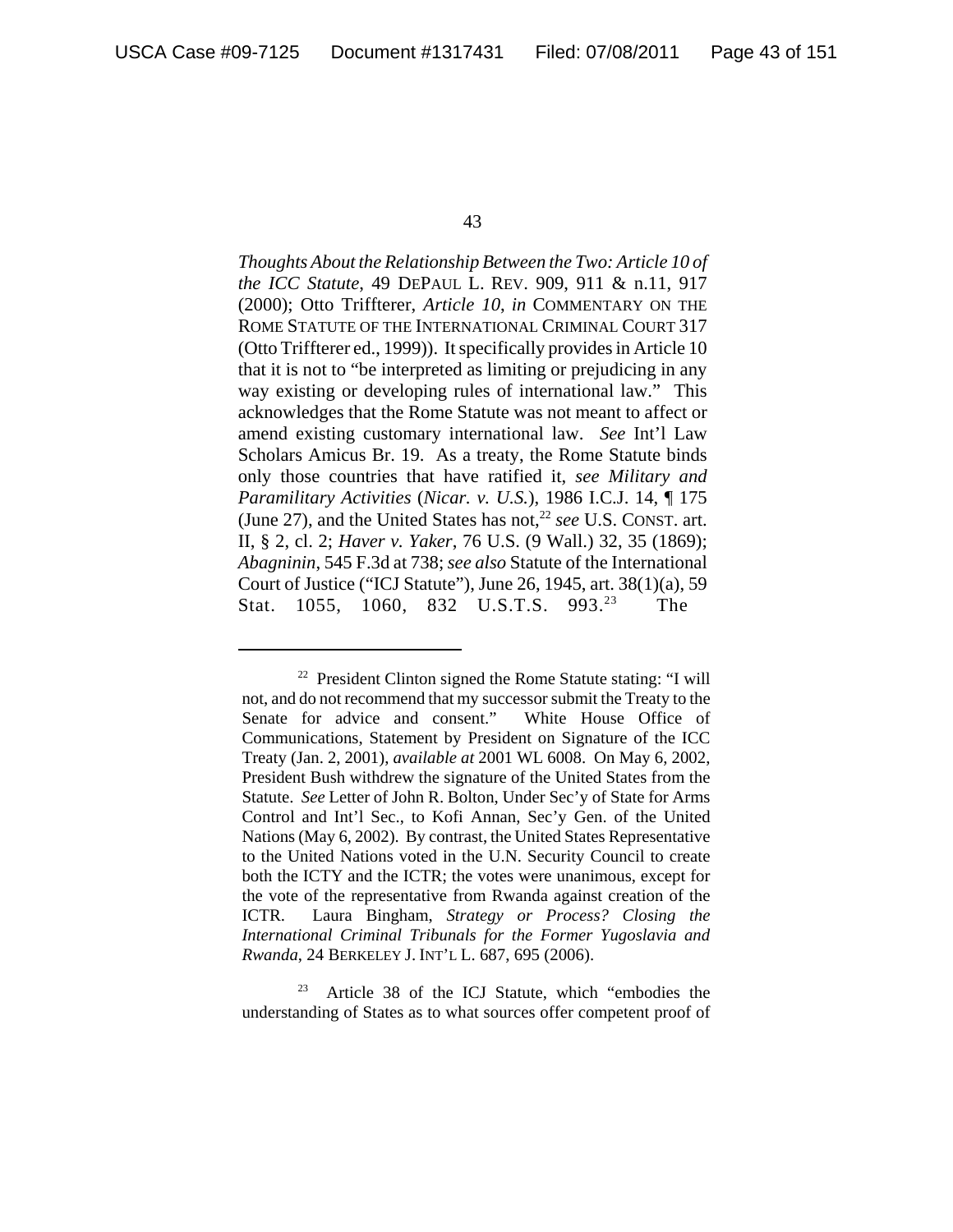the content of customary international law," *Flores*, 414 F.3d at 251, provides:

> The Court, whose function is to decide in accordance with international law such disputes as are submitted to it, shall apply:

> > a. international conventions, whether general or particular, establishing rules expressly recognized by the contesting states;

> > b. international custom, as evidence of a general practice accepted as law;

> > c. the general principles of law recognized by civilized nations;

> > d. . . . judicial decisions and the teachings of the most highly qualified publicists of the various nations, as subsidiary means for the determination of rules of law.

ICJ Statute, art. 38; *see also* RESTATEMENT (THIRD) OF FOREIGN RELATIONS LAW OF THE UNITED STATES §§ 102(1), 103(2).

Our dissenting colleague incorrectly implies that the definition of customary international law is synonymous with the law of nations. Dis. Op. at 1, 26 n.10. Rather, as the ICJ Statute indicates, customary international law is one of the sources for the law of nations. The misconception appears also in *Kiobel*, 621 F.3d at 116, and *Flores*, 414 F.3d at 237 & n.2, where the cited authorities for treating the "law of nations" as a synonym for "customary international law" do not support the proposition. Nor did the Supreme Court in *Sosa* treat as equivalent customary international law and the law of nations generally. In *Sosa* the notion of customary international law is not discussed until Part IV.C, where the Court addresses whether Alvarez-Machain's abduction and arrest could be considered a violation of an international norm of a sufficiently specific character to be cognizable under the ATS. 542 U.S. at 735–37. By contrast, where the Supreme Court reaches a general conclusion it refers to "international law" or the "law of nations" without modification. *See, e.g.*, *id.* at 712, 714,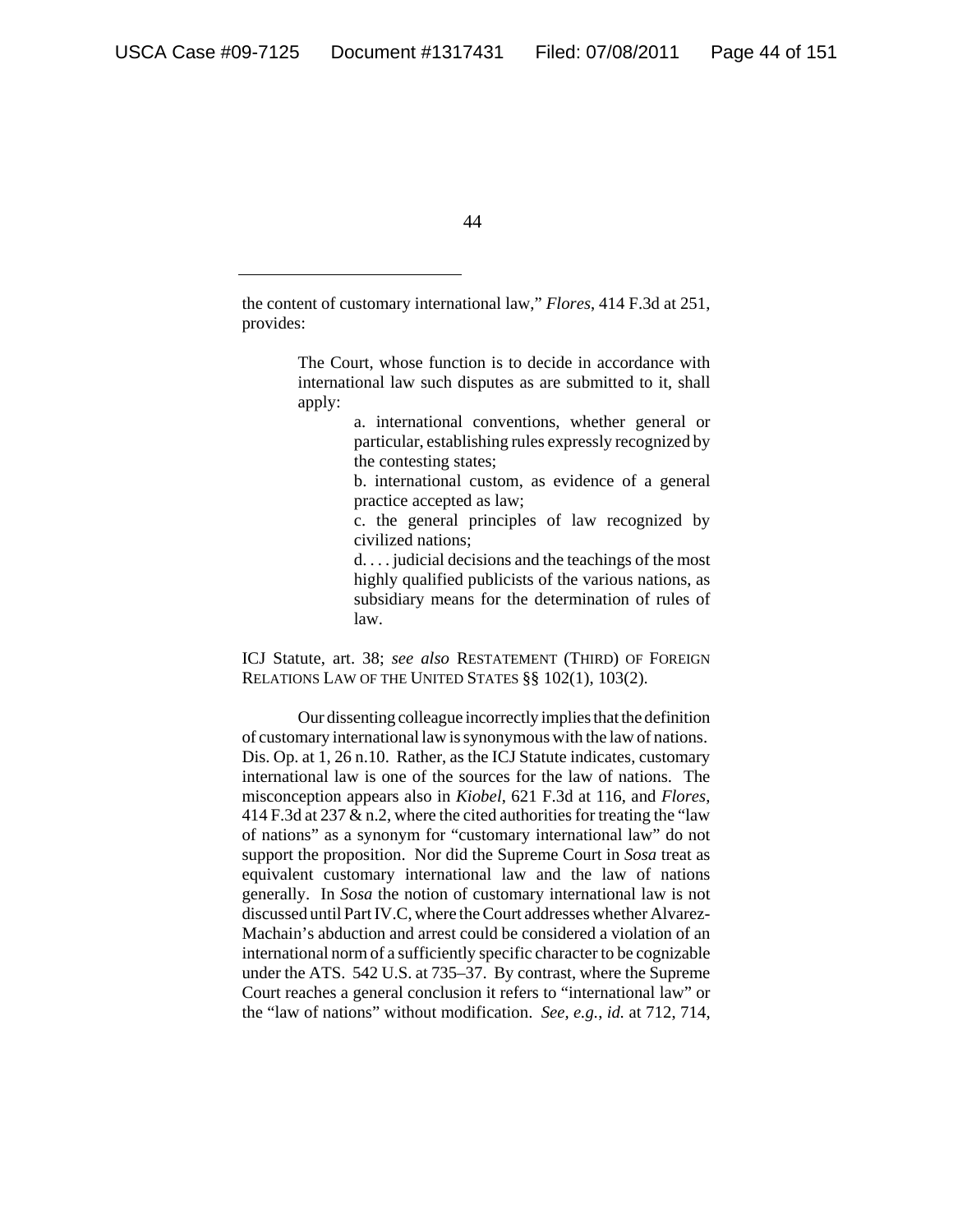ICC has recognized that the Rome Statute does not necessarily represent customary international law. *Prosecutor v. Germain Katanga and Mathieu Ngudjolo Chui*, Case No. ICC-01/14/01/07, Decision on the Confirmation of Charges, ¶¶ 507–08 (Sept. 30, 2008).<sup>24</sup>

24 Appellants direct the court to the *amicus* brief filed by David J. Scheffer, former U.S. Ambassador-at-Large for War Crimes Issues and head of the U.S. delegation involved in negotiating the Rome Statute. Brief of David J. Scheffer, Director of the Center for International Human Rights, as Amicus Curiae in Support of the Issuance of a Writ of Certiorari, *Presbyterian Church of Sudan v.*

<sup>715 (</sup>quoting *The Paquette Habana*, 175 U.S. 677, 686 (1900)). The Court's rejection of Alvarez-Machain's claim because the defendant's conduct "violate[d] no norm of customary international law so well defined as to support the creation of a federal remedy," *id.* at 738, necessarily requires for liability to exist under the ATS, a finding that the defendant either violated a norm of customary international law or a treaty to which the United States is a party. This follows not from the fact that the "law of nations" is synonymous with "customary international law." Countless sources of international law conclusively demonstrate otherwise, *see generally* LOUIS HENKIN, RICHARD CRAWFORD PUGH & OSCAR SCHACHTER, INTERNATIONAL LAW 51–149 (3d ed. 1993), and this court ought not assume that the Court misstated international law, *cf. Murray v. The Schooner Charming Betsy*, 8 U.S. (4 Cranch) 241, 279 (1808). Rather, in stating that courts must engage in some form of common lawmaking subject to "vigilant doorkeeping," *Sosa*, 542 U.S. at 729, the Court emphasized that the violation of a norm of customary international law is a necessary condition to the recognition under federal common law of a plaintiff's claim. This by no means indicates that customary international law constitutes the entire corpus of international law or that this court, in exercising its common law authority to decide interstitial and technical questions appurtenant to the substantive norm of primary conduct, which is governed by customary international law, may not look to guidance from other sources of international law.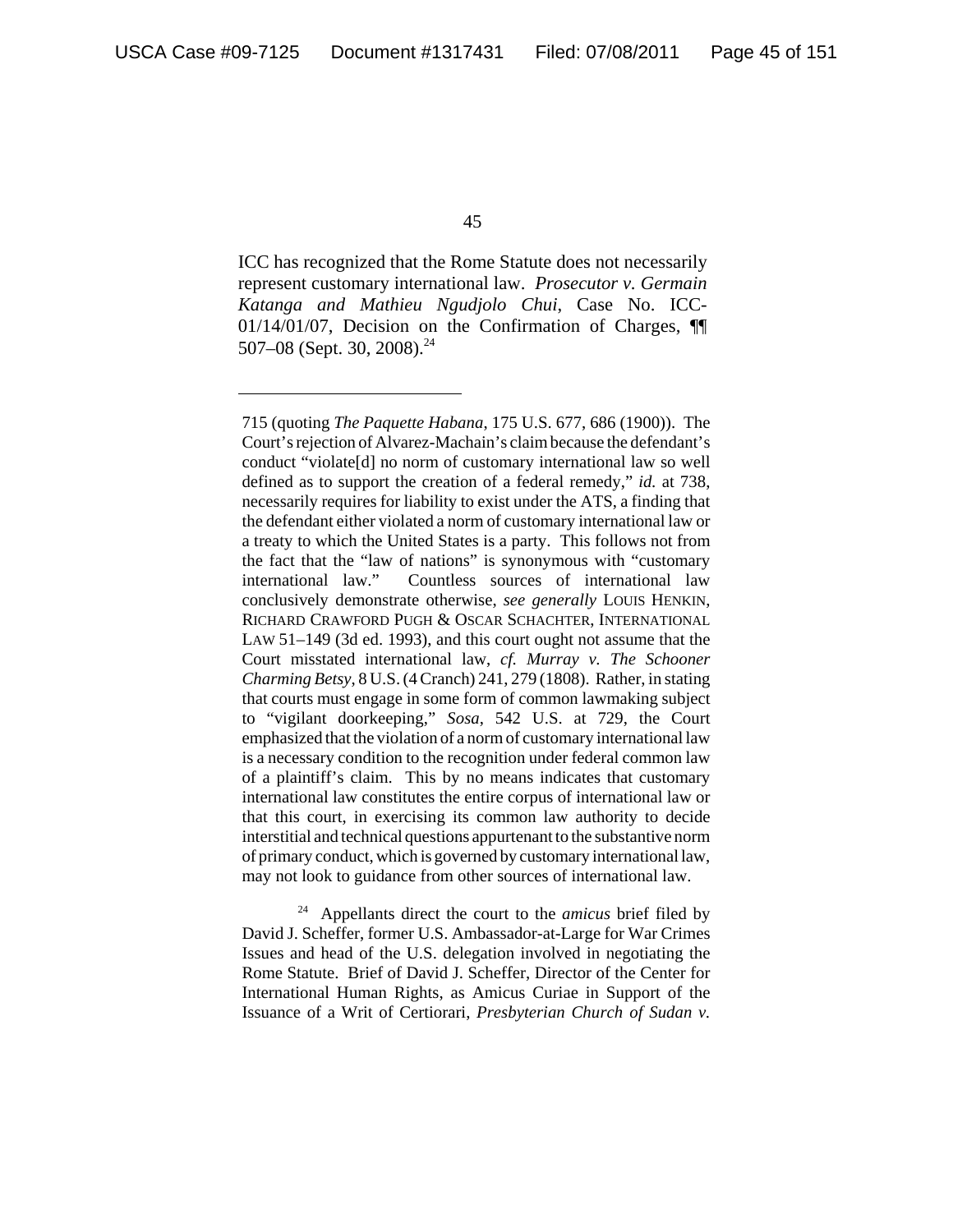Even were we to agree that the Rome Statute reflects customary international law, the Second Circuit's interpretation in *Khulumani*, 504 F.3d at 276 (Katzmann, J., concurring), and *Presbyterian Church of Sudan*, 582 F.3d at 259, appears inconsistent with its provisions. Article  $25(3)(c)$  of the Rome Statute provides for liability if an individual, "[f]or the purpose of facilitating the commission of such a crime, aids, abets or *otherwise assists* in its commission or its attempted commission, including providing the means for its commission." Rome Statute, art.  $25(3)(c)$  (emphasis added). Article  $25(3)(d)$ provides liability for an individual who "contributes to the commission or attempted commission of such a crime by a group of persons acting with a common purpose" where such contribution is "intentional" and either "made with the aim of furthering the criminal activity or criminal purpose of the group" *or* "made in the *knowledge* of the intention of the group to commit the crime." *Id.* art. 25(3)(d) (emphasis added). Article 30 provides that "a person has intent where . . . [i]n relation to a consequence, that person means to cause that consequence *or* is aware that it will occur in the ordinary course of events." *Id.* art. 30(2)(b) (emphasis added). Although the text of Article 25(3)(c) appears to require proof of "purpose," the text of Article 25(3)(d) requires no more than "knowledge." Given that Exxon is alleged to have aided and abetted the Indonesian military forces, which in turn are alleged to have committed

*Talisman Energy, Inc*. (May 20, 2010) (No. 09-1262), *cert. denied*, 131 S. Ct. 79 (2010). Ambassador Scheffer states that the provisions on accessorial liability were a "negotiated compromise among mostly common law and civil law governments after years of talks leading to the Rome Statute and [were] not finalized to express a rule of customary law." *Id.* at 3; *see also id.* at 7, 9–13; David J. Scheffer & Caroline Kaeb, *The Five Levels of CSR Compliance: The Resiliency of Corporate Liability Under the Alien Tort Statute and the Case for a Counterattack Strategy in Compliance Theory*, 29 BERKELEY J. INT'L L. 334, 348–51 (2011) (hereinafter "Scheffer & Kaeb").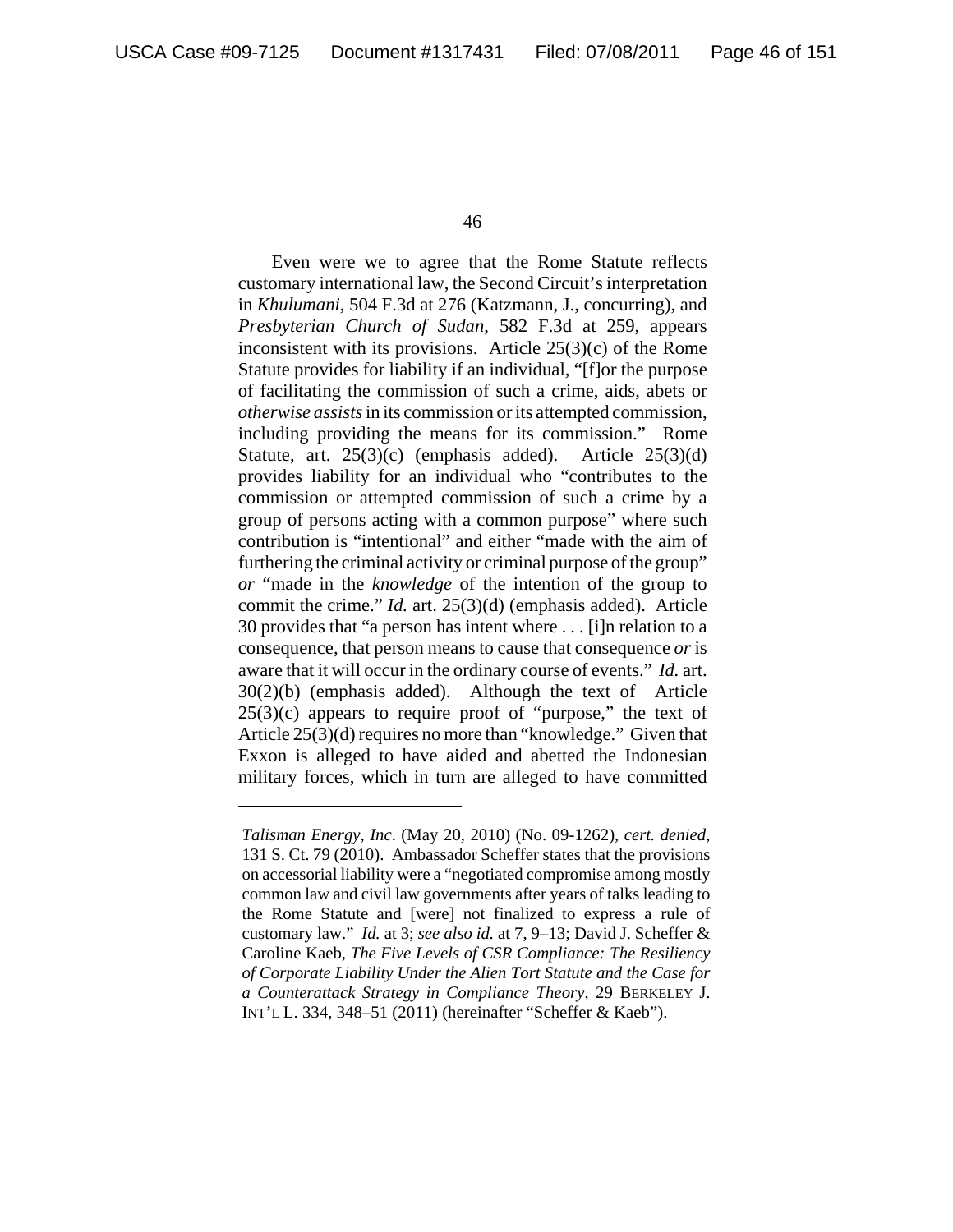violations of the law of nations against appellants, were the Rome Statute to apply it appears that Article 25(3)(d) and its *mens rea* of "knowledge" would apply. *Cf. Prosecutor v. Thomas Lubanga Dyilo*, Case No. ICC/01/04-01/06, Pre-Trial Chamber Decision on the Confirmation of Charges (Jan. 29, 2007) (applying a "knowledge" standard under Article 25(3)(a) to international law violations by co-perpetrator). To the same effect are decisions applying Article 30, which defines the *mens rea* requirement of intent to include "knowledge," such as *Prosecutor v. Germain Katanga and Mathieu Ngudjolo Chui*, Case No. ICC-01/14-01/07, Decision on the Confirmation of Charges, ¶¶ 528, 530 (Sept. 30, 2008), *Prosecutor v. Jean-Pierre Bemba Gombo*, ICC-01/05-01/08, Decision on the Confirmation of Charges, ¶ 359 (June 15, 2009), and *Prosecutor v. Abdallah Banda Abakaer Nourain and Saleh Mohammed Jerbo Jamus*, ICC-02/05-03/09, Decision on the Confirmation of Charges, ¶¶ 156–57 (Mar. 7, 2011). The ICTY has also observed that the Rome Statute embraces a knowledge standard of *mens rea* for aiding and abetting. *See Furundzija*, Trial Chamber Judgement,  $\P$  243–44 & n.266.<sup>25</sup>

Finally, focusing only on *The Ministries Case* overlooks the fact that in numerous decisions of the Nuremberg tribunals defendants were convicted as aiders and abettors based on a *mens rea* of knowledge and not purpose. *See* Int'l Law Scholars Amicus Br. 21. *Amici* cite as examples *United States v. Ohlendorf*, *in* 4 TRIALS OF WAR CRIMINALS 568–70 (defendant "was aware that the people listed would be executed when found"); *United States v. Flick*, 6 TRIALS OF WAR CRIMINALS 1217, 1222 (defendant knowingly contributed money to an organization even though it was "unthinkable" he would "willingly be a party" to atrocities); *In re Tesch*, 13INT'L L.REP. 250 (1947) (defendant acted "with knowledge" that gas would

<sup>25</sup> *See* Scheffer & Kaeb, *supra* note 24, at 251–57.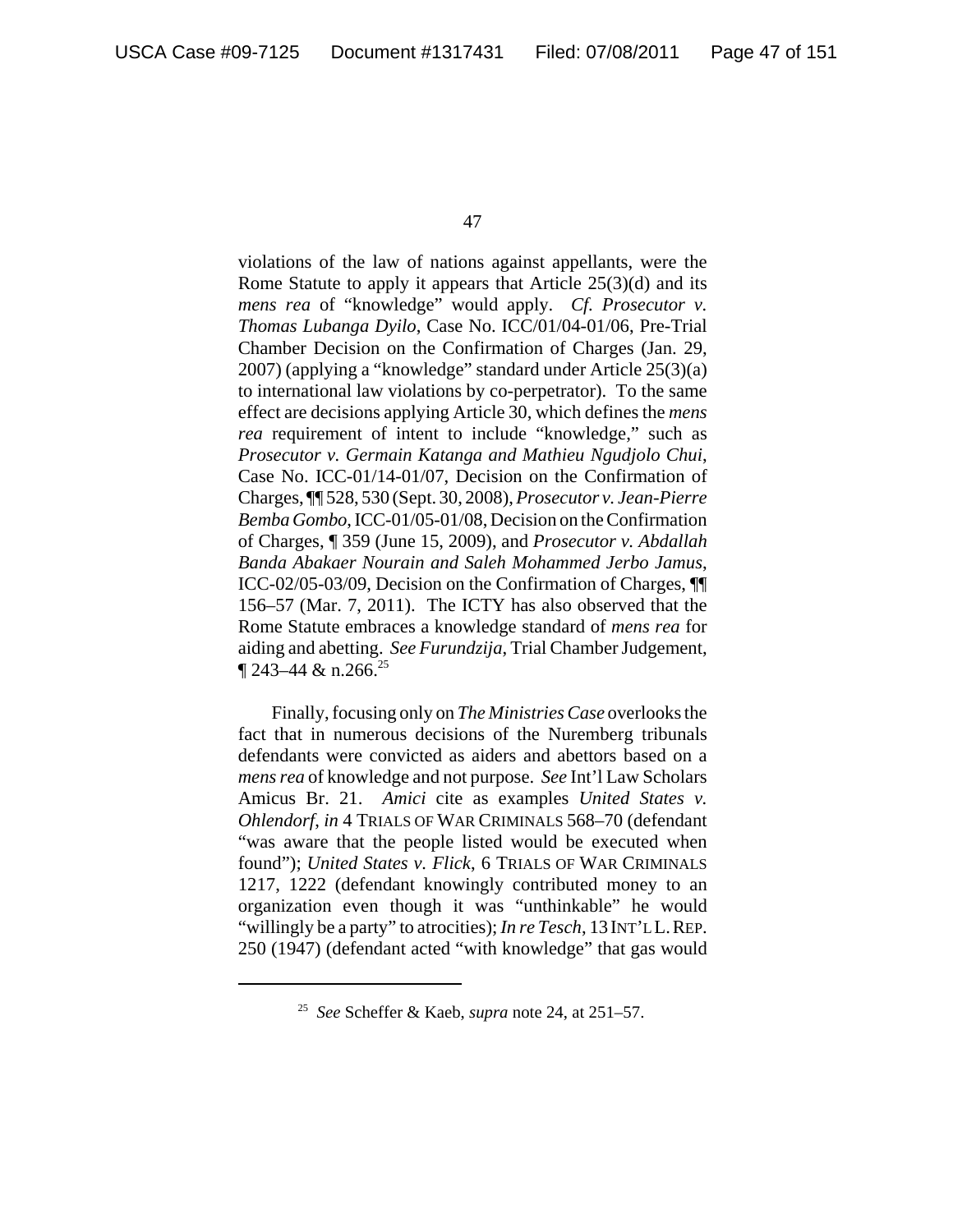be used to kill prisoners). *See* Int'l Law Scholars Amicus Br. 21. These cases are not addressed by the Second Circuit in either *Presbyterian Church of Sudan* or Judge Katzmann's concurring opinion in *Khulumani. But see Khulumani*, 504 F.3d at 290 (Hall, J., concurring).

Instead, the Second Circuit considered only one of the decisions rendered in the multi-defendant prosecution in *The Ministries Case*. In *Presbyterian Church of Sudan*, 582 F.3d at 251, and *Khulumani*, 504 F.3d at 276 (Katzmann, J., concurring), that court examined the case of Karl Rasche, the Chairman of Dresdner Bank, who was acquitted of war crimes and crimes against humanity on an aiding and abetting theory, 14 TRIALS OF WAR CRIMINALS 622, although convicted on other charges, *id.* at 784. Yet in the same proceeding the Tribunal convicted Emil Puhl, deputy to the president of the German Reichsbank, based on the same charge and theory, where he knowingly took part in disposing of gold, including gold teeth and crowns and other valuables looted from Holocaust victims, even though he did not share the intent of the Holocaust perpetrators and did not "originate[ ] the matter [that] was probably repugnant to him." *Id.* at 621. The Tribunal concluded that Puhl had no part in the actual extermination of concentration camp inmates, and that it had "no doubt that he would not, even under orders, have participated in that part of the program." *Id.* at 620–21. The distinction for the Tribunal appears to have been not that Rasche had mere knowledge of the activities of the German Nazis whereas Puhl had purpose; both had knowledge only. Instead the *actus reus* was the critical distinction relied on by the Tribunal.<sup>26</sup> Rasche's activities never went beyond his

 $26$  The Tribunal stated, with respect to Rasche,

<sup>[</sup>t]he real question is, is it a crime to make a loan, knowing or having good reason to believe that the borrower will us[e] the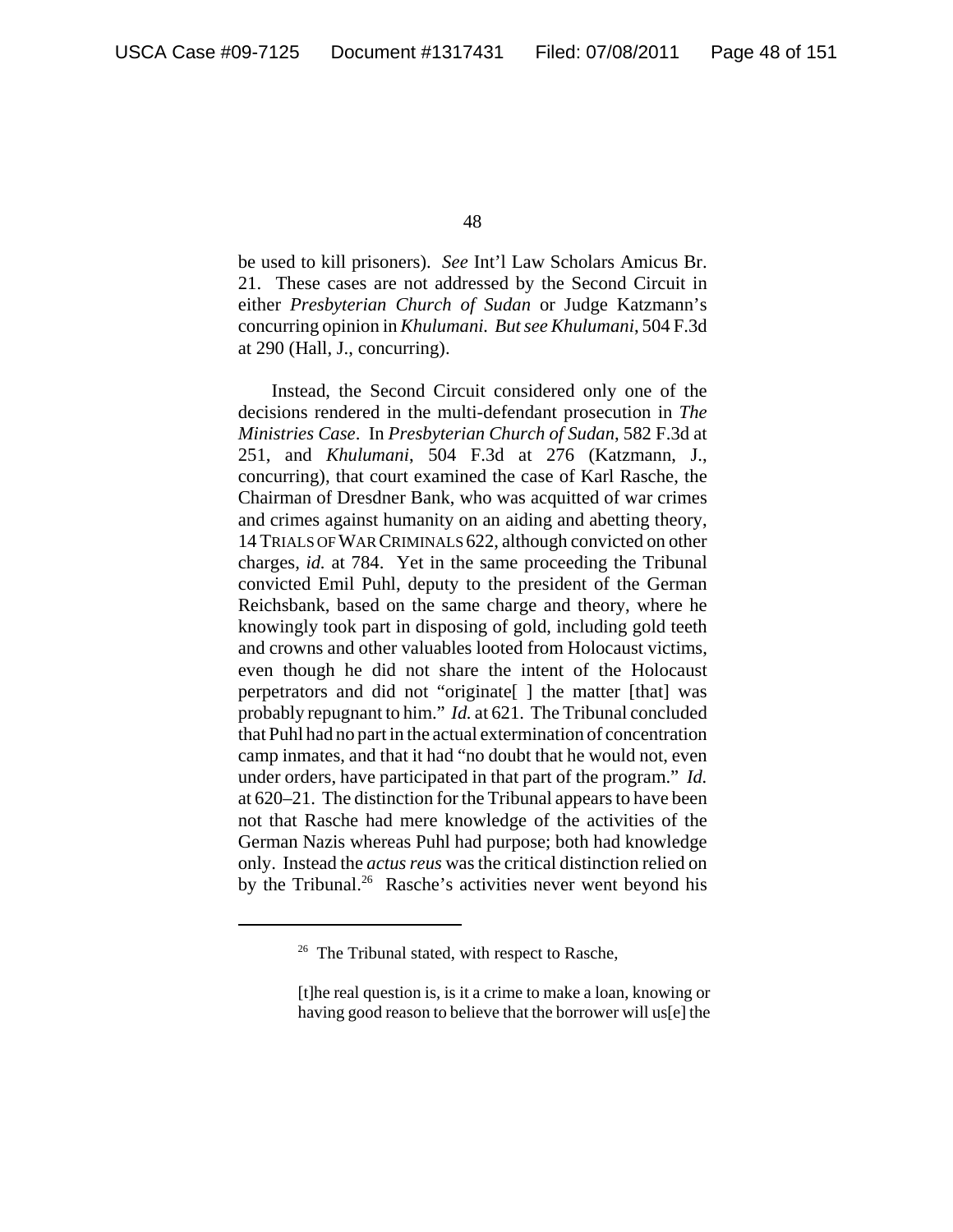routine duties as a banker and, thus, he had not committed an *actus reus* sufficient to convict. By contrast, Puhl had engaged in activities beyond his routine banking duties in order to assist the primary perpetrators. The Second Circuit never considered the implications of Puhl's conviction for the scope of aiding and

> funds in financing enterprises which are employed in using labor in violation of either national or international law? Does he stand in any different position than one who sells supplies or raw materials to a builder building a house, knowing that the structure will be used for an unlawful purpose? A bank sells money or credit in the same manner as the merchandiser of any other commodity. It does not become a partner in enterprise, and the interest charged is merely the gross profit which the bank realizes from the transaction, out of which it must deduct its business costs, and from which it hopes to realize a net profit. Loans or sale of commodities to be used in an unlawful enterprise may well be condemned from a moral standpoint and reflect no credit on the part of the lender or seller in either case, but the transaction can hardly be said to be a crime. Our duty is to try and punish those guilty of violating international law, and we are not prepared to state that such loans constitute a violation of that law, nor has our attention been drawn to any ruling to the contrary.

*Id.* at 622. By contrast, with respect to Puhl, the Tribunal concluded:

His part in this transaction was not that of a mere messenger or businessman. He went beyond the ordinary range of his duties to give directions that the matter be handled secretly by the appropriate departments of the bank. . . . [W]ithout doubt he was a consenting participant in part of the execution of the entire plan, although his participation was not a major one.

*Id.* at 620–21.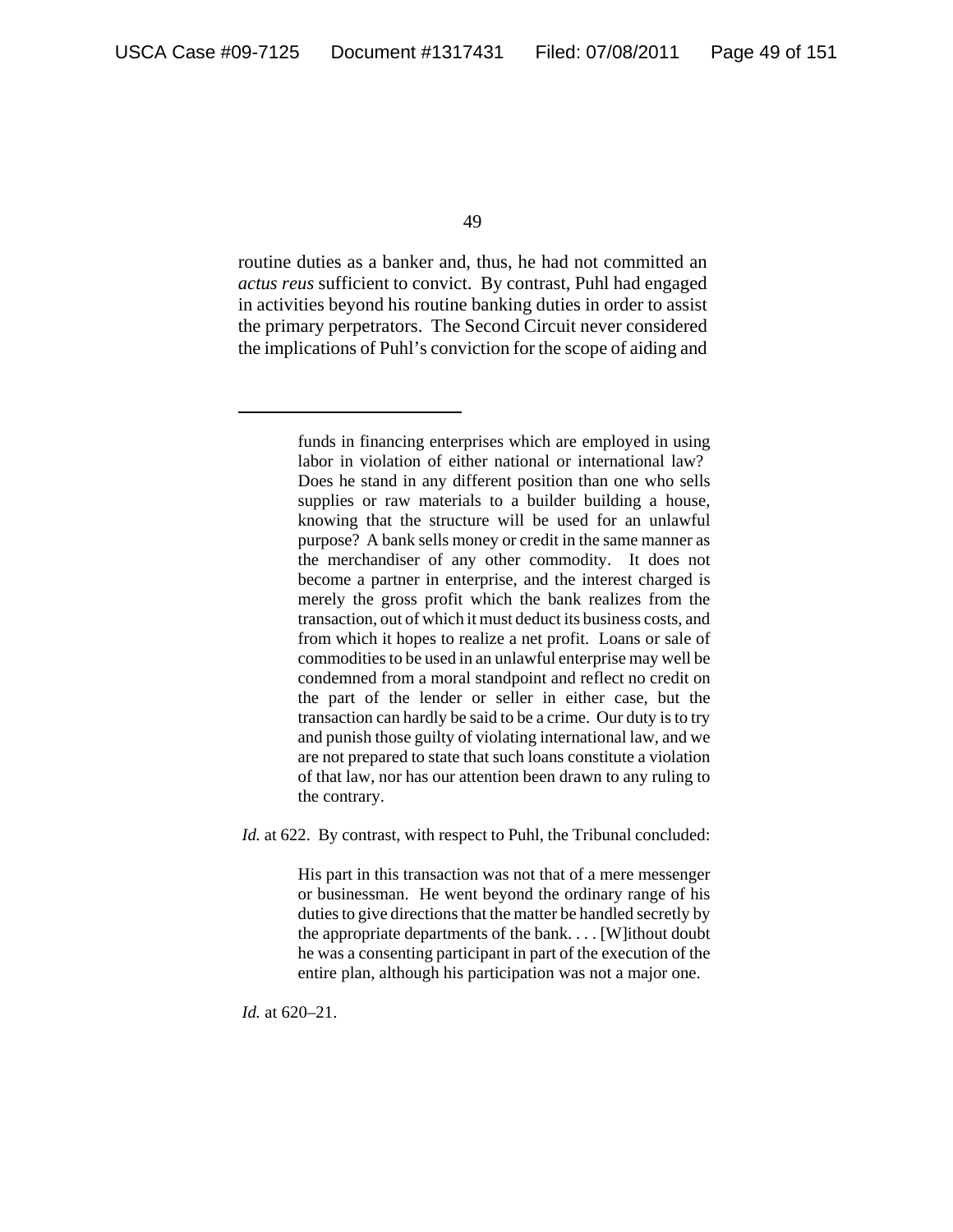abetting liability in reaching a conclusion about the proper standard.

Accordingly, we hold that aiding and abetting liability is available under the ATS because it involves a norm established by customary international law and that the *mens rea* and *actus reus* requirements are those established by the ICTY, the ICTR, and the Nuremberg tribunals, whose opinions constitute expressions of customary international law. The Rome Statute does not constitute customary international law. Its *mens rea* requirements contemplate, in any event, a "knowledge" standard. The discussion of the aiding and abetting charge against Rasche in *The Ministries Case* does not support a "purpose" standard when considered in conjunction with the charges against Puhl, also part of *The Ministries Case*, and other cases heard at Nuremberg that establish that "knowledge" suffices to meet the *mens rea* requirement for aiding and abetting liability. The decisions of the ICTY and ICTR adopt a "knowledge" *mens rea* and a showing for *actus reus* of acts that have a substantial effect in bringing about the violation. For all practical purposes, we agree with appellants that the standard under federal common law applies inasmuch as the parties suggest no differences between it and the standard under customary international law.27

## **III.**

Exxon contends, for the first time on appeal, that the ATS does not recognize corporate liability. The district court

 $27$  Because Exxon is subject to ATS liability on an aiding and abetting theory, the court need not address appellants' alternative contention, which Exxon challenges, that Exxon is subject to ATS liability as a state actor acting under color of Indonesian law.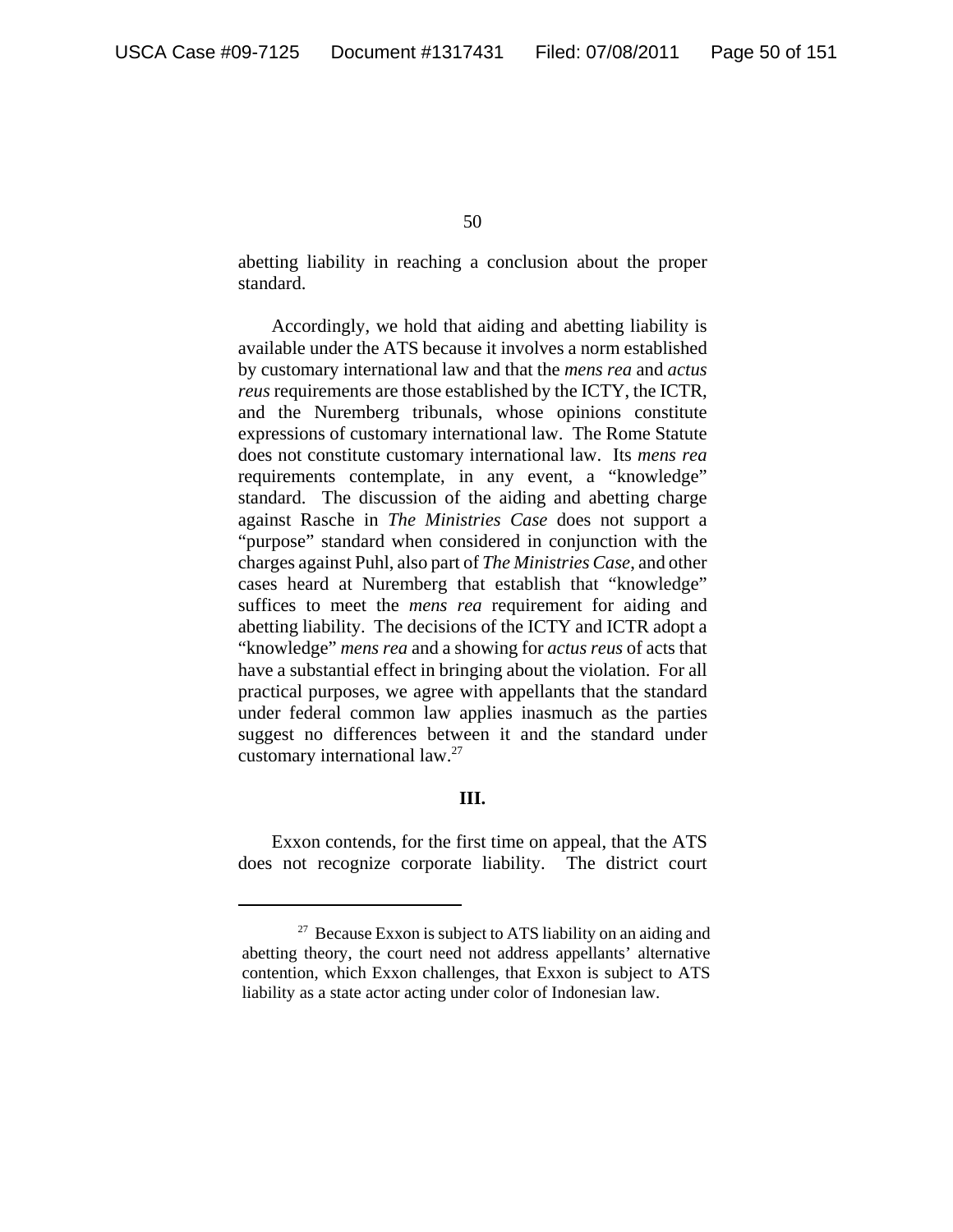dismissed appellants' ATS claims for failing adequately to plead joint action or causation under a color of law theory of liability, having ruled that aiding and abetting liability was unavailable. *See Doe I*, 393 F. Supp. 2d at 24–27. Appellants contend that, therefore, this court should not address Exxon's new argument, but they have responded to the argument on the merits and an addendum to their reply brief contains *amicus* briefs on corporate liability under the ATS that were lodged with the Second Circuit in *Kiobel v. Royal Dutch Petroleum*, No. 06- 4800-cv (Oct. 14 & 15, 2010) (en banc).

## **A.**

In urging the court to address the question of corporate liability although it is raised for the first time on appeal, Exxon suggests the question is "jurisdictional." *See Sosa*, 542 U.S. at 712–14. Exxon's jurisdictional theory may, however, run afoul of *Herero People's Reparations Corp. v. Deutsche Bank, A.G.*, 370 F.3d 1192 (D.C. Cir. 2004). In that case, this court held that subject matter jurisdiction under the ATS existed where a corporate defendant was alleged to have violated international law, stating the question as whether the "federal common law . . . provide[s] a private cause of action for violations of customary international law," *id.* at 1195, which mimics what the Supreme Court concluded in *Sosa*, 542 U.S. at 711, 721, 731 n.19; *see also Saleh v. Titan Corp.*, 580 F.3d 1, 14 (D.C. Cir. 2009), *cert. denied*, \_\_ S. Ct. \_\_, 2011 WL 2518834 (June 27, 2011).

It is unnecessary to decide whether *Herero* settles the jurisdictional question after *Sosa* because, as Exxon alternatively maintains, "[c]ourts of appeals are not rigidly limited to issues raised in the tribunal of first instance; they have a fair measure of discretion to determine what questions to consider and resolve for the first time on appeal." *Roosevelt v. E.I. Du Pont de Nemours & Co.*, 958 F.2d 416, 419 n.5 (D.C. Cir. 1992) (citing,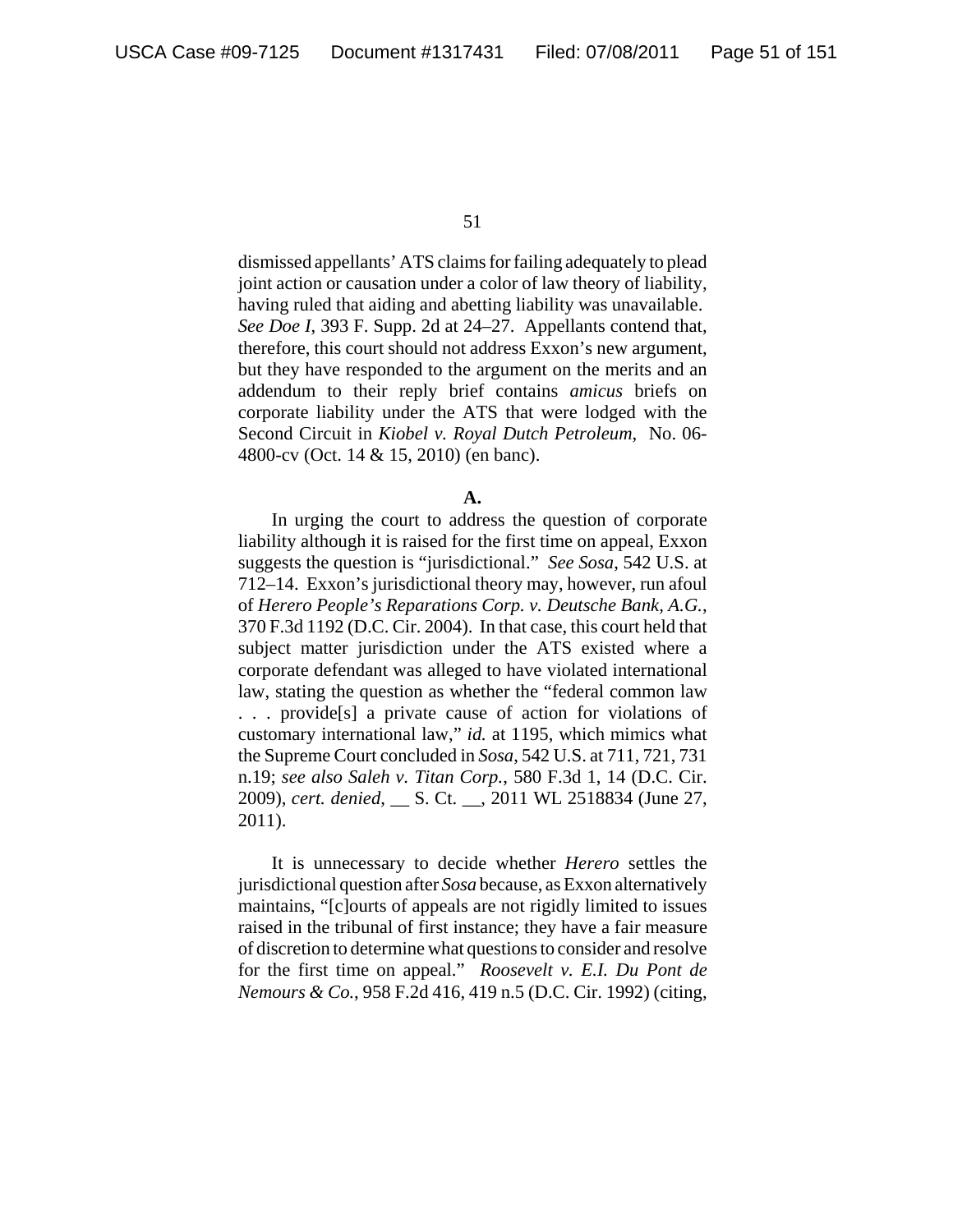*inter alia*, *Hormel v. Helvering*, 312 U.S. 552, 555–59 (1941)). Although such review is usually confined to "exceptional circumstances," *id.*, the court in *Roosevelt* gave as examples of such circumstances "uncertainty in the state of the law," *id.* (citing *Proctor v. State Farm Mut. Auto. Ins. Co.*, 675 F.2d 308, 325–26 (D.C. Cir.), *cert. denied*, 459 U.S. 839 (1982)), and a "novel, important, and recurring question of federal law," *id.* (citing *City of Newport v. Fact Concerts, Inc.*, 453 U.S. 247, 255–57 (1981)). The issue of corporate liability under the ATS is all of the above, and it "does not depend on any additional facts not considered by the district court." *Id.*; *see also Time Warner Entm't Co., L.P. v. FCC*, 93 F.3d 957, 974–75 (D.C. Cir. 1996). Because appellants do not suggest they are prejudiced by not having had an opportunity to present their position on the merits in the district court and they have fully addressed the issue on appeal, including attaching amici briefs, and because the question is one of law, we conclude that addressing whether there is corporate liability under the ATS is both a fair and efficient way to proceed inasmuch as the *Doe I* complaint was filed more than a decade ago.

## **B.**

Appellants contend that there is no basis for corporate immunity in either the text or the history of the ATS or international law, and that the question of corporate liability is to be decided either pursuant to federal common law or general principles of international law. They observe, as the Eleventh Circuit held in *Romero*, 552 F.3d at 1315, that the text of the ATS places no limit on who can be a defendant, by contrast with who can be a plaintiff, and the phrase "any civil action" undermines any implied limitations not contained in the text. They also observe that the codified statute's use of "any civil action," *see supra* note 5, does not alter its meaning, citing the Brief of *Amici Curiae* Professors of Federal Jurisdiction and Legal History in Support of Plaintiffs-Appellants Seeking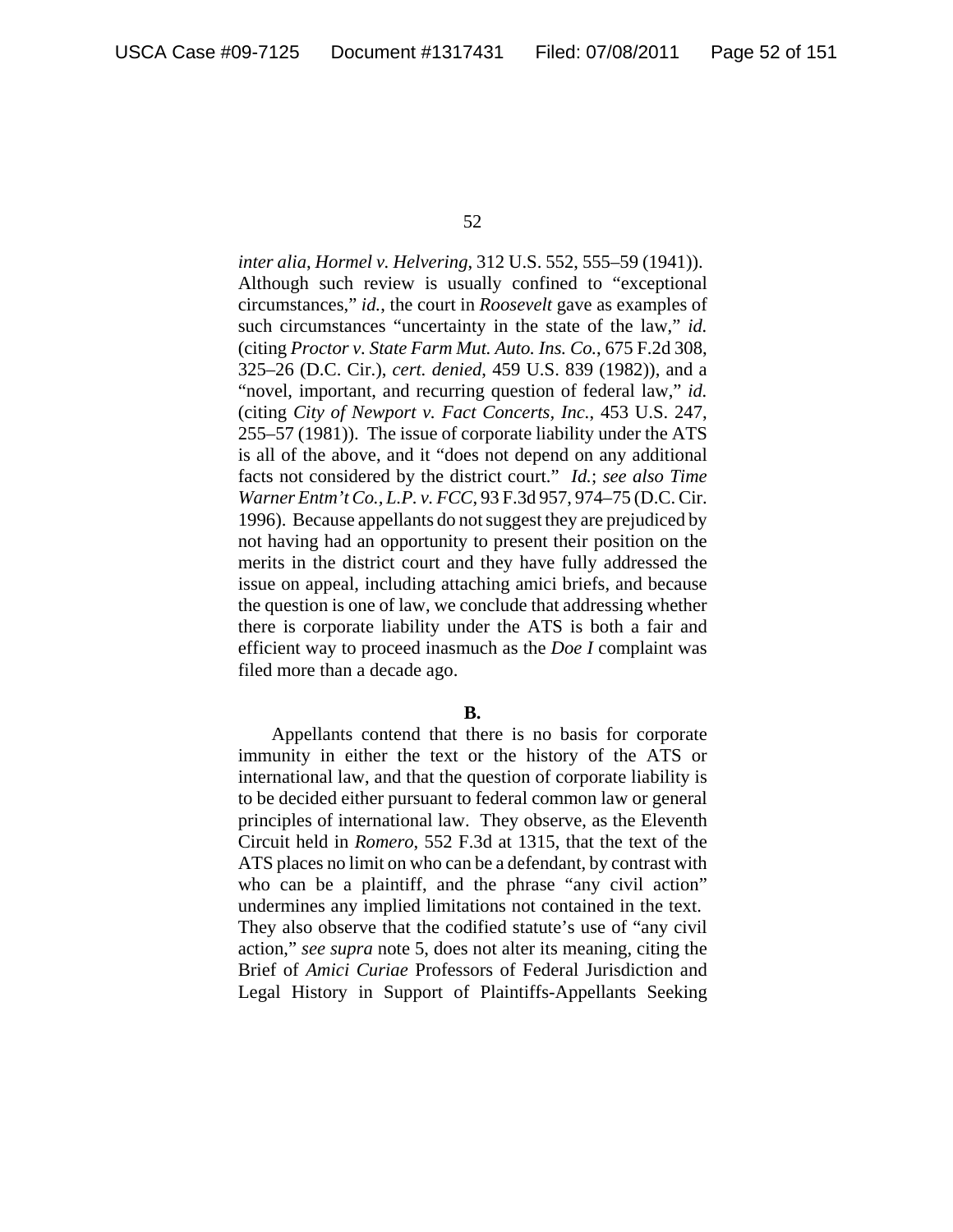Petition for Rehearing En Banc at 2 n.3, *Kiobel v. Royal Dutch Petroleum Co.*, \_\_F.3d \_\_, 2011 WL 338048 (2d Cir. Feb. 4, 2011) (No. 06-4800-cv) ("*Kiobel* Legal History Amicus Br."). Consistent with *Sosa*'s emphasis on history, 542 U.S. at 712–24, appellants maintain that the textual and historical evidence indicates that the First Congress would have considered juridical entities such as corporations to be proper defendants under the ATS.

 Our analysis begins by recognizing that corporate liability differs fundamentally from the conduct-governing norms at issue in *Sosa*, and consequently customary international law does not provide the rule of decision. Then we establish that corporate liability is consistent with the purpose of the ATS, with the understanding of agency law in 1789 and the present, and with sources of international law. Our conclusion differs from that of the Second Circuit in *Kiobel v. Royal Dutch Petroleum Co.*, 621 F.3d 111 (2d Cir. 2010), *reh'g en banc denied*, \_\_ F.3d \_\_, 2011 WL 338048 (Feb. 4, 2011), because its analysis conflates the norms of conduct at issue in *Sosa* and the rules for any remedy to be found in federal common law at issue here; even on its own terms, its analysis misinterprets the import of footnote 20 in *Sosa* and is unduly circumscribed in examining the sources of customary international law. Finally, we conclude that Exxon's other arguments for corporate immunity are unpersuasive.

**1**. In *Sosa*, the Supreme Court set forth the standard by which federal courts derive common law causes of action for violations of international law norms, 542 U.S. at 728–29, and that standard is to be applied where a norm relating to the conduct of an actor is at issue. *Sosa* addressed whether federal courts should recognize under federal common law "new cause[s] of action," 542 U.S. at 713, 724, 725, 727, 732, or a new common law "claim," *id.* at 712, 714, 720, 725, 731 n.19,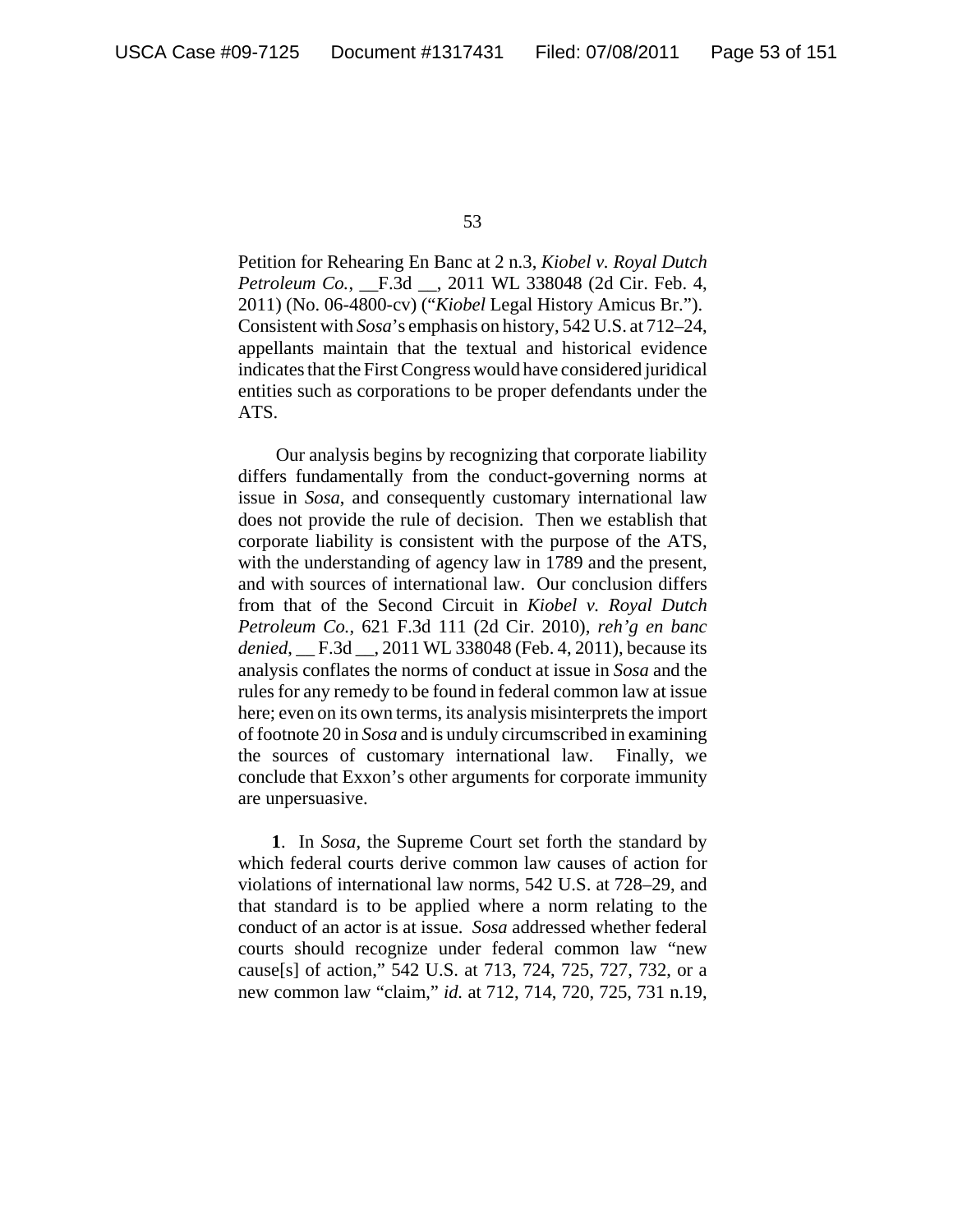731–32, 733. The Court instructed that when "accepting a cause of action subject to jurisdiction under § 1350," a court "should not recognize private claims under federal common law for violations of any international law norm with less definite content and acceptance among civilized nations than the historical paradigms familiar when § 1350 was enacted." *Id.* at 732. The Court also counseled a "restrained conception of the discretion a federal court should exercise in considering a new cause of action" of the kind urged by the plaintiff in *Sosa*. *Id.* at 725. Because the question presented in *Sosa* was whether the alleged illegal arrest and brief detention (of less than 24 hours) could support a cause of action — i.e., whether a substantive norm of conduct existed to support the claim — the Court looked to customary international law.

Corporate liability presents a conceptually different question. By way of example, in legal parlance one does not refer to the tort of "corporate battery" as a cause of action. The cause of action is battery; agency law determines whether a principal will pay damages for the battery committed by the principal's agent. Here the court may assume that individuals acting as agents of a corporation violated substantive international law norms. The question is whether a corporation can be made to pay damages for the conduct of its agents in violation of the law of nations. *Sosa* did not address this question and "at best lends Delphian guidance," *Khulumani*, 504 F.3d at 286 (Hall, J., concurring), on what law supplies the rules governing "the technical accoutrements to [a cause of] action," *Tel-Oren*, 726 F.2d at 778 (Edwards, J., concurring).

*Sosa* instructs that the substantive content of the common law causes of action that courts recognize in ATS cases must have its source in customary international law. It is clear from the fact that the law of nations, outside of certain treaties, *see Dreyfus v. Von Finck*, 534 F.2d 24, 31 (2d Cir. 1976), creates no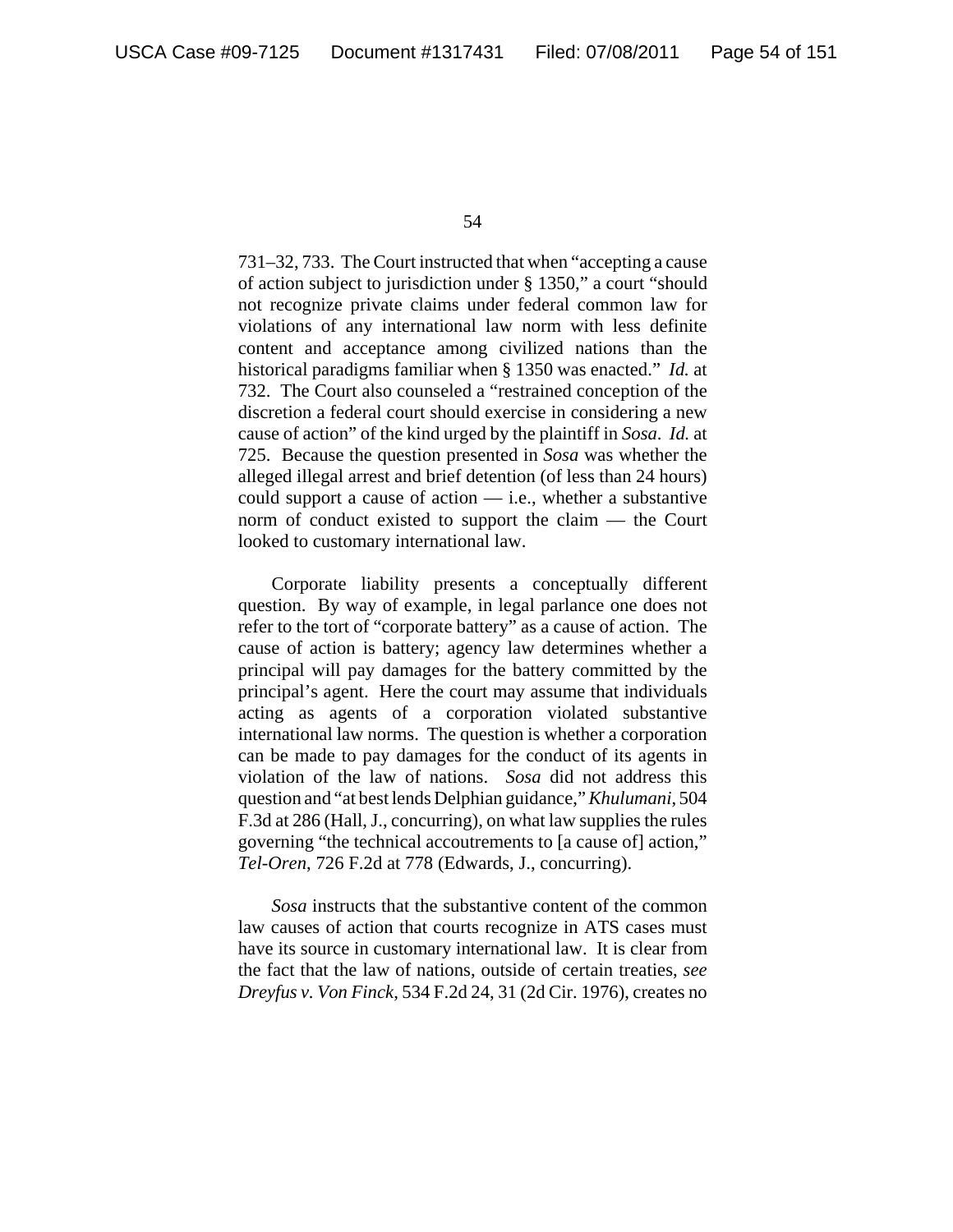civil remedies and no private right of action that federal courts must determine the nature of any remedy in lawsuits alleging violations of the law of nations by reference to federal common law rather than customary international law. Professor Louis Henkin, a leading authority on international law, explained the distinction:

> [T]hough international law is part of the law of United States . . . , except as otherwise provided by treaty or by special doctrine . . . , international law establishes rights, duties, and remedies for states against states . . . . International law itself . . . does not require any particular reaction to violations of law . . . . Whether and how the United States should react to such violations are domestic, political questions: the court will not assume any particular reaction, remedy, or consequence.

LOUIS HENKIN, FOREIGN AFFAIRS AND THE UNITED STATES CONSTITUTION 245–46 (2d ed. 1996). Judge Edwards elaborated in *Tel Oren*, specifically addressing ATS claims:

> The law of nations . . . permits countries to meet their international duties as they will. In some cases states have undertaken to carry out their obligations in agreed-upon ways, as in a United Nations Genocide Convention, which commits states to make genocide a crime, or in bilateral or multilateral treaties. Otherwise, states may make available their municipal laws in the manner they consider appropriate. As a result, the law of nations never has been perceived to create or define the civil actions to be made available by each member of the community of nations; by consensus, the states leave that determination to their respective municipal laws. Indeed, given the existing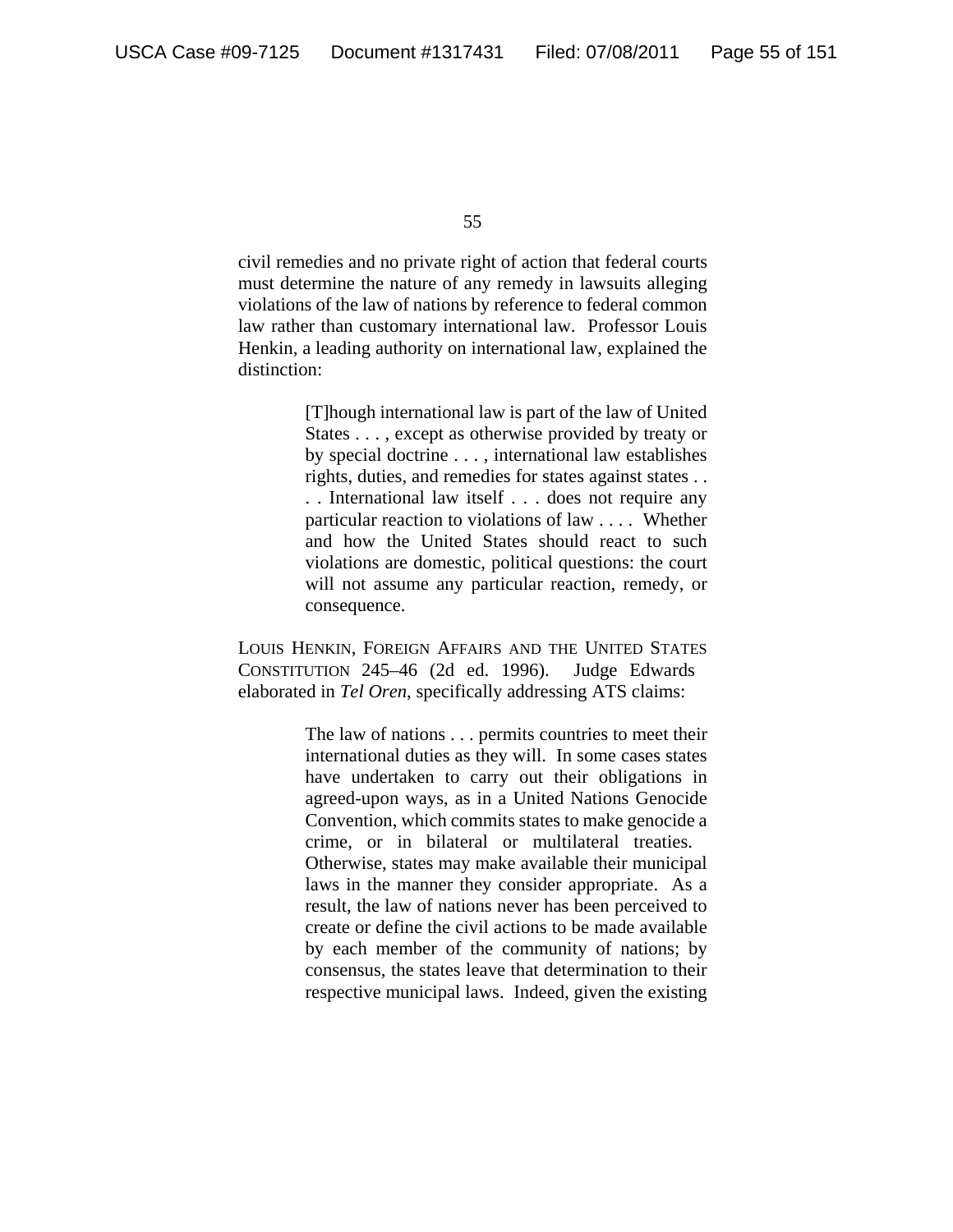array of legal systems within the world, a consensus would be virtually impossible to reach — particularly on the technical accoutrements to an action — and it is hard even to imagine that harmony ever would characterize this issue.

726 F.2d at 778 (Edwards, J., concurring) (citations omitted); *accord Dreyfus*, 534 F.2d at 31; RESTATEMENT (THIRD) OF FOREIGN RELATIONS LAW OF THE UNITED STATES § 906 & cmt. b; 1 OPPENHEIM'S INTERNATIONAL LAW § 19. That the ATS provides federal jurisdiction where the conduct at issue fits a norm qualifying under *Sosa* implies that for purposes of affording a remedy, if any, the law of the United States and not the law of nations must provide the rule of decision in an ATS lawsuit.

Consequently, the fact that the law of nations provides no private right of action to sue corporations addresses the wrong question and does not demonstrate that corporations are immune from liability under the ATS. There is no right to sue under the law of nations; no right to sue natural persons, juridical entities, or states. Customary international law — defined as the "[p]ractice of states," RESTATEMENT (THIRD) OF FOREIGN RELATIONS LAW OF THE UNITED STATES § 102(2) & cmt. b, i.e., that law "made over time by widespread practice of governments acting from a sense of legal obligation," LOUIS HENKIN, HOW NATIONS BEHAVE: LAW AND FOREIGN POLICY 33 (2d ed. 1979), 1 OPPENHEIM'S INTERNATIONAL LAW § 10, and "gradually ripening into a rule of international law," *The Paquette Habana*, 175 U.S. 677, 686 (1900); *see also North Sea Continental Shelf* (*Ger. v. Den.*), 1969 I.C.J. 3, ¶ 77 (Feb. 20); *Asylum* (*Colom. v. Peru*), 1950 I.C.J. 266, 276 (Nov. 20); RESTATEMENT (THIRD) OF FOREIGN RELATIONS LAW OF THE UNITED STATES,  $\S$  102(2) & cmts. b, c, k; 1 OPPENHEIM'S INTERNATIONAL LAW §§ 16–17; 1 CHARLES CHENEY HYDE,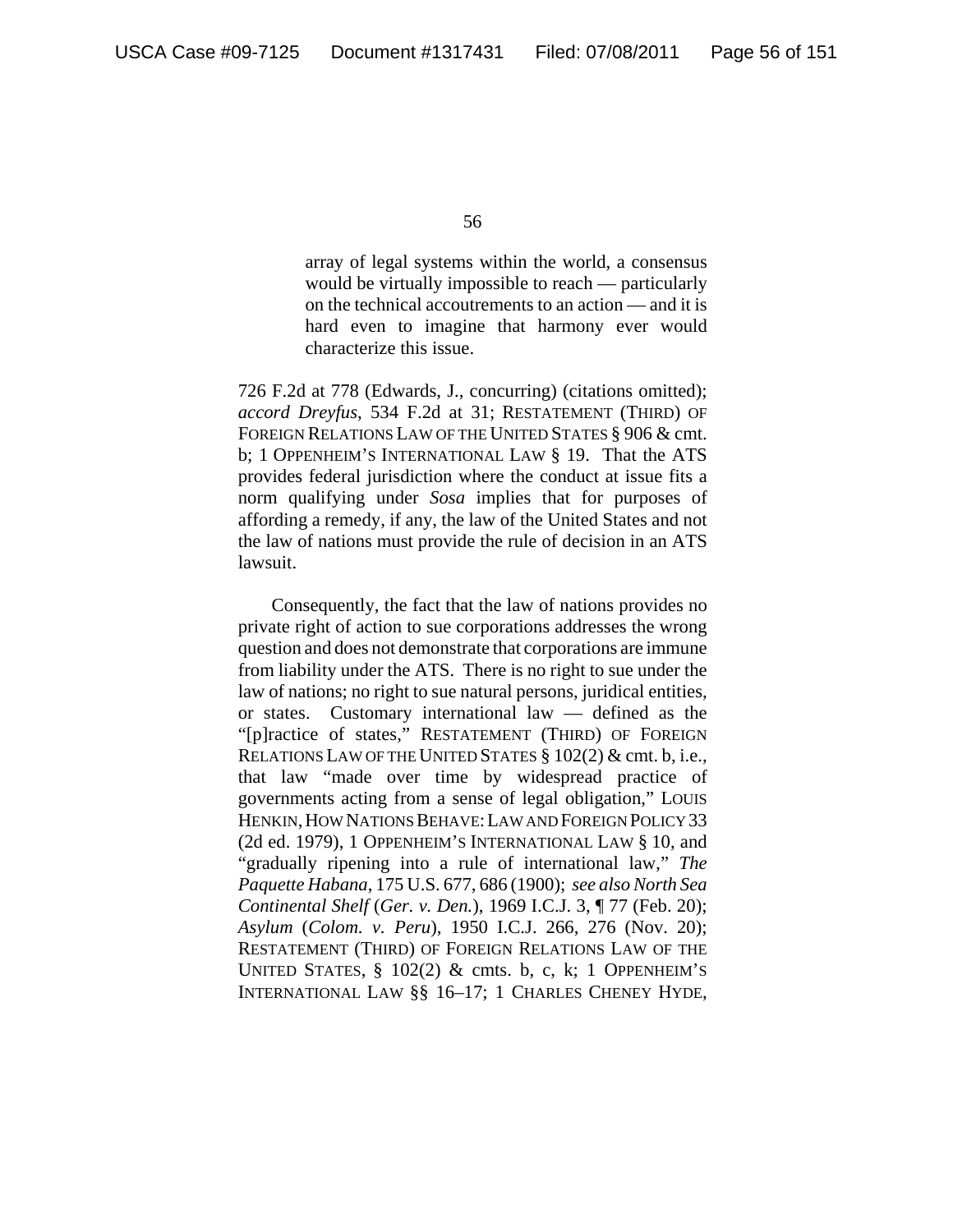INTERNATIONAL LAW  $\S 6$  (1922) — does not "partake of the prolixity of a legal code," *cf. M'Culloch v. Maryland*, 17 U.S. (4 Wheat.) 316, 407 (1819). Although customary international law provides rules for determining whether international disapprobation attaches to certain types of conduct, such as torture, extrajudicial killing, prolonged arbitrary detention, or aiding and abetting the same, one could not expect, as Judge Edwards has written, the widespread practice of states out of "a sense of legal obligation," to produce detailed rules of procedure and evidence on matters like *res judicata*, burdens of proof, and *respondeat superior*.

**2.** Ordinarily our statutory analysis would begin with the text of the ATS, and end with the text if it is clear. *See, e.g., Hawaii v. Office of Hawaiian Affairs*, \_\_ U.S. \_\_, 129 S. Ct. 1436, 1443 (2009). Appellants have made such points as can be made about the plain text: the phrase "any civil action" is inclusive and unrestricted. The Supreme Court has observed that the ATS "by its terms does not distinguish among classes of defendants." *Argentine Republic v. Amerada Hess Shipping Corp*., 488 U.S. 428, 438 (1989). Given the brevity of the text of the ATS and the absence of a formal legislative history,28 *see Sosa*, 542 U.S. at 718–19, the court, as in *Sosa*, looks to the historical context, and it suggests that the purpose of the ATS supports the availability of corporate liability.

<sup>28</sup> Little is known of the origins of the ATS. *See Sosa*, 542 U.S. at 718. The debates in the House of Representatives "contain no reference to the" ATS, *In re Estate of Ferdinand E. Marcos Human Rights Litig.*, 978 F.2d 493, 498 (9th Cir. 1992), and the debates in the Senate were not recorded, *Tel-Oren*, 726 F.2d at 812 (Bork, J., concurring); *see also Sosa*, 542 U.S. at 718–19; *Wiwa v. Royal Dutch Petroleum Co.*, 226 F.3d 88, 104 n.10 (2d Cir. 2000).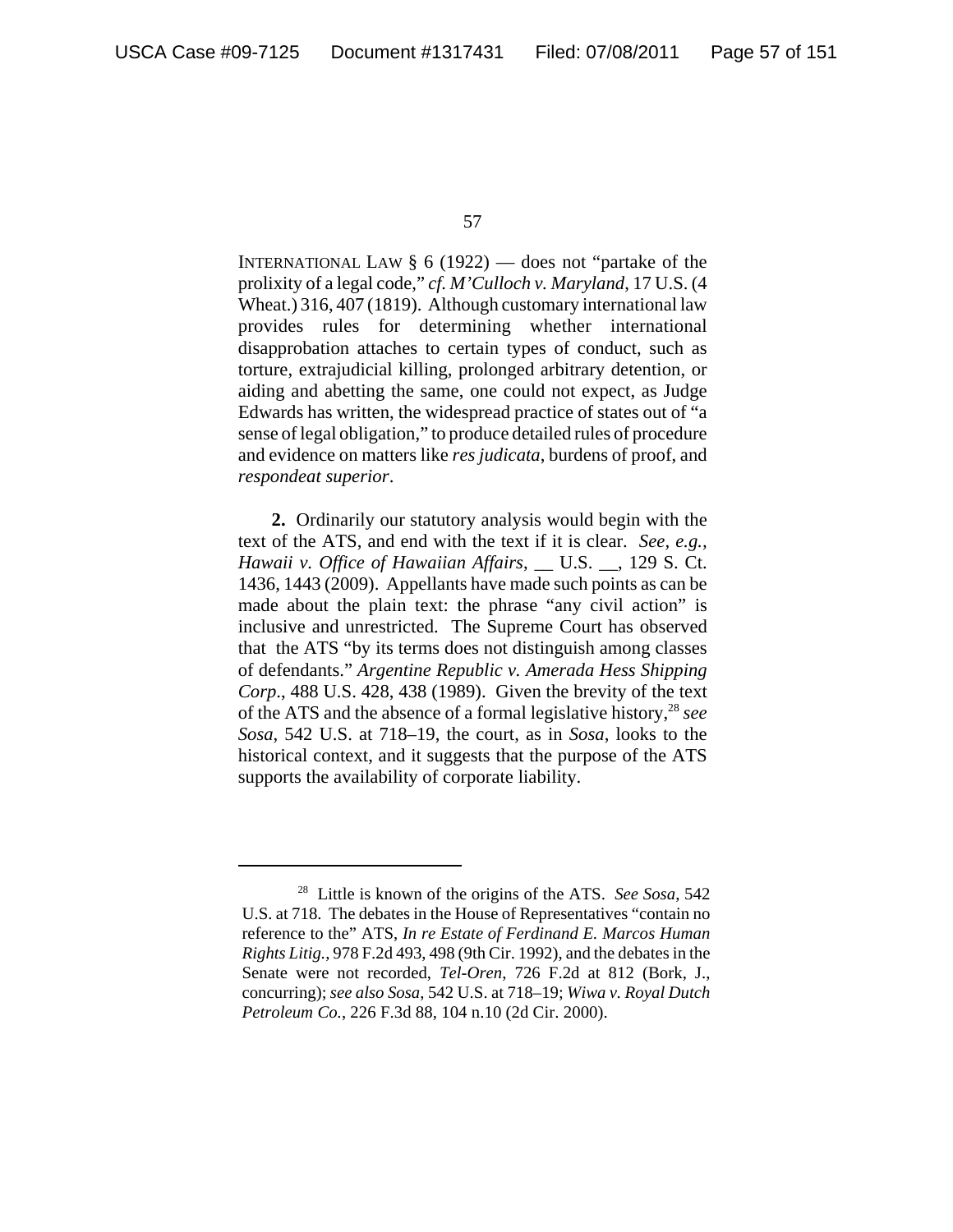As the Supreme Court observed in *Sosa*, under the Articles of Confederation, the federal government lacked authority to remedy or prevent violations of the law of nations.29 *Id.* at 716. The need to address and enforce the law of nations at the federal level was among the concerns that motivated abandoning the Articles and convening the Constitutional Convention. James Madison complained:

> The[ ] articles [of confederation] contain no provision for the case of offenses against the law of nations; and consequently leave it in the power of any indiscreet member to embroil the Confederacy with foreign nations.

THE FEDERALIST NO. 42, at 258, 260 (James Madison) (Henry Cabot Lodge ed., 1888). The Continental Congress struggled to respond to violations of the law of nations. In 1779 it wrote to the French Minister Plenipotentiary to assure that the courts "will cause the law of nations to be most strictly observed: that if it shall be found, after due trial, that the owners of [ ] captured vessels have suffered damage from the misapprehension or violation of the rights of war and neutrality, Congress will cause reparation to be made . . . ." 14 JOURNALS OF THE CONTINENTAL CONGRESS 1774–1789, at 635 (Worthington Chauncey Ford ed., 1909). The promise rang hollow; although the Articles gave the federal courts authority over "the trial of piracies and felonies committed on the high seas," ARTICLES OF CONFEDERATION, art. 9, § 1, 1 Stat. 4, 6 (1778), the courts lacked authority over violations of the law of nations on land. In 1781, the Continental Congress adopted a resolution that "implored the States to vindicate rights under the law of nations," *Sosa,* 542 U.S. at 716, specifically to "provide expeditious, exemplary and adequate punishment" for violations. 21 JOURNALS OF THE

<sup>29</sup> *See Sosa* Legal History Amicus Br. 102–03.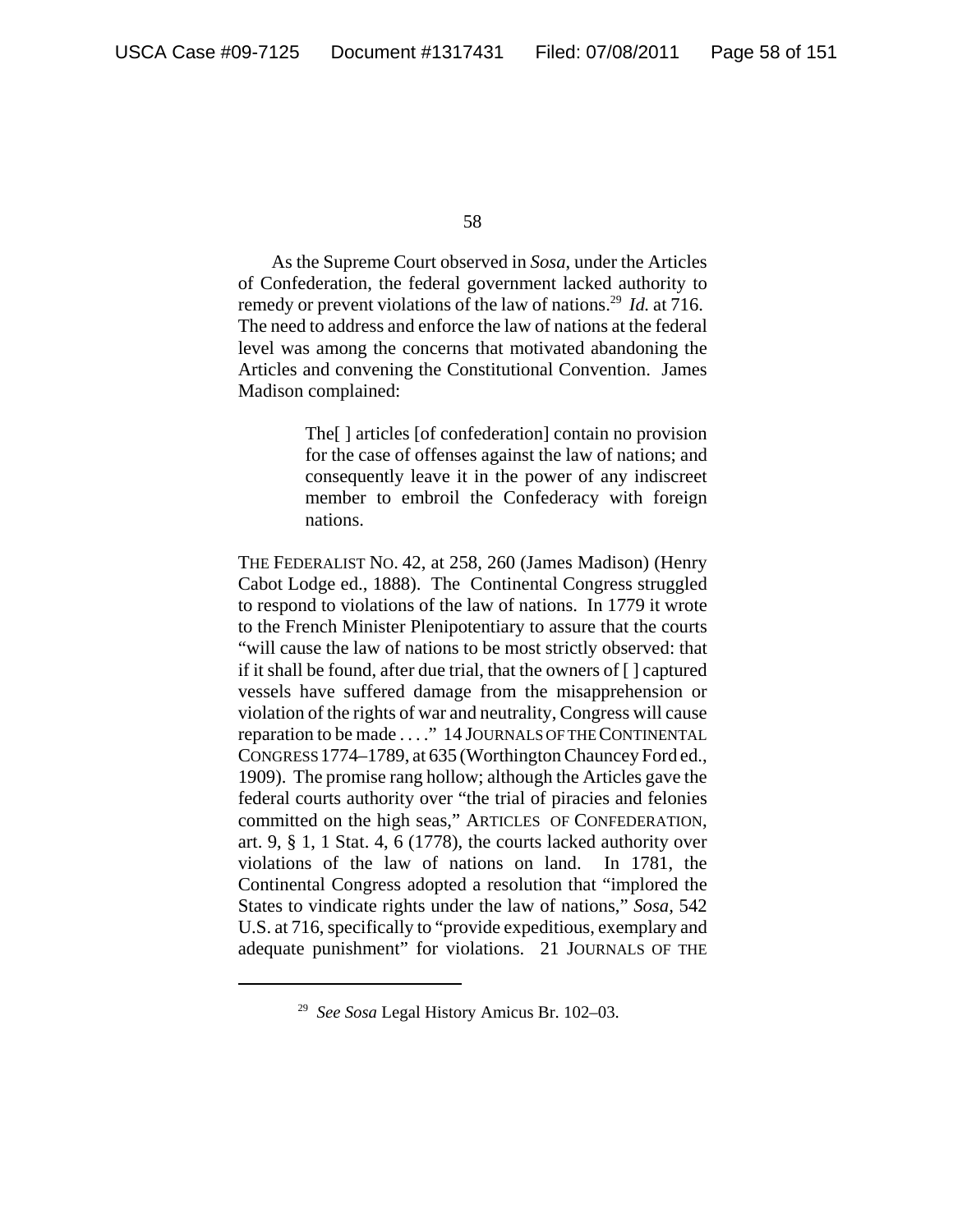CONTINENTAL CONGRESS 1774–1789, at 1136–37 (Gaillard Hunt ed., 1912).

 The 1781 resolution is acknowledged to be "the direct precursor of the alien tort provision in the First Judiciary Act." Anne-Marie Burley, *The Alien Tort Statute and the Judiciary Act of 1789: A Badge of Honor*, 83 AM.J.INT'L L. 461, 477 (1989); *see also* William S. Dodge, *The Historical Origins of the Alien Tort Statute: A Response to the "Originalists*,*"* 19 HASTINGS INT'L & COMP. L REV. 221, 226–29 (1996); Casto, *Law of Nations*, *supra* note 8, at 490–91. The resolution requested that each state, "in words that echo Blackstone," *Sosa*, 542 U.S. at 716, establish remedies for the "violation of safe conducts or passports," for "the commission of acts of hostility against such as are in amity, league or truce with the United States, or who are within the same, under a general implied safe conduct," for "the infractions of the immunities of ambassadors and other public ministers," for "infractions of treaties and conventions to which the United States are a party," and for "offences against the law of nations, not contained in the foregoing enumeration." 21 JOURNALS OF THE CONTINENTAL CONGRESS 1774–1789, at 1136–37. In letters to the states, the Continental Congress pointed out that "a prince, to whom it may be hereafter necessary to disavow any transgression of that law by a citizen of the United States, will receive such disavowal with reluctance and suspicion, if regular and adequate punishment shall not have been provided against the transgressor." *Id.* at 1136.<sup>30</sup>

<sup>&</sup>lt;sup>30</sup> In response, for example, Connecticut in 1782 enacted a law criminalizing violations of the law of nations, as well as "any other Infractions or Violations of, or Offenses against the known, received and established Laws of civilized Nations, agreeable to the Laws of this State, or the Laws of Nations," and creating a tort remedy for injuries caused by violation of the law of nations. ACTS AND LAWS OF THE STATE OF CONNECTICUT, IN AMERICA 82, 83 (1784).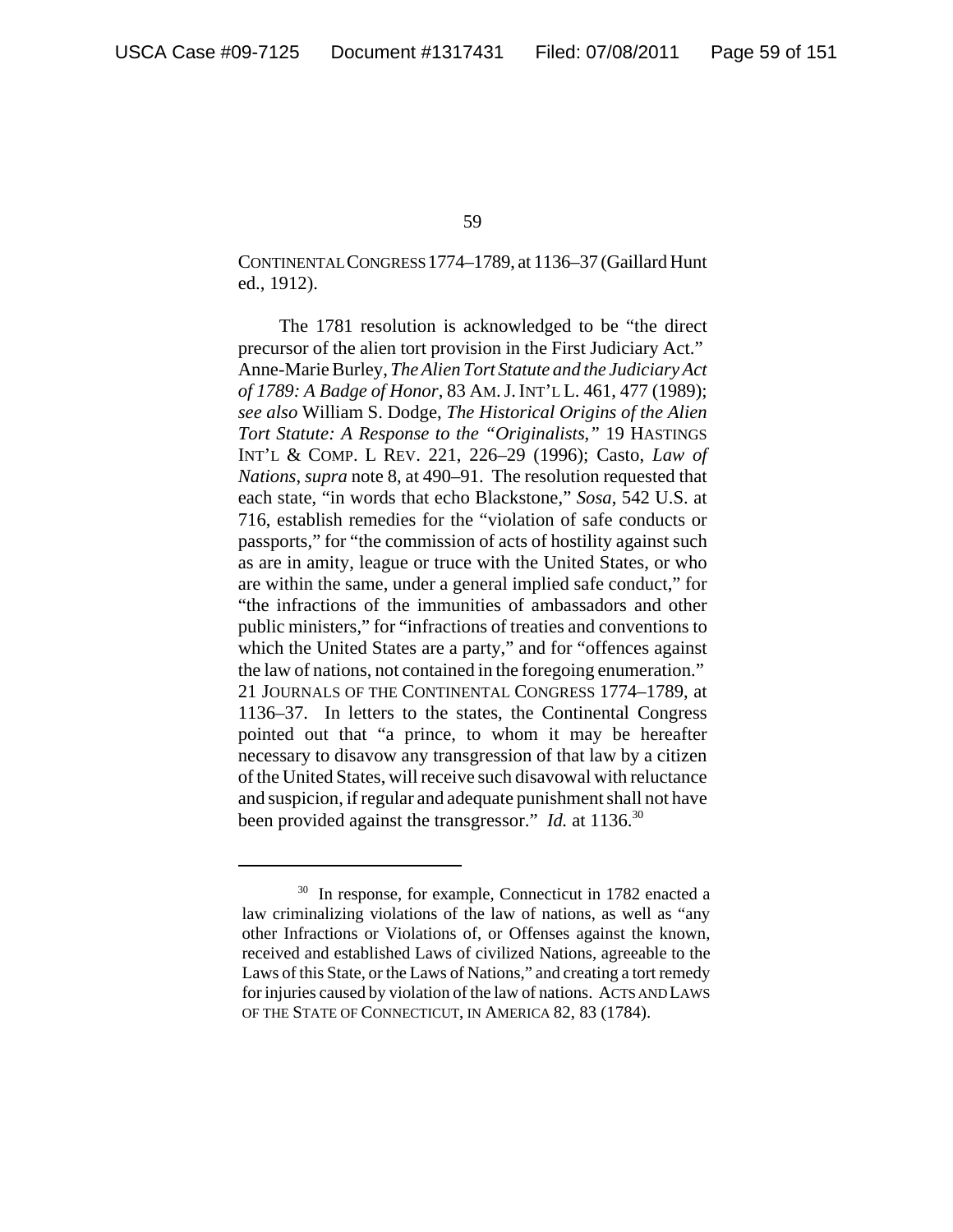Two examples illustrate concerns underlying the 1781 Resolution and enactment of the ATS. *Sosa,* 542 U.S. at 716–17. In May 1784, the Chevalier De Longchamps, a French citizen, assaulted Francis Barbe Marbois, the French Consul General, on a street in Philadelphia, Pennsylvania. *See Respublica v. De Longchamps*, 1 U.S. (1 Dall.) 111, 111 (O.T. Phila. 1784). The French Ambassador complained to the Continental Congress and the Dutch Ambassador threatened to leave the State if action was not taken. *Id.* (citing Casto, *Law of Nations*, *supra* note 8, at 491–92 & n.138). Although the Pennsylvania state court tried and convicted De Longchamps for an offense against the law of nations, which the Court of Oyer and Terminer termed "in its full extent, . . . part of the law of" Pennsylvania, *De Longchamps*, 1 U.S. (1 Dall.) at 116, the events laid bare the impotence of the young nation. The Continental Congress and the Secretary of Foreign Affairs struggled to respond to an international incident over which the federal government had no authority.<sup>31</sup>

the difficulties that may arise on this head from the nature of a federal union in which each State retains a distinct and absolute sovereignity [sic] in all matters not expressly delegated to Congress leaving to them only that of advising in many of those cases in which other governments decree.

33 JOURNALS OF THE CONTINENTAL CONGRESS 1774–1789, at 314 (John C. Fitzpatrick ed., 1933). The Secretary explained that

many allowances are to be made for a nation whose whole

<sup>&</sup>lt;sup>31</sup> "The Marbois Affair was a national sensation that attracted the concern of virtually every public figure in America." *Sosa* Legal History Amicus Br. 105 (quoting Casto, *Law of Nations*, *supra* note 8, at 492). The Continental Congress could only require the Secretary for Foreign Affairs John Jay to express the Congress's "regret" and "lament" over the incident and explain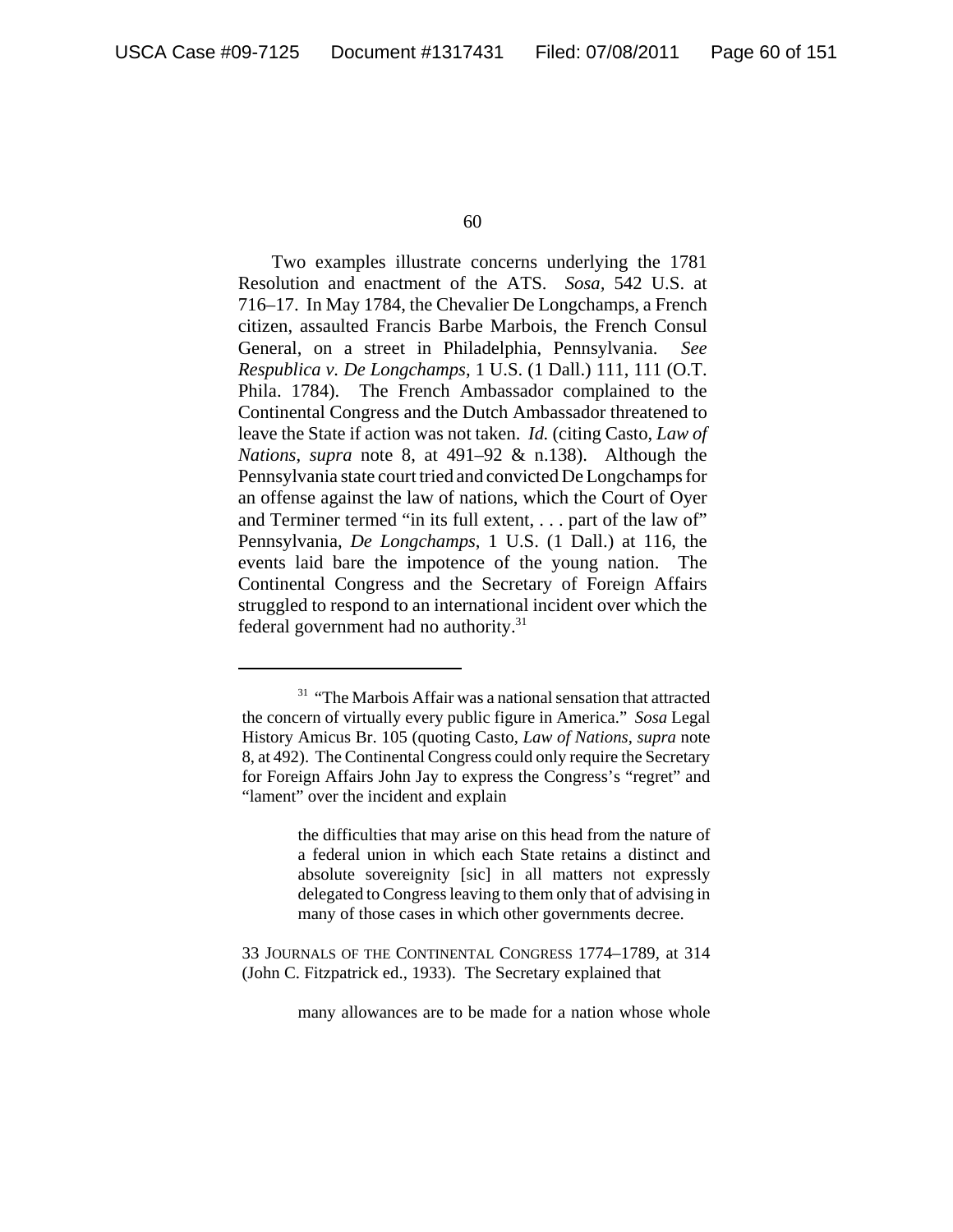In "a reprise of the Marbois affair," *Sosa*, 542 U.S. at 717, in December 1787, during the Constitutional Convention, a New York constable entered the house of the Dutch Ambassador and arrested one of his domestic servants. *Sosa* Legal History Amicus Br. 105; Curtis A. Bradley, *The Alien Tort Statute and Article III*, 42 VA. J. INT'L L. 587, 641 (2002). The Mayor of New York City arrested the constable, as Secretary of Foreign Affairs John Jay requested, but he cautioned that "neither Congress nor our internal Legislature have yet passed any act respecting a breach of the privileges of Ambassadors" and so the nature and degree of punishment would depend on whether the common law would recognize the breach. Bradley, *The Alien Tort Statute and Article III*, *supra* at 641–42 (quoting 3DEP'T OF STATE, THE DIPLOMATIC CORRESPONDENCE OF THE UNITED STATES OF AMERICA 447 (1837)). Secretary Jay reported to the Continental Congress that "the federal Government does not appear . . . to be vested with any judicial Powers competent to the Cognizance and Judgment of such Cases." 34 JOURNALS OF THE CONTINENTAL CONGRESS 1774–1789, at 111 (Roscoe R. Hill ed., 1937).

James Madison lamented at the Constitutional Convention that "[t]he files of Cong[ress] contain complaints already, from almost every nation with which treaties have been formed. Hitherto indulgence has been shewn to us. This cannot be the permanent disposition of foreign nations." 1 THE RECORDS OF

attention till the present period has been engaged in the pursuit of measures which were to determine their existence as such, even tho they should be found deficient in those wise provisions which experience has established among older Nations.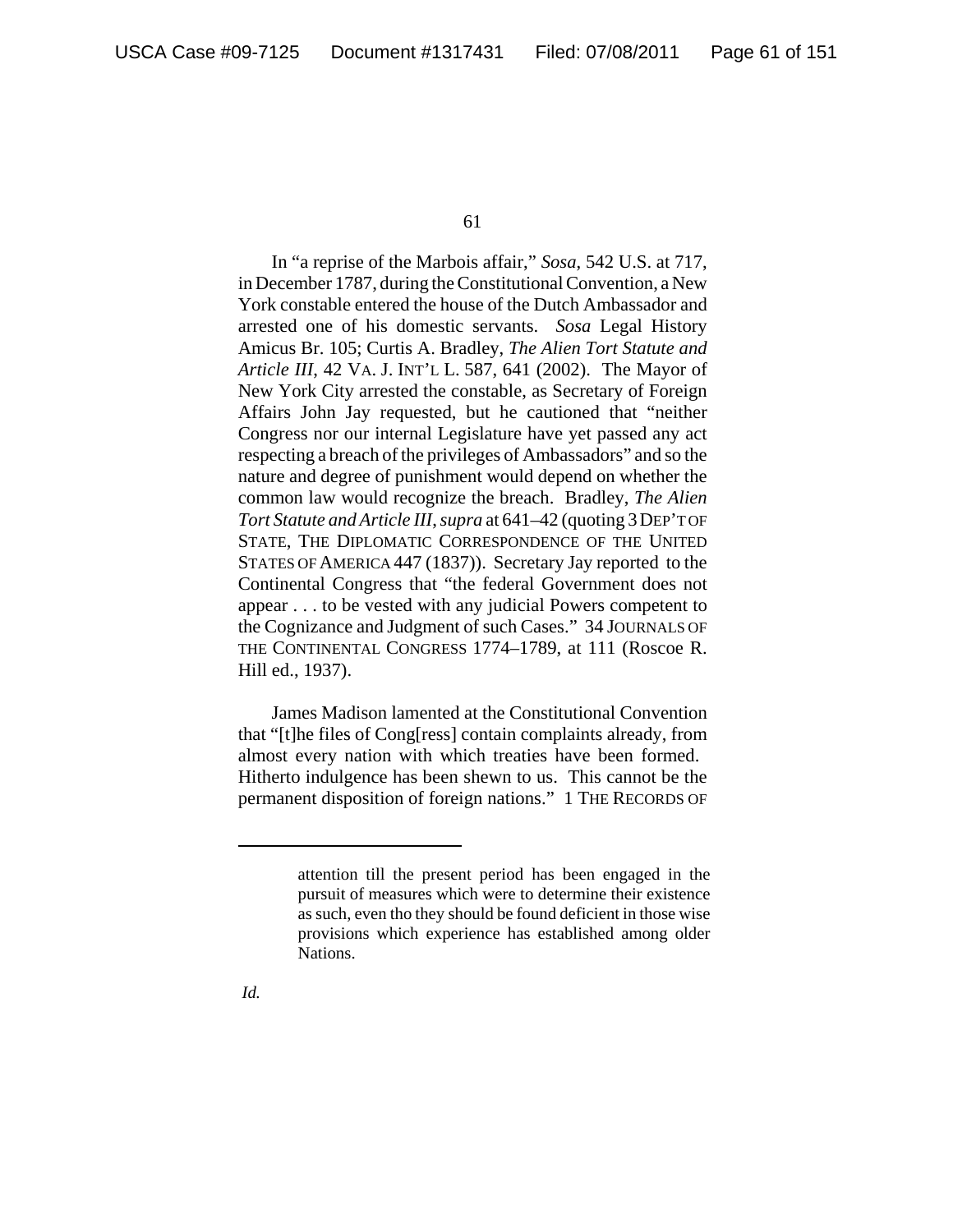THE FEDERAL CONVENTION OF 1787, at 316 (Max Farrand ed., 1937) ("FARRAND'S RECORDS") (statement of James Madison). Opposing the New Jersey Plan to enhance the power of small states, Madison asked: "Will it prevent those violations of the law of nations & of Treaties which if not prevented must involve us in the calamities of foreign wars? The tendency of the States to [sic] these violations has been manifested in sundry instances." *Id.*32 Alexander Hamilton noted that "[t]he Union will undoubtedly be answerable to foreign powers for the conduct of its members," THE FEDERALIST NO. 80, at 494, 495 (Alexander Hamilton) (Henry Cabot Lodge ed., 1888), and that "[a]s the denial or perversion of justice by the sentences of courts, as well as in any other manner, is with reason classed among the just causes of war, it will follow that the federal judiciary ought to have cognizance of all causes in which the citizens of other countries are concerned," *id.* Hamilton emphasized that such jurisdiction was "not less essential to the preservation of the public faith, than to the security of the public tranquility." *Id.* at 495–96.

The Judiciary Act of 1789 ensured that there would be no gap in federal subject matter jurisdiction with regard to torts in violation of treaties or the law of nations. It provided federal jurisdiction for lawsuits brought by aliens for torts in violation of the law of nations without textual limitation. By contrast, it contained no grant of federal question jurisdiction in civil cases, *see Tel-Oren*, 726 F.2d at 779 n.3 (Edwards, J., concurring), and established diversity jurisdiction in the federal circuit courts

<sup>32</sup> *See also* James Madison, *Vices of the Political System of the United States*, *reprinted in* SELECTED WRITINGS OF JAMES MADISON 36 (Ralph Ketcham ed., 2006); 2 DOCUMENTARY HISTORY OF THE RATIFICATION OF THE CONSTITUTION 520 (Merrill Jensen ed., 1976) (statement of James Wilson); 1 FARRAND'S RECORDS 24–25 (statement of Edmund Randolph), 164 (statement of James Madison).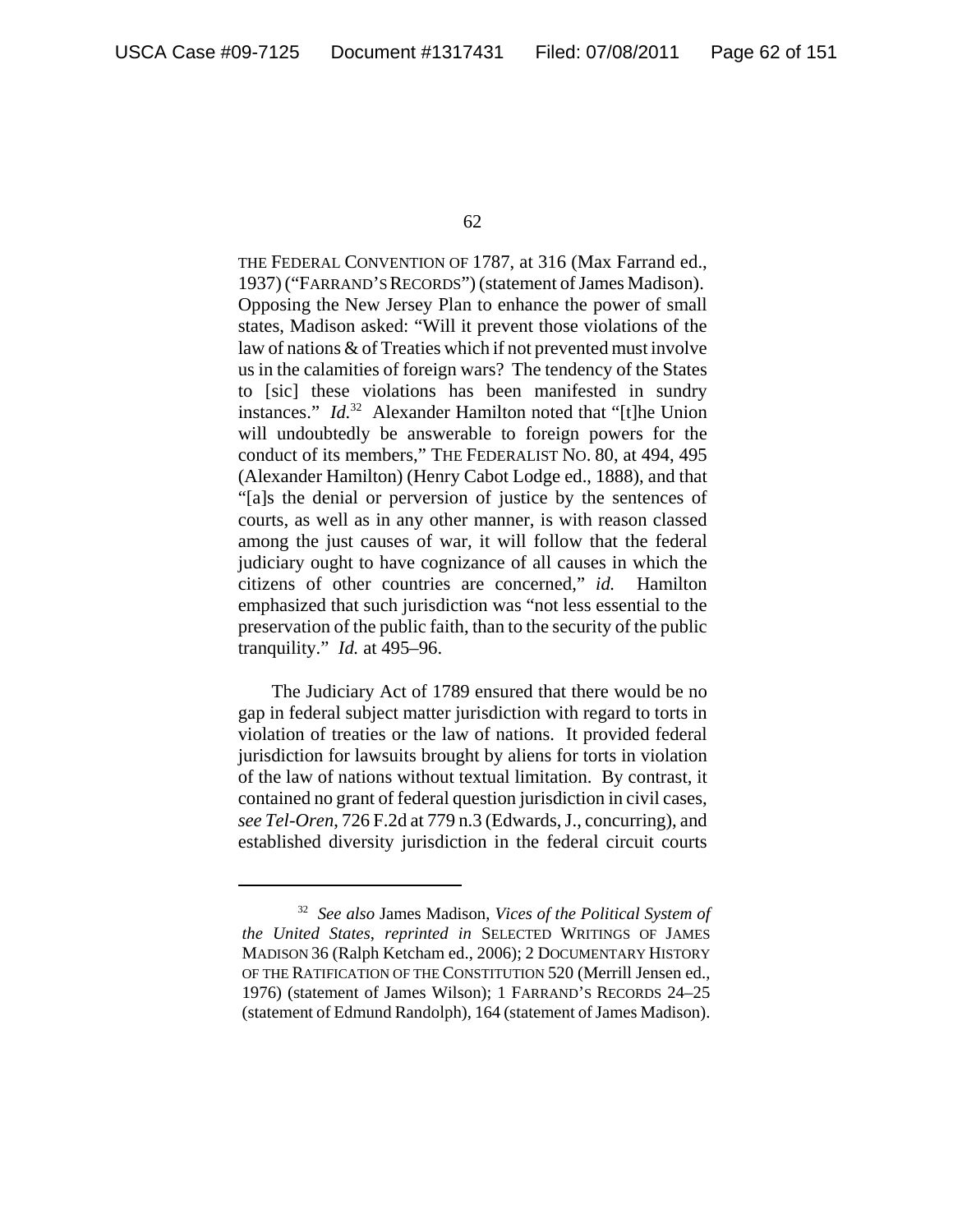subject to a \$500 amount-in-controversy requirement, ch. 20, § 11, 1 Stat. at 78–79. As a consequence, aliens alleging domestic common law or international non-tort claims, including foreign creditors seeking to collect on debts owed by U.S. citizens, were forced into state courts unless their suit was for \$500 or more, which had the practical effect of excluding virtually all domestic tort lawsuits from the federal courts. *See* Casto, *Law of Nations*, *supra* note 8, at 497–98 & n.168, 507–08. Clearly the Judiciary Act evidences that the First Congress knew how to limit, or deny altogether, subject matter jurisdiction over a class of claims and declined to do so with respect to torts in violations of the law of nations and treaties when brought by aliens.

Exemplary of a purpose of the ATS is the case of *Bolchos v. Darrel*, 3 F. Cas. 810.<sup>33</sup> A French privateer, Bolchos, had sailed a Spanish prize into the harbor at Charleston, South Carolina. France was then at war with Spain and Great Britain. The vessel had a cargo of slaves, which were the property of a Spanish subject who had mortgaged them to a British subject, Savage. Savage's agent, Darrel (a person of unknown citizenship who was in Charleston at or after the time the vessel made landfall), seized the slaves on behalf of Savage and sold them. Bolchos filed suit in the U.S. District Court for the District of South Carolina demanding recompense for the slaves "as lawful prize," invoking the Treaty of Amity and Commerce between France and the United States, U.S.-Fr., Feb. 6, 1778, 8 Stat. 12, which provided that "[i]t shall be lawful for the ships of war of either party, and privateers, freely to carry whithersoever they please, the ships and goods taken from their enemies . . . ; nor shall such prizes be arrested or seized, when they come to and enter the ports of either party." *Id.* art. XVII. Ownership of

<sup>33</sup> *See* Thomas H. Lee, *The Safe-Conduct Theory of the Alien Tort Statute*, 106 COLUM. L. REV. 830, 893 (2006).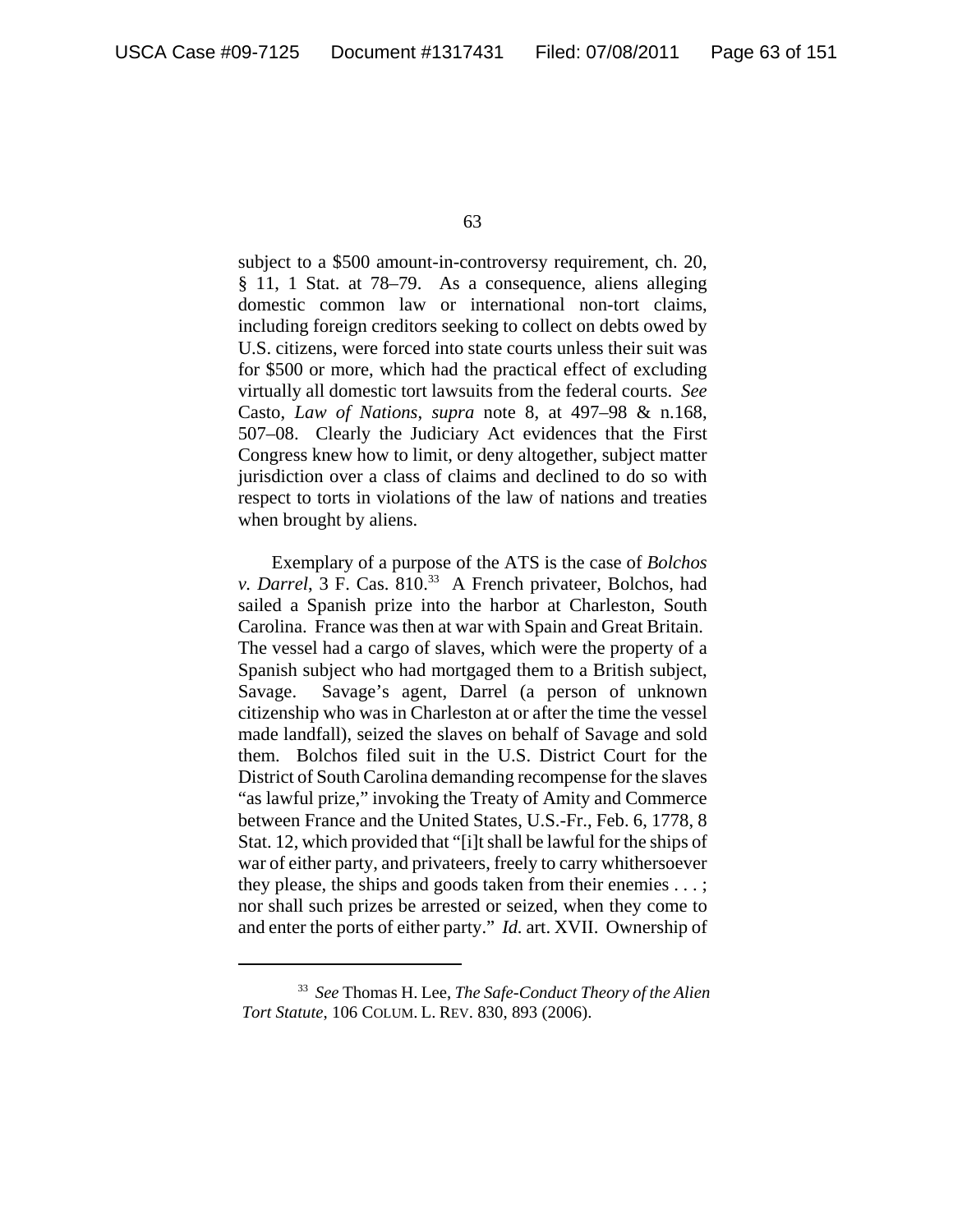the slaves turned on the validity of the seizure of the Spanish prize by the French privateer on the high seas. The district court's "doubt about admiralty jurisdiction over a suit for damages . . . was assuaged by assuming that the ATS was a jurisdictional basis for the court's action," *Sosa*, 542 U.S. at 720, and the district court in 1795 ruled that the treaty with France required judgment in favor of the French privateer.

Thus prior to the Constitutional Convention, when the new nation was at risk of losing respect abroad because it could not respond to violations of the law of nations, the Founders and the First Congress recognized that the inability to respond to such violations could lead to the United States' entanglement in foreign conflicts when a single citizen abroad offended a foreign power by violating the law of nations. The Bradford and *Bolchos* opinions are evidence of the realities of this concern. Attorney General Bradford could abide by the 1793 Proclamation of Neutrality by favoring neither France nor Great Britain and prevent a U.S. citizen from entangling the United States in the general conflict in Europe as a result of his activities abroad, in Sierra Leone. Similarly, in *Bolchos* the executive and legislative branches avoided expressing opinions on the civil dispute between British and Spanish subjects because the district court and the Supreme Court could adjudicate such disputes by applying the law of nations.

The historical context, in clarifying the text and purpose of the ATS, suggests no reason to conclude that the First Congress was supremely concerned with the risk that natural persons would cause the United States to be drawn into foreign entanglements, but was content to allow formal legal associations of individuals, i.e., corporations, to do so. $34$ 

 $34$  "A CORPORATION  $[] \dots$  is a collection of many individuals, united into one body,  $\ldots$  and vested, by the policy of the law, with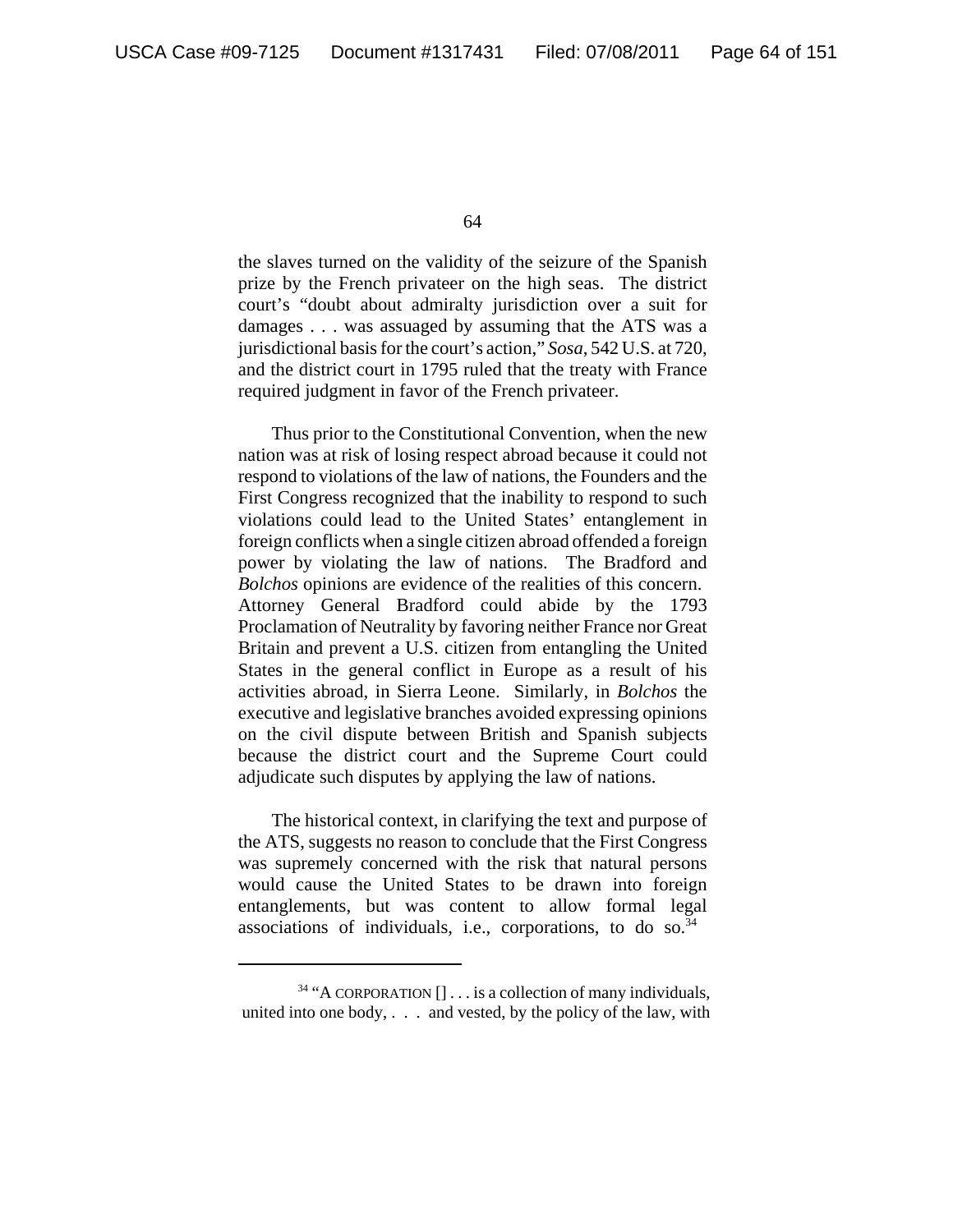Considering as an example the facts of the Sierra Leone affair involving a U.S. citizen abroad and Attorney General Bradford's 1795 opinion, nothing would suggest that the First Congress would have sought to prevent natural persons from causing entanglements to which the United States was a party by ransacking and plundering the holdings of the Sierra Leone Company but been content to fight a war where the privateering mission was funded or otherwise supported by a U.S. corporation. Attorney General Bradford did not shy away from the notion that the Sierra Leone Company could sue under the ATS, never intimating that a corporation could not be a defendant or would have to prove its capacity to sue under the law of nations rather than the common law. 1 U.S. Op. Att'y Gen. at 58–59. Neither did Congress shy from imposing punishment for piracy in the early crime acts, referring to the conduct of defendant "persons," Crimes Act of 1790, § 10, 1 Stat. at 114; *see also* Act of May 15, 1820, ch. 3, § 3, 3 Stat. 600 (1820), a term referring both to individual and to corporate entities, *see* 1 U.S.C. § 1 (defining "person" to include corporations); *cf. Beaston v. Farmers' Bank of Del.*, 37 U.S. (12 Pet.) 102, 134 (1838). Nor did the district court in the *Bolchos* case shy from applying the common law of agency (allowing Bolchos to sue Darrel, an agent of a British citizen, Savage, who held a mortgage from the actual owner, a Spanish subject). Thus, the historical context offers no reason to conclude that the First Congress sought to prevent drawing the United States into a dispute between Great Britain and France because the defendant who had taken ownership and sold the ship's cargo was a natural person and not a corporation. In the words of *amici* professors of federal jurisdiction and legal history:

the capacity of acting, in several respects, as an *individual*, particularly . . . of suing and being sued." 1 STEWART KYD, A TREATISE ON THE LAW OF CORPORATIONS 13 (1793) (emphasis in original).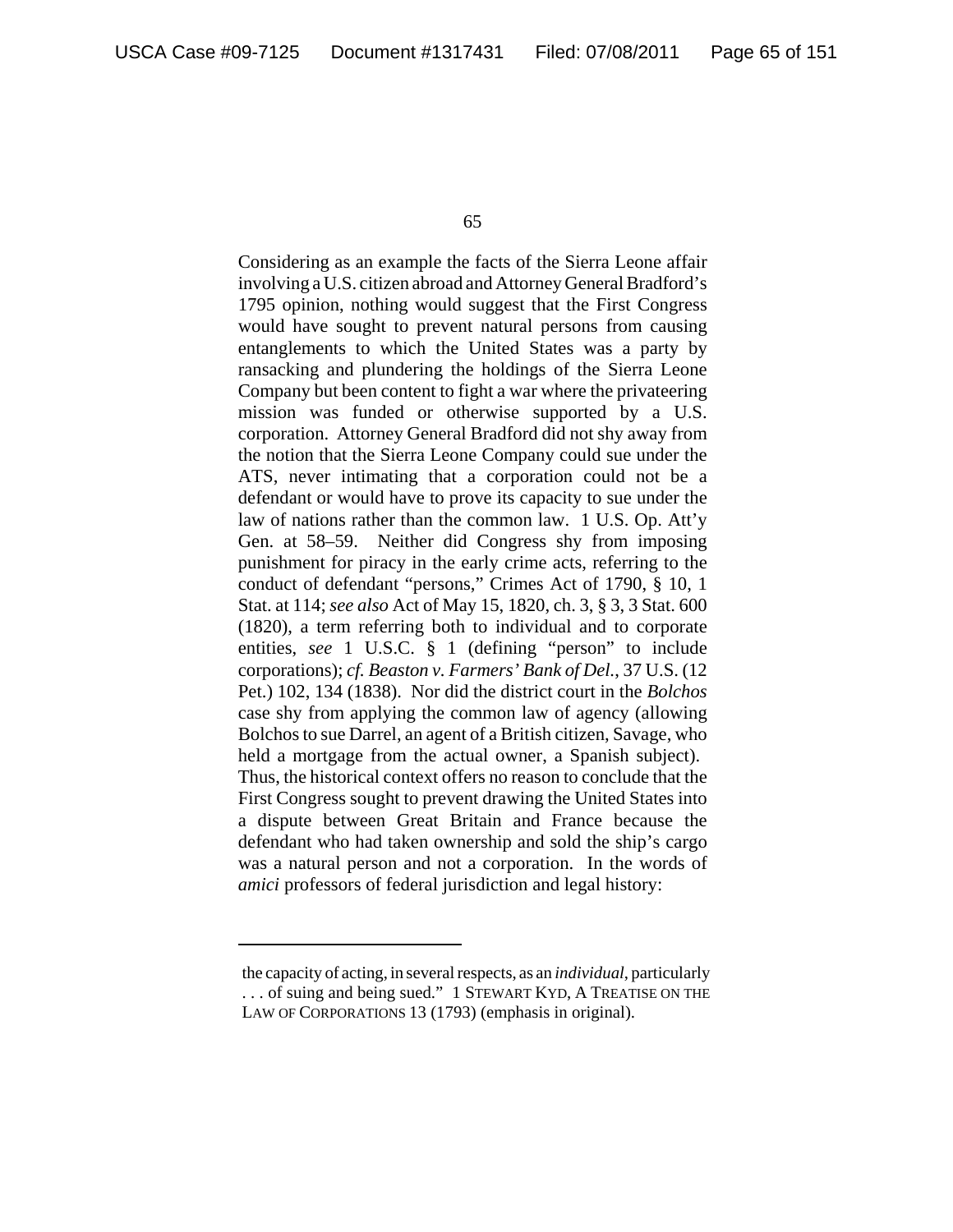To remedy the problems identified in the preceding years, the ATS provided federal courts with jurisdiction over "all causes" in violation of the law of nations. The text demonstrates that the ATS was not limited to criminal conduct and did not exclude corporate defendants. Congress was focused not on whether the acts were criminal or the defendant's identity but rather on the right that had been violated (a right under "the law of nations or a treaty of the United States") and the plaintiff's identity ("an alien"). Together, these two factors defined a class of cases sufficiently important for Congress to grant jurisdiction over "*all causes* where an alien sues for a tort only in violation of the law of nations or a treaty of the United States."

*Kiobel* Legal History Amicus Br. 6–7 (citations omitted) (emphasis in original).

**3.** Corporate immunity also would be inconsistent with the ATS because by 1789 corporate liability in tort was an accepted principle of tort law in the United States. As early as 1774, Lord Mansfield held that a corporation could be liable where it failed to keep in repair a stream in consequence of which a person was injured. *Mayor of Lynn v. Turner*, (1774) 98 Eng. Rep. 980 (K.B.). Early decisions of the several states support this proposition. In *Chesnut Hill & Springhouse Turnpike Co v. Rutter*, 4 Serg. & Rawle 6 (Pa. 1818), the Pennsylvania Supreme Court considered the question of corporate liability in detail, citing to *Mayor of Lynn* as well as the Year Books from the reigns of Henry VI, Henry VII, and Henry VIII, *id.* at 17–18, and concluding that it was "beyond doubt," *id.* at 18, that a corporation could be liable for the torts of its agents. The Supreme Judicial Court of Massachusetts similarly considered "ancient law," including the English Year Books relied on in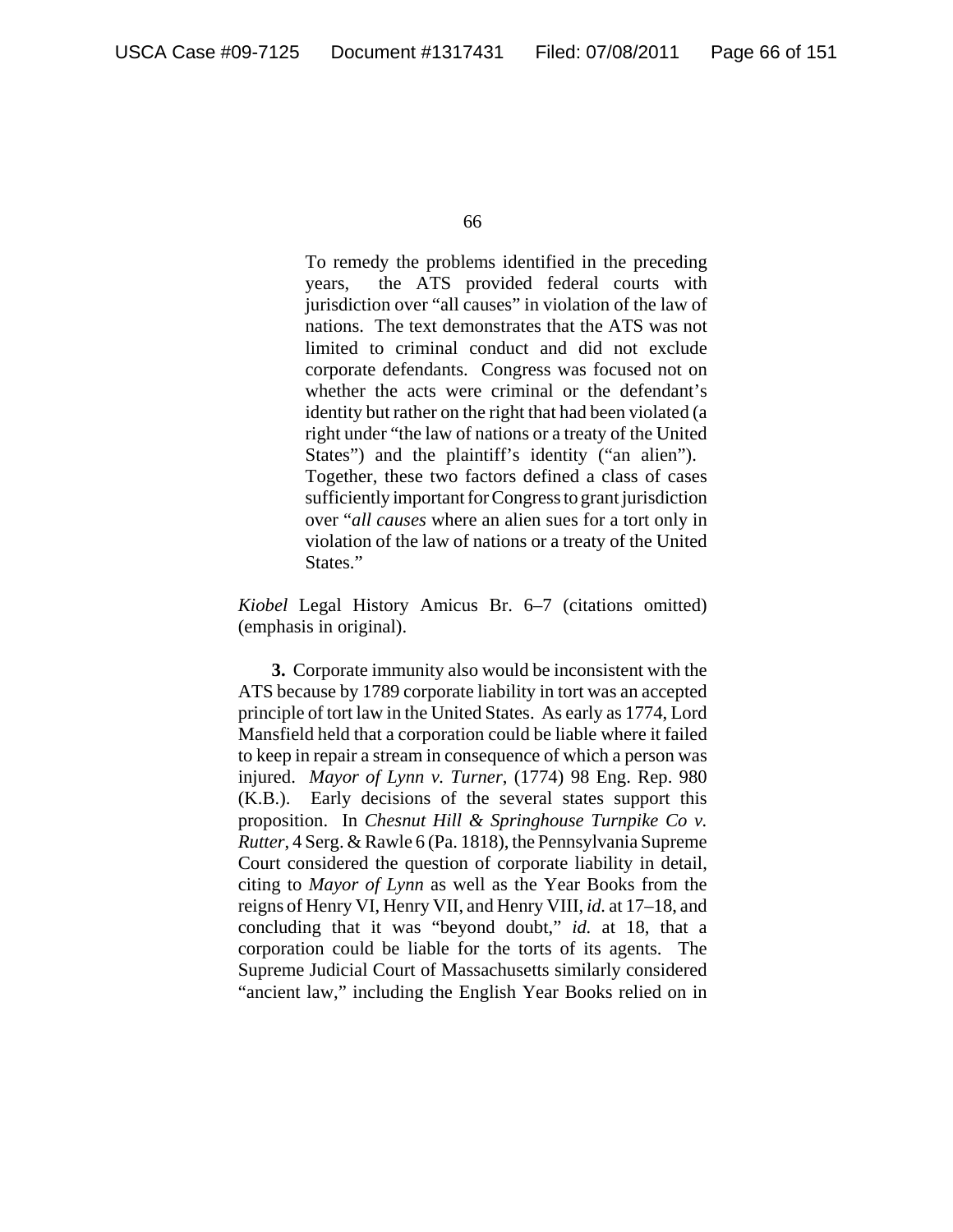*Chesnut Hill*, and concluded that tort actions could be maintained against corporations. *Riddle v. Proprietors of Merrimack River Locks & Canals*, 7 Mass. 169, 186 (1810); *see also Townsend v. Susquehanna Turnpike Road Co.*, 6 Johns. 90 (N.Y. Sup. Ct. 1810). An 1832 treatise cites *Chesnut Hill* in noting that "much learning will be found [in that case] on the subject" of corporate torts and stating that "from the earliest times to the present day, corporations have been liable for torts." JOSEPH KINNICUT ANGELL & SAMUEL AMES, TREATISE ON THE LAW OF PRIVATE CORPORATIONS AGGREGATE 222-23 & n.1 (1832).

The notion that corporations could be held liable for their torts, therefore, would not have been surprising to the First Congress that enacted the ATS. In *Trustees of Dartmouth College v. Woodward*, 17 U.S. (4 Wheat.) 518 (1819) (Story, J.), the Supreme Court held that an "aggregate corporation, at common law, is a collection of individuals, united into one collective body, under a special name . . . possess[ing] the capacity . . . of suing and being sued." *Id.* at 667. A corporation

> is, in short, an artificial person, existing in contemplation of law, and endowed with certain powers and franchises which, though they must be exercised through the medium of its natural members, are yet considered as subsisting in the corporation itself, as distinctly as if it were a real personage.

*Id.* The Court observed, moreover, that "a great variety of these corporations exist, in every country governed by the common law." *Id*. at 668; *see also* 1 BLACKSTONE'S COMMENTARIES \*469. In *Cook County, Ill. v. United States ex rel. Chandler*, 538 U.S. 119 (2003), the Court assembled sources, including a 1793 treatise on the law of corporations, *see supra* note 34, demonstrating the common law understanding that a corporation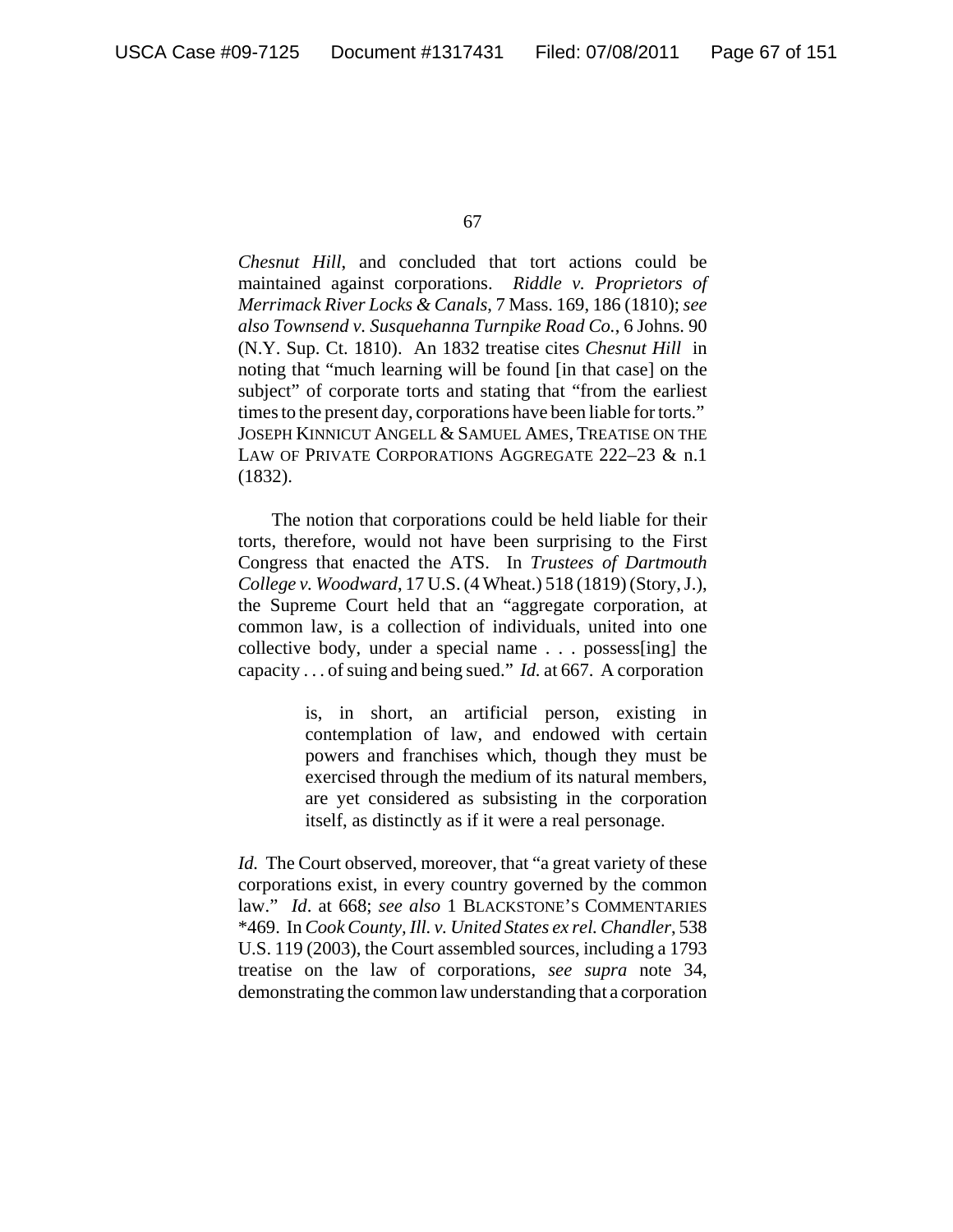is a juridical person with the capacity to sue and be sued. *See* 538 U.S. at 125–26. Thus it appears that the law in 1789 on corporate liability was the same as it is today: "The general rule of substantive law is that corporations, like individuals, are liable for their torts." *White v. Cent. Dispensary & Emergency Hosp.*, 99 F.2d 355, 358 (D.C. Cir. 1938); *see also Daniels v. Tearney*, 102 U.S. 415, 420 (1880); *Lyon v. Carey*, 533 F.2d 649, 652–53 (D.C. Cir. 1976).

**4.** Neither does the law of the nations support corporate immunity under the ATS where, for example, a corporation operates as a front for piracy, engages in human trafficking, or mass-produces poisons for purposes of genocide. The ICTY has held that a crime against humanity, for example, requires acts "instigated or directed . . . by any organization or group," noting the post-World War II development of customary international law. *Prosecutor v. Tadic,* Case No. IT-94-1-T, Trial Chamber Opinion and Judgement, ¶¶ 654–55 (May 7, 1997). *Amici* international law scholars point to numerous international treaties that explicitly state that juridical entities should be liable for violations of the law of nations, $35$  while others do not

See, e.g., European Convention on the Prevention of Terrorism, May 16, 2005, art. 10(1), C.E.T.S. No. 196 (2005); Convention Against Transnational Organized Crime, Nov. 15, 2000, art. 10(1), 2225 U.N.T.S. 209; Convention on Combating Bribery of Foreign Public Officials in International Business Transactions, Dec. 17, 1997, art. 2, S. Treaty Doc. No. 105-43; Basel Convention on the Control of Transboundary Movements of Hazardous Wasters and Their Disposal, Mar. 22, 1989, art. 2(14), 1673 U.N.T.S. 57; International Convention on the Suppression and Punishment of the Crime of Apartheid, Nov. 3, 1973, art. I(2), 1015 U.N.T.S. 243; *see also* Scheffer & Kaeb, *supra* note 24, at 359.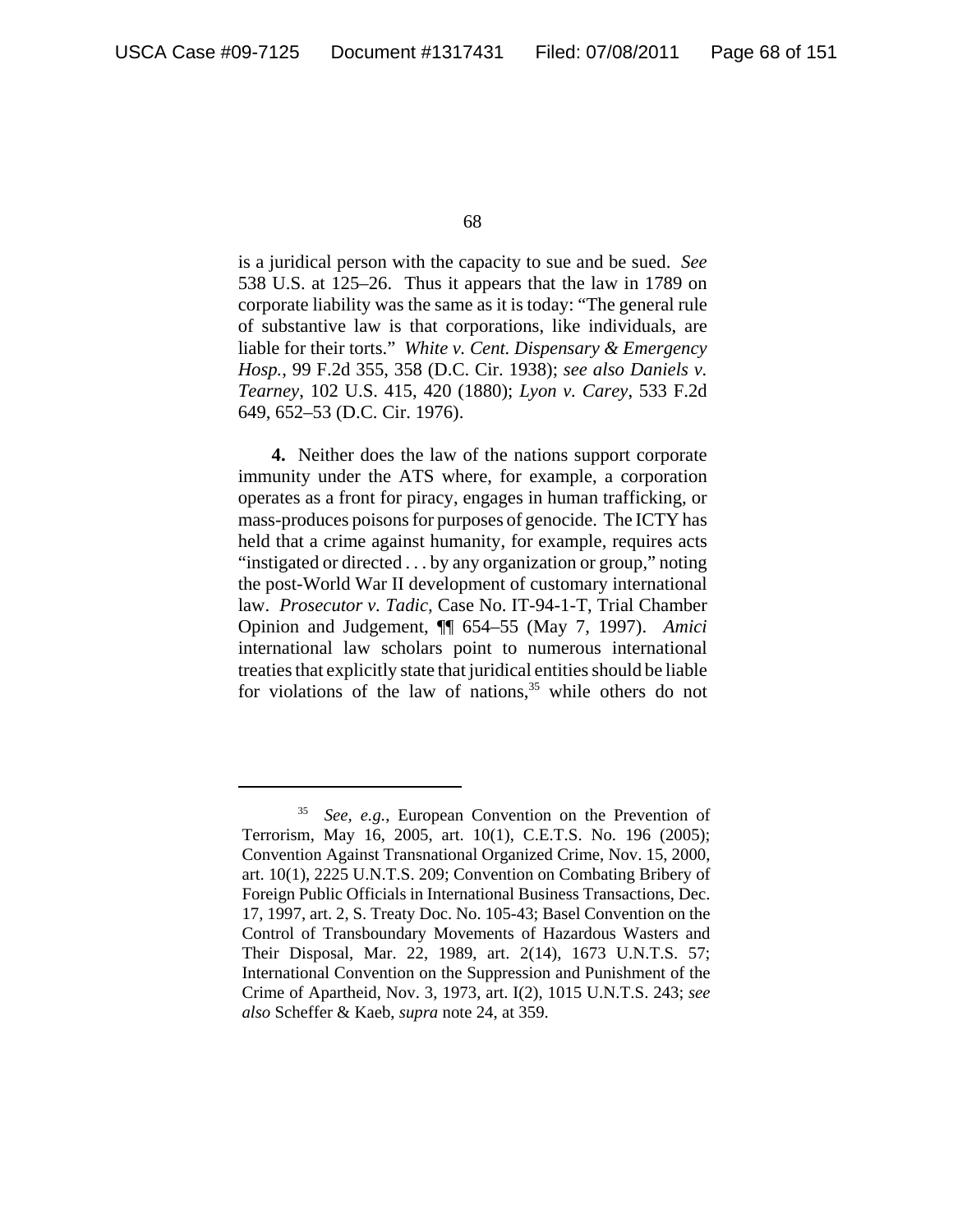distinguish between natural and juridical individuals.<sup>36</sup> See Brief of *Amici Curiae* International Law Scholars in Support of Plaintiffs-Appellants-Cross-Appellees at 7–10, *Kiobel v. Royal Dutch Petroleum Co.*, \_\_F.3d\_\_ , 2011 WL 338048 (2d Cir. Feb. 4, 2011) (No. 06-4800-cv) ("*Kiobel* Int'l Law Scholars Br."). *Amici* also point to many authoritative actors and entities in the United Nations' human rights establishment concluding that corporations are responsible for violations of the law of nations. *Id.* at 10–11 (citing, for example, the U.N. Human Rights Committee and the U.N. Committee on the Elimination of All Forms of Racial Discrimination).

Exxon's reliance on the Report of the Special Representative of the Secretary-General on the Issue of Human Rights and Transnational Corporations and Other Business Enterprises, U.N. Doc. A/HRC/4/35 (Feb. 19, 2007), is misplaced. Its selective quotation from the report overlooks the salient point. *See* Dis. Op. at 25. The report refers to many states' unwillingness to adopt domestic laws providing human rights standards for corporations. *Id.* ¶ 44. But elsewhere the report points to the "extension of responsibility for international crimes to corporations under domestic law," *id.* ¶ 22, and specifically recognizes that the ATS provides such jurisdiction against corporations, *id.* ¶¶ 23, 27.

**5.** Exxon nonetheless maintains that the question of corporate liability is to be answered by looking to customary international law and because, it asserts, that law does not recognize corporate liability the ATS does not provide a cause of action against it. It relies principally on the Second Circuit's decision in *Kiobel*, which concluded that corporate liability "has

<sup>36</sup> *See, e.g.*, Convention Relative to the Treatment of Prisoners of War, Feb. 2, 1956, art. 3, 6 U.S.T. 3316, T.I.A.S. 3364, 75 U.N.T.S. 135.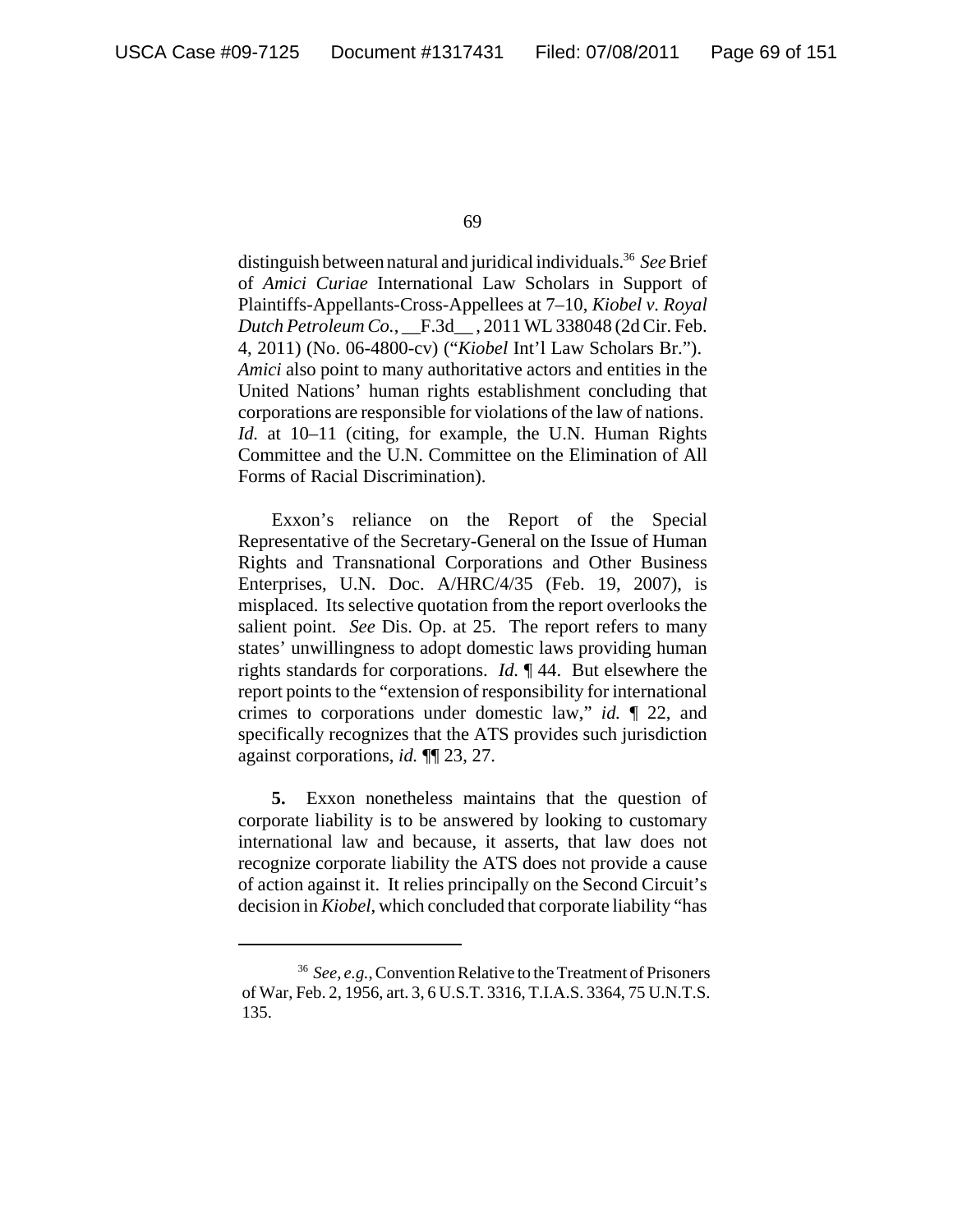not attained a discernible, much less universal, acceptance among nations of the world in their relations *inter se*." 621 F.3d at 145. Essentially, Exxon adopts the view of the majority in *Kiobel* that (1) the moral responsibility for human rights violations so heinous as to rise to the level of an "'international crime' rest[s] solely with the individual men and women who have perpetrated it," *id*. at 119, and that (2) the absence of corporate liability has been settled since Nuremberg when Article 6 of the London Charter limited the military tribunal's jurisdiction to "individuals" and "members of organizations." Appellees' Br. 28; *see Kiobel*, 621 F.3d at 133–34. Exxon also suggests that the *ad hoc* international tribunals – the ICTY and the ICTR – and the ICC have jurisdiction over only natural persons and that human rights treaties codifying international human rights norms apply only to natural persons, citing, for example, the Genocide and Torture Conventions.<sup>37</sup>

There are a number of problems with the analysis in *Kiobel*. Perhaps foremost, the Second Circuit looked to international law to define who may be a defendant, *but see Argentine Republic*,

 $37$  Exxon has waived any argument that enactment of the TVPA preempted torture and extrajudicial killing claims under the ATS by raising the argument only in a conclusory footnote. *See* Appellees' Br. 32 n.4. *But see* Dis. Op. at 28 n.11. "We need not consider cursory arguments made only in a footnote," *Hutchins v. District of Columbia*, 188 F.3d 531, 539 n.3 (D.C. Cir. 1999) (en banc). "'It is not enough merely to mention a possible argument in the most skeletal way, leaving the court to do counsel's work.'" *N.Y. Rehab. Care Mgmt., LLC v. NLRB*, 506 F.3d 1070, 1076 (D.C. Cir. 2007) (quoting *Schneider v. Kissinger*, 412 F.3d 190, 200 n.1 (D.C. Cir. 2005)); *see also* FED. R. APP. P. 28(a)(9). Arguing as a policy matter that corporate liability is "improper," Appellees' Br. 31–32, is not the same as addressing whether the TVPA "occup[ies] the field," *Sosa*, 542 U.S. at 731, *see also* Appellees' Br. 32 n.4; Dis. Op. at 29–30, to which Exxon devotes a single, conclusory sentence.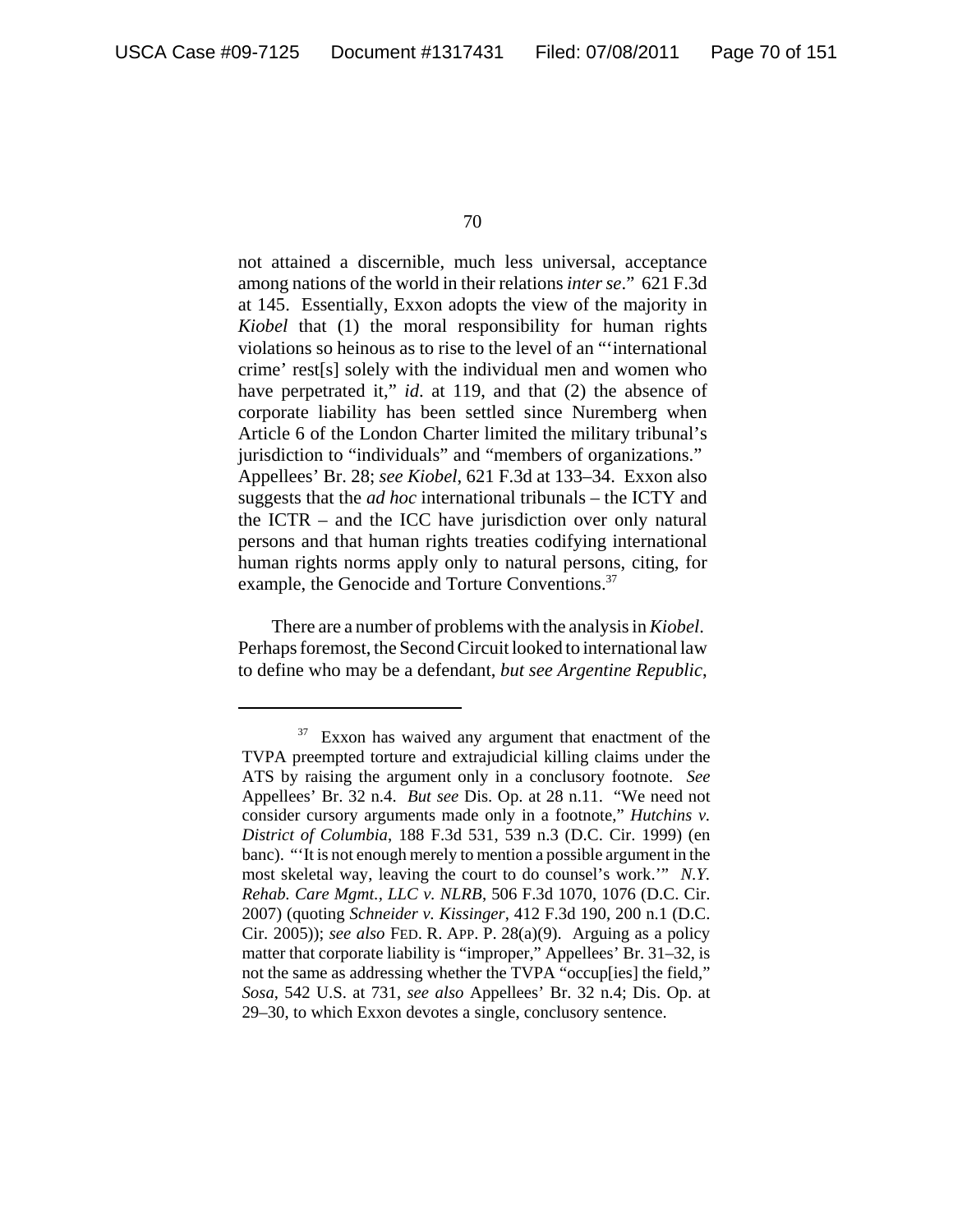488 U.S. at 438, in concluding that "[b]ecause corporate liability is not recognized as a 'specific, universal, and obligatory' norm, it is not a rule of customary international law that we may apply under the ATS." *Kiobel*, 621 F.3d at 145 (quoting *Sosa*, 542 U.S. at 732) (citation omitted). *Sosa* neither addressed the question presented by Exxon's claim of corporate immunity, nor provided precise guidance on which body of law a court must draw to answer questions ancillary to the cause of action itself, such as corporate liability. *See supra* Part III.B.1. The Second Circuit's approach overlooks the key distinction between norms of conduct and remedies discussed by Professor Henkin and Judge Edwards and instead conflates the norms and the rules (the technical accoutrements) for any remedy found in federal common law. And in so doing, the majority in *Kiobel*, *id*. at 128–29 & n.31, like Exxon, misreads footnote 20 in *Sosa*, on which it primarily relies, to state that "whether a particular defendant can be sued is . . . necessarily a question about the 'scope of liability for a violation.'" Appellees' Br. 31 (quoting *Sosa*, 542 U.S. at 732 n.20).<sup>38</sup>

In footnote 20, *Sosa* noted a consideration raised by a comparison of *Tel-Oren* and *Kadic v. Karadzic*, 70 F.3d 232 (2d Cir. 1995).<sup>39</sup> Each case addressed whether certain forms of

A related consideration is whether international law extends the scope of liability for a violation of a given norm to the perpetrator being sued, if the defendant is a private actor such as a corporation or individual. Compare *Tel–Oren v. Libyan Arab Republic*, 726 F.2d 774, 791–795 (C.A.D.C. 1984) (Edwards, J., concurring) (insufficient consensus in 1984 that torture by private actors violates international law), with *Kadic v. Karadzíc*, 70 F.3d 232, 239–241 (C.A.2 1995)

<sup>38</sup> *See* Scheffer & Kaeb, *supra* note 24, at 364–65.

 $39$  Footnote 20 states in full: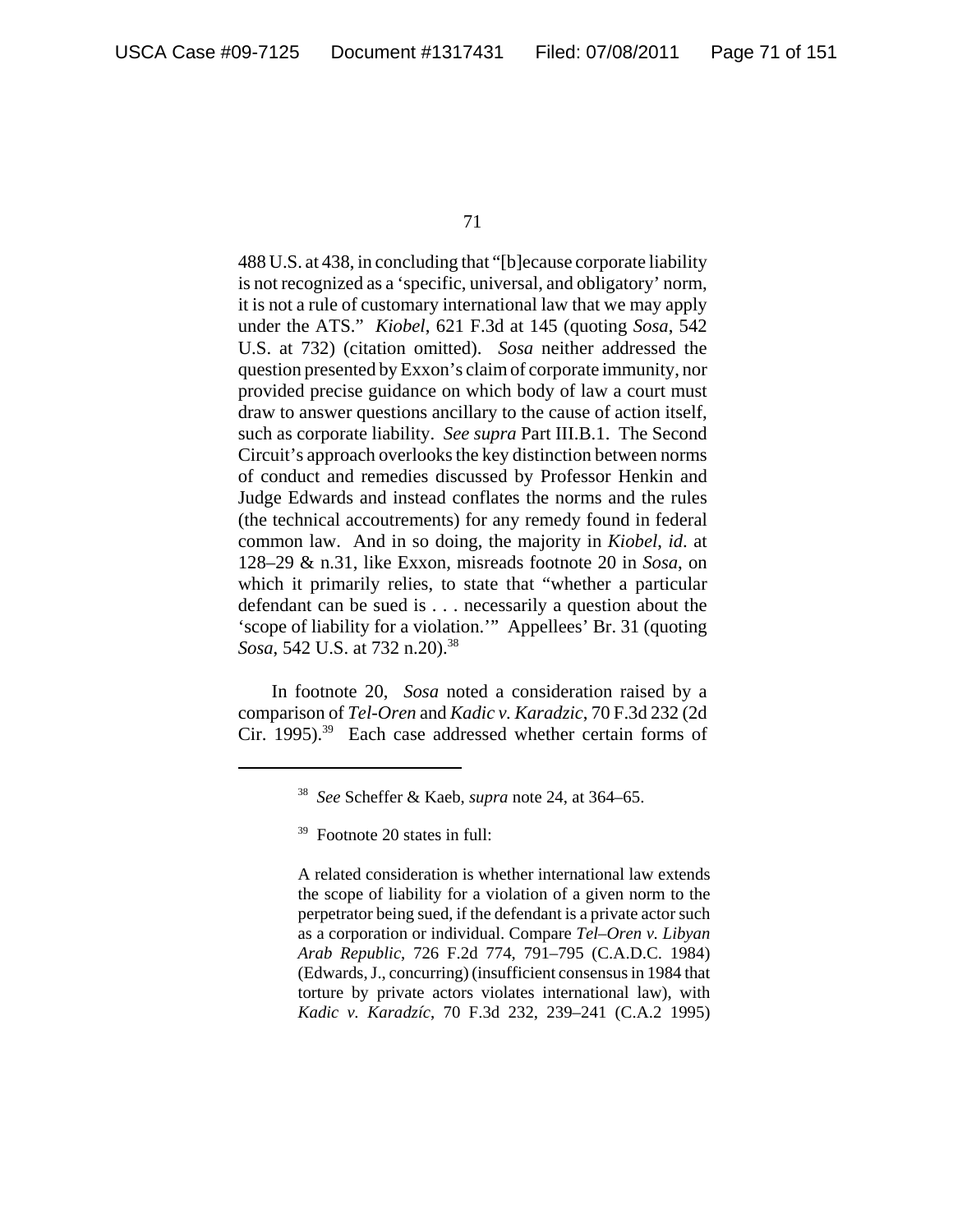conduct were violations of international law only when done by a state actor, or at least under color of state law or jointly with a state, and not when done by a private actor.<sup>40</sup> Nothing in either opinion suggests that either court considered a dichotomy between a natural and a juridical person, even though *Tel-Oren* involved a juridical defendant, the Palestinian Liberation Organization. The distinction between private and state actors exists in international law, and *amici* international law scholars point out the distinction has been recognized for centuries*. See Kiobel* Int'l Law Scholars Br. 7. For instance, Section 404 of the Restatement of Foreign Relations Law defines a limited set of international crimes that are of "universal concern" that can be committed by an individual, such as piracy, slave-trading, and hijacking, whereas Section 702 defines those acts that violate international law where a state as a matter of policy engaged in them. *Compare* RESTATEMENT (THIRD) OF FOREIGN RELATIONS LAW OF THE UNITED STATES § 404, *with id.* § 702. Footnote 20 appears to reference this dichotomy, which was briefed before

*Sosa*, 542 U.S. at 732 n.20.

<sup>(</sup>sufficient consensus in 1995 that genocide by private actors violates international law).

<sup>40</sup> In *Tel-Oren*, Judge Edwards concluded in 1984 that although torture practiced by a state violated the law of nations, there was no then-prevailing norm of customary international law that torture practiced by a private actor with no imprimatur of the state constituted a violation of the law of nations. *Tel-Oren*, 726 F.2d at 794–95 (Edwards, J., concurring). In *Kadic*, the Second Circuit concluded in 1995 that a sufficient consensus existed that genocide violated the law of nations regardless of whether it was conducted by a state actor or a private individual. 70 F.3d at 241–42.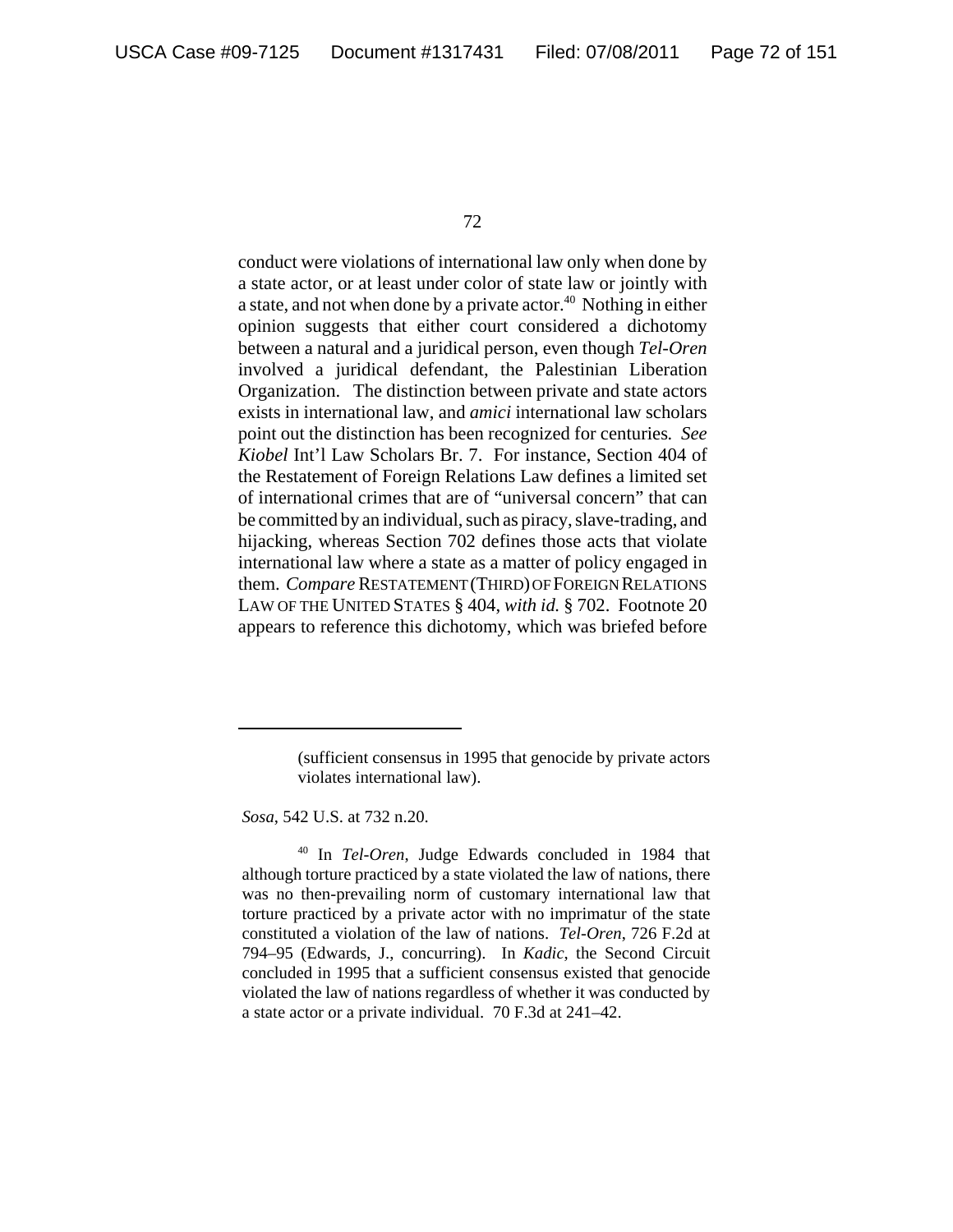the Supreme Court, $41$  as opposed to an argument about corporate liability, which was not. As Judge Leval pointed out in *Kiobel*:

> Far from implying that natural persons and corporations are treated differently for purposes of civil liability under [the] ATS, the intended inference of the footnote is that they are treated identically. If the violated norm is one that international law applies only against States, then "*a private actor* [ ] *such as a corporation or an individual*," who acts independently of a State, can have no liability for violation of the law of nations because there has been no violation of the law of nations. On the other hand, if the conduct is of the type classified as a violation of the norms of international law regardless of whether done by a State or a private actor, then *"a private actor* [ ] *such as a corporation or an individual*," has violated the law of nations and is subject to liability in a suit under the ATS. The majority's partial quotation out of context, interpreting the Supreme Court as distinguishing between individuals and corporations, misunderstands the meaning of this passage.

621 F.3d at 166 (Leval, J., concurring) (emphasis in original).

Corporate liability governs the legal consequences of a relationship between a principal and an agent, *see* RESTATEMENT (THIRD) OF AGENCY § 1.01 (2006), and for the reasons explained by Professor Henkin and Judge Edwards, and endorsed in *Sosa*, 542 U.S. at 724, the technical accoutrements to the ATS cause of action, such as corporate liability and agency law, are to be

<sup>41</sup> *See* Brief of *Amicus Curiae* the European Commission in Support of Neither Party at 10, *Sosa v. Alvarez-Machain*, 542 U.S. 692 (2004) (No. 03-339), 2004 WL 177036.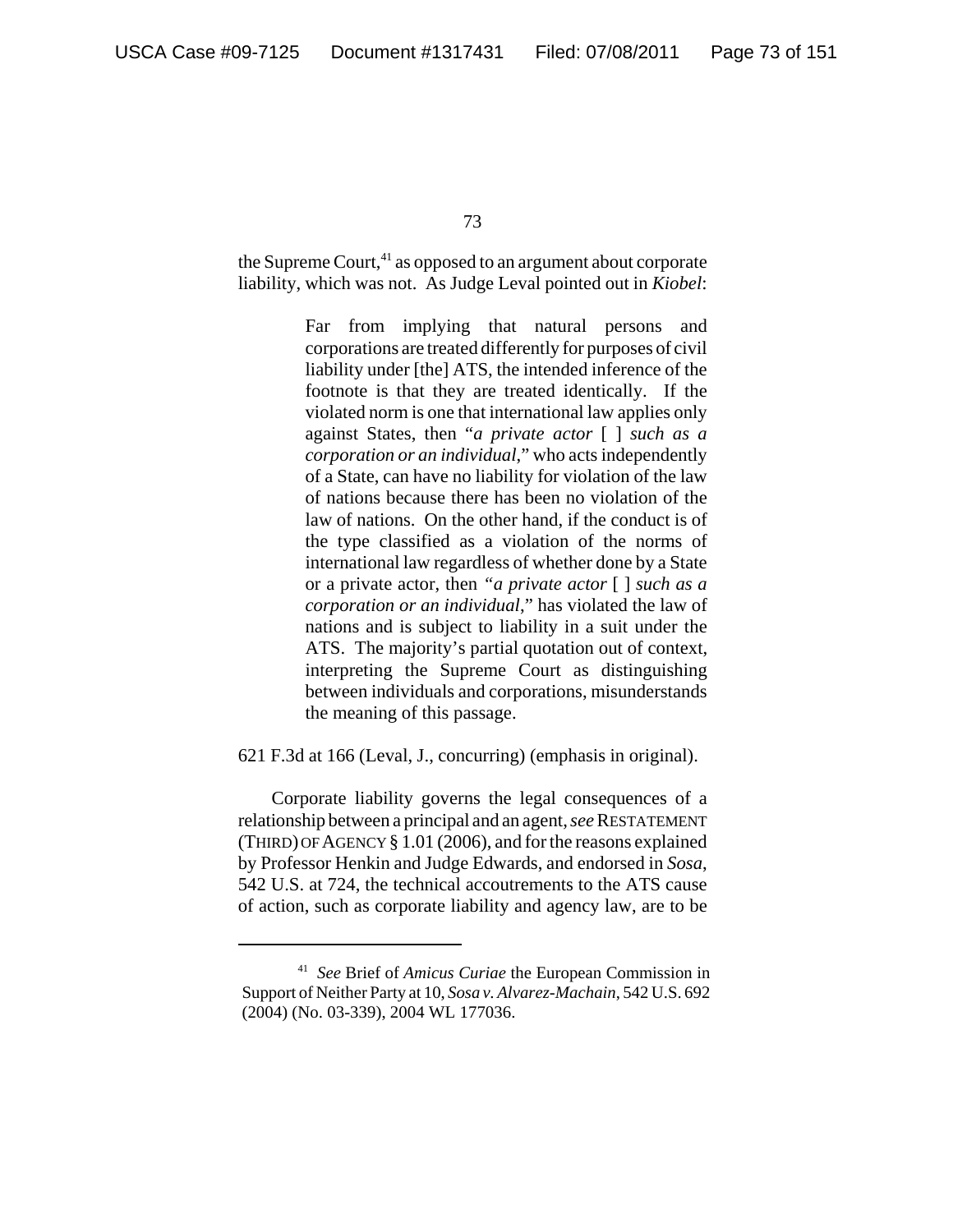drawn from federal common law, mindful that "in most cases where a court is asked to state or formulate a common law principle in a new context, there is a general understanding that the law is not so much found or discovered as it is either made or created." *Sosa*, 542 U.S. at 725; *see also id.* at 726 (citing *Textile Workers*, 353 U.S. at 456). Although *Sosa* may not provide guidance on which particular body of law is to provide answers to questions ancillary to the conduct underlying the norm, it recognized that the tort cause of action under the ATS is derived from federal common law, 542 U.S. at 720–21. In other words, "[t]he position of international law on whether civil liability should be imposed for violation of its norms is that international law takes no position and leaves that question to each nation to resolve." *Kiobel*, 621 F.3d at 152 (Leval, J., concurring); *see Sosa*, 542 U.S. at 724.

But taking the analysis of the majority in *Kiobel* on its own terms regarding the proper source of law, it overlooks a source of international law that would tend to confirm that liability under the ATS is properly extended to corporate defendants. Preliminarily it is to be noted that both Exxon and the majority in *Kiobel*, 621 F.3d at 133–36, emphasize that German corporations were not put on trial before the Nuremberg tribunals following World War II. Asserting that "[t]he absence of corporate liability for international human rights violations has been settled since Nuremberg," Appellees' Br. 28, Exxon maintains that although the Nuremberg tribunals charged executives of I.G. Farbenindustrie A.G. ("I.G. Farben") with international crimes, German corporations were not put on trial. This, however, overlooks an important part of Nuremberg history.

*Amici* Nuremberg scholars point out that the history of Nuremberg is more nuanced than Exxon suggests. Brief of *Amici Curiae* Nuremberg Scholars in Support of Plaintiffs-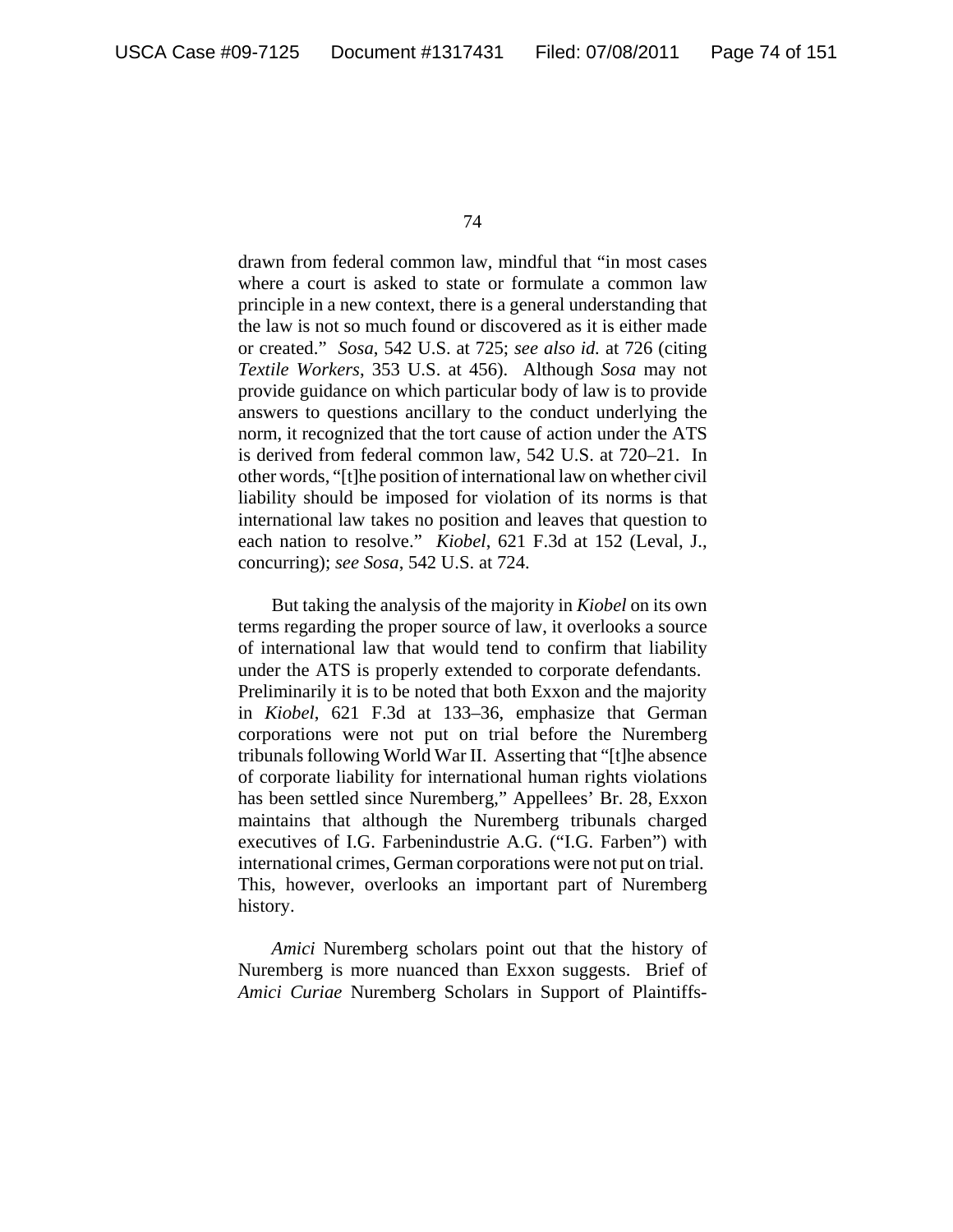Appellants-Cross-Appellees' Petition for Rehearing and for Rehearing En Banc at 3, *Kiobel v. Royal Dutch Petroleum Co.*, \_\_ F.3d \_\_, 2011 WL 338048 (2d Cir. Oct. 15, 2010) (No. 06- 4800-cv) ("*Kiobel* Nuremberg Amicus Br."). The Allies' program for defeated Germany at the end of the war, *amici* note, "had three components: what to do with the German state upon defeat of the Third Reich, what to do with natural persons who committed crimes, and what to do with the German economy and its industrial cartels." *Id.* The Allies (1) partitioned Germany into zones; (2) dismantled Nazi Germany's industrial assets, public and private, and created a system of reparations for injured individuals and states; and (3) prosecuted major war criminals under the London Charter before an international military tribunal constituted at Nuremberg, indicting among others six Nazi organizations, designating three as criminal. *Kiobel* Nuremberg Amicus Br. 4–9. Control Council Law No. 9, ignored by Exxon and the majority in *Kiobel*, 621 F.3d at 134–35, directed the dissolution of I.G. Farben, and the disposal of the assets "of what was regarded as the Allies' principal economic enemy." *Kiobel* Nuremberg Amicus Br. 11. The preamble to Law No. 9 proclaimed that "I.G. Farben[ ] knowingly and prominently engaged in building up and maintaining the German war potential." Control Council Law No. 9, *Providing for the Seizure of Property Owned by I.G. Farbenindustrie and the Control Thereof* (Nov. 30, 1945), *reprinted in* 1 ENACTMENTS 225. Thus, *amici* Nuremberg scholars observe, the corporate death penalty enforced against I.G. Farben was as much an application of customary international law, on which Control Council Law No. 9 was based, as the sentences imposed by the tribunals themselves: the Allies determined that I.G. Farben had committed violations of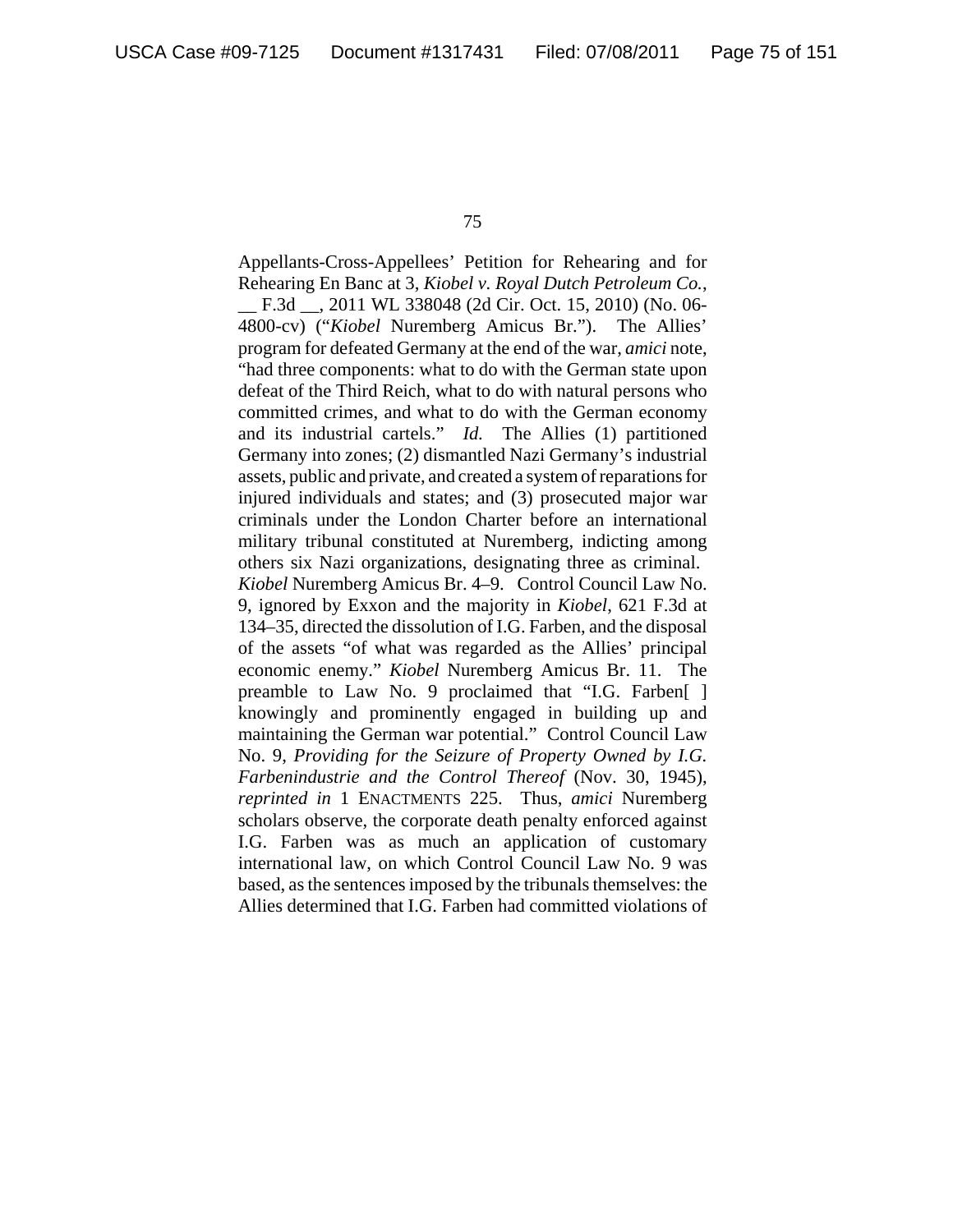the law of nations and therefore destroyed it. *Kiobel* Nuremberg Amicus Br. 11–12.42

Moreover, the failure to charge the defunct entity with crimes was not based on the tribunals' view that I.G. Farben had not committed violations of international law or that other corporations were immune from liability:

> Where private individuals, including juristic persons, proceed to exploit the military occupancy by acquiring private property against the will and consent of the former owner, such action, not being expressly justified . . . , is in violation of international law. . . . Similarly

 $42$  Exxon implicitly suggests that because the Nuremberg era did not produce tribunal decisions embodying disapprobation of corporate atrocities, corporate liability under the law of nations cannot exist or be ascertained. But the doctrine of sources of international law treats judicial decisions as *secondary* evidence of the law of nations, and the conduct of nations as *primary* evidence. *See* ICJ Statute, art. 38; 1 KENT'S COMMENTARIES 18; BIN CHENG, GENERAL PRINCIPLES OF LAW AS APPLIED BY INTERNATIONAL COURTS AND TRIBUNALS 23 (2006). Exxon flips this doctrine on its head, treating judicial decisions as primary evidence. *Amici* Nuremberg Scholars point out that the Allies also dissolved and liquidated a number of insurance companies pursuant to Control Council Law No. 57 and seized the assets of other German corporations, in some instance to dissolve and liquidate them, pursuant to Control Council Laws Nos. 39 and 47. *Kiobel* Nuremberg Amicus Br. 14 & n.23. In Control Council Law No. 2 the Allies abolished the Nazi Party, a noncorporate juridical entity, declared it illegal, and authorized confiscation of its assets. *Id.* at 9. Other evidence indicates that Nuremberg prosecutors concluded the prosecution of a corporation was legally permissible. *See generally* Jonathan A. Bush, *The Prehistory of Corporations and Conspiracy in International Criminal Law: What Nuremberg Really Said*, 109 COLUM.L.REV. 1094 (2009).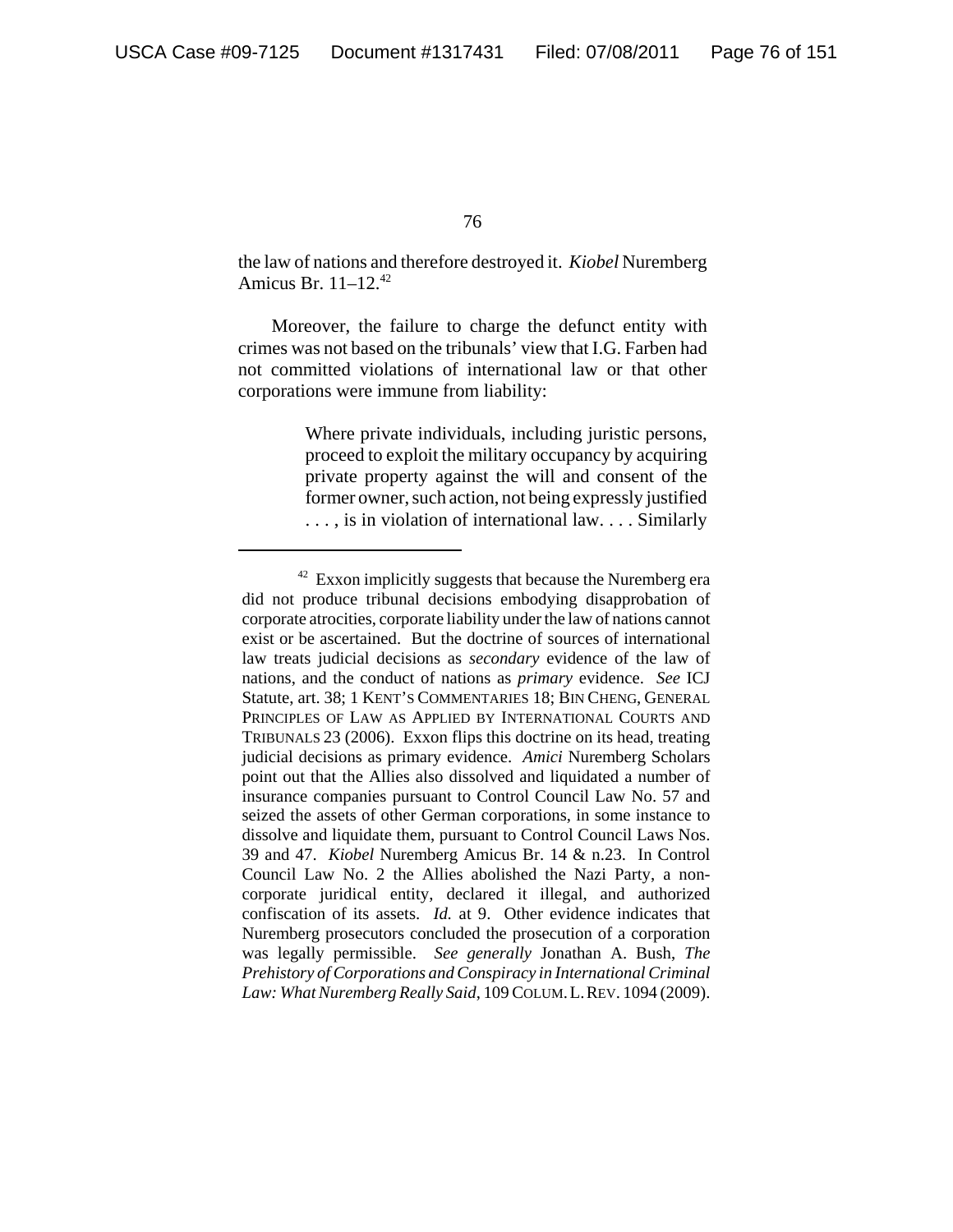where a private individual or a juristic person becomes a party to unlawful confiscation of public or private property by planning and executing a well-defined design to acquire such property permanently, acquisition under such circumstances subsequent to the confiscation constitutes conduct in violation of [international law].

# *The Farben Case*, 8 TRIALS OF WAR CRIMINALS 1132–33. The Tribunal continued:

[W]e find that the proof establishes beyond a reasonable doubt that offenses against property as defined in Control Council Law No. 10 were committed by [I.G.] Farben, and that these offenses were connected with, and an inextricable part of the German policy for occupied countries as above described. . . . The action of [I.G.] Farben and its representatives, under these circumstances, cannot be differentiated from acts of plunder or pillage committed by officers, soldiers, or public officials of the German Reich.

*Id.* at 1140.<sup>43</sup>

<sup>43</sup> Former Ambassador Scheffer observes, much as Judge Leval, that the majority in *Kiobel* not only misinterprets footnote 20 of *Sosa*, *see* Scheffer & Kaeb, *supra* note 24, at 364–65, but also "misinterprets the famous statement in the Nuremberg judgment that, 'Crimes against international law are committed by men, not by abstract entities, and only by punishing individuals who commit such crimes can the provisions of international law be enforced,'" *id.* at 362. He points out: "The Nuremberg judges were focusing on how to create a new precedent in international law for prosecuting individuals for violations of international law rather than rely only on the prior practice in international law of holding nations responsible for such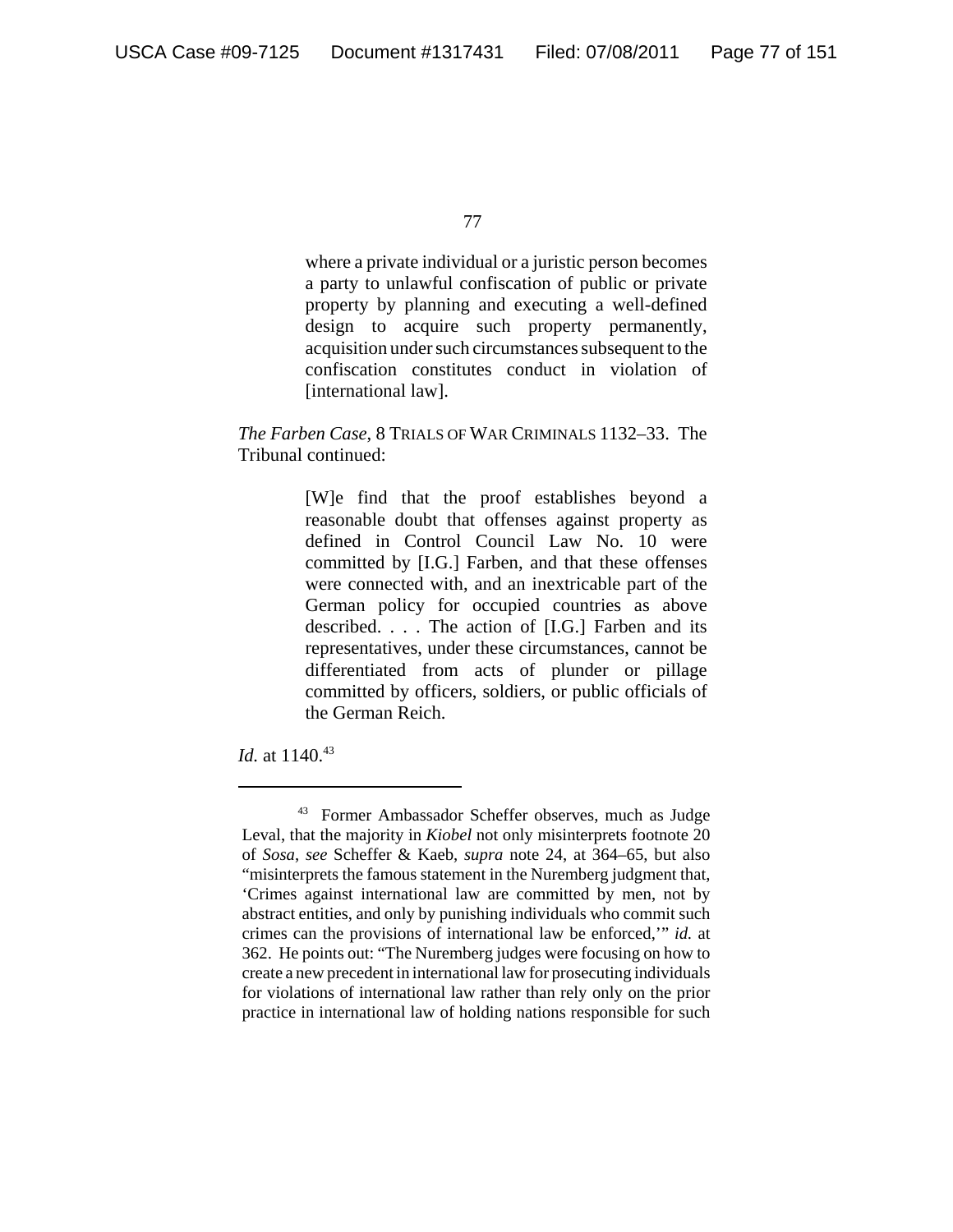Additionally, the *Kiobel* majority overlooked general principles of international law as a proper source for the content of international law. *Amici* state that corporate liability is a universal feature of the world's legal systems and that no domestic jurisdiction exempts legal persons from liability. *Kiobel* Int'l Law Scholars Br. 12. Corporate personhood has been recognized by the ICJ upon considering the "wealth of practice already accumulated on the subject in municipal law," *Barcelona Traction, Light & Power Co.*, 1970 I.C.J. 3, 38–39 (Feb. 20). Legal systems throughout the world recognize that corporate legal responsibility is part and parcel of the privilege of corporate personhood. In *First National City Bank v. Banco Para El Comercio Exterior de Cuba*, 462 U.S. 611, 628–29 & nn.19–21 (1983) (citing, *inter alia*, *Barcelona Traction Light & Power Co.*, 1970 I.C.J. at 38–39), the Supreme Court upheld a counterclaim "aris[ing] under international law" against a Cuban corporation for illegal expropriation, *id.* at 623 (citing *The Paquete Habana*, 175 U.S. at 700), and observed that "the principles governing this case are common to both international law and federal common law, which in these circumstances is necessarily informed both by international law principles and by articulated congressional policies." *Id*.; *see* Brief of *Amici Curiae* Human Rights and Labor Organizations in Support of Plaintiffs-Appellants' Petition for Rehearing and for Rehearing

violations." *Id.* "There is nothing in the Nuremberg judgment to suggest that the Nuremberg judges made this statement to the exclusion of either nations or corporations for purposes of civil liability for such criminal conduct in violation of international law." *Id*. at 362–63. Additionally, he points out, "the only way that the Nuremberg prosecutors made their cases against the corporate executives of Farben and Krupps was to establish that these corporations had violated international law." *Id.* at 363. He concludes: "The *Kiobel* majority's contention that corporations cannot violate international law thus flies in the face of common sense, logic, and the reality of the evidence presented at Nuremberg." *Id*.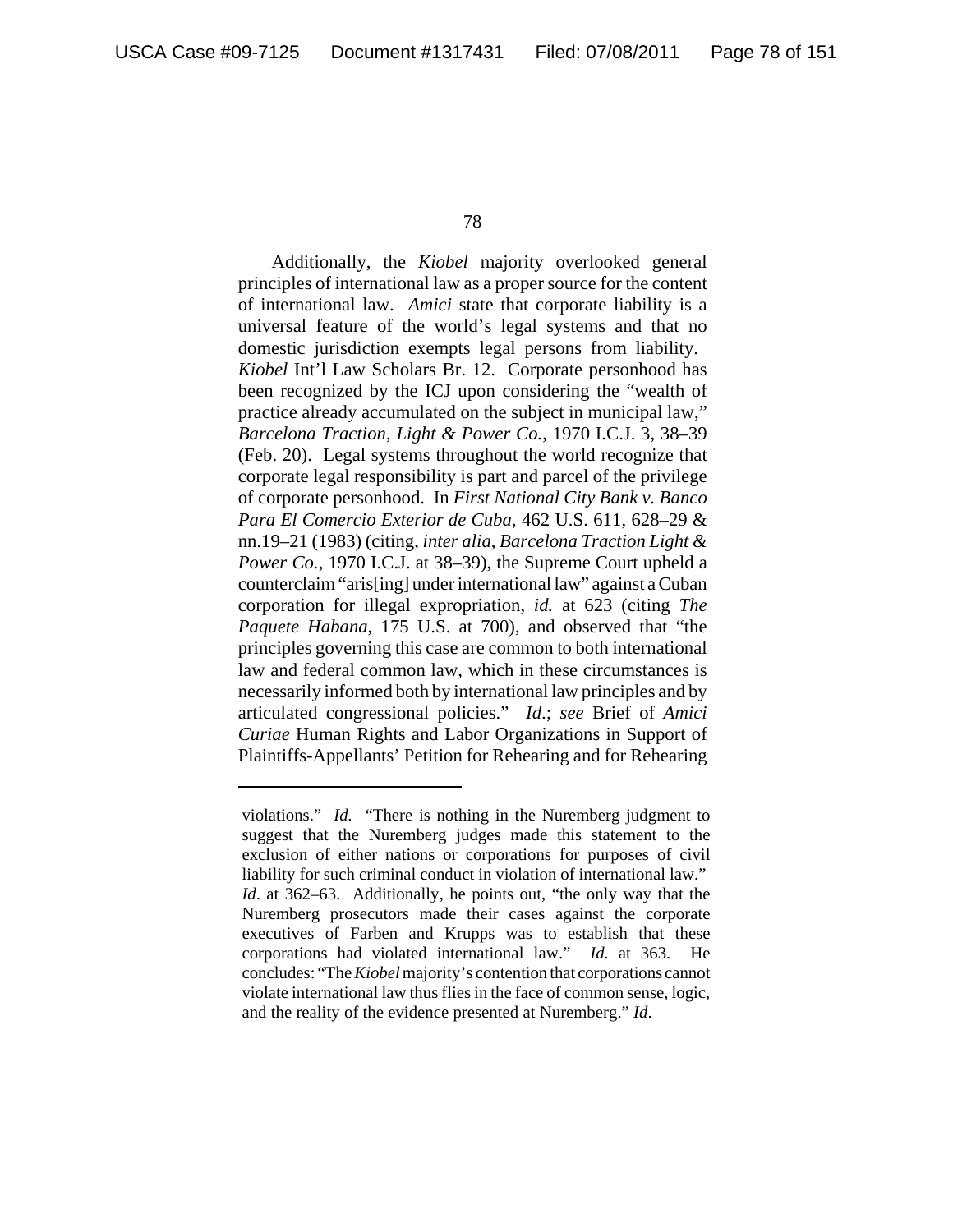En Banc at 13–14, *Kiobel v. Royal Dutch Petroleum* \_\_ F3d \_\_, 2011 WL 338048 (2d Cir. Oct. 15, 2010) (No. 06-4800-cv) ("*Kiobel* Human Rights Amicus Br."). This understanding of corporate personhood is directly contrary to the conclusion of the majority in *Kiobel*.

Unlike the manner in which customary international law is recognized through common practice or usage out of a sense of legal obligation, a general principle becomes international law by its widespread application domestically by civilized nations.<sup>44</sup> *See* BIN CHENG, GENERAL PRINCIPLES OF LAW AS APPLIED BY INTERNATIONAL COURTS AND TRIBUNALS 24 (2006); H. LAUTERPACHT, PRIVATE LAW SOURCES AND ANALOGIES OF INTERNATIONAL LAW 33–35 (1927); OSCAR SCHACHTER, INTERNATIONAL LAW IN THEORY AND PRACTICE 50–55 (1991); F.A. Mann, *Reflections on a Commercial Law of Nations*, 33 BRIT. Y.B.I.L. 20, 34–39 (1957). It includes "the principles of

<sup>44</sup> General principles of international law, otherwise known as the *jus gentium*, were developed by Roman jurists to provide rules of law for the settlement of civil disputes between Roman citizens and aliens and between aliens and aliens, because the Roman civil law was applicable only in disputes between Roman citizens. BLACKSTONE'S COMMENTARIES \*44 n.8. Examples include principles of procedure, the principle of a good-faith defense, and the principle of *res judicata*, PERMANENT COURT OF INTERNATIONAL JUSTICE, ADVISORY COMMITTEE OF JURISTS, PROCÈS-VERBAUX OF THE PROCEEDINGS OF THE COMMITTEE JUNE 16TH-JULY 24TH, 1920, at 335, as well as statutes of limitations and laches, RESTATEMENT (THIRD) OF FOREIGN RELATIONS LAW OF THE UNITED STATES § 102 cmt. *l*. *See also Souffront v. La Compagnie Des Sucreries de Porto Rico*, 217 U.S. 475, 483–84 & n.† (1910); *Banco Nacional de Cuba v. Chem. Bank N.Y. Trust Co.*, 822 F.2d 230, 237 (2d Cir. 1987); *Effect of Awards of Compensation Made by United Nations Administrative Tribunal*, 1954 I.C.J. 47, 53 (July 13).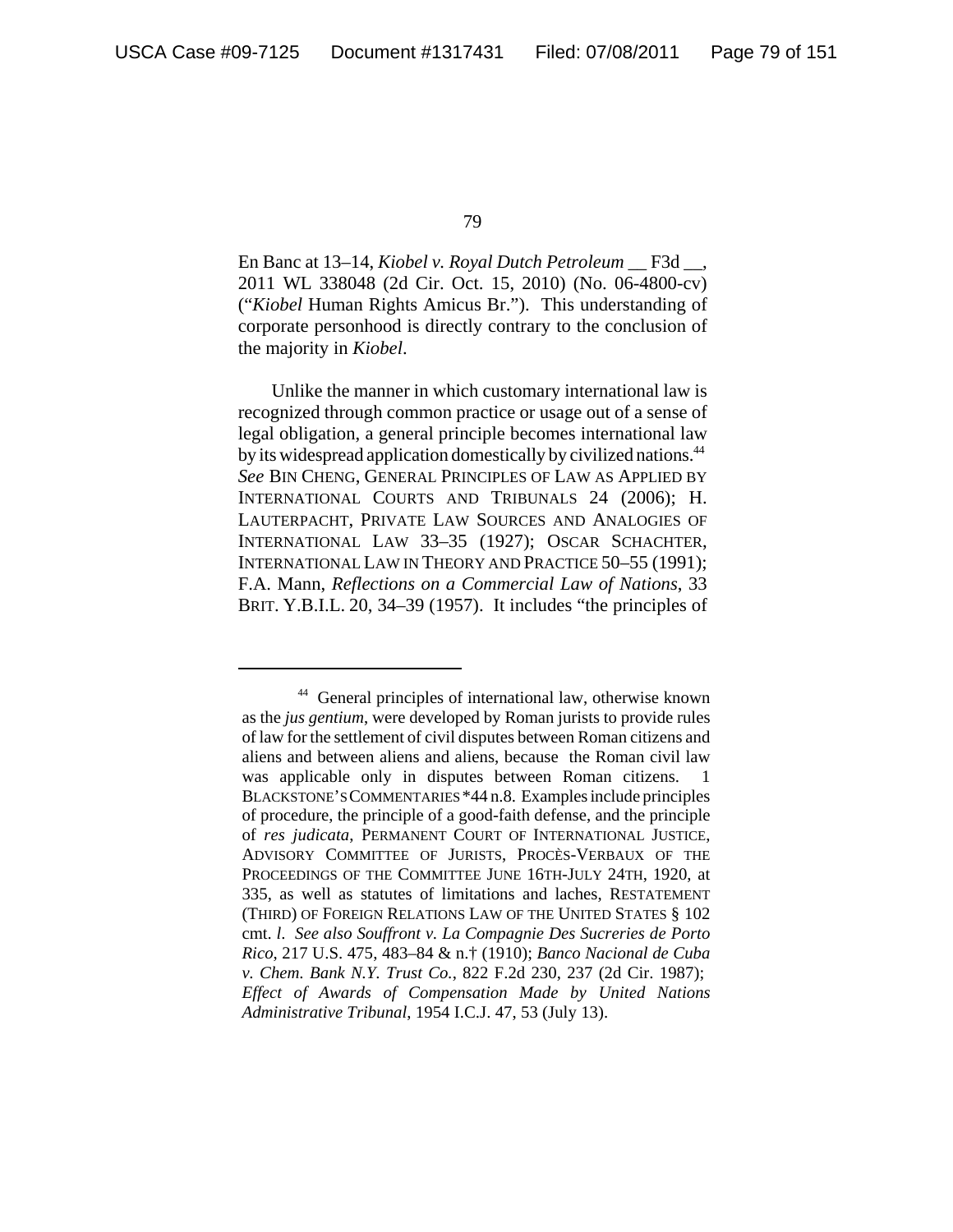private law administered in national courts where these are applicable to international relations," for

> [p]rivate [domestic] law, being in general more developed than international law, has always constituted a sort of reserve store of principles upon which the latter has been in the habit of drawing . . . for the good reason that a principle which is found to be generally accepted by civilized legal systems may fairly be assumed to be so reasonable as to be necessary to the maintenance of justice under any system.

J.L. BRIERLY, THE LAW OF NATIONS 62–63 (6th ed. 1963). International law "borrow[s] from" the principles of private law institutions for "an indication of legal policy or principle." *Id*. at 63. General principles of international law thus offer further support that corporate responsibility for the conduct of its agents under a principle of *respondeat superior* is recognized in the law of nations.

In sum, the majority in *Kiobel* not only ignores the plain text, history, and purpose of the ATS, it rests its conclusion of corporate immunity on a misreading of footnote 20 in *Sosa* while ignoring *Sosa*'s conclusion that federal common law would supply the rules regarding remedies, 542 U.S. at 721–22, inasmuch as all claims under the ATS are federal common law claims, *see Mohammed v. Rumsfeld*, \_\_ F.3d \_\_, 2011 WL 2462851, \*7–10 (D.C. Cir. June 21, 2011), and also ignoring a source of international law providing for corporate liability in all legal systems. In joining this approach, the dissent's analysis suffers from the same flaws. *See* Dis. Op. at 22 n.9. As Judge Leval noted, there is an inconsistency in selectively reading international law: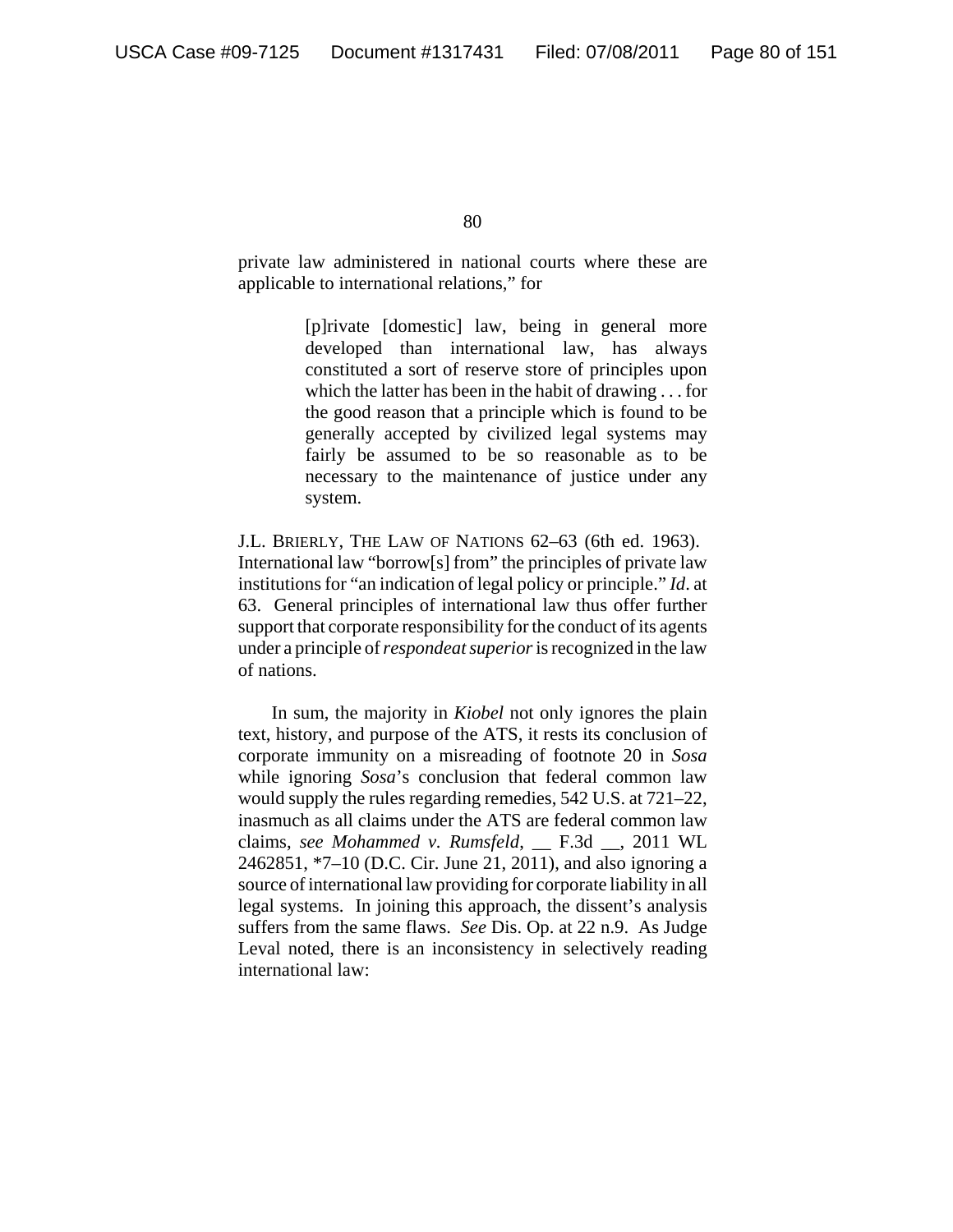Because international law generally leaves all aspects of the issue of civil liability to individual nations, there is no rule or custom of international law to award civil damages in any form or context, either as to natural persons or as to juridical ones. If the absence of a universally accepted rule for the award of civil damages against corporations means that U.S. courts may not award damages against a corporation, then the same absence of a universally accepted rule for the award of civil damages against natural persons must mean that U.S. courts may not award damages against a natural person. But the majority opinion concedes (as it must) that U.S. courts may award damages against the corporation's employees when a corporation violates the rule of nations. Furthermore, our circuit and others have for decades awarded damages, and the Supreme Court in Sosa made clear that a damage remedy does lie under the ATS. The majority opinion [in *Kiobel*] is thus internally inconsistent and is logically incompatible with both Second Circuit and Supreme Court authority.

*Kiobel*, 621 F.3d at 152–53 (Leval, J., concurring).

**6.** Finally, Exxon's two other arguments for corporate immunity under the ATS are unpersuasive. First, Exxon maintains that because the Supreme Court has refused to recognize corporate liability in lawsuits brought under *Bivens v. Six Unknown Federal Narcotics Agents*, 403 U.S. 388 (1971), for violations of the U.S. Constitution, *see Corr. Servs. Corp. v. Malesko*, 534 U.S. 61, 63 (2001), this court by analogy should similarly hold that corporations cannot be held liable for violations of international law in ATS lawsuits. The analogy is flawed, however, because it ignores crucial distinctions between *Bivens* suits and ATS suits. Although the private right of action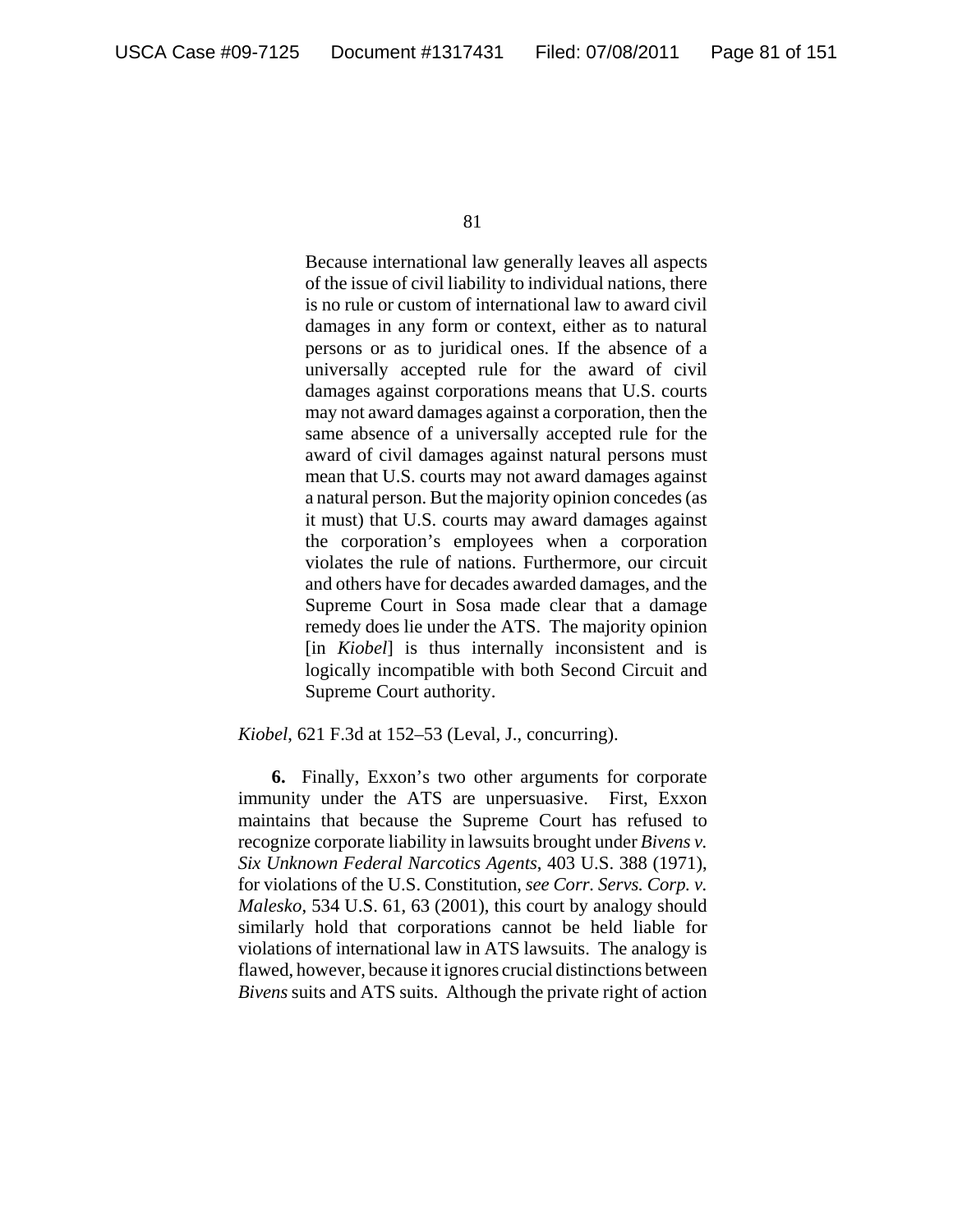recognized in *Bivens* lacked any statutory basis, *see id.* at 66–67, the First Congress enacted the ATS with the understanding that "the district courts would recognize private causes of action for certain torts in violation of the law of nations," *Sosa*, 542 U.S. at 724. Because the judiciary's exercise of common law powers in ATS lawsuits has a firm statutory basis, unlike the *Bivens* line of cases, the Supreme Court's hesitancy "to extend *Bivens* liability to any new context or new category of defendants," including corporations, in no way forecloses recognition of corporate liability in ATS lawsuits. *Malesko*, 534 U.S. at 68. For example, in *Malesko*, the Court declined to extend *Bivens* to impose corporate liability because the rationale underlying *Bivens*, to deter individual government officials from committing constitutional violations, was inconsistent in that context with corporate liability. *Id.* at 63. By contrast, the deterrence rationale for the ATS extends to any actor, natural or juridical, who might entangle the United States in an international incident through violation of the law of nations.

Second, Exxon maintains that because Congress refrained from creating corporate liability in the TVPA, *see Mohamad v. Rajoub*, 634 F.3d 604, 606–09 (D.C. Cir. 2011), this court also should refrain from holding that there can be corporate liability under the ATS. In *Sosa*, the Supreme Court observed that "the general practice has been to look for legislative guidance before exercising innovative authority over substantive law." 542 U.S. at 726. The guidance to be gleaned from Congress's enactment of the TVPA is, however, slight. The legislative history of the TVPA shows only that: (1) A precursor to the TVPA would have imposed liability on any "person who, under actual or apparent authority of any foreign nation" subjected any other "person to torture or extrajudicial killing," H.R. 1417, 100th Cong. § 2 (as referred to the H. Comms. on Foreign Affairs and the Judiciary, Mar. 4, 1978); (2) the House Foreign Affairs Committee amended this predecessor bill in June 1988 to replace the word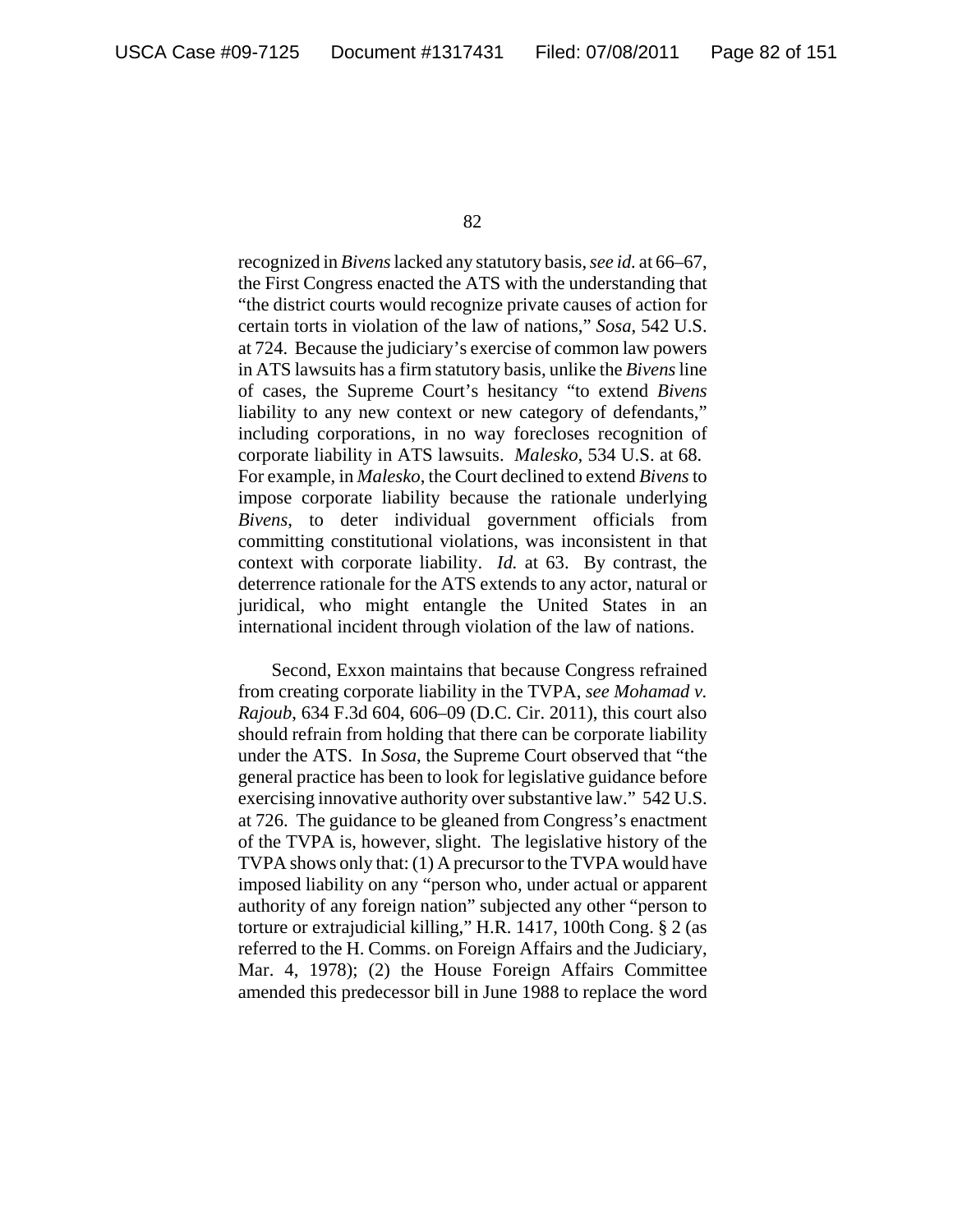"person" with "individual" and in so doing a single Member explained that the purpose was to make clear that the bill applies "to individuals and not to corporations," *The Torture Victim Protection Act: Hearing and Markup before the H. Comm. on Foreign Affairs on H.R. 1417*, 100th Cong. 87–88 (1988), *see also* Brief of Amici Curiae University of Minnesota Law School International Human Rights Clinic and Legal Scholars in Support of Plaintiffs-Appellants-Cross-Appellees Seeking Reversal ("U. Minn. Amicus Br.") 13 n.2; and (3) when a later Congress enacted the TVPA approximately four years later, the statute continued to use the word "individual" rather than "person," *see Bowoto v. Chevron Corp*., 621 F.3d 1116, 1127 (9th Cir. 2010). This legislative history provides little guidance on the subject of corporate liability. It does not indicate why the House Foreign Affairs Committee in 1988 decided against creating corporate liability in the TVPA. Neither does it indicate whether the concerns motivating the Committee's 1988 action were shared by the later Congress that enacted the TVPA in 1992. *See Dawson Chem. Co. v. Rohm & Haas Co.*, 448 U.S. 176, 204 (1980).

In *Sosa*, the Supreme Court characterized the TVPA as "supplementing" the ATS, not replacing it. 542 U.S. at 731.<sup>45</sup> The legislative history of the TVPA is to the same effect. The House and Senate Committee reports state that "[s]ection 1350 has other important uses and should not be replaced" by the TVPA. S. Rep. No. 102-249, at 4 (1991); H.R. Rep. No. 102- 367, at 3 (1991), *reprinted in* 1992 U.S.C.C.A.N. 86. When operating in a common law fashion, courts are guided by reason and experience. *Cf*. FED. R. EVID. 501. Absent a clear indication in either the text or the legislative history of the

<sup>&</sup>lt;sup>45</sup> Exxon has waived any argument that enactment of the TVPA preempted torture and extrajudicial killing claims. *See supra* note 37.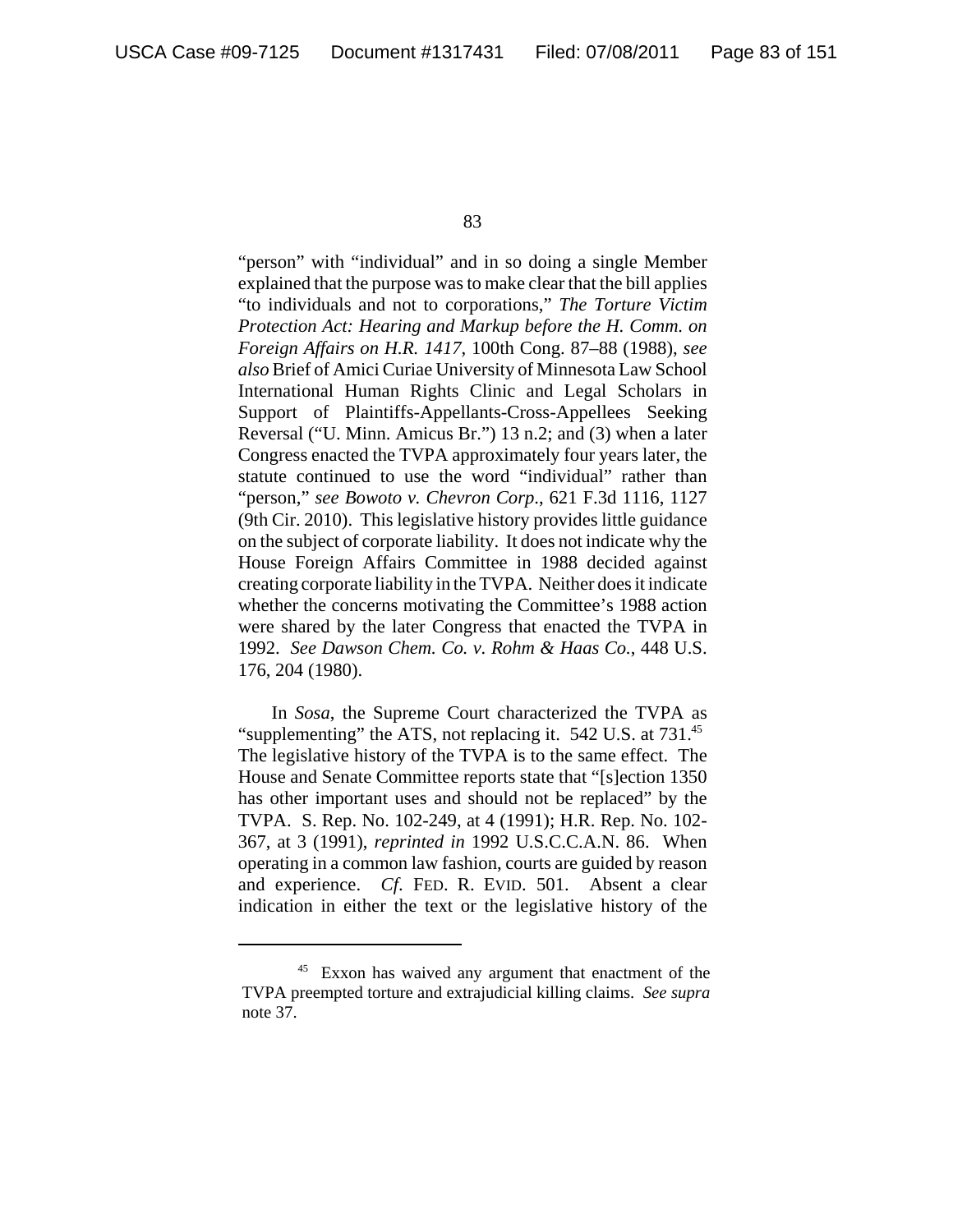TVPA that Congress reached a considered judgment that corporations should never be held liable for violations of the law of nations, the court applies the rule suggested by both reason and experience — that under established principles of agency law, corporations can be held liable in ATS lawsuits for torts committed by their agents. To the extent our dissenting colleague concludes that allowing aliens to sue corporations in federal courts for aiding and abetting torture and extrajudicial killing while "U.S. citizens may not bring such suits" is a "rather bizarre outcome," Dis. Op. at 33, such an argument is better addressed to Congress inasmuch as the ATS was designed to afford greater jurisdictional protections to aliens.46

In sum, the court concludes, guided by *Sosa*, that under the ATS, domestic law, i.e., federal common law, supplies the source of law on the question of corporate liability. The law of the United States has been uniform since its founding that corporations can be held liable for the torts committed by their agents. This is confirmed in international practice, both in treaties and in legal systems throughout the world. Given that the law of every jurisdiction in the United States and of every civilized nation, and the law of numerous international treaties, provide that corporations are responsible for their torts, it would create a bizarre anomaly to immunize corporations from liability for the conduct of their agents in lawsuits brought for "shockingly egregious violations of universally recognized

<sup>46</sup> The dissent's suggested "principle in ATS cases," Dis. Op. at 30, and notion of "two filters," *id*., would require the court to address an issue (TVPA preemption) that Exxon has waived, *see supra* note 37. In any event, the Supreme Court observed thirteen years after enactment of the TVPA that "Congress has not *in any relevant way* amended § 1350 or limited civil common law power by another statute." *Sosa*, 542 U.S. at 725 (emphasis added).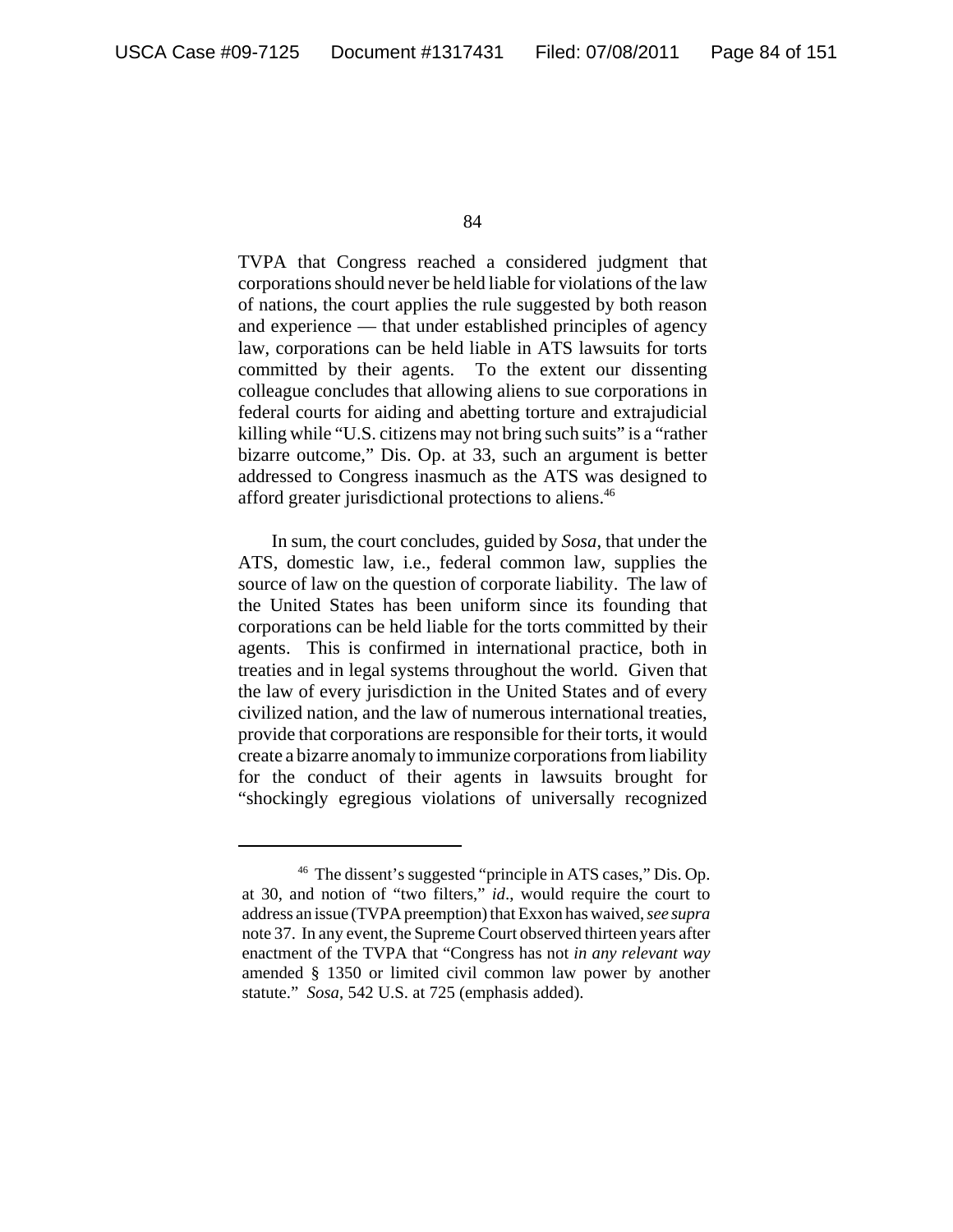principles of international law." *Zapata v. Quinn*, 707 F.2d 691 (2d Cir. 1983). The analysis of the majority in *Kiobel*, 621 F.3d at 130–35, by overlooking the distinction between norms and technical accoutrements in searching for an international law norm of corporate liability in customary international law, misinterpreting *Sosa* in several ways, and selectively ignoring relevant customary international law, is unpersuasive. The issue of corporate liability has remained in the background during the thirty years since the Second Circuit decided *Filartiga*, 630 F.2d 876, while numerous courts have considered cases against corporations or other juridical entities under the ATS without any indication that the issue was in controversy, whether in ruling that ATS cases could proceed<sup>47</sup> or that they could not on other grounds.48 Exxon fails to show that a different approach is warranted now.

### **IV.**

The TVPA provides:

<sup>47</sup> *See, e.g.*, *Abdullahi v. Pfizer, Inc.*, 562 F.3d 163 (2d Cir. 2009); *Sarei v. Rio Tinto, PLC*, 550 F.3d 822 (9th Cir. 2008) (en banc); *Khulumani*, 504 F.3d 254 (2d Cir.); *Wiwa v. Royal Dutch Petroleum Co.*, 226 F.3d 88 (2d Cir. 2000); *Bowoto v. Chevron Corp.*, 557 F. Supp. 2d 1080, 1091–1100 (N.D. Cal. 2008); *John Roe I v. Bridgestone Corp.*, 492 F. Supp. 2d 988, 1004–24 (S.D. Ind. 2007).

<sup>48</sup> *See, e.g.*, *Ali Shafi*, 2011 WL 2315028, at \*2–8; *Presbyterian Church,* 582 F.3d 244 (2d Cir.); *Vietnam Ass'n for Victims of Agent Orange v. Dow Chem. Co.*, 517 F.3d 104 (2d Cir. 2008); *Flores v. S. Peru Copper Corp*., 414 F.3d 233 (2d Cir); *Beanal v. Freeport-McMoran, Inc.*, 197 F.3d 161 (5th Cir. 1999); *Carmichael v. United Techs. Corp*., 835 F.2d 109 (5th Cir. 1988); *Iwanowa v. Ford Motor Co.*, 67 F. Supp. 2d 424 (D.N.J. 1999).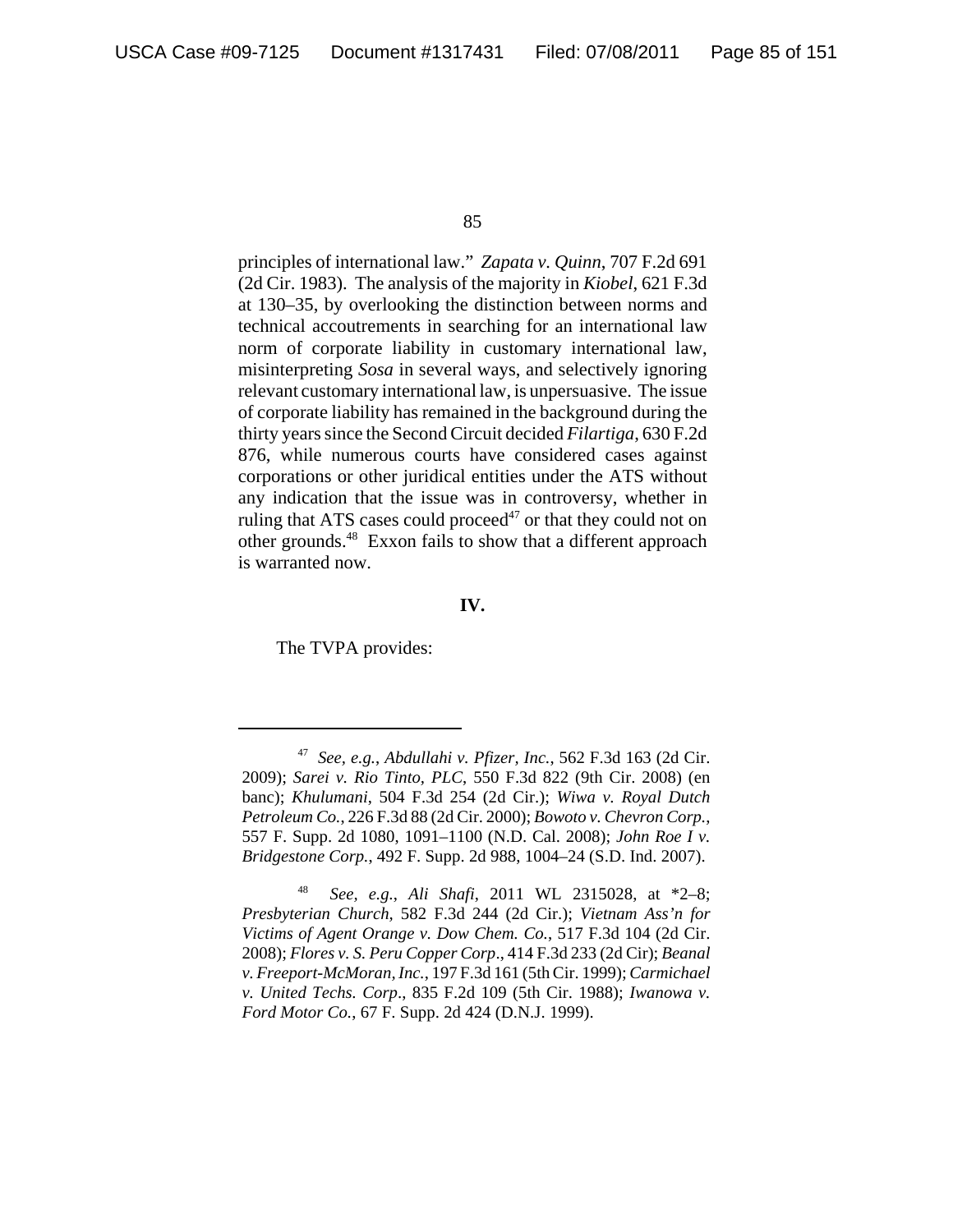(a) Liability. – An individual who, under actual or apparent authority, or color of law, of any foreign nation –

(1) subjects an individual to torture shall, in a civil action, be liable for damages to that individual; or

(2) subjects an individual to extrajudicial killing shall, in a civil action, be liable for damages to the individual's legal representative, or to any person who may be a claimant in an action for wrongful death.

28 U.S.C. § 1350 note § 2(a). In *Mohamad*, 634 F.3d 604, this court held, after oral argument in the instant case, that Congress's use of the word "individual" indicated that it did not intend for the TVPA to apply to corporations or other organizations. *Id.* at 606–09; *see also Bowoto*, 621 F.3d at 1126–27. Accordingly, the district court did not err in dismissing appellants' TVPA claims. *See Doe I*, 393 F. Supp. 2d at 28.

As an alternative to their claim of Exxon's direct liability under the TVPA, appellants contend that they may sue Exxon under the TVPA on a theory of aiding and abetting liability. They cite *In re Nofziger*, 956 F.2d 287 (D.C. Cir. 1992), where the court stated the general proposition that in a criminal case "one may be found guilty of aiding and abetting another individual in his violation of a statute that the aider and abettor could not be charged personally with violating." *Id.* at 290 (citing *Coffin v. United States*, 156 U.S. 432, 447 (1895)). They also cite 18 U.S.C. § 2(a), which provides that any person who aids or abets a criminal offense is punishable as a principal. *See also Standefer v. United States*, 447 U.S. 10, 18 n.11 (1980). There is a circuit split. The Eleventh Circuit has held that private parties, including corporations, can be liable for aiding and abetting violations of the TVPA. *Aldana*, 416 F.3d at 1247–48. The Ninth Circuit has held that corporations may not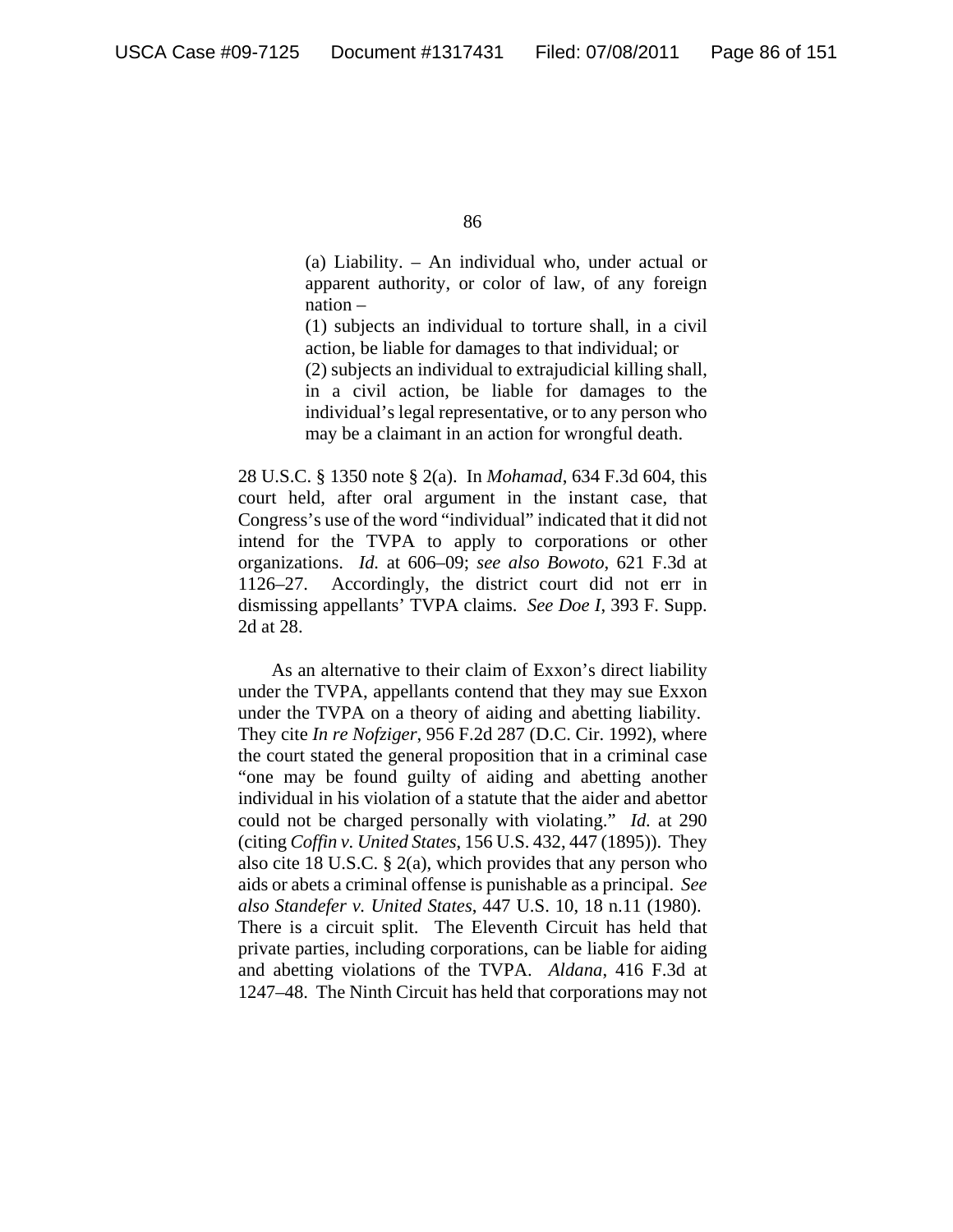be held directly liable under the TVPA and that, "[e]ven assuming the TVPA permits some form of vicarious liability, the text limits such liability to individuals, meaning in this statute, natural persons." *Bowoto*, 621 F.3d at 1128; *see also Mohamad*, 634 F.3d at 608–09.

Given this court's holding in *Mohamad*, there is no basis in the statutory text for permitting vicarious corporate liability. The authorities that appellants cite, indicating that Congress can provide for aiding and abetting liability absent direct liability, do not support the inference that Congress so provided in the TVPA. Appellants point to no other provision in the TVPA that colorably provides for such liability. Even assuming *arguendo* that aiding and abetting liability is available under the TVPA, the court's precedent would limit such liability to natural persons*. See Mohamad*, 634 F.3d at 608–09.49

# **V.**

Exxon presents three additional arguments in contending that appellants' lawsuit is non-justiciable: First, the complaint should be dismissed in deference to the foreign-policy views of the Executive Branch. Second, adjudication of the complaint would interfere with an international agreement supported by the United States. Third, comity is owed to the legislative, executive, or judicial acts of Indonesia.

 $49$  To the extent the dissent unnecessarily addresses the issue and concludes that there is no vicarious aiding and abetting liability for natural persons under the TVPA, Dis. Op. at 31–32, this is inconsistent with the Senate Judiciary Committee report, which states that the statute permits "lawsuits against persons who ordered, abetted, or assisted in . . . torture." S. REP. NO. 102-249, at 8.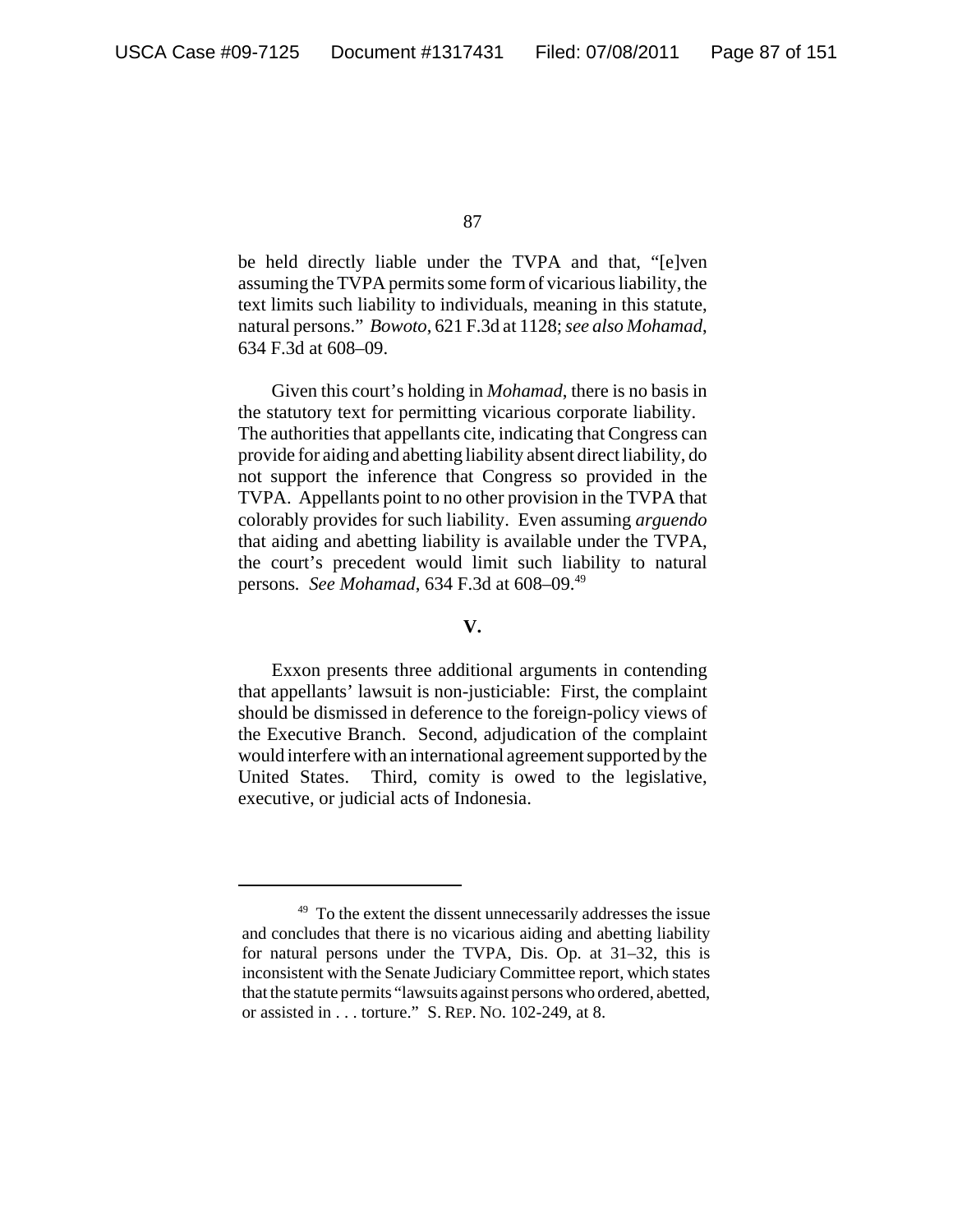# **A.**

In *Sosa*, the Supreme Court referenced the "policy of case-specific deference to the political branches." 542 U.S. at 733 n.21. The Court did not elaborate, although such deference could implicate a number of the factors identified in *Baker v. Carr*, 369 U.S. 186, 217 (1962).<sup>50</sup> The Court, however, referred to then-pending multi-district litigation involving class action lawsuits for damages from corporations alleged to have participated in, or abetted, the apartheid regime that formerly controlled South Africa. 542 U.S. at 733 n.21 (citing *In re S. Afr. Apartheid Litig.*, 238 F. Supp. 2d 1379 (J.P.M.L. 2002)). South Africa objected that adjudication of the cases interfered with its Truth and Reconciliation Commission and the United States agreed. *Id. But see infra* note 56. "In such cases," the Court concluded, "there is a strong argument that federal courts should give serious weight to the Executive Branch's view of the

369 U.S. at 217.

<sup>50</sup> In *Baker v. Carr*, the Court identified six factors to guide a court's determination of whether a complaint presents a nonjusticiable question:

<sup>[1]</sup> a textually demonstrable constitutional commitment of the issue to a coordinate political department; or [2] a lack of judicially discoverable and manageable standards for resolving it; or [3] the impossibility of deciding without an initial policy determination of a kind clearly for nonjudicial discretion; or [4] the impossibility of a court's undertaking independent resolution without expressing lack of the respect due coordinate branches of government; or [5] an unusual need for unquestioning adherence to a political decision already made; or [6] the potentiality of embarrassment from multifarious pronouncements by various departments on one question.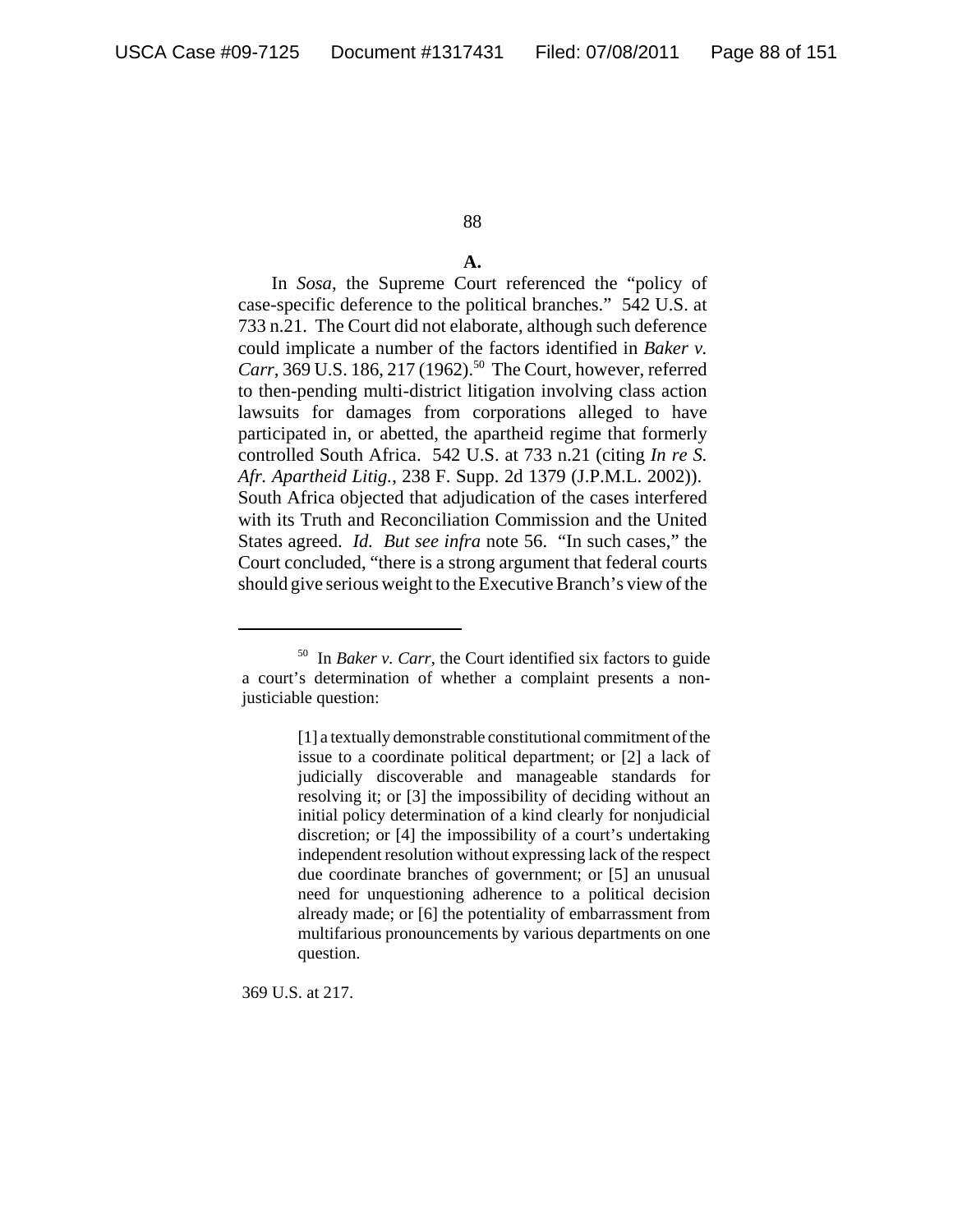case's impact on foreign policy." *Sosa*, 542 U.S. at 733 n.21. As the Court had elsewhere cautioned, "[m]atters relating to the conduct of foreign relations . . . are so exclusively entrusted to the political branches of government as to be largely immune from judicial inquiry or interference." *Regan v. Wald*, 468 U.S. 222, 242 (1984) (internal citation and quotation marks omitted); *see also Haig v. Agee*, 453 U.S. 280, 292 (1981); *Chicago & S. Air Lines v. Waterman S.S. Corp.*, 333 U.S. 103, 111 (1948); *Oetjen v. Cent. Leather Co.*, 246 U.S. 297, 302 (1918). Similarly, this court has stated that the "Executive's judgment that adjudication by a domestic court would be inimical to the foreign policy interests of the United States is compelling and renders [a] case non-justiciable under the political question doctrine." *Hwang Geum Joo v. Japan*, 413 F.3d 45, 52 (D.C. Cir. 2005); *see also El-Shifa Pharm. Indus. Co. v. United States*, 607 F.3d 836, 840 (D.C. Cir. 2010) (en banc); *Bancoult v. McNamara*, 445 F.3d 427, 435 (D.C. Cir. 2006).

By letter of July 29, 2002, the Legal Adviser of the State Department, in response to the district court's inquiry, filed a statement of interest that appellants' lawsuit "would in fact risk a potentially serious adverse impact on significant interests of the United States." The letter noted, however, that the assessment was "necessarily predictive and contingent on how the case might unfold in the course of litigation." The letter emphasized that the impact on U.S. foreign policy interests "cannot be determined with certainty." The State Department attached a letter of July 15, 2002 from the Indonesian Ambassador stating that Indonesia "cannot accept" a suit against an Indonesian government institution, and that U.S. courts should not be adjudicating "allegation[s] of abuses of human rights by the Indonesian military." In a supplemental statement of July 14, 2003, the Justice Department referenced the views expressed in the State Department's 2002 letter while arguing the legal point that the ATS is merely a jurisdictional statute and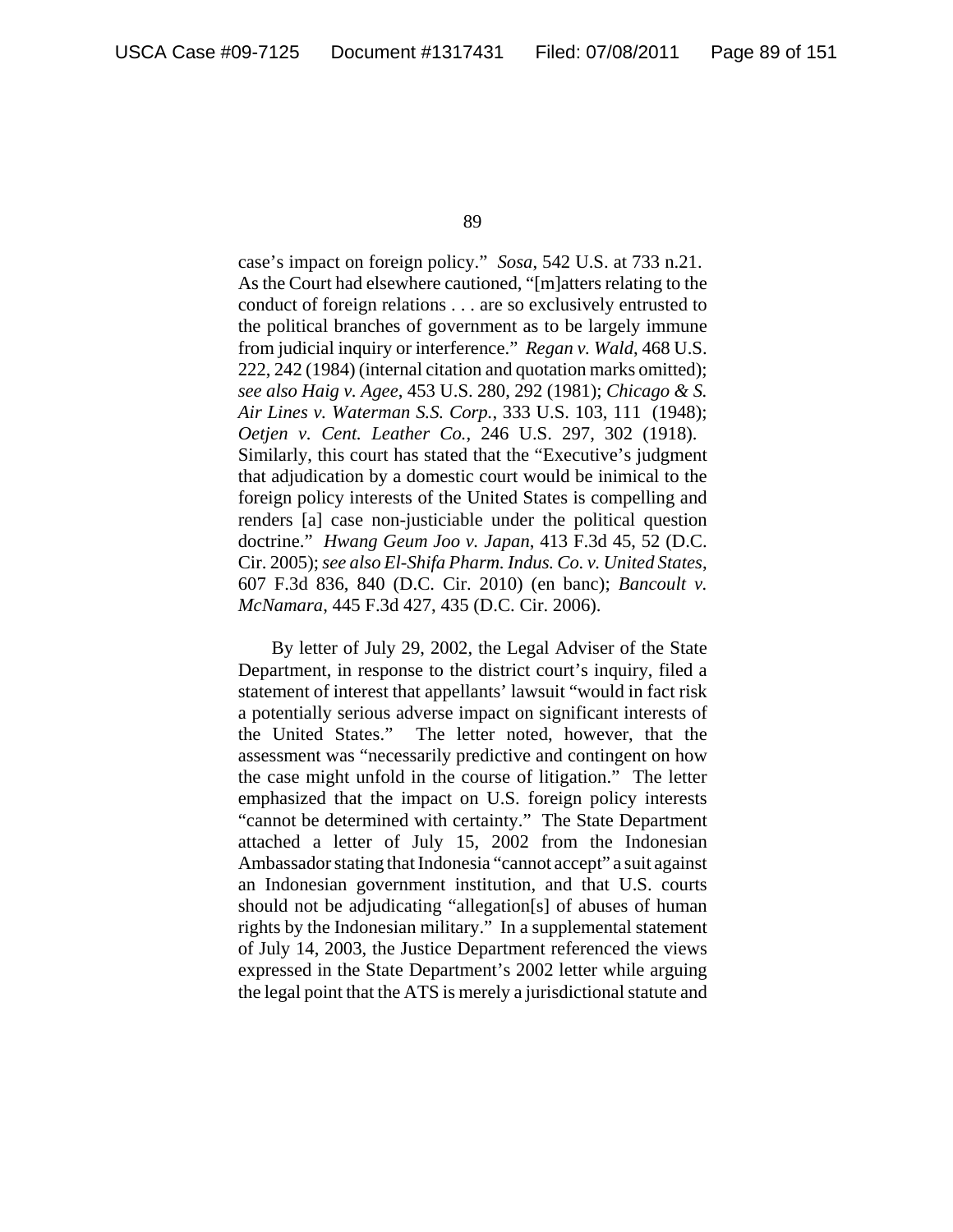that there is no private right of action under the ATS, a point rendered moot by *Sosa*. By letter of July 15, 2005, the State Department expressed "concerns" with the plaintiffs' proposed discovery plan of May 16, 2005 — not implemented by the district court — which would have involved relatively broad discovery that could extend to documents located in Indonesia. *Doe I*, 473 F.3d at 347. Upon dismissing the statutory claims on their merits, *see Doe I*, 393 F. Supp. 2d at 24–27, the district court explained:

> The issues and parties in this case have been tailored to a narrow[ ] question: did U.S. corporations in their effort to secure their pipeline in Indonesia violate U.S. state tort law? Litigation and discovery on this issue, if conducted with care, should alleviate the State Department's concerns about interfering with Indonesia's sovereign prerogatives while providing a means for plaintiffs to obtain relief through their garden-variety tort claims. It should be feasible, for instance, for plaintiffs to perpetuate testimony and satisfy document discovery requirements outside Indonesia.

*Id.* at 29–30.<sup>51</sup>

In the prior interlocutory appeal, this court rejected Exxon's justiciability contention inasmuch as the State Department's 2002 letter contained "several important qualifications." *Doe I*,

<sup>&</sup>lt;sup>51</sup> The district court emphasized the general ambiguity of the State Department's 2002 letter, *see Doe I*, 393 F. Supp. 2d at 22–23, and observed that a few months later it had ordered discovery to commence on the common law claims, *id.* at 23. This suggests the district court did not view the 2002 letter as presenting a justiciability problem for either the federal statutory or the common law claims.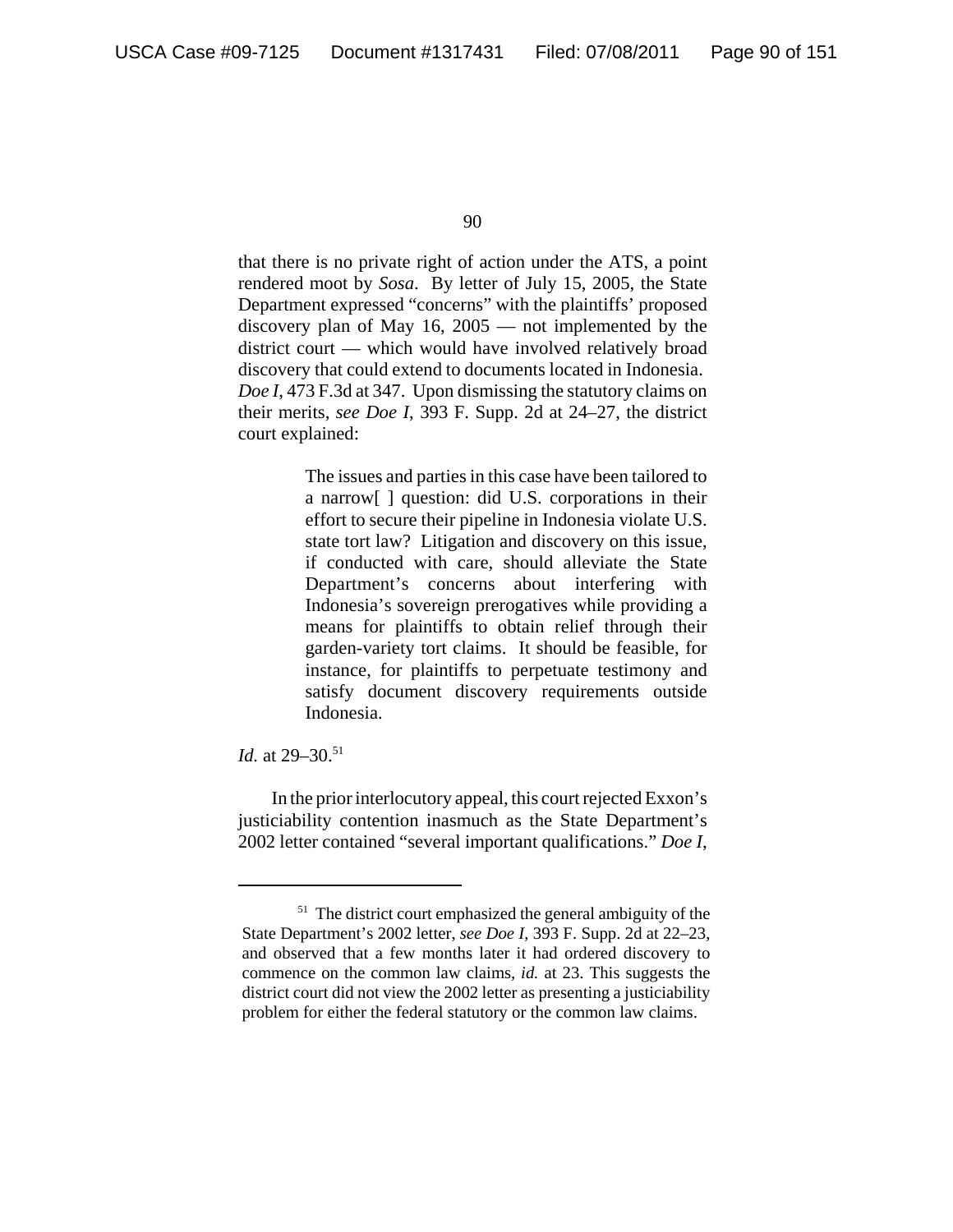473 F.3d at 354. "[T]he State Department's letter [is] not [ ] an unqualified opinion that this suit must be dismissed, but rather [ ] a word of caution to the district court alerting it to the State Department's concerns." *Id.* The court further noted that the reference to "how the case might unfold in the course of litigation" leads to the inference that "the State Department did not necessarily expect the district court to immediately dismiss the case in its entirety." *Id.* Moreover, the court noted the possibility that it had misinterpreted the letter, and invited the State Department, if that were the case or if the Department had additional concerns about the litigation, "to file further letters or briefs with the district court expressing its views." *Id.* The court cited opinions from the Ninth and Eleventh Circuits rejecting non-justiciability objections for ATS or common law tort actions.52

The interlocutory appeal decided only that Exxon lacked a "clear and indisputable" right to a writ of mandamus ordering appellants' common law tort claims to be dismissed under the political question doctrine. *Doe I*, 473 F.3d at 357. Now this court reviews *de novo* the district court's decision to dismiss

<sup>52</sup> This court cited *Sarei v. Rio Tinto, PLC*, 456 F.3d 1069 (9th Cir. 2006), *vacated on other grounds*, 487 F.3d 1193 (9th Cir. 2007) (en banc), where the State Department had filed a letter, stating an ATS suit against non-state actors was, in the words of this court, "simply a tort suit — which is constitutionally committed to the judiciary." *Doe I*, 473 F.3d at 354 (citing *Sarei*, 456 F.3d at 1079–82). This court also cited *Linder v. Portocarrero*, 963 F.2d 332 (11th Cir. 1992), where the Eleventh Circuit concluded that the political question doctrine ought not prevent common law tort claims arising out of the Nicaraguan civil war from going forward, *id.* at 337, noting that "[t]he fact that the issues before us arise in a politically charged context does not convert what is essentially an ordinary tort suit into a non-justiciable political question," *id.* (quoting *Klinghoffer v. S.N.C. Achille Lauro*, 937 F.2d 44 (2d Cir. 1991)).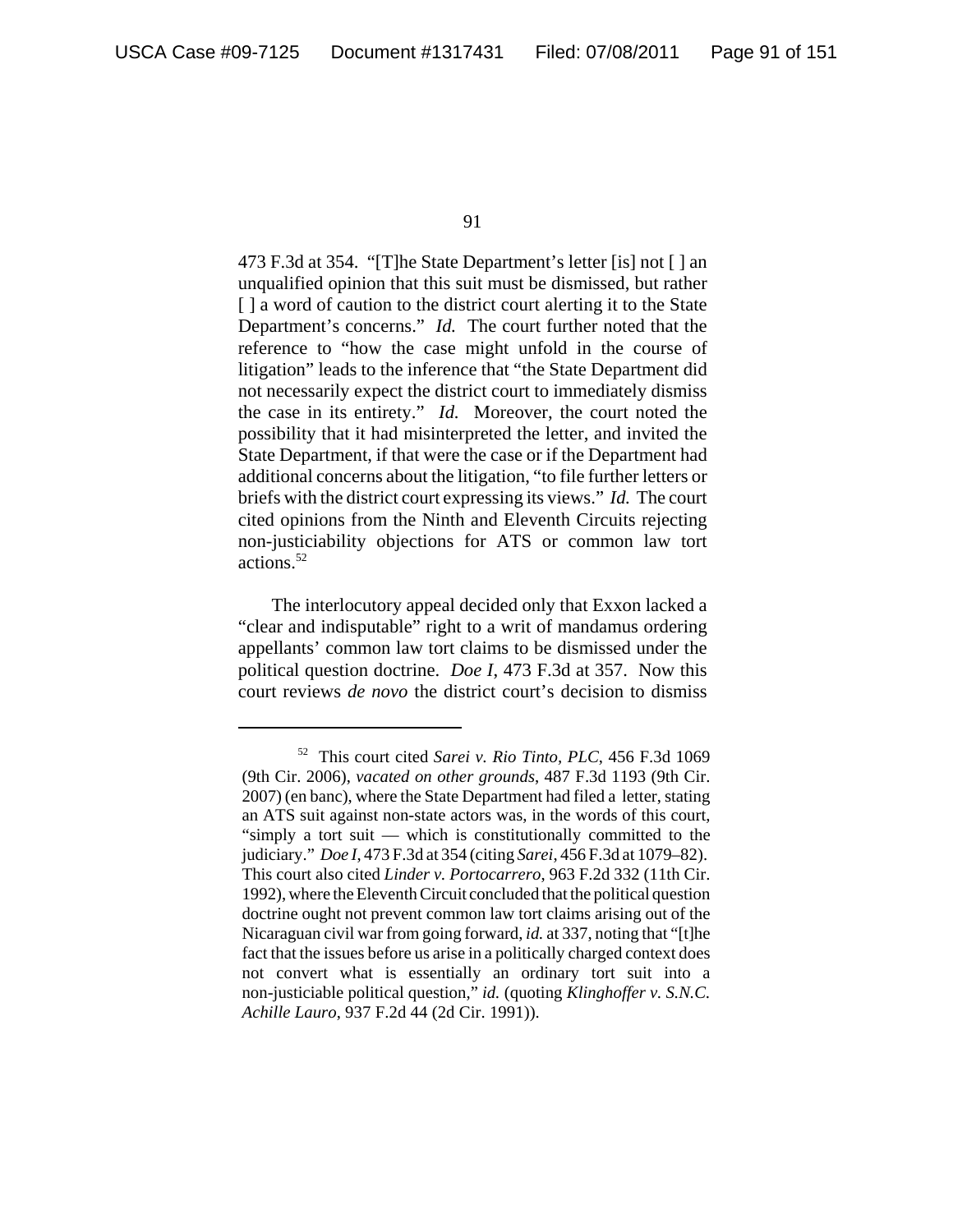those claims. *See Lin v. United States*, 561 F.3d 502, 505 (D.C. Cir. 2009). Subsequent events persuade us that the considered analysis by this court in *Doe I* is correct. The Supreme Court denied Exxon's petition for a writ of *certiorari*, 554 U.S. 909 (2008), which the United States opposed. The United States stated that "[t]he district court carefully considered concerns identified by the United States in its submissions to that court," noting dismissal of the federal law claims, "all claims against a defendant indirectly owned by the Indonesian government," and the "limit[] [on] discovery in a manner intended to avoid offending Indonesia's sovereign interests." Brief for the United States as Amicus Curiae, *Exxon Mobil Corp. v. Doe I*, 554 U.S. 909 (2008) (No. 07-81), 2008 WL 2095734, at \*8.<sup>53</sup> Further, that "[i]n light of that procedural history and *the absence of a request by the United States that the case be dismissed in its entirety*, the court of appeals reasonably regarded petitioners' interlocutory appeal as one from the denial of a motion to dismiss state-law tort claims based on an assertion by private defendants, *not by the Executive*, that the litigation itself would have adverse consequences for the Nation's foreign policy interests and thus raised separation-of-powers concerns." *Id*., 2008 WL 2095734, at \*8–9 (emphasis added). Appellants also cite an *amicus* brief filed by the United States before the Second Circuit, emphasizing that the "requirement of an *explicit* request for dismissal on foreign policy grounds by the Executive Branch

<sup>53</sup> The United States' *amicus* brief before the Supreme Court stated that district court had "carefully considered concerns identified by the United States" and "[l]argely on the basis of those concerns" had dismissed the federal claims. 2008 WL 2095734, at \*8. Both the district court and this court concluded, however, that the State Department's 2002 letter was ambiguous and the text qualifying the State Department's position applied to all claims. *See Doe I*, 473 F.3d at 354. Since appellants noted their appeals in 2009, the State Department has not filed a statement of interest in this or the district court.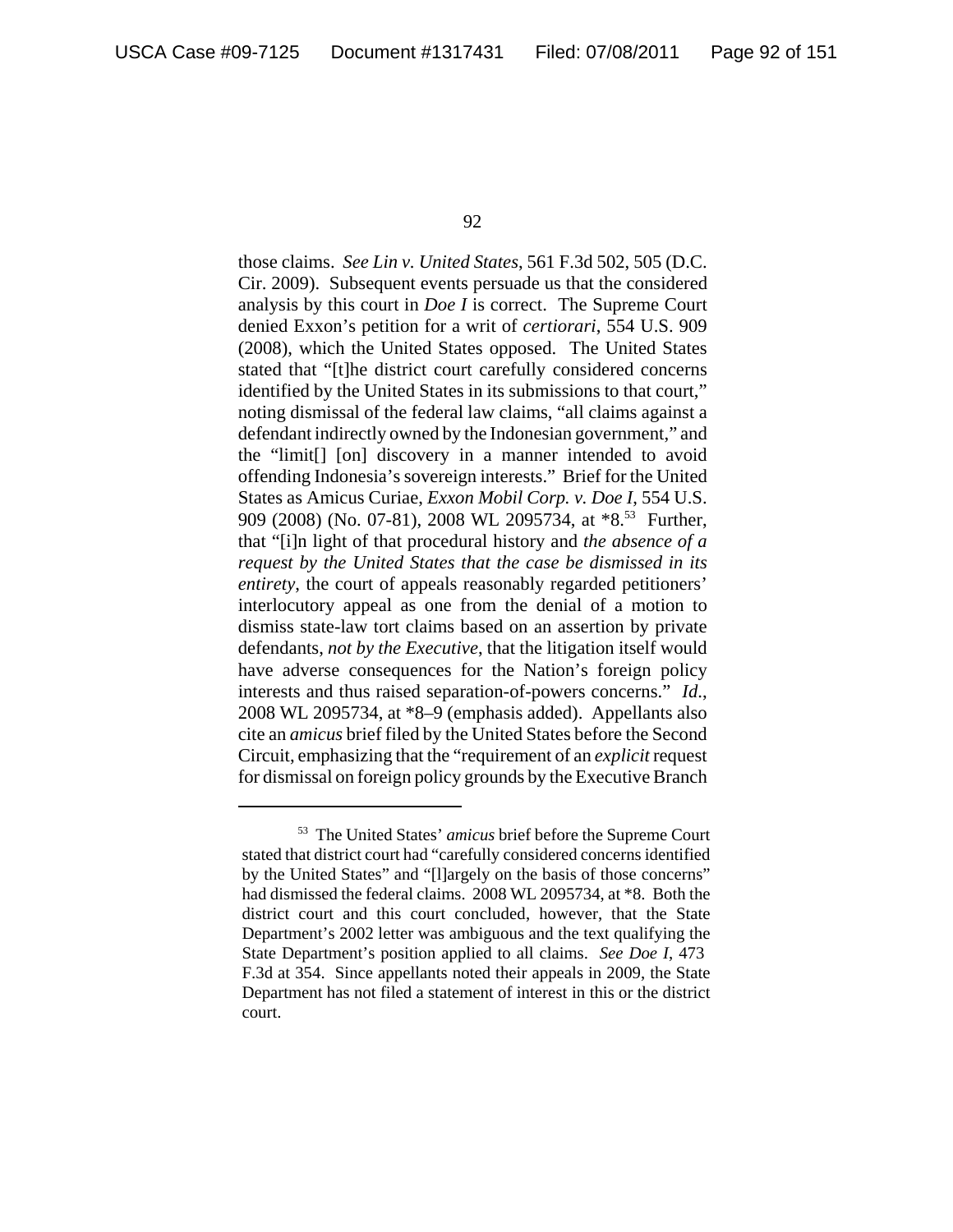is, in our view, critical." Brief for the United States as Amicus Curiae at 11, *Balintulo v. Daimler AG*, No. 09-2778-cv (2d Cir. Nov. 30, 2009) (emphasis in original). The Executive Branch has made no such request in the instant cases.

This court "grant[s] substantial weight" to State Department statements regarding factual questions that are "at the heart of the Department's expertise." *In re Papandreou*, 139 F.3d 247,  $252 \& n.2$  (D.C. Cir. 1998). Currently the court has no occasion to "decide what level of deference would be owed to a letter from the State Department that *unambiguously* requests that the district court dismiss a case as a non-justiciable political question." *Doe I*, 473 F.3d at 354 (emphasis in original). Before this court are only: (1) an ambiguous statement of interest by the State Department in 2002 regarding the plaintiffs' litigation, respecting both the federal statutory and non-federal tort claims; (2) an *amicus* brief filed by the Solicitor General and the State Department's Legal Advisor emphasizing that the statement of interest did not constitute an explicit request for dismissal and affirming that the district court had mitigated the concerns of the United States regarding discovery; (3) silence from the United States in the years since the United States' statement as *amicus* to the Supreme Court, notwithstanding this court's invitation in *Doe I* to file a further statement of interest; and (4) an *amicus* brief filed by the United States in another circuit emphasizing that the United States will make an explicit request for dismissal when appropriate. Also lodged but not filed in this court is a letter of January 24, 2011 from the Indonesian Embassy expressing continuing objection to plaintiffs' lawsuits. Given the United States' subsequent filings — and subsequent silence — the court concludes that it did not misinterpret the Legal Advisor's 2002 statement of interest.<sup>54</sup>

<sup>&</sup>lt;sup>54</sup> The district court received expert testimony on the question of the definitiveness or ambiguity of the 2002 statement of interest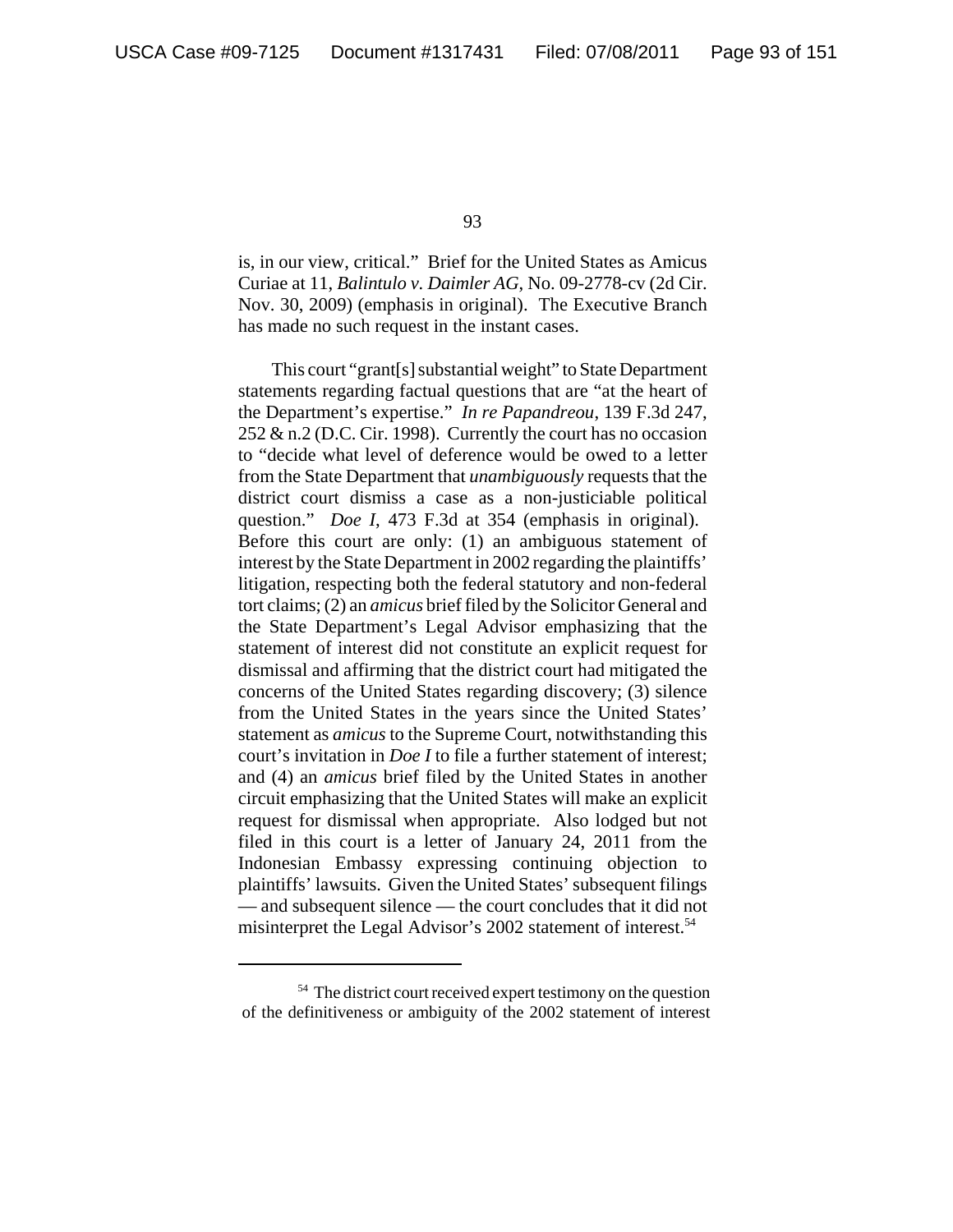Nonetheless, insofar as the court is reviving appellants' ATS claims (minus the defendant owned in part by the Indonesian government and those dismissed claims not appealed), the court recognizes the United States had previously expressed concern. Although the court lacks a sufficiently unambiguous and recent statement from the United States expressing concern as would justify dismissal of the ATS claims on justiciability grounds, if the State Department were to reassert concerns, as it has been invited to do, this court or, upon remand, the district court in the first instance, must assess whether they provide grounds for dismissing the complaints or a part thereof, particularly with regard to the ATS claims. *See* Dis. Op. at 39.

**B.**

In August 2005, a Memorandum of Understanding Between the Government of the Republic of Indonesia and the Free Aceh Movement was signed as part of the Helsinki Accord. Exxon characterizes the Memorandum as a peace treaty ending the Aceh conflict and appellants' claims as arising out of injuries allegedly sustained during the civil war. By letter of February 1, 2007 to the State Department, the Indonesian Embassy "reaffirm[ed] its position as contained in the previous correspondence," "highlight[ed]" the memorandum of

from Harold Hongju Koh, at the time a former Assistant Secretary of State for Democracy, Human Rights and Labor in the Clinton Administration and former attorney-adviser in the Office of Legal Counsel in the Justice Department in the Reagan Administration, who in both capacities participated in the drafting of statements of interest of the sort at issue here. Thereafter he was Dean of the Yale Law School and is currently the Legal Advisor of the State Department. Dean Koh's testimony supports the conclusion of this court in the prior interlocutory appeal and now. *See also* Harold Hongju Koh, *Separating Myth from Reality About Corporate Responsibility Litigation*, 7 J. INT'L. ECON. L. 263 (2004).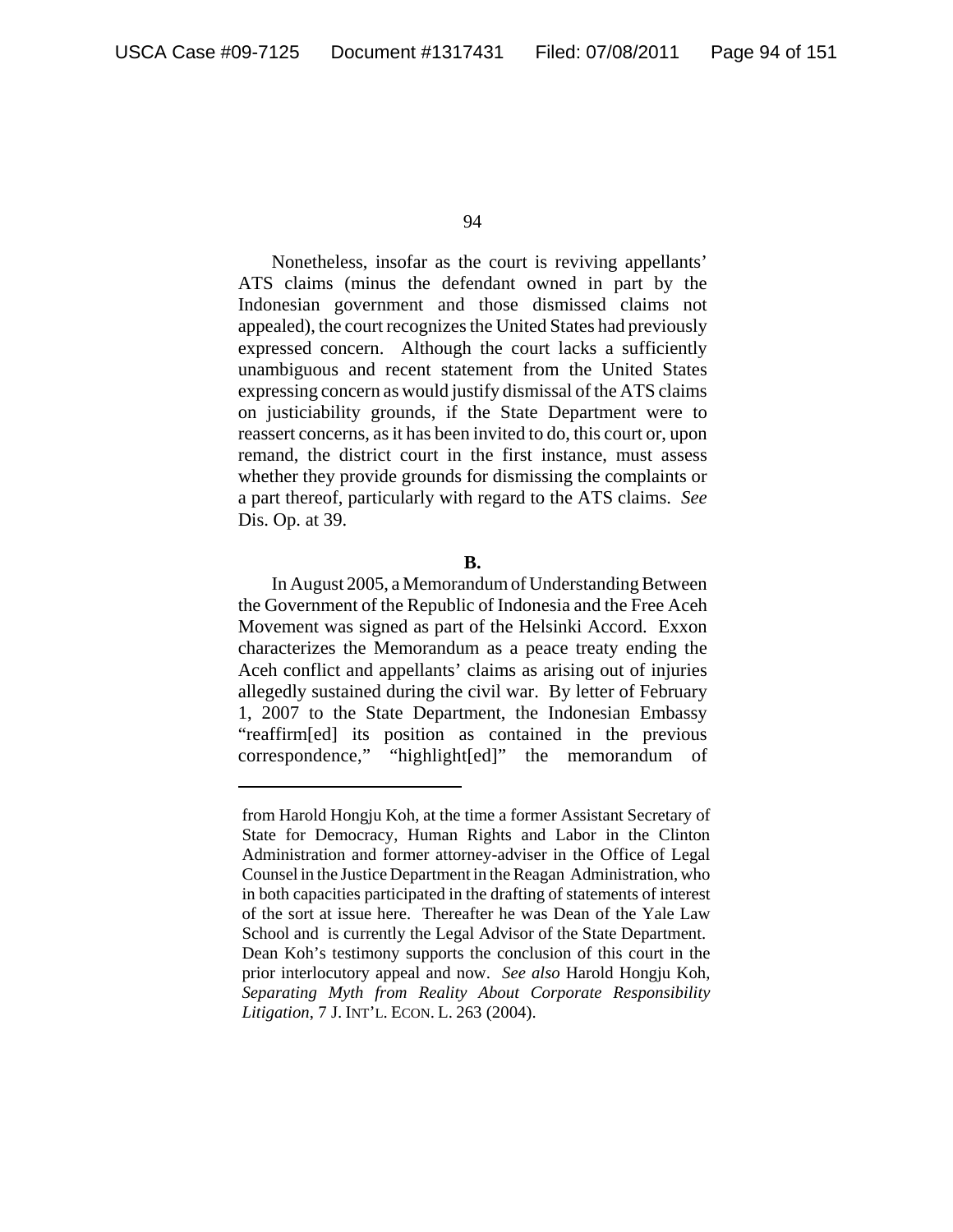understanding, and concluded that adjudication of appellants' lawsuit "could be deemed as undermining the result of the democratic process." Exxon suggests continuation of this litigation would also "necessarily embody a 'lack of respect due' to the Executive Branch's support of the Helsinki Accord," Appellees' Br. 65 (citing *Baker v. Carr*, 369 U.S. at 217).

Exxon marshals paltry support for its asserted domestic doctrine of nonjusticiability based on interference with the peace process. It relies on the proposition that "war-related claims, including those not explicitly addressed, are extinguished by [a] peace settlement," *id.* at 64 (quoting *Burger-Fischer v. Degussa AG*, 65 F. Supp. 2d 248, 274 (D.N.J. 1999) (alteration in original), principally pointing to *Ware v. Hylton*, 3 U.S. (3 Dall.) 199, 230 (1796)). In *Ware v. Hylton*, a British subject sought to recover a debt confiscated by the Commonwealth of Virginia during the War of Independence, and Justice Chase wrote that inasmuch as "the treaty of peace abolishes the subject of the war, and that after peace is concluded, neither the matter in dispute, nor the conduct of either party, during the war, can ever be revived, or brought into contest again." *Id.* at 230. This principle was applied in *Hwang Geum Joo v. Japan*, 413 F.3d 45 (D.C. Cir. 2005), involving claims by women who had been abducted and forced into sexual slavery by the Japanese Army before and during World War II; both Japan and the State Department filed statements that treaties between Japan and Taiwan, South Korea, the Philippines, and China, respectively, had resolved all civil claims. *Id.* at 52. This court relied on the statement of the State Department that the claims had been extinguished by treaty. *Id.* at 51–52. Exxon neither cites *Hwang Geum Joo* nor addresses the fact that the State Department has expressed no opinion regarding the 2005 Memorandum of Understanding. Instead, Exxon cites *Ware* and *Burger-Fischer*, which involved a class action lawsuit to recover compensation and damages in connection with forced labor under the Nazi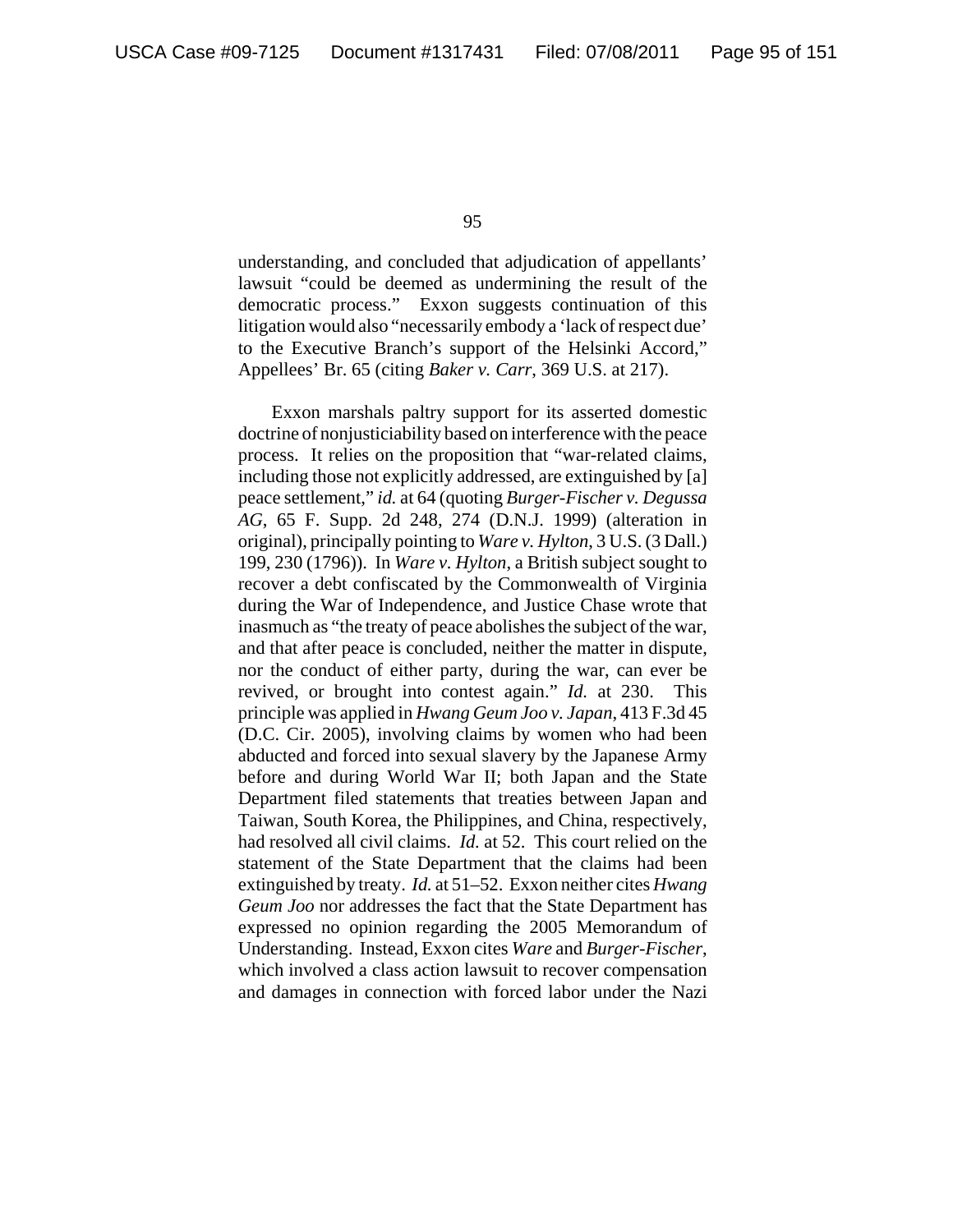regime. The district court concluded the civil claims had been subsumed by remedies agreed to by the Allies and Germany without reference to any statement by the State Department. *Id.* at 279. Exxon also cites Section 902 comment *i* of the Restatement of Foreign Relations Law.55

Exxon's invocation of this doctrine founders on a fundamental level. As demonstrated by the noted sources, the basic principle is that a state has authority to bargain on behalf of its citizens and, consequently, to bargain away its citizens' civil claims. HENKIN, FOREIGN AFFAIRS AND THE CONSTITUTION 299–300. Once an international settlement agreement is finalized, the private claim becomes a "claim of the state and is under the state's control." RESTATEMENT (THIRD) OF FOREIGN RELATIONS LAW OF THE UNITED STATES § 902 cmt. *i*. The flaw in Exxon's reasoning is that the Free Aceh Movement is not, and never was, a state. Appellants consequently challenge the characterization of the Memorandum of Understanding as a "treaty of peace," and it is notable that there is no statement by the Executive Branch that supports the characterization. The principle articulated by Justice Chase and

<sup>55</sup> *See* RESTATEMENT (THIRD) OF FOREIGN RELATIONS LAW OF THE UNITED STATES § 902 cmt. *i*:

Like other claims for violation of an international obligation, a state's claim for a violation that caused injury to rights or interests of private persons is a claim of the state and is under the state's control. The state may determine what individual remedies to pursue, may abandon the claim, or settle it. The state may merge the claim with other claims with a view to an en bloc settlement. The claimant state may set these claims off against claims against it by the respondent state. Any reparation is, in principle, for the violation of the obligation to the state, and any payment made is to the state.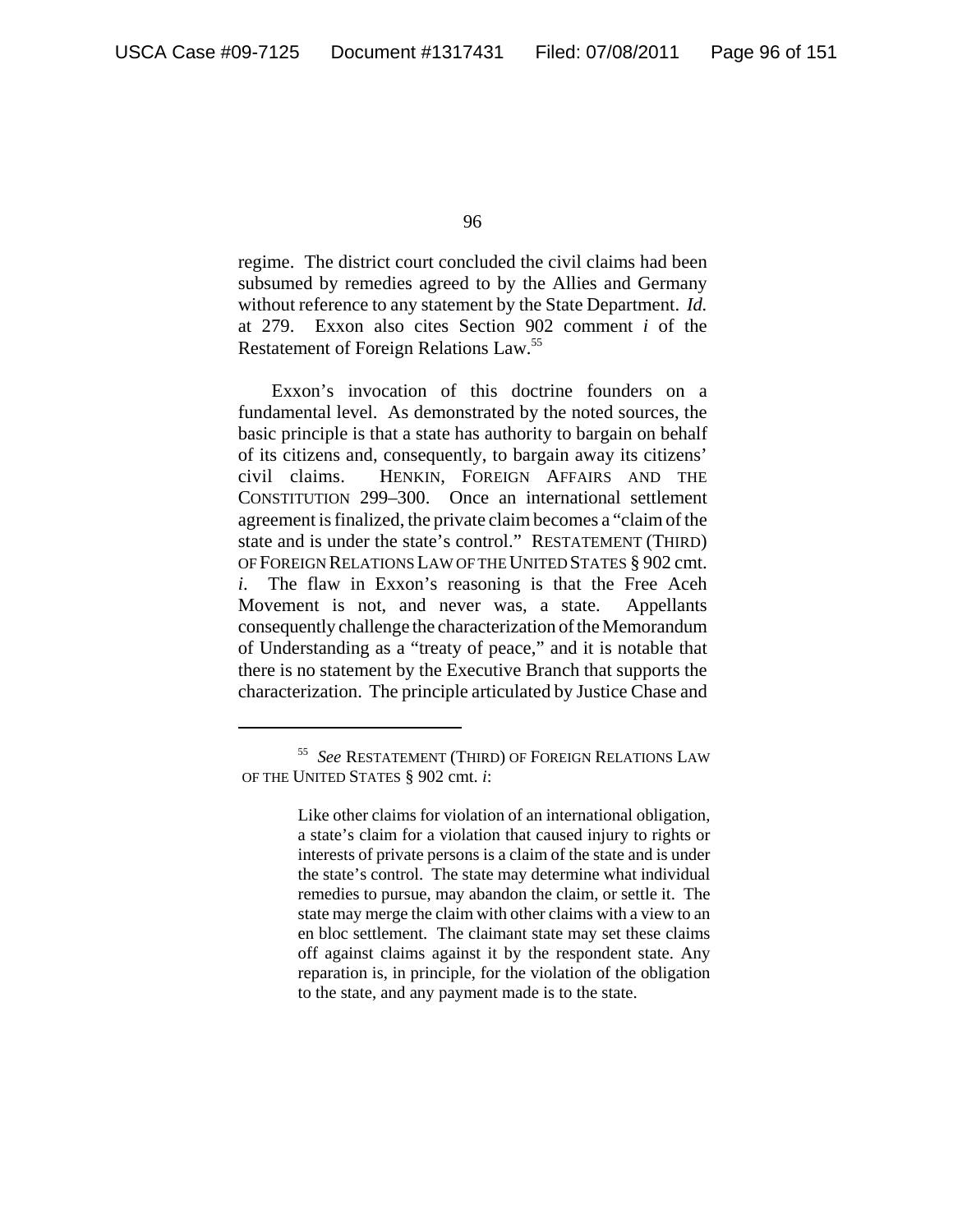the Restatement is that the citizens of once-warring countries may rely on their respective sovereigns to enforce their claims or not, if that proves a necessity of foreign relations. Following the conflict, citizens of each sovereign may petition their own governments to enforce their claims. Appellants have no such recourse because the Free Aceh Movement is not a sovereign; Aceh's rebellion did not result in its independence from Indonesia. Exxon cites no authority for the extension of the doctrine articulated in *Ware* to domestic agreements and the purpose underlying the doctrine would appear to have no applicability when the agreement is not bargained by two independent sovereigns.

So understood, Exxon's contention that the court must afford respect to "the Executive Branch's support" of the Memorandum of Understanding, Appellees' Br. 65, becomes no more than an alternative approach to the case-specific deference to the Executive Branch already discussed. The State Department filed its only statement of interest three years before the Memorandum of Understanding was signed, and the United States made no reference to it in its *amicus* brief filed before the Supreme Court. Thus, where Exxon's first contention regarding nonjusticiability was premised on ambiguity followed by silence, Exxon's second contention is premised on silence alone.

**C.**

Exxon's invocation of the doctrine of comity, citing *Hilton v. Guyot*, 159 U.S. 113 (1895), fares no better. In *Hilton*, the Supreme Court instructed that:

> where there has been opportunity for a full and fair trial abroad before a court of competent jurisdiction, conducting the trial upon regular proceedings, after due citation or voluntary appearance of the defendant, and under a system of jurisprudence likely to secure an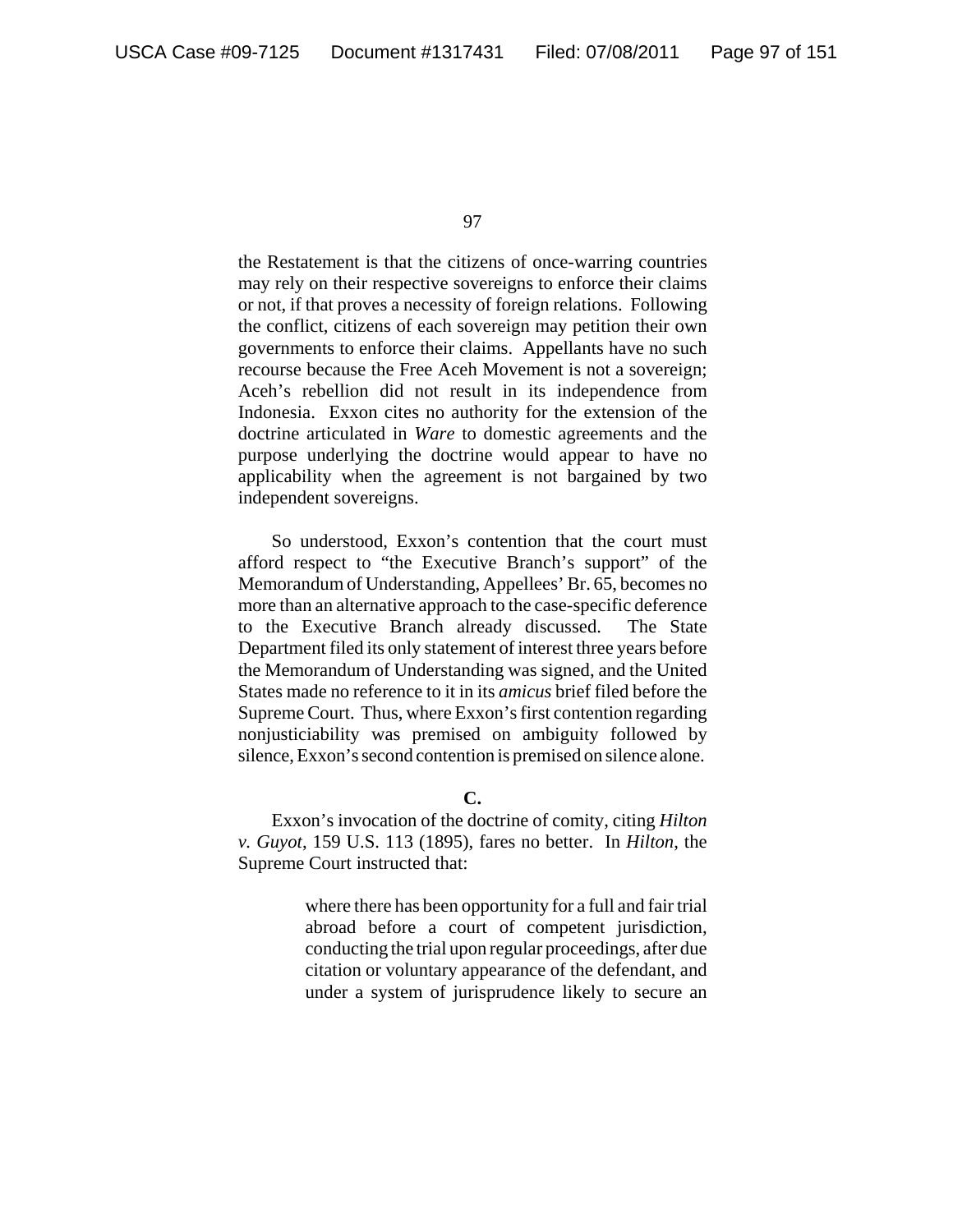impartial administration of justice between the citizens of its own country and those of other countries, and there is nothing to show either prejudice in the court, or in the system of laws under which it was sitting, or fraud in procuring the judgment, or any other special reason why the comity of this nation should not allow it full effect, the merits of the case should not, in an action brought in this country upon the judgment, be tried afresh, as on a new trial or an appeal, upon the mere assertion of the party that the judgment was erroneous in law or in fact.

*Id.* at 202–03. In other words, a foreign judgment ought to have preclusive effect and be granted full credit and effect under the principles of comity and international law. *Id.* at 206. Circuit courts of appeals applying *Hilton* require adjudication of the propriety of a foreign judicial decision, *Phila. Gear Corp. v. Phila. Gear de Mexico, S.A.*, 44 F.3d 187, 191 (3d Cir. 1994), and where no proceeding has been conducted abroad, emphasize the importance of an available foreign forum, *see, e.g.*, *Ungaro-Benages v. Dresdner Bank AG*, 379 F.3d 1227, 1238–39 (11th Cir. 2004); *Bigio v. Coca-Cola Co.*, 239 F.3d 440, 454 (2d Cir. 2001); *Jota v. Texaco Inc.*, 157 F.3d 153, 160 (2d Cir. 1998).

In effect, Exxon challenges the district court's conclusion that, assuming without deciding that the ATS has a prudential exhaustion requirement, *see Sosa*, 542 U.S. at 733 n.21, the plaintiffs were excused from meeting the requirement because "it is apparent here that efforts to pursue this case in Indonesia would be futile." *Doe I*, 393 F. Supp. 2d at 25. Specifically, the district court found that the plaintiffs, in response to an affidavit from an Indonesian Supreme Court Justice that their claims could be litigated in Indonesia, "effectively counter that they risk the very real possibility of reprisals, including death, if they pursue their claims there." *Id*. The only circuit court of appeals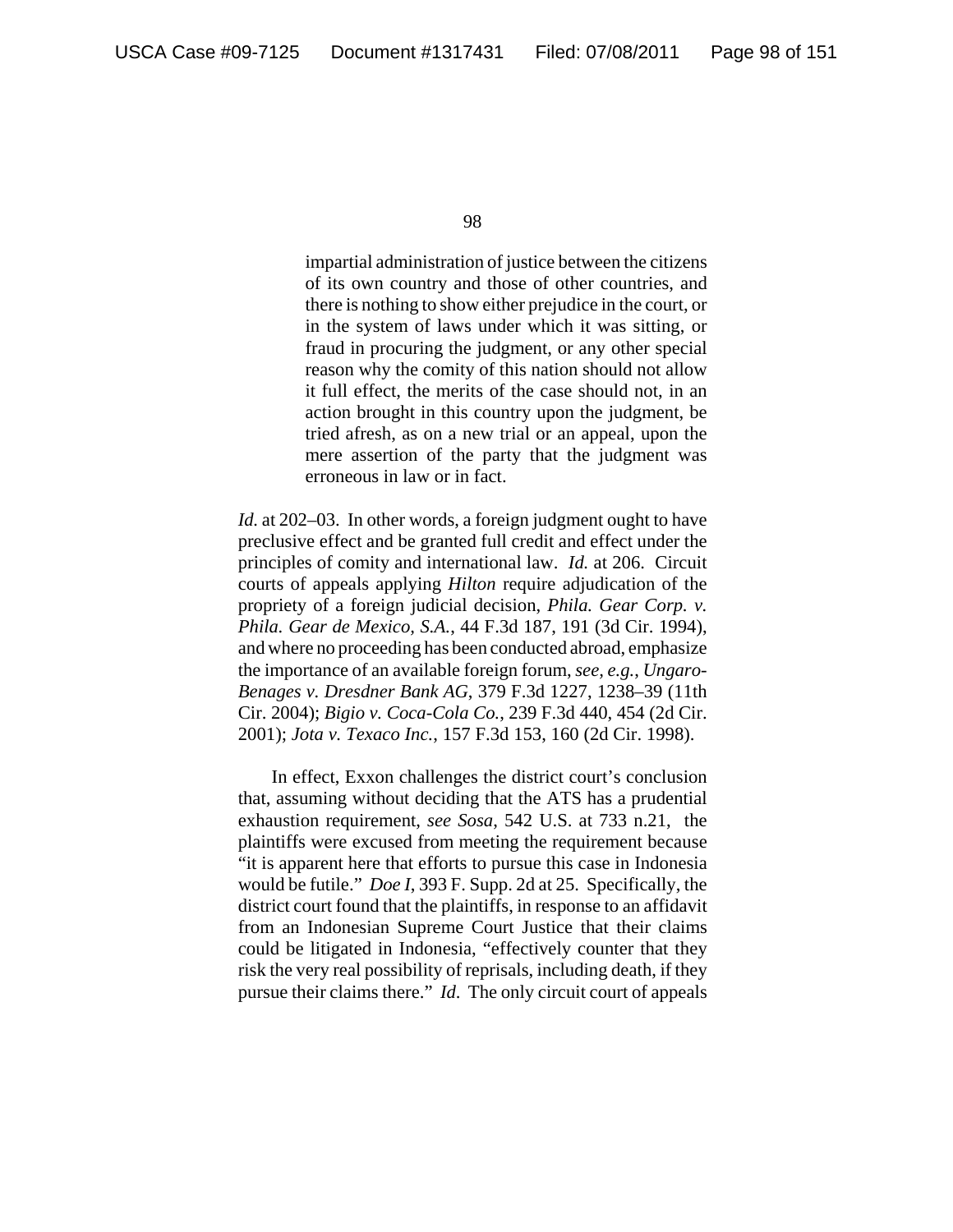to address the question held that a prudential exhaustion requirement does exist under international law and the ATS, but that where "the United States 'nexus' is weak, courts should carefully consider the question of exhaustion, particularly . . . with regard to claims that do not involve matters of 'universal concern,'" and in so doing apply the usual domestic exhaustion principles, including that "[t]he defendant bears the burden to plead and justify an exhaustion requirement, including the availability of local remedies." *Sarei*, 550 F.3d at 832. The "remedy must be available, effective, and not futile." *Id.*

Exxon's contention regarding international comity thus appears to be an attempt to reargue the issue of prudential exhaustion, which it has not appealed, *see supra* Part II.A, without challenging the district court's finding that efforts to pursue the case in Indonesia would be futile. In order to invoke this doctrine, Exxon must either point to a legal proceeding in Indonesia involving these particular plaintiffs to which the court must defer or at least the availability of effective and non-futile local remedies. *See Bigio*, 239 F.3d at 454. Exxon has done neither.<sup>56</sup>

<sup>56</sup> The dissent makes a related point, asserting that although enacted to avoid conflict with foreign nations the ATS has caused the opposite in recent years. Dis. Op. at 12–13. Yet the examples cited in support of this assertion do not withstand examination. As regards the South African apartheid, the dissent states that the ATS litigation hampered the Truth and Reconciliation Commission of South Africa. *Id.* Archbishop Desmond Tutu, Chairman of the Commission, disagreed and filed letters with the district court and the Second Circuit urging that the claims go forward. *In re S. Afr. Apartheid Litig.*, 617 F. Supp. 2d 228, 276 (S.D.N.Y. 2009). Following a later ruling by the district court, the Justice Minister of South Africa wrote the district court that in light of the limitation to claims "based on aiding and abetting very serious crimes, such as torture, [and] extrajudicial killing committed in violation of international law by the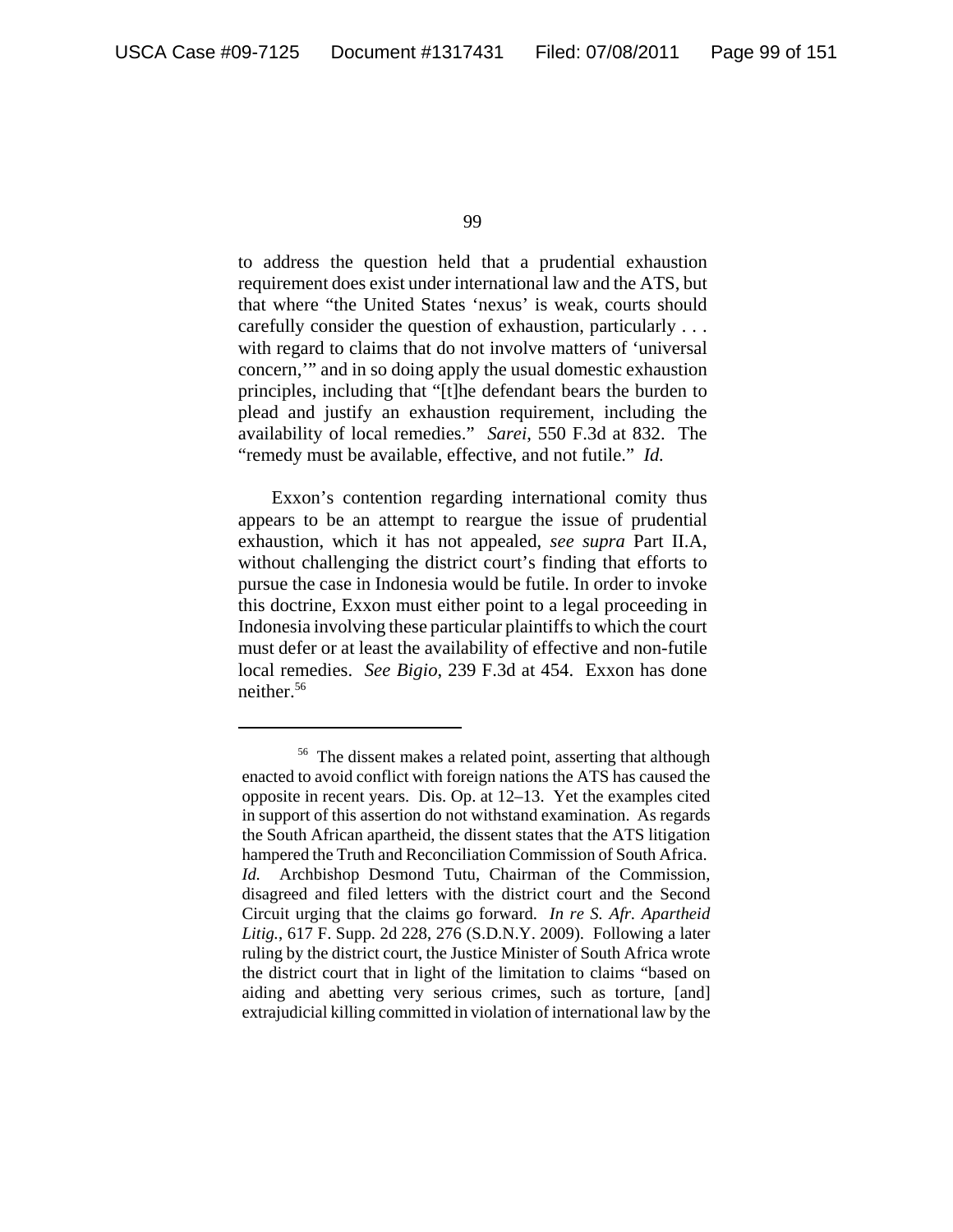# **VI.**

The district court dismissed the common law claims for lack of prudential standing. *Doe VIII*, 658 F. Supp. 2d 131. Appellants correctly contend that there is no *per se* rule against standing for non-resident aliens in federal courts and that under a case-by-case approach, upon applying the zone-of-interests test, they have prudential standing to bring their claims. Exxon disputes that appellants meet the zone-of-interests test, and alternatively maintains that the district court erred in its choice of law analysis and that principles of federal foreign affairs preemption dispose of appellants' claims.

apartheid regime," as contrasted with those corporations that "merely did business with the apartheid government," the court had addressed South Africa's concerns. Letter from J.T. Radebe, Minister of Justice and Constitutional Development, to Hon. Shira A. Scheindlin, U.S. Dist. Court, S. Dist. of N.Y. 1–2 (Sept. 1, 2009), *quoted in* Brief for the United States as Amicus Curiae Supporting Appellees at 6–7, *Balintulo v. Daimler AG*, No. 09-2778-cv (2d Cir. Nov. 30, 2009). As regards Papua New Guinea, the Chief Secretary of the government wrote to the district court on multiple occasions, reflecting the views expressed by the Prime Minister to parliament, urging that the litigation proceed. *Sarei*, 487 F.3d at 1199–1200. Indeed, in one letter the Chief Secretary indicated that the only way that relations between the United States and Papua New Guinea could be harmed would be "if the litigation is discontinued." *Id.* at 1207 n.15. The objections by Canada in *Presbyterian Church of Sudan v. Talisman Energy, Inc.*, No. 01 Civ. 9882 (DLC), 2005 WL 2082846 (S.D.N.Y. Aug. 30, 2005), and by the United Kingdom, Switzerland, and Germany — as appended to the Brief for the United States as Amicus Curiae in Support of Petitioners at apps. C–D, *Am. Isuzu Motors, Inc. v. Ntsbeza*, 128 S. Ct. 2424 (2008) (No. 07-919) — were not to the exercise of jurisdiction over events that took place in their countries but to exercise of jurisdiction over corporations that were citizens of those countries. *See, e.g.*, *id.* at 7a–8a, 10a.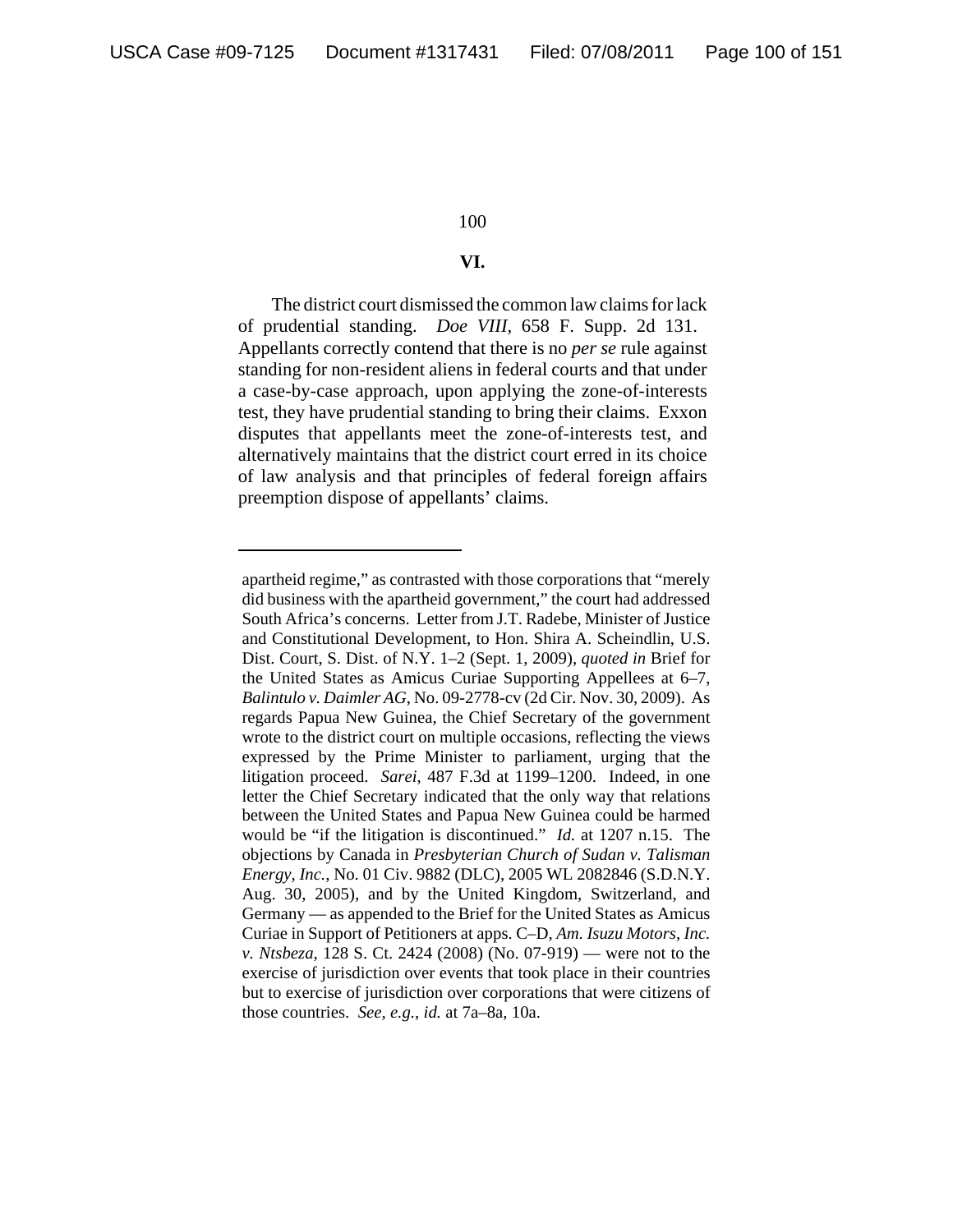# **A**.

In dismissing the common law claims, the district court relied on *Berlin Democratic Club v. Rumsfeld*, 410 F. Supp. 144 (D.D.C. 1976), which relied on an asserted "general rule that non-resident aliens have no standing to sue in United States courts." *Id.* at 152. Appellants contend that neither that case nor any subsequent case has established such a general rule, which would be contrary to the rules of prudential standing and the Framers' intent. Neither Exxon nor *amici* supporting Exxon rely in this court on *Berlin Democratic Club* or any *per se* rule. Instead they maintain appellants fail to show that they fall within the zone of interests of D.C. common law because neither the District of Columbia nor any state of the United States has any interest in extending its law to reach the allegations of nonresidents involving foreign individuals within the territory of a foreign sovereign, particularly when, they assert, the claims concern acts of that sovereign's military during a civil war. Our analysis begins with a review of the standard for prudential standing and then applies that standard to appellants' tort claims.

Exxon's decision not to rely on *Berlin Democratic Club* is well founded. The Framers intended to permit aliens, resident or otherwise, access to federal courts: Article III of the Constitution conferred jurisdiction in the federal courts over lawsuits "between a State, or the Citizens thereof, and foreign States, Citizens or Subjects." U.S. CONST. art. III, § 2; *see also JPMorgan Chase Bank v. Traffic Stream (BVI) Infrastructure* Ltd., 536 U.S. 88, 95 (2002).<sup>57</sup> The Judiciary Act of 1789

<sup>57</sup> *See also* THE FEDERALIST NO. 80, at 494, 495, 500 (Alexander Hamilton) (Henry Cabot Lodge ed., 1888); 4 DEBATES IN THE SEVERAL STATE CONVENTIONS ON THE ADOPTION OF THE FEDERAL CONSTITUTION 546, 554 (Jonathan Elliott, ed., 1836) (statement of James Madison); 2 *id*. at 492 (statement of James Wilson); Brief for the United States as Amicus Curiae Supporting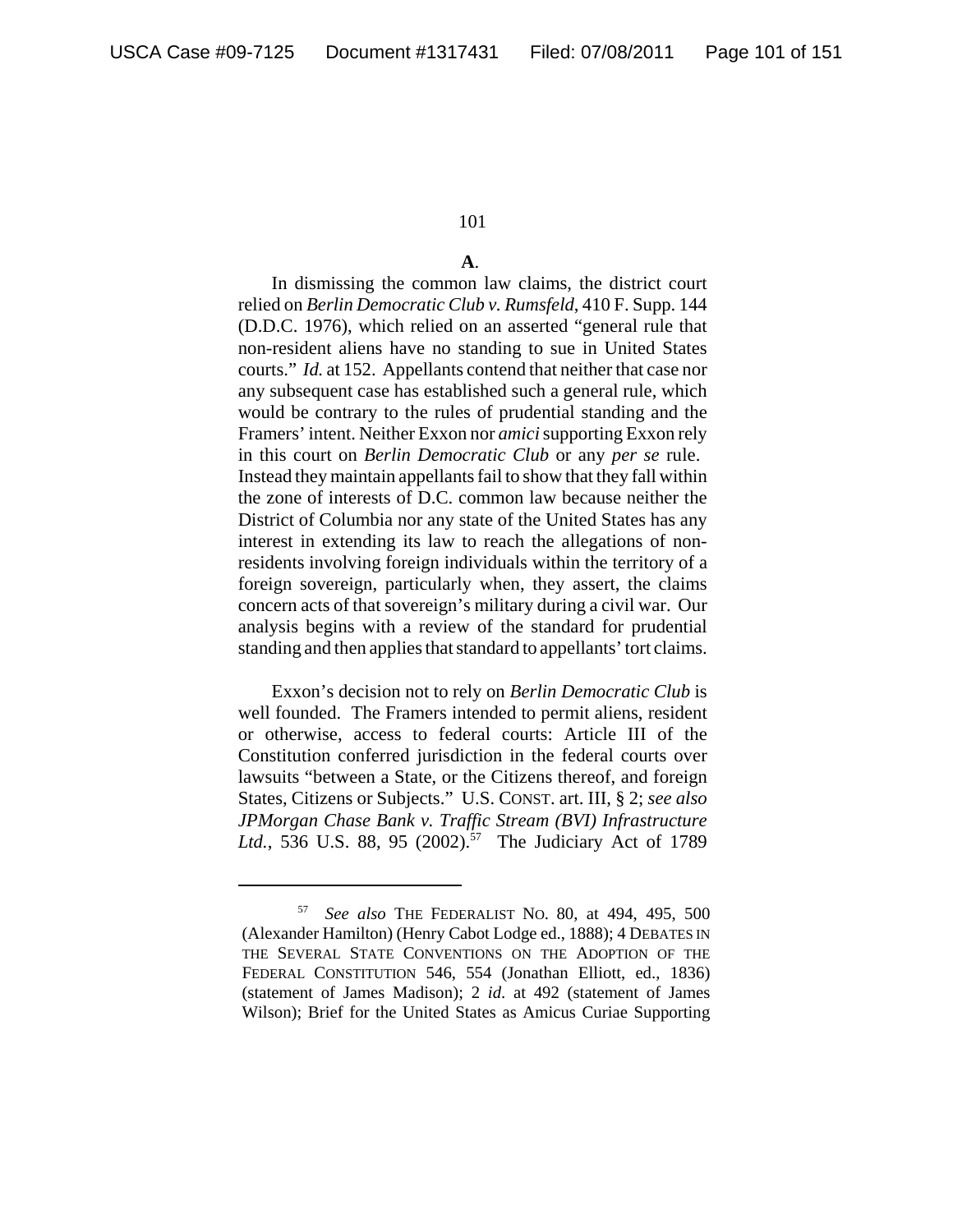authorized the federal courts to hear cases involving an alien defendant. Judiciary Act of 1789, ch. 20, § 11, 1 Stat. 73, 78 (1789).58 The court in *Berlin Democratic Club* misread *Johnson v. Eisentrager*, 339 U.S. 763 (1950), which concerned the constitutional rights of alien enemies, *id.* at 769, 774, 776, and took pains to distinguish alien friends, *id.* at 769 & n.2. The authorities cited in *Eisentrager* for the proposition that "alien enemies resident in the country of the enemy could not maintain an action in its courts during the period of hostilities," *id.* at 776, make clear that the Supreme Court intended only to address claims by enemy aliens. *See id.* at 774 n.6, 776–77. In *Rasul v. Bush*, 542 U.S. 466 (2004), the Supreme Court rejected the notion that its precedent "categorically excludes aliens detained in military custody outside the United States from the 'privilege of litigation' in U.S. courts," *id.* at 484 (quoting *Al Odah v. United States*, 321 F.3d 1134, 1139 (D.C. Cir. 2003)), and stated that "*Eisentrager* itself erects no bar to the exercise of federal-court jurisdiction over [ ] habeas corpus claims" brought under 28 U.S.C. § 2241, *id.* The Court quoted *Disconto Gesellschaft*, in which it had stated that "[a]lien citizens, by the policy and practice of the courts of this country, are ordinarily permitted to resort to the courts for the redress of wrongs and the protection of their rights," 208 U.S. at 578, and noted that "28

Petitioner at 2, *JPMorgan Chase Bank v. Traffic Stream (BVI) Infrastructure Ltd.*, 536 U.S. 88 (2002) (No. 01-651), 2001 WL 34092062, at \*2.

<sup>&</sup>lt;sup>58</sup> Every proposed version of the draft Judiciary Act provided for alienage jurisdiction. *See* Brief of Amici Curiae of Arthur Miller, Erwin Chemerinsky and Professors of Federal Jurisdiction and Legal History in Support of Plaintiffs-Appellants-Cross-Appellees and Reversal 13 ("Legal History Amicus Br.") (citing Kevin R. Johnson, *Why Alienage Jurisdiction? Historical Foundations and Modern Justification for Federal Jurisdiction over Disputes Involving Noncitizens*, 21 YALE. J. INT'L L. 1, 17 (1996)).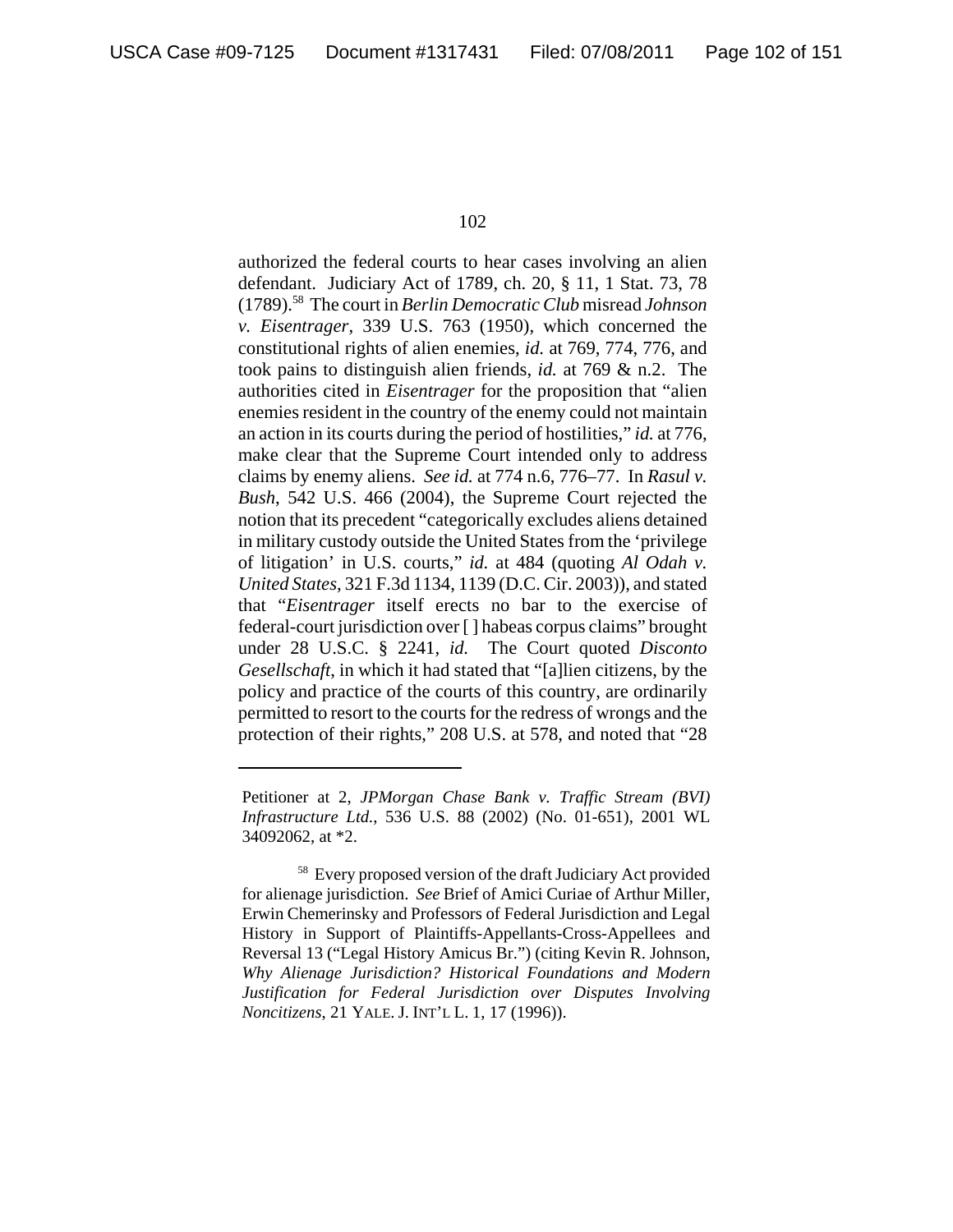U.S.C. § 1350 explicitly confers the privilege of suing for an actionable 'tort . . . committed in violation of the law of nations or a treaty of the United States' on aliens alone." 542 U.S. at 484–85 (alteration in original).

To the extent the court in *Berlin Democratic Club* relied on this court's opinions, they have been qualified, if not overruled, by subsequent Supreme Court decisions.59 In *Kukatush Mining Corp. v. SEC*, 309 F.2d 647 (D.C. Cir. 1962), this court held that a non-resident alien corporation, which transacted no business and had no assets in the United States, lacked standing because the court did not "ha[ve] jurisdiction of the subject res or with the preferred rights under immigration laws." *Id*. at 650. The court acknowledged, however, "a definite trend to relax the rigidities of the earlier cases." *Id.*60 In *Constructores Civiles de*

<sup>59</sup> The district court also cited *Reyes v. Sec'y of Health, Educ. & Welfare*, 476 F.2d 910 (D.C. Cir. 1973), which addressed a substantive, not a procedural question, namely whether a non-resident alien was protected by the Due Process Clause and the applicability of the Constitution outside of the United States. *Id.* at 915 & n.8. The district court also cited Justice Douglas's dissent in *Kleindienst v. Mandel*, 408 U.S. 771 (1972), "assuming, arguendo" that persons outside the United States lacked standing to assert a First Amendment claim of being excluded from entry based on protected speech, *id.* at 772 (Douglas, J., dissenting); the dissenting opinion rested on a substantive question, namely whether the First Amendment applied extraterritorially, *id.*

<sup>60</sup> The court in *Kukatush Mining* read other opinions as limited to their facts. For instance, the court read *Disconto Gesellschaft v. Umbreit*, 208 U.S. 570, 578 (1908), and *Russian Volunteer Fleet v. United States*, 282 U.S. 481, 489 (1931), as concerning the present or prior existence of a *res* in the United States. *See Kukatush Mining*, 309 F.2d at 649–50. Similarly, this court read *Cia Mexicana De Gas S.A. v. Federal Power Commission*, 167 F.2d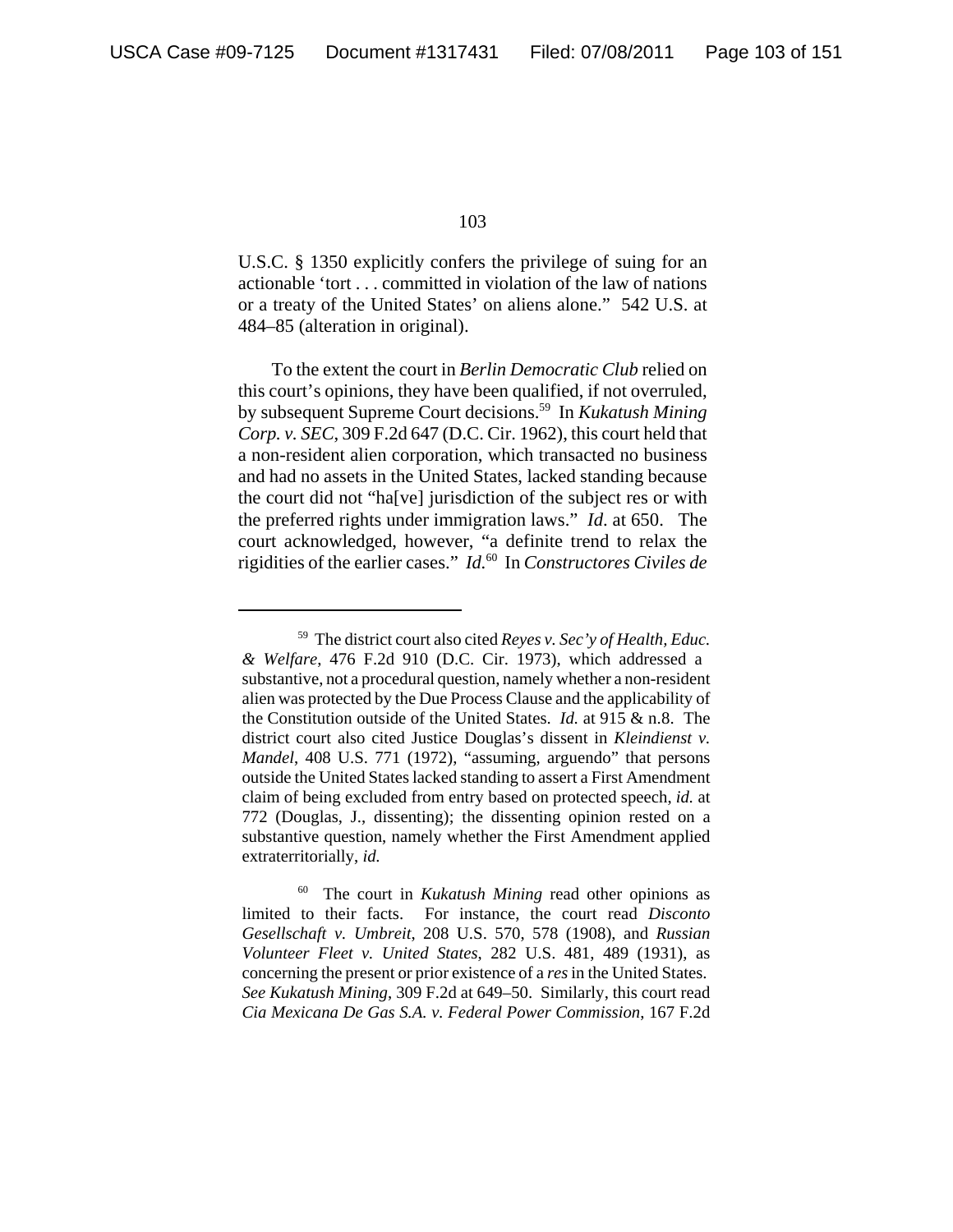*Centroamerica, S.A. v. Hannah*, 459 F.2d 1183, 1190 (D.C. Cir. 1972), this court found circuit case law muddled and, noting the Supreme Court's admonition that "'[a]lien citizens, by the policy and practice of the courts of this country, are ordinarily permitted to resort to the courts for the redress of wrongs and the protection of their rights,'" *id.* (quoting *Disconto Gesellschaft*, 208 U.S. at 578) (alteration in original), concluded that the question "depends upon the circumstances," *id*. The court did not suggest a test for judging the circumstances, *id.*, but held there was standing in view of the plaintiff's substantial contacts with a federal agency in Washington, D.C., the fact that the money at issue originated from the U.S. Treasury in Washington, D.C., and unlike in *Kukatush Mining*, the plaintiff was not an alleged wrongdoer but sued "under a statute at least arguably enacted for its own benefit [and] also for the American people as a private attorney general," *id*. at 1191. In *Berlin Democratic Club*, the district court refused to adopt an additional exception for a non-resident alien where the *res* was not within a domestic court's territorial jurisdiction or a nonresident alien had not applied for relief under a U.S. statute or was not brought from abroad to be subject to a domestic criminal prosecution. 410 F. Supp. at 152; *see also id.* at 153.

Before this court spoke again on the question of prudential standing for a non-resident alien, the Supreme Court rendered a series of decisions on prudential standing, $<sup>61</sup>$  ultimately adopting</sup> the analysis in *Valley Forge Christian College v. Americans*

<sup>804 (5</sup>th Cir. 1948), and *Estrada v. Ahrens*, 296 F.2d 690 (5th Cir. 1961), as relying on idiosyncracies of administrative law. *See Kukatush Mining*, 309 F.2d at 649–50.

<sup>61</sup> *E.g.*, *Gladstone, Realtors v. Vill. of Bellwood*, 441 U.S. 91, 99–100 (1979); *Craig v. Boren*, 429 U.S. 190, 193–94 (1976); *Warth v. Seldin*, 422 U.S. 490, 499–500 (1975).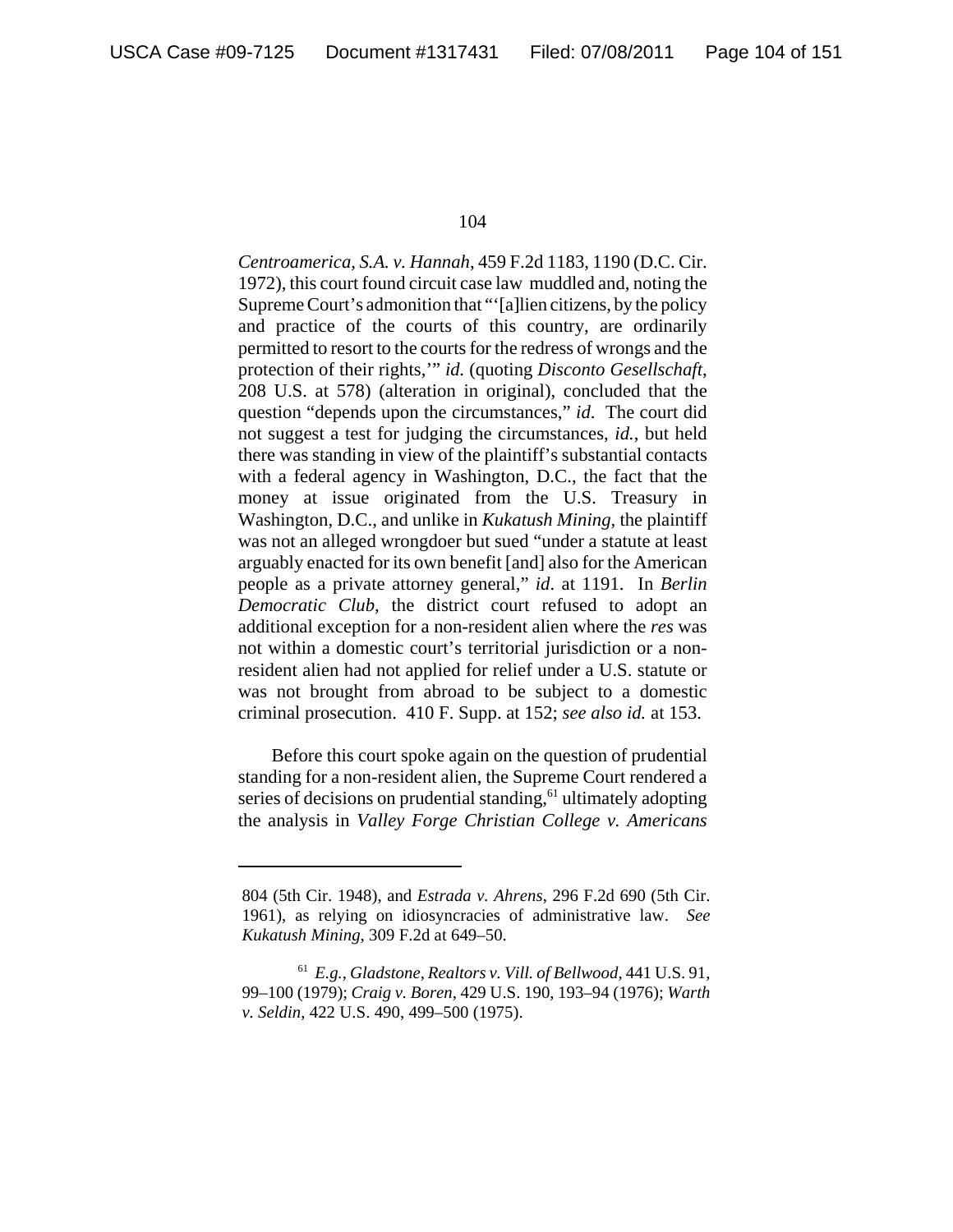*United for Separation of Church and State, Inc.*, 454 U.S. 464 (1982). In an effort to clarify the line between constitutional and prudential standing, the Court enumerated three "prudential principles that bear on the question of standing": (1) "the plaintiff generally must assert his own legal rights and interests, and cannot rest his claim to relief on the legal rights or interests of third parties"; (2) courts ought to refrain from "adjudicating 'abstract questions of wide public significance' which amount to 'generalized grievances,' pervasively shared and most appropriately addressed in the representative branches"; and (3) the "plaintiff's complaint [must] fall within the zone of interests to be protected or regulated by the statute or constitutional guarantee in question." *Id.* at 474–75 (internal citations and quotation marks omitted).

Since *Valley Forge* this court has imposed no special disability on non-resident alien status in addressing standing to bring constitutional claims. In *Cardenas v. Smith*, 733 F.2d 909 (D.C. Cir. 1984), the court characterized *Kukatush Mining* as identifying a non-exhaustive list of situations in which a nonresident alien may bring suit, and *Constructores Civiles* as signaling a "relaxation of rigidities" in adopting a "case-by-case analytical approach." *Id.* at 916. Applying the zone-of-interests test of *Valley Forge*, the court inquired whether the interest asserted by the plaintiff "enjoys the protection of the Fourth and Fifth Amendments," the substantive basis for the plaintiff's suit, and acknowledged that "the inquiry tends to meld into the question of whether [the plaintiff] has a cause of action to enforce these Amendments." *Id.* at 915. "It is beyond peradventure," the court noted, "that a foreign nonresident, non-hostile alien may, under some circumstances, enjoy the benefits of certain constitutional limitations imposed on United States actions." *Id.* In *DKT Memorial Fund v. Agency for International Development*, 887 F.2d 275 (D.C. Cir. 1989), the court again decided the prudential standing question based on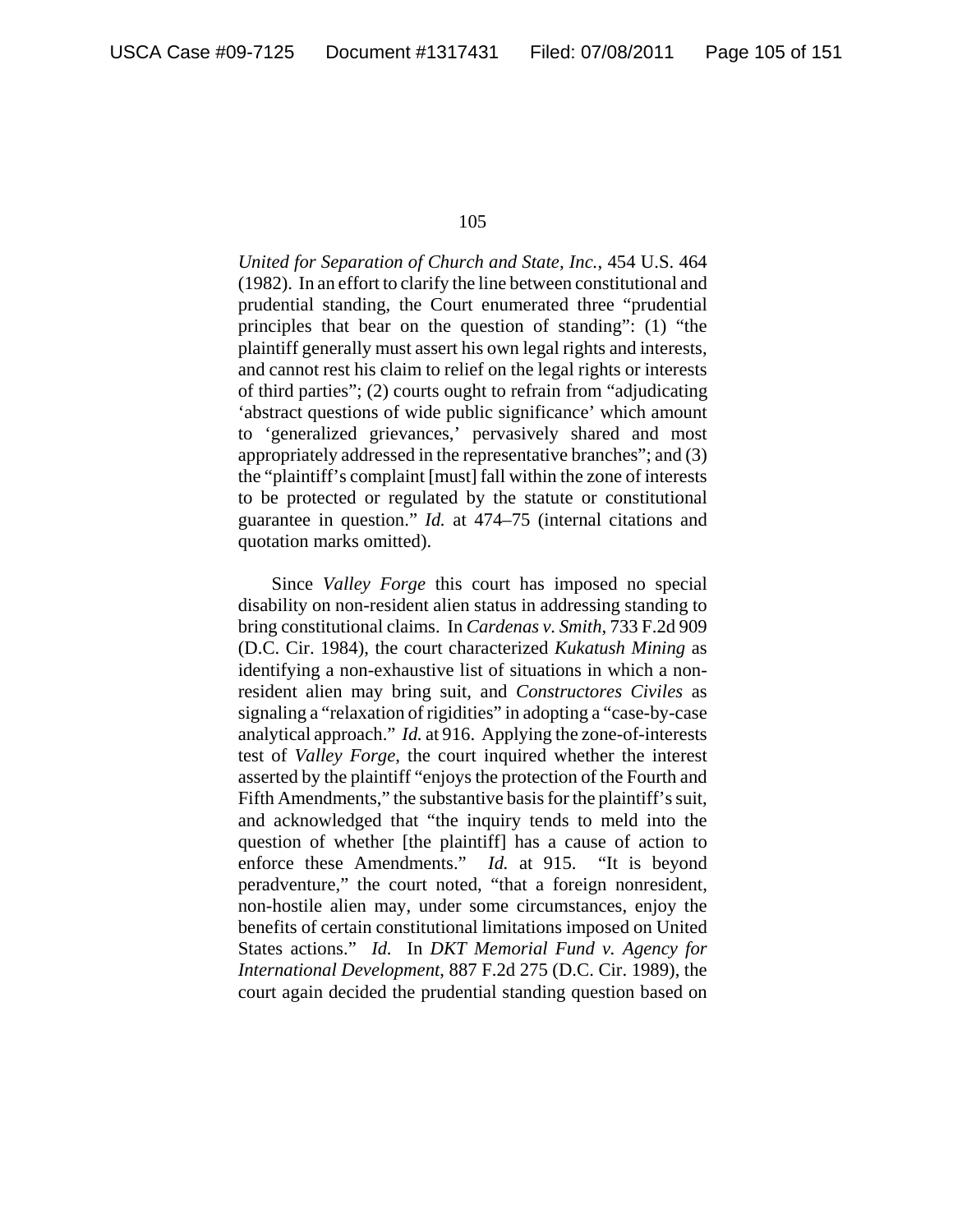the substantive question of the territorial reach of the constitutional protection: the court looked at the merits of the plaintiff's claim to determine whether the First Amendment protected the conduct of the non-resident aliens. *Id.* at 284–85.

Consequently, regardless of whether *Berlin Democratic Club* was correctly decided based on authority in this circuit at the time, this court now analyzes prudential standing on a caseby-case basis based on the zone of interests of the law providing the basis for the plaintiff's cause of action. The court has not identified any special rule governing the prudential standing of non-resident aliens. To the extent the zone-of-interests test is dependent on a "peek at the merits," *Emergency Coal. to Defend Educ. Travel v. U.S. Dep't of the Treasury*, 545 F.3d 4, 11 (D.C. Cir. 2008), the substantive question will be whether a constitutional, statutory, or common law protection has extraterritorial reach or reaches non-resident aliens.

# **B.**

The test for prudential standing "is not meant to be especially demanding," and there "need be no indication of [legislative] purpose to benefit the would-be plaintiff." *Clarke v. Sec. Indus. Ass'n*, 479 U.S. 388, 399 (1987). The question whether appellants would have prudential standing under the zone-of-interests test, assuming it applies,  $62$  turns on what law

 $62$  For purposes of this appeal the court assumes without deciding that the zone-of-interests test, developed as a matter of administrative law, *see Clarke*, 479 U.S. at 400 n.16, applies to a cause of action sounding in tort. The court has described the zone-ofinterests test for administrative claims as "a gloss on the judicial review provision of the Administrative Procedure Act.*" PDK Labs. Inc. v. DEA*, 362 F.3d 783, 791 (D.C. Cir. 2004). The First Circuit has held that prudential standing is demonstrated when a plaintiff either satisfies the zone-of-interests test or "show[s] that the harm of which he complains amounts to a 'common law' injury, such as a tort."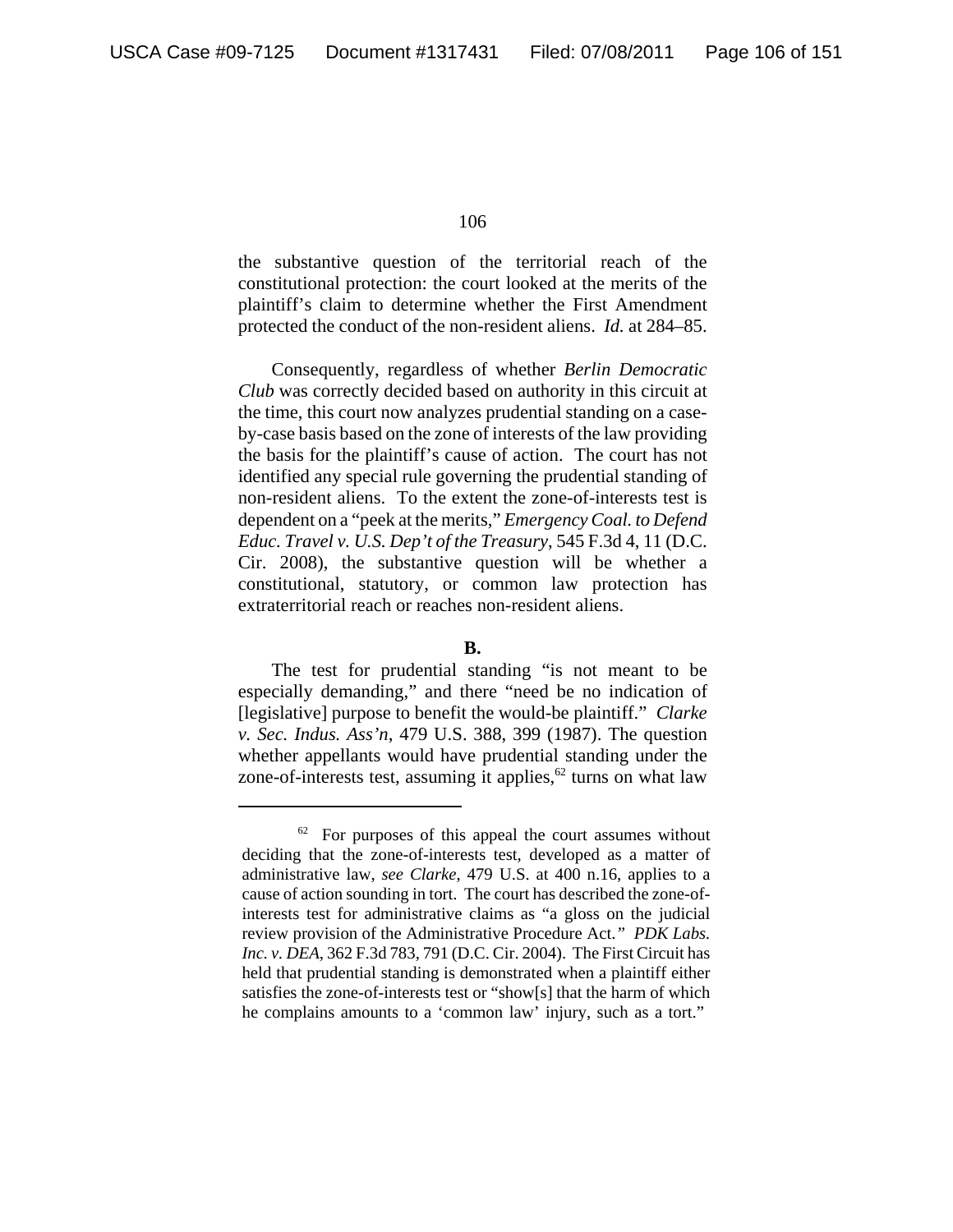provides the basis for the cause of action under District of Columbia choice of law rules, which the parties agree apply. On cross-appeal Exxon challenges the district court's choice of law analysis, and our review is *de novo*, *Felch v. Air Florida, Inc.*, 866 F.2d 1521, 1523 (D.C. Cir. 1989).<sup>63</sup>

"To determine which jurisdiction's substantive law governs a dispute, District of Columbia courts blend a 'governmental interests analysis' with a 'most significant relationship' test." *Oveissi v. Islamic Republic of Iran*, 573 F.3d 835, 842 (D.C. Cir. 2009) (quoting *Hercules & Co., Ltd. v. Shama Rest. Corp*., 566 A.2d 31, 40–41 & n.18 (D.C. 1989)). "Under the governmental interests analysis[,] . . . [a court] must evaluate the governmental policies underlying the applicable laws and determine which jurisdiction's policy would be most advanced by having its law applied to the facts of the case under review." *Id.* (quoting *Hercules*, 566 A.2d at 41) (alterations in original). "To determine which jurisdiction has the most significant relationship to a case, a court must consider  $\dots$ : (1) 'the place where the injury occurred'; (2) 'the place where the conduct

*Munoz-Mendoza v. Pierce*, 711 F.2d 421, 425 (1st Cir. 1983).

 $63$  Contrary to appellants' suggestion, the choice of law issue is properly before the court. In the Notice of Cross-Appeal, Exxon stated it appealed from "any . . . orders that have merged into the [district court's September 30, 2009] judgment." One such order is the district court's choice of law ruling, which Exxon also included in its list of rulings under review. *See* Exxon Mobil's Certificate as to Parties, Rulings, & Related Cases 3. Exxon's intent to seek review of the district court's choice of law ruling "can be fairly inferred" from its notice of appeal and its certificate of rulings under review. *LaRouche's Comm. for a New Bretton Woods v. FEC*, 439 F.3d 733, 739 (D.C. Cir. 2006). The court need not address appellants' motion to dismiss the cross-appeal because Exxon states it was filed only as a precautionary measure. Appellees' Br. 2.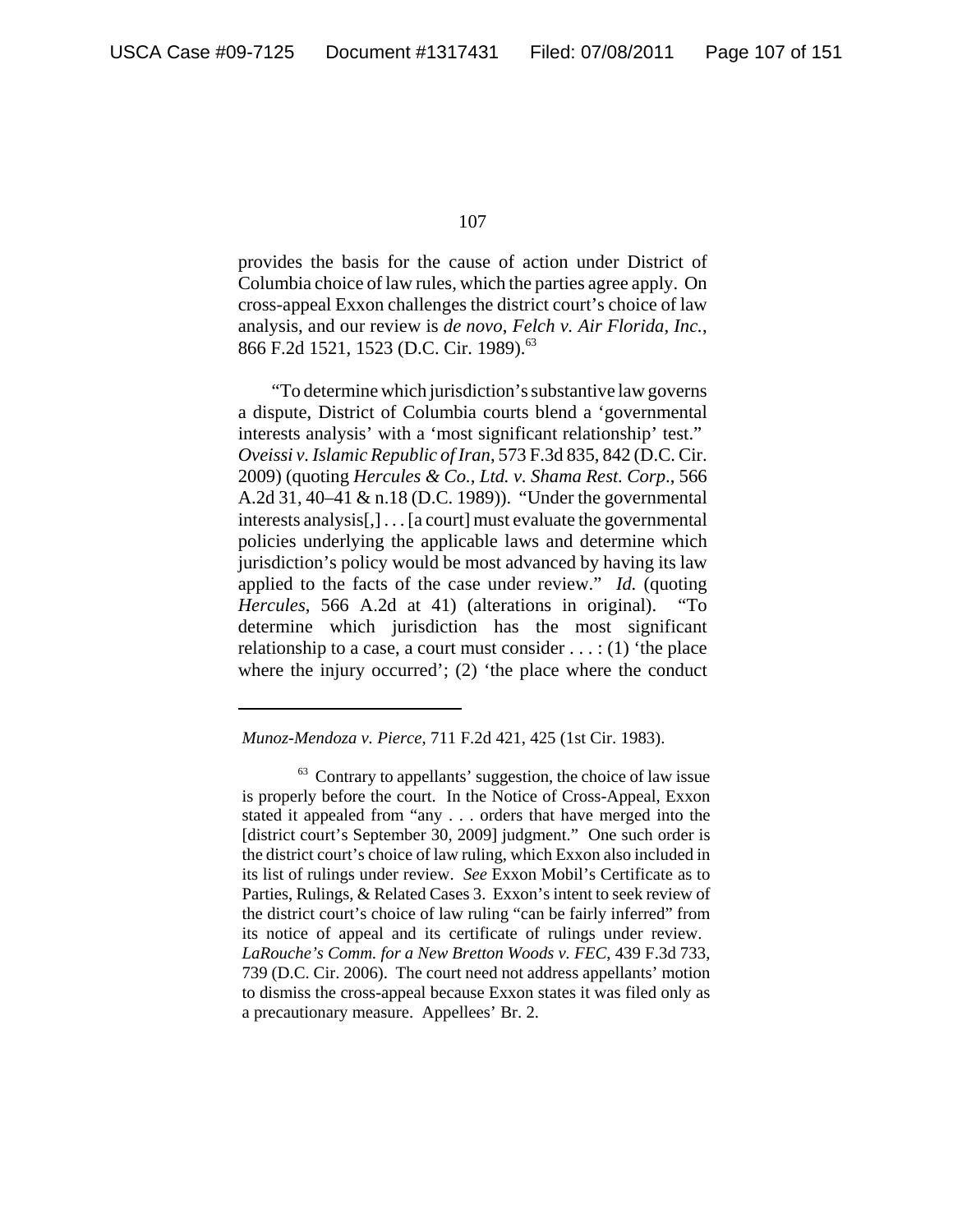causing the injury occurred'; (3) 'the domicil[e], residence, nationality, place of incorporation and place of business of the parties'; and (4) 'the place where the relationship, if any, between the parties is centered.'" *Id.* (quoting RESTATEMENT (SECOND) OF CONFLICT OF LAW § 145(2) (1971)).

The District of Columbia courts follow section 145 of the Restatement, *see Rymer v. Pool*, 574 A.2d 283, 286 (D.C. 1990), a comment to which states: "When certain contacts involving a tort are located in two or more states with identical local law rules on the issue in question, the case will be treated for choice-of-law purposes as if those contacts were grouped in a single state." RESTATEMENT (SECOND) OF CONFLICT OF LAW § 145, cmt. *i*; *see also Simon v. United States*, 341 F.3d 193, 198 n.3 (3d Cir. 2003). The district court concluded that there was no conflict among the laws of the District of Columbia, Delaware, New Jersey, and Texas, except as to the wrongful death claim as to which the district court applied Delaware law.<sup>64</sup> These are the jurisdictions in which Exxon is a legal resident and where appellants allege some of the tortious conduct occurred. The district court, however, compared the interest of the United States in applying District of Columbia law to the interest of Indonesia. *See Doe I v. Exxon Mobil*

<sup>&</sup>lt;sup>64</sup> Appellants suggest that the choice of law analysis cannot proceed because Exxon failed to demonstrate a "true conflict."

<sup>&</sup>quot;Where each state would have an interest in the application of its own law to the facts, a true conflict exists and the law of the jurisdiction with the stronger interest will apply." *In re Estate of Delaney*, 819 A.2d 968, 987 (D.C. 2003) (quoting *Biscoe v. Arlington Cnty.*, 738 F.2d 1352, 1360 (D.C. Cir. 1984)); *see also Herbert v. District of Columbia*, 808 A.2d 776, 779 (D.C. 2002); *Kaiser-Georgetown Cmty. Health Plan, Inc. v. Stutsman*, 491 A.2d 502, 509 (D.C. 1985). Appellants do not suggest that Indonesia has no interest in the application of its laws to their cases.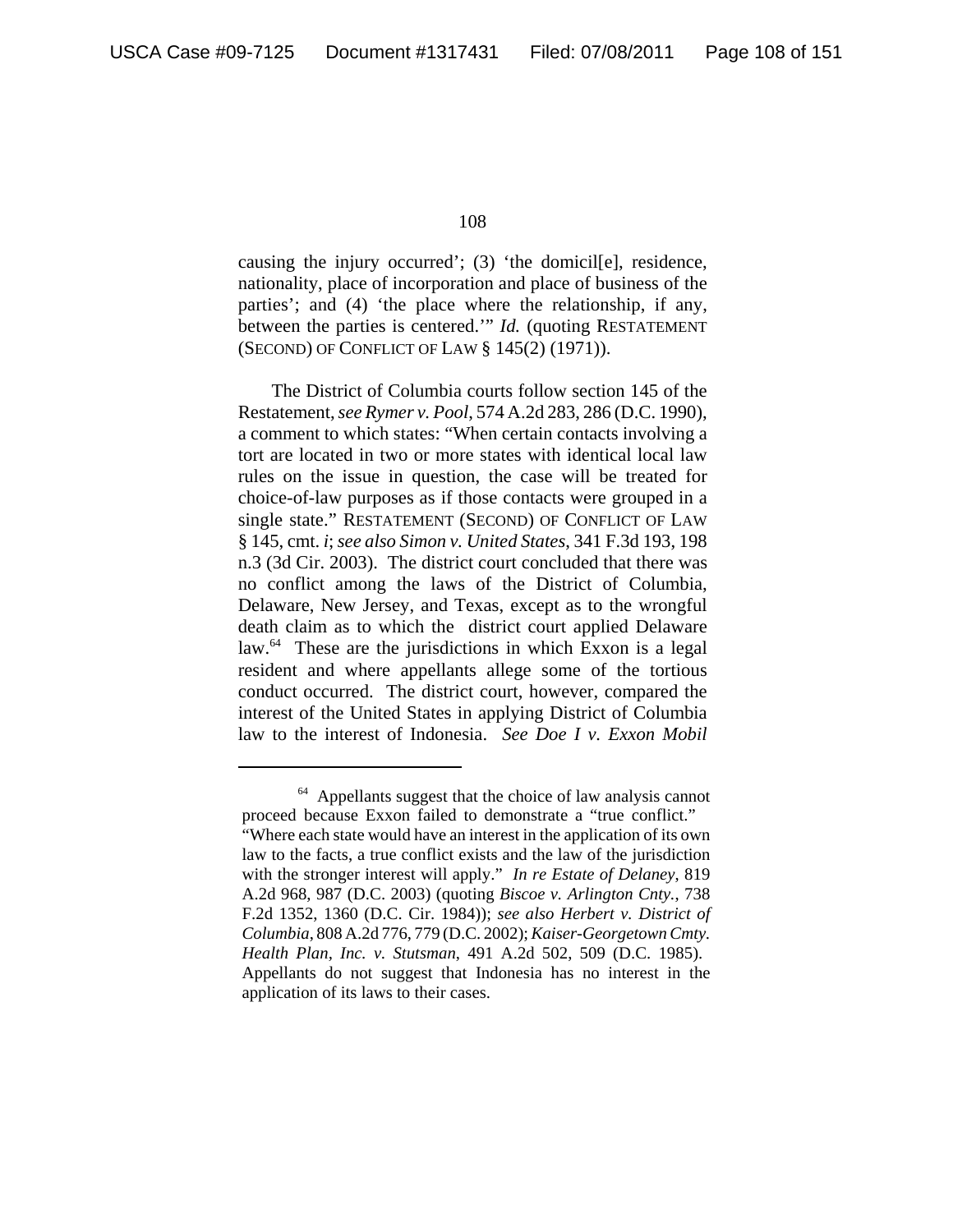*Corp.*, No. Civ.A.01-1357, 2006 WL 516744, at \*2 (D.D.C. Mar. 2, 2006). But the foreign affairs interest of the United States identified by the district court — that "the leader of the free world[ ] has an overarching, vital interest in the safety, prosperity, and consequences of the behavior of its citizens, particularly its super-corporations conducting business in one or more foreign countries," *id.*, does not necessarily reflect the interests of the several states. Rather the court must compare the interests of the three states, and the interest of the forum District of Columbia, with the interests of Indonesia. The district court correctly observed that such a comparison "tilt[s] in favor of Indonesia." *Id.*

"[S]ubject only to rare exceptions, the local law of the state where conduct and injury occurred will be applied to determine whether the actor satisfied minimum standards of acceptable conduct and whether the interest affected by the actor's conduct was entitled to legal protection." RESTATEMENT (SECOND) OF CONFLICT OF LAWS § 145 cmt. d; *see also Drs. Groover, Christie & Merritt, P.C. v. Burke*, 917 A.2d 1110, 1117 (D.C. 2007). The place of injury is accorded particular importance "in the case of personal injuries and of injuries to tangible things." *Washkoviak v. Student Loan Mkg. Ass'n*, 900 A.2d 168, 182 (D.C. 2006) (quoting RESTATEMENT (SECOND) OF CONFLICT OF LAWS § 145 cmt. f). The district court concluded that "[s]ome (perhaps most) of the conduct occurred in Indonesia, although plaintiffs argue that ExxonMobil knew about and participated, indeed directed, from the United States the allegedly culpable conduct to the detriment of plaintiffs." *Doe I*, 2006 WL 516744, at \*1. Other than decision-making, for purposes of the nonfederal tort claims all conduct causing injury occurred in Indonesia according to the complaint. The plaintiffs are citizens of and reside in Indonesia. The defendants, at the time the *Doe I* complaint was filed in 2001, were incorporated in the United States: one corporate defendant had its principal place of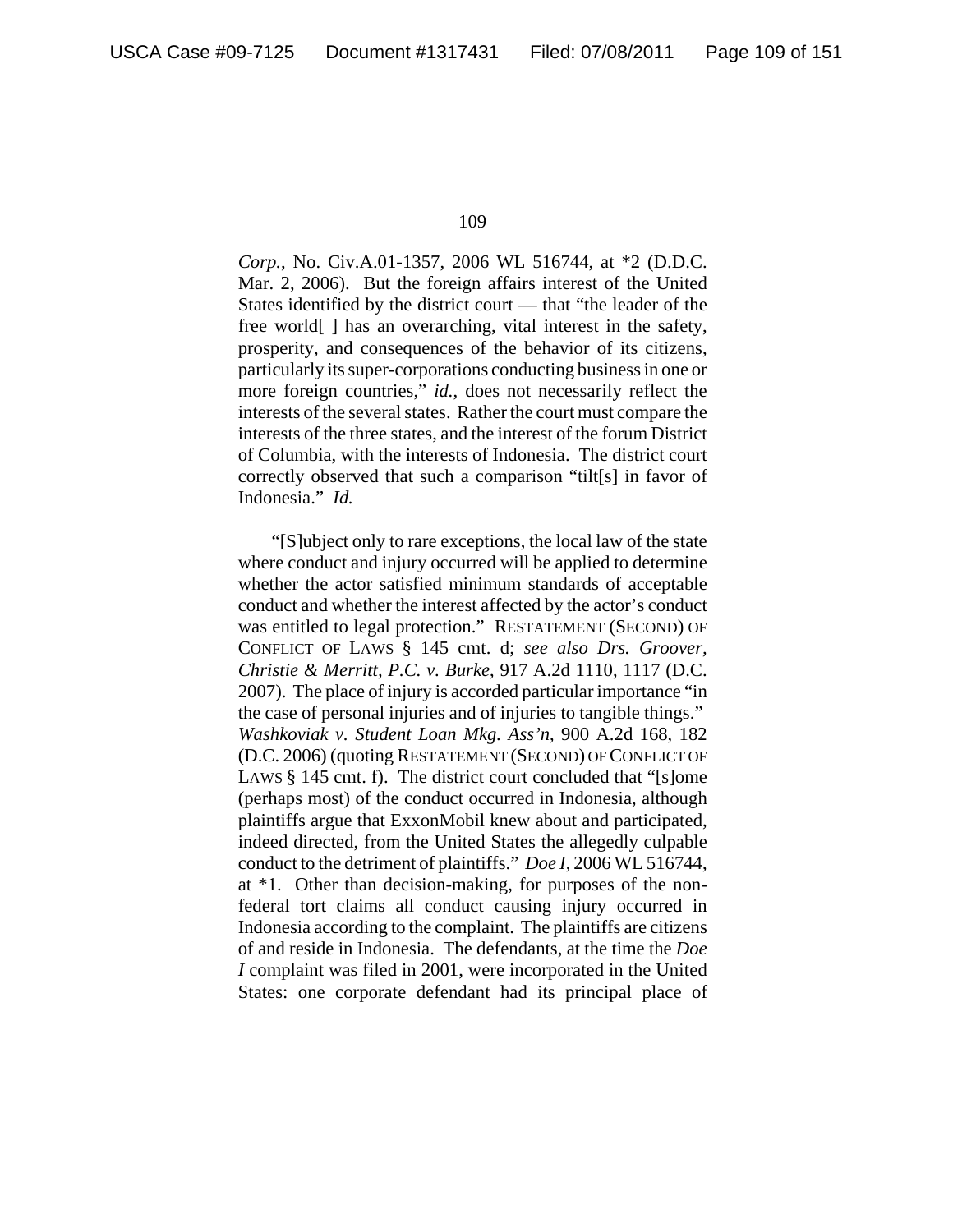business in Indonesia and three in various U.S. states. The citizenship of the corporate defendant with its principal place of business in Indonesia at the time the *Doe VIII* complaint was filed in 2007 remains in dispute. The district court found that "[t]he relationship between [Exxon] and plaintiffs is likely centered in Indonesia." *Id.*

In view of the importance that the Restatement places on the place of injury, which District of Columbia choice of law rules follow, RESTATEMENT (SECOND) OF CONFLICT OF LAWS § 145 cmt. d; *Rymer*, 574 A.2d at 286, and the fact that the remaining factors weigh in favor of a choice of Indonesian law, we hold that Indonesian law applies to appellants' non-federal claims. Exxon's objection that Indonesian law should not apply due to considerations of international comity concerns the content of Indonesian law, not its applicability under District of Columbia choice of law rules. Exxon relies on dictum in *Phillips v. Eyre*,  $(1870)$  6 L.R.Q.B. 1 at 30–31 (Eng.), for the proposition that comity would support recognizing a general amnesty issued by the foreign jurisdiction upon whose law the court relies. It points to the objection of the Indonesian Embassy, which refers to an agreement to establish a human rights court and a commission for truth and reconciliation, but does not refer to either the implementation of that agreement, the exclusivity of that remedy, or amnesty for any party. None of the experts on Indonesian law presented to the district court referred to the remedies cited by the Embassy and their status and applicability are uncertain.

# **C.**

Because Indonesian law applies under District of Columbia choice of law rules, the court need not address Exxon's federal preemption argument regarding District of Columbia and Delaware law. To the extent Exxon suggested during oral argument that appellants' non-federal tort claims would be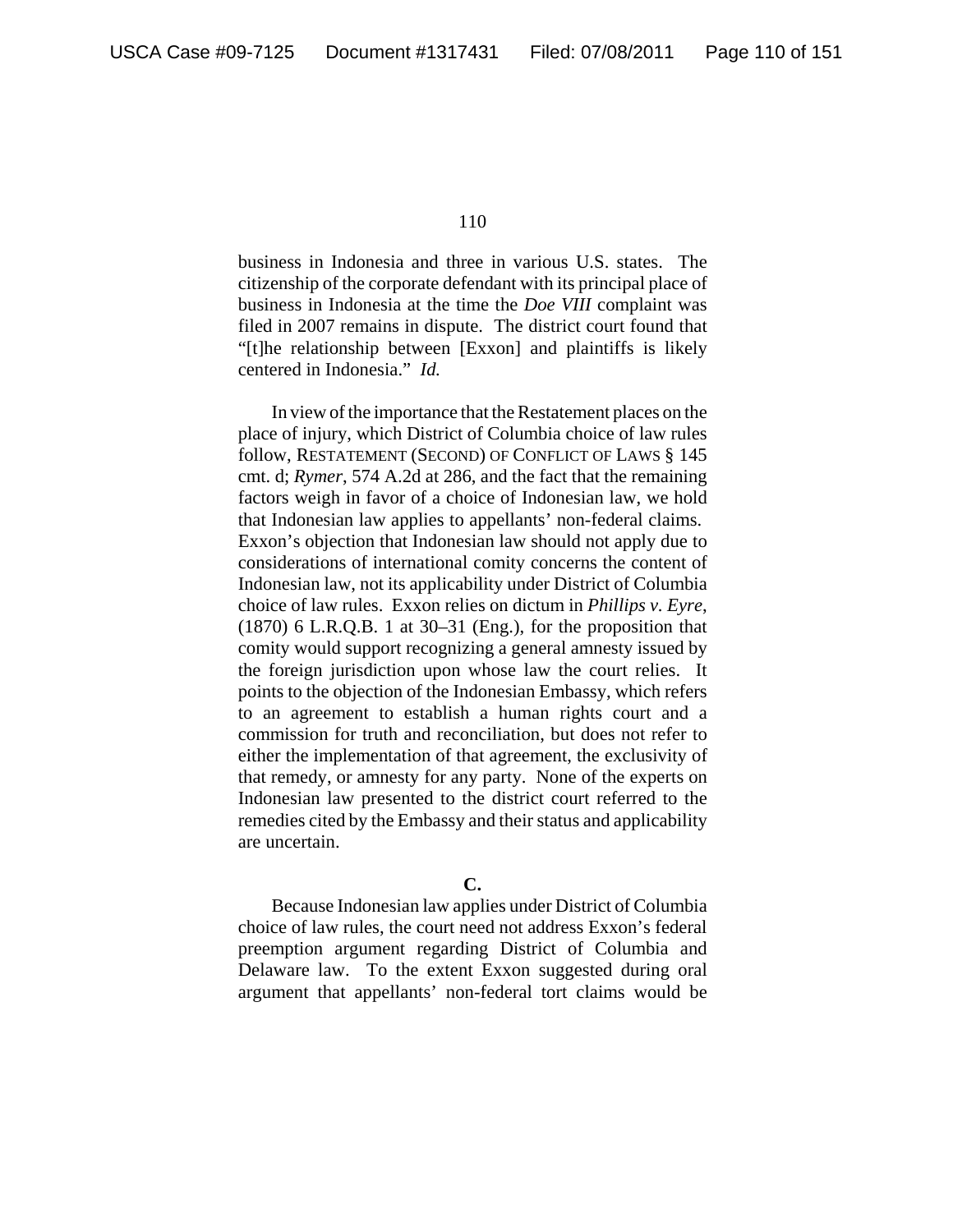preempted if Indonesian law applies, the authorities it cites in its brief are inapposite, relating to the "supremacy of the national power in the general field of foreign affairs" and to the need to prevent the legislatures of the states from conducting foreign policy, *Hines v. Davidowitz*, 312 U.S. 52, 62–63 (1941); *see also Zschernig v. Miller*, 389 U.S. 429, 440–41 (1968); *Saleh*, 580 F.3d at 12–13. Otherwise, the argument is forfeited because it is not presented in Exxon's briefs. *See N.Y. Rehab. Care Mgmt., LLC v. NLRB*, 506 F.3d 1070, 1076 (D.C. Cir. 2007) (quoting *Schneider v. Kissinger*, 412 F.3d 190, 200 n.1 (D.C. Cir. 2005)); *see also* FED. R. APP. P. 28(a)(9).

### **VII.**

Exxon contends that the *Doe VIII* complaint, which is based on diversity jurisdiction, 28 U.S.C. § 1332, should be dismissed for lack of complete diversity between plaintiffs and defendants. Complete diversity requires that no two parties on opposite sides of an action can be citizens of the same state. *See Strawbridge v. Curtiss*, 7 U.S. (3 Cranch) 267, 267 (1806). The diversity statute does not confer subject matter jurisdiction over a lawsuit between an alien on one side, and an alien and a U.S. citizen on the other side. *See Saadeh v. Farouki*, 107 F.3d 52, 61 (D.C. Cir. 1997). The *Doe VIII* complaint alleges that the plaintiffs are Indonesian citizens, *Doe VIII* Compl. ¶¶ 6–9, and that defendant Exxon Mobil of Indonesia ("EMOI"), is incorporated in the Cayman Islands with its principal place of business in Indonesia. *Id.* ¶ 16.

The district court did not reach Exxon's diversity objections. We agree with appellants that EMOI's non-diversity would not mandate dismissal because the district court, were it to find that EMOI is a non-diverse party, could dismiss EMOI, permitting appellants to proceed against Exxon Mobil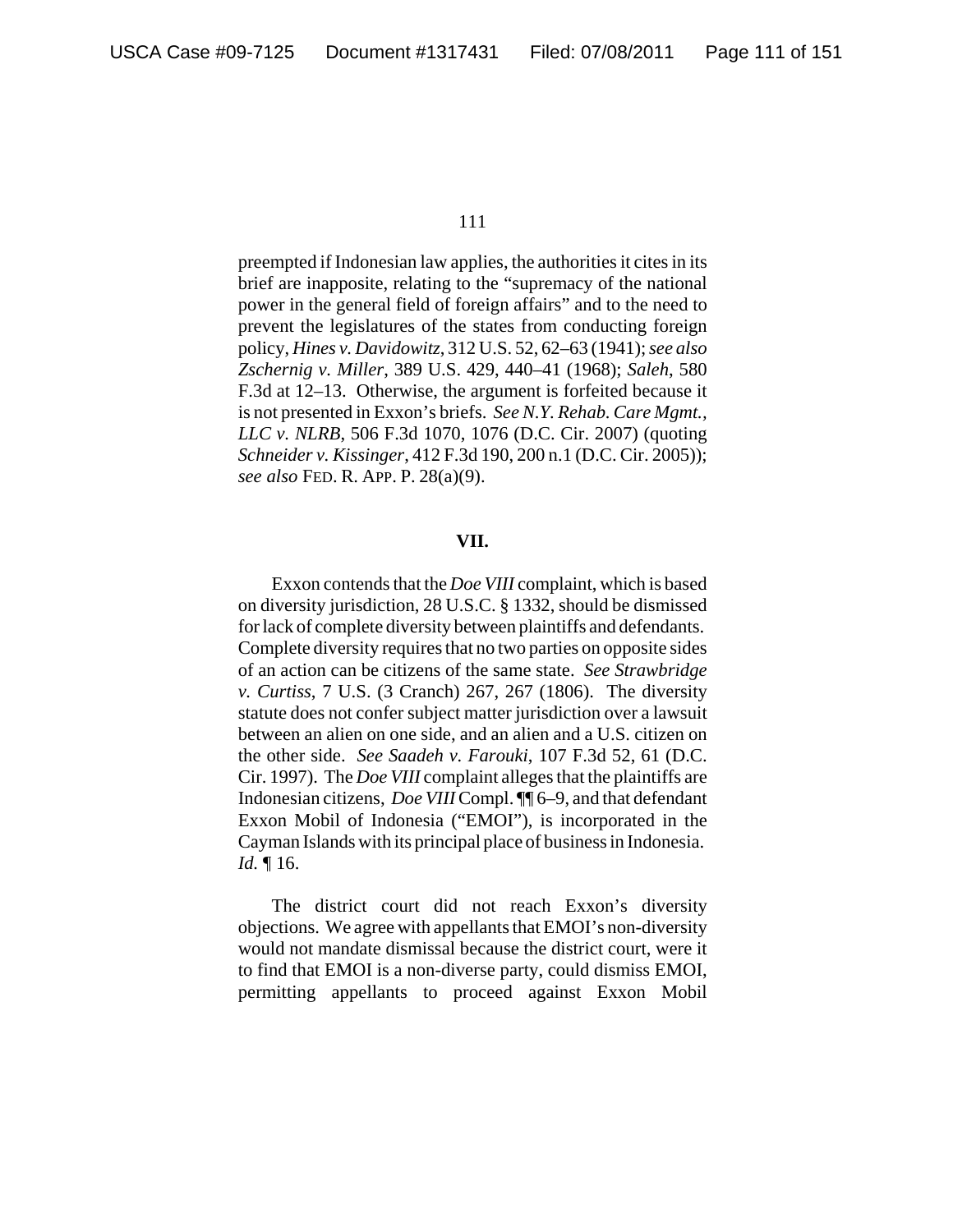Corporation. Federal Rule of Civil Procedure 21 permits dismissal of "jurisdictional spoilers" and creates a "fiction that [the dismissal] relates back to the date of the complaint," *In re Lorazepam & Clorazepate Antitrust Litig.*, 631 F.3d 537, 542 (D.C. Cir. 2011). We therefore remand this issue to the district court.

Accordingly, we affirm the dismissal of appellants' TVPA claims, we reverse the dismissal of the ATS claims at issue in this appeal, along with the dismissal of appellants' non-federal tort claims, and we remand the cases to the district court.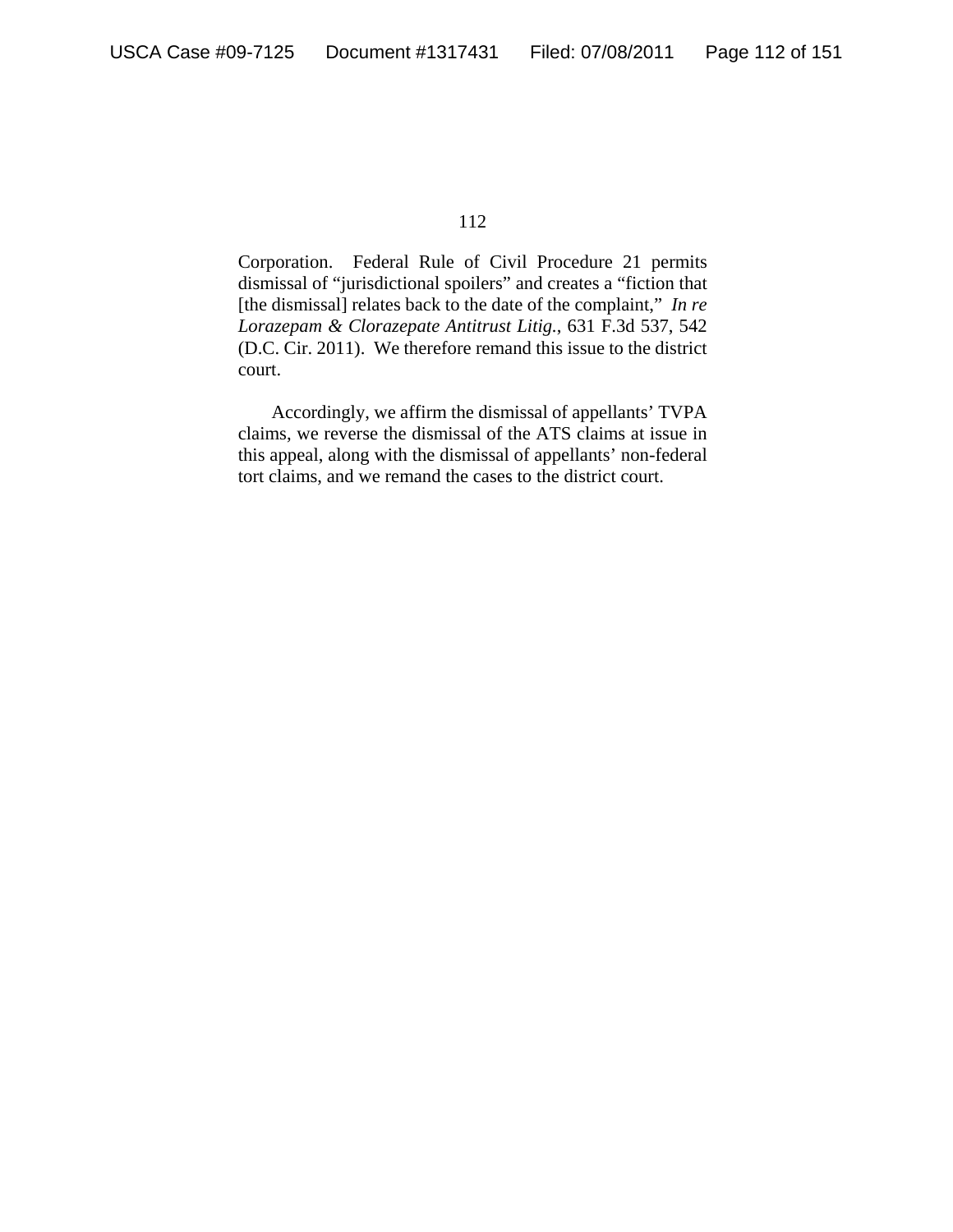# KAVANAUGH, *Circuit Judge*, dissenting in part:

Plaintiffs are Indonesian citizens who allege that they (or their family members) were imprisoned, beaten, abused, and in some cases killed in Indonesia by Indonesian soldiers. Plaintiffs claim that the Indonesian soldiers violated customary international norms against torture, extrajudicial killing, and prolonged detention. The Indonesian soldiers provided security for an American corporation, Exxon. In this case, plaintiffs did not sue Indonesia or Indonesian officials. Rather, they sued Exxon under the Alien Tort Statute, or ATS, for aiding and abetting the Indonesian officials' tortious conduct.

The ATS grants federal district courts jurisdiction over "any civil action by an alien for a tort only, committed in violation of the law of nations or a treaty of the United States." 28 U.S.C. § 1350. In cases such as this where no U.S. treaty is involved, the substantive content of an ATS claim is determined by reference to customary international law, also commonly called the law of nations. *See Sosa v. Alvarez-Machain*, 542 U.S. 692 (2004). Customary international law is a kind of international common law. It is a body of sometimes difficult-to-ascertain rules and principles that arise informally from the general and consistent practice of nations, and that have been recognized and enforced in international tribunals such as the post-World War II tribunal at Nuremberg.

In the District Court, Judge Oberdorfer dismissed plaintiffs' ATS claims. *Doe I v. Exxon Mobil Corp.*, 393 F. Supp. 2d 20, 24-27 (D.D.C. 2005). I would affirm Judge Oberdorfer's decision for any of four independent reasons.<sup>1</sup>

 <sup>1</sup>  $1$  In addition to their ATS claims, plaintiffs have asserted claims under the federal Torture Victim Protection Act and state tort law. I agree with the majority opinion's decision to affirm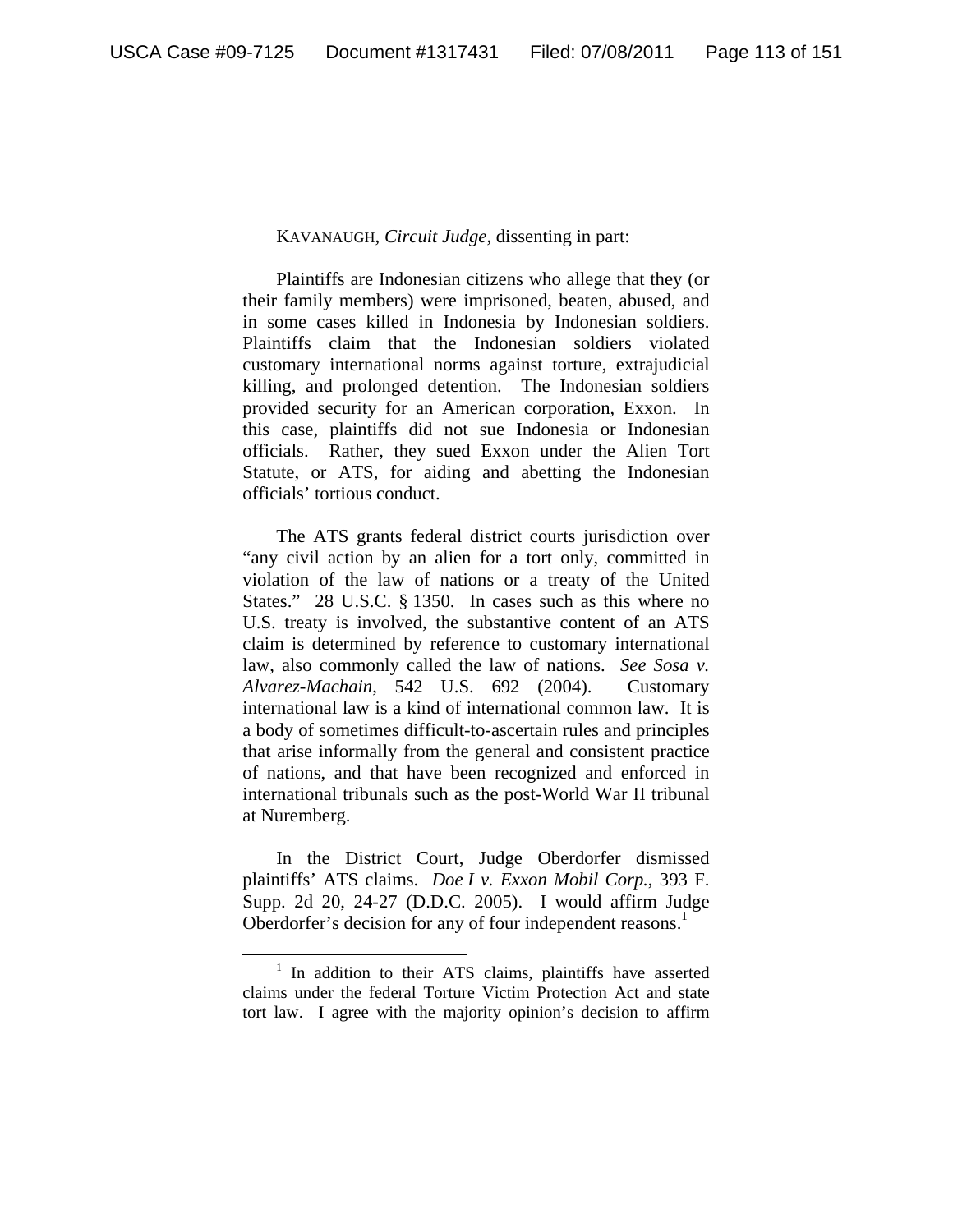$\overline{a}$ 

2

*First*, under the presumption against extraterritoriality, the ATS does not apply to conduct that occurred in foreign nations – such as this suit, which concerns conduct that occurred in Indonesia. A "longstanding principle of American law" dictates that "legislation of Congress, unless a contrary intent appears, is meant to apply only within the territorial jurisdiction of the United States." *EEOC v. Arabian American Oil Co. (ARAMCO)*, 499 U.S. 244, 248 (1991). The presumption helps the United States avoid conflicts with other nations, which of course have a strong interest in policing and regulating conduct in their own countries. The ATS contains no textual indication that it was meant to apply to conduct in foreign countries. Moreover, the ATS's historical purpose was to avoid conflicts with foreign governments. It did so by providing redress for foreign citizens who suffered injuries *within the United States* or on the high seas. As this case exemplifies – given Indonesia's strenuous and repeated objections to a U.S. court's entertaining plaintiffs' suit – extending the ATS to conduct that occurs *in foreign countries* creates rather than avoids conflicts with foreign nations and thus runs directly counter to

dismissal of the TVPA claims. I also agree with the majority opinion's decision to remand the state-law claims, including for a careful analysis of whether those claims are preempted under the foreign affairs preemption doctrine. *See American Ins. Ass'n v. Garamendi*, 539 U.S. 396, 422-23 (2003); *Zschernig v. Miller*, 389 U.S. 429 (1968); *Hines v. Davidowitz*, 312 U.S. 52 (1941); *Saleh v. Titan Corp.*, 580 F.3d 1, 11-12 & 12 n.8 (D.C. Cir. 2009); *see also Chamber of Commerce of the United States v. Whiting*, 131 S. Ct. 1968, 1983 (2011) (describing "uniquely federal areas of regulation" and citing *Garamendi* and *Crosby v. Nat'l Foreign Trade Council*, 530 U.S. 363, 373-74 (2000), as examples of federal authority over foreign affairs).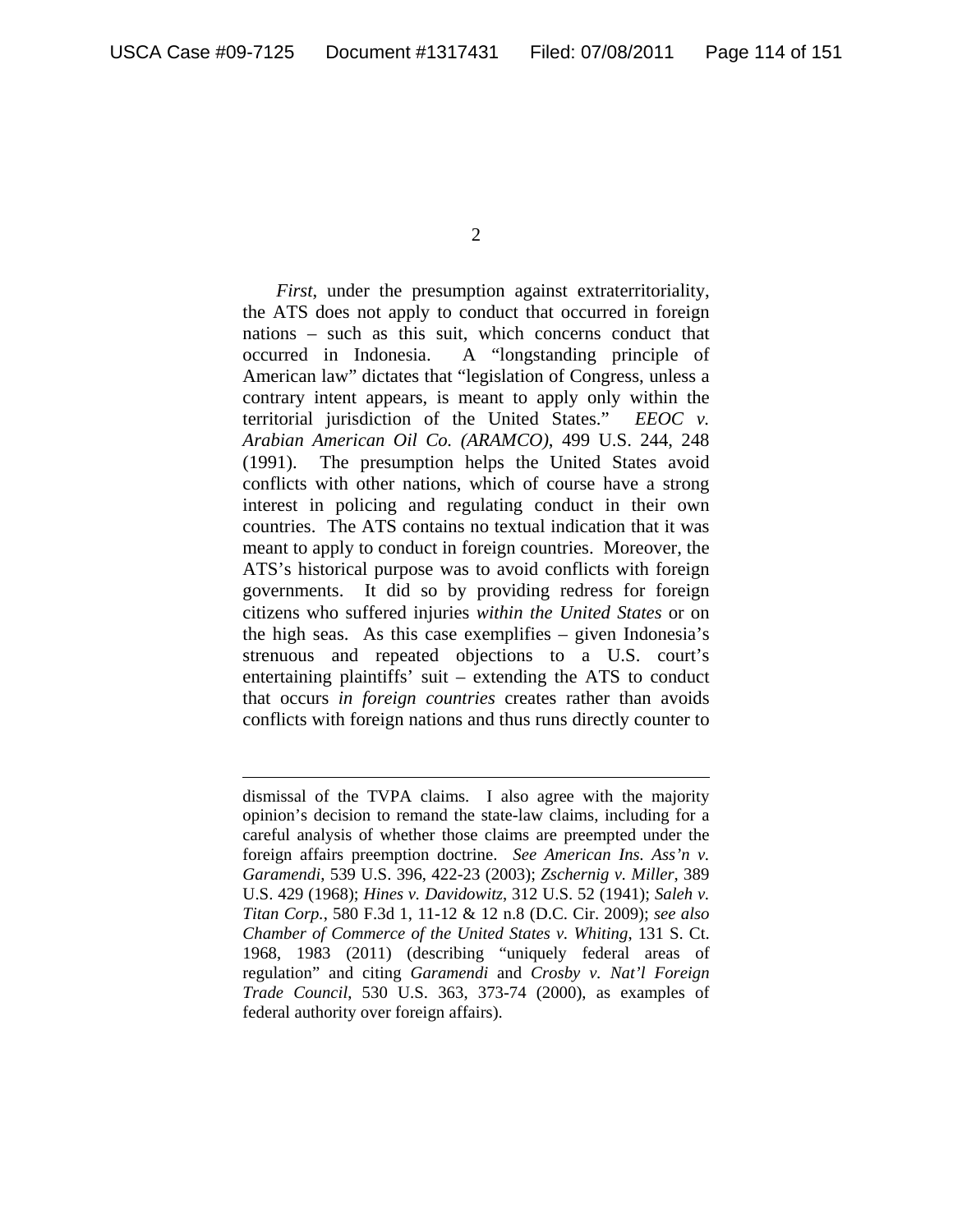both the presumption against extraterritoriality and the ATS's design and purpose.

*Second*, as the Second Circuit recently held, the ATS does not apply to claims against corporations. *See Kiobel v. Royal Dutch Petroleum Co*., 621 F.3d 111 (2d Cir. 2010). In *Sosa*, the Supreme Court stated that courts in ATS cases must determine whether customary international law "extends the scope of liability for a violation of a given norm to the perpetrator being sued." 542 U.S. at 732 n.20. Customary international law does not recognize corporate liability. That means plaintiffs' ATS claims against a corporation (Exxon) cannot go forward. Moreover, the Supreme Court in *Sosa*  emphasized the need for judicial restraint, "great caution," and "vigilant doorkeeping" in ATS cases. *Id.* at 725-29. Given the Supreme Court's admonition, it would be quite odd for a U.S. court to allow a customary international law-based ATS claim against a corporation when no international tribunal has allowed a customary international law claim against a corporation.

*Third*, even if customary international law established corporate liability for torture and extrajudicial killing, we still should not allow plaintiffs' ATS claims for those violations to go forward because doing so would be incongruous with the Torture Victim Protection Act. The Supreme Court has indicated that courts should exercise judicial restraint and interpret the open-ended language of the ATS by reference to analogous congressionally enacted causes of action. *See Sosa*, 542 U.S. at 731. Plaintiffs assert that the ATS and customary international law give *aliens* a cause of action for torture and extrajudicial killing. The analogous Torture Victim Protection Act gives *U.S. citizens* a cause of action for torture and extrajudicial killing. But the TVPA does not allow corporate liability or aiding and abetting liability. In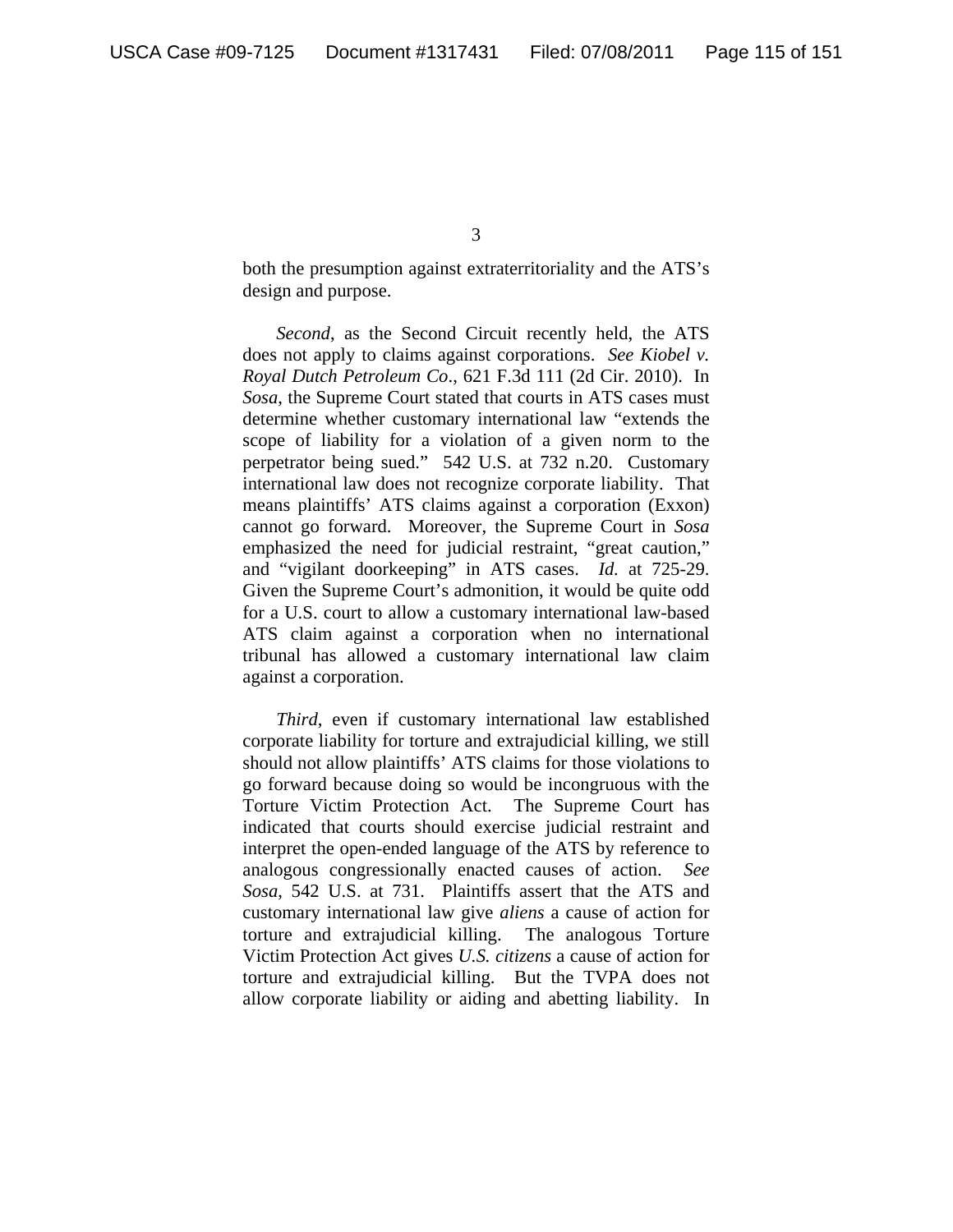exercising the restraint mandated by the Supreme Court in ATS cases, we must follow Congress's approach to fashioning the TVPA for U.S. citizens and similarly fashion the ATS for aliens. Under the majority opinion's contrary approach, an *alien* can sue a corporation in a U.S. court for aiding and abetting torture and extrajudicial killing, but a *U.S. citizen* cannot sue the same corporation in the same U.S. court for the exact same aiding and abetting of torture and extrajudicial killing. That makes little sense and is, to put it charitably, a strange reading of congressional intent and Supreme Court precedent.

 *Fourth*, the Supreme Court has required us to interpret the open-ended language of the ATS so as to avoid conflict with the Nation's foreign policy – and therefore, to heed Executive Branch statements of interest in ATS cases. *See Sosa*, 542 U.S. at 733 n.21. Following *Sosa*, courts must dismiss ATS cases when the Executive Branch reasonably explains that the suit would harm U.S. foreign policy interests. Here, the Executive Branch has repeatedly stated that allowing these ATS claims to proceed would harm the United States' relationship with Indonesia – an assertion backed up by several pointed letters that the Government of Indonesia has submitted directly to this Court and the District Court. The Executive Branch has explained that damage to the United States' relationship with Indonesia would in turn impair American national security and foreign policy with respect to the ongoing war against al Qaeda, a war in which Indonesia is a key ally. Judge Oberdorfer heeded those concerns and, in light of them, properly dismissed plaintiffs' ATS claims.<sup>2</sup>

<sup>4</sup> 

 <sup>2</sup> <sup>2</sup> Plaintiffs base their claims on underlying customary international law norms against torture, extrajudicial killing, and prolonged detention. From a lower court's perspective in an ATS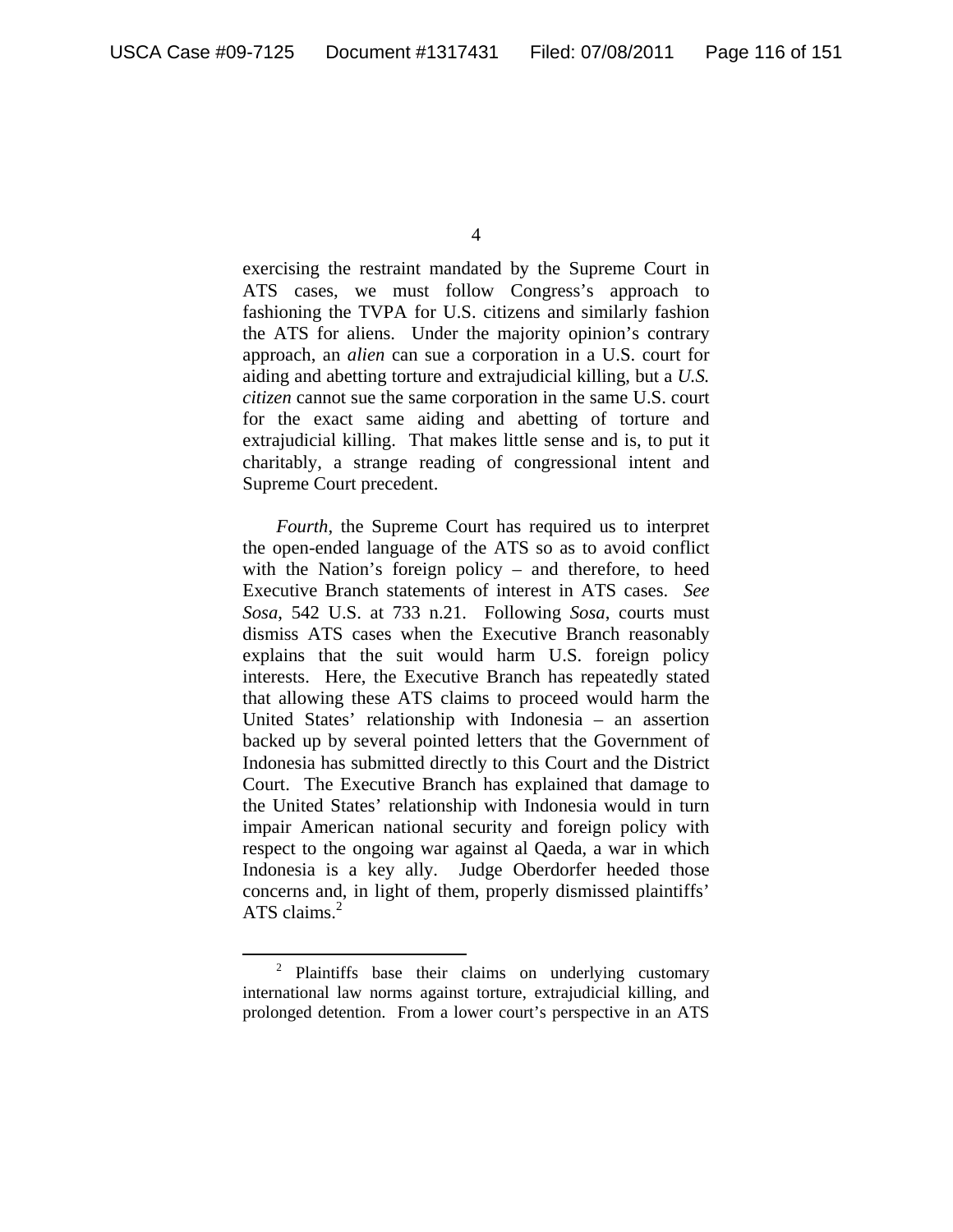$\overline{a}$ 

5

 Exercising the caution mandated by the Supreme Court in ATS cases, I would dismiss the ATS claims for any of those four independent reasons. In my judgment, permitting these ATS claims to proceed jumps the rails of proper judicial restraint.

case, there may be as many as seven currently cognizable customary international law norms: what one might call the "Blackstone three" plus the "Breyer four." The original Blackstone three are offenses against ambassadors, violations of safe conducts, and piracy. *Sosa*, 542 U.S. at 715. The Breyer four – which Justice Breyer identified but the Court as a whole has not yet taken a position on – are torture, genocide, crimes against humanity, and war crimes. *Id.* at 762 (Breyer, J., concurring). Because plaintiffs assert a torture claim – which is one of the Breyer four and at this point almost certainly has become a customary international law norm cognizable in ATS cases against state actors at least – plaintiffs' suit satisfies that threshold requirement for an ATS claim. *Cf. id.* at 738 (dismissing suit because no cognizable customary international law norm alleged). For that reason, unlike in *Sosa*, we must consider the various other arguments raised by Exxon against plaintiffs' ATS claim for torture. It seems doubtful, however, that the other two norms asserted by plaintiffs – extrajudicial killing and prolonged detention, which are not among the Blackstone three or the Breyer four – would be cognizable in an ATS suit against any defendant. Because the majority opinion is remanding the ATS suit to the District Court, it will be up to that court on remand to assess whether the ATS extends to claims for extrajudicial killing and prolonged detention.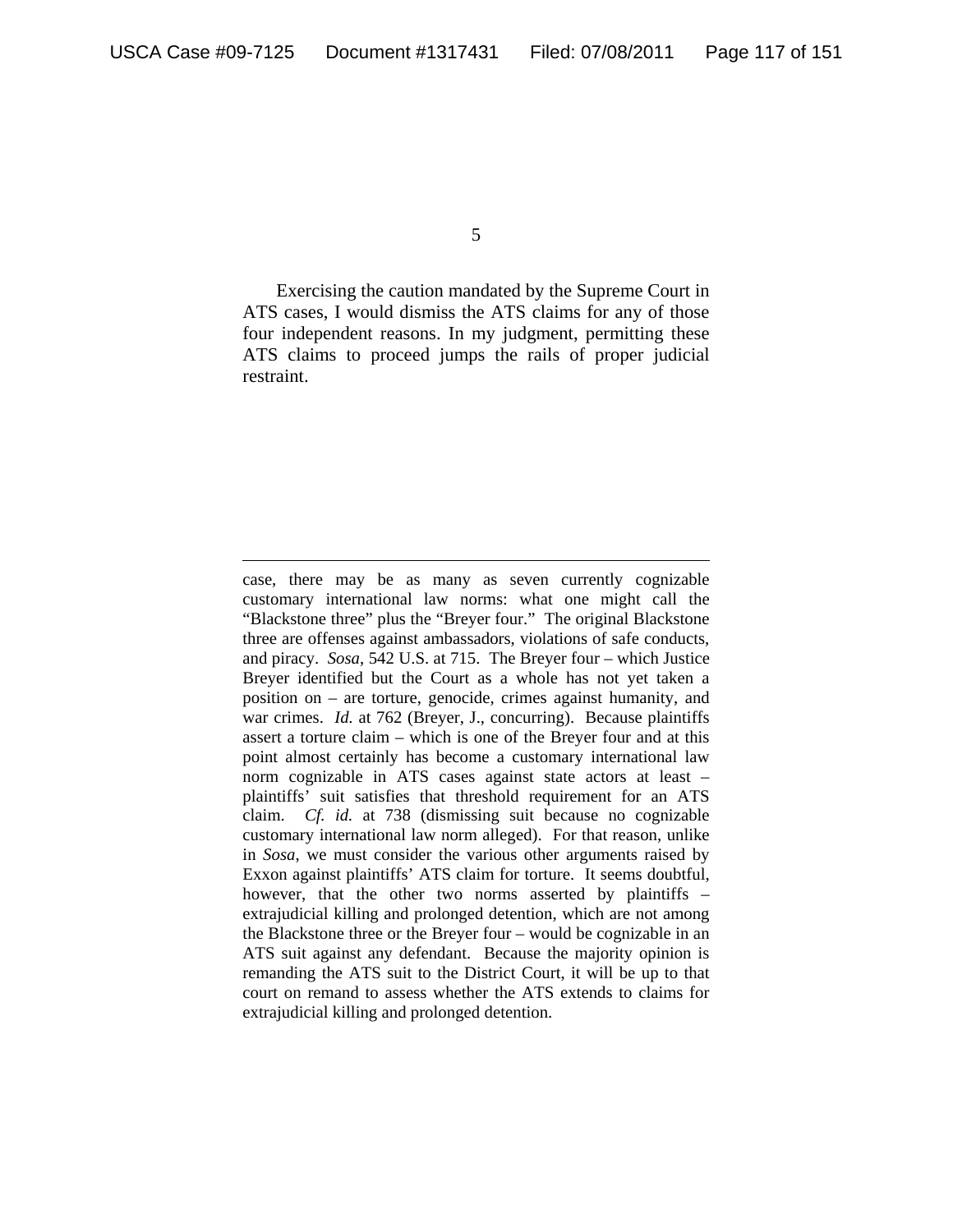6 I

*First*, I would dismiss the ATS claims because the torts alleged here occurred in Indonesia and the ATS does not extend to conduct that occurred in foreign lands.<sup>3</sup>

It is true that some courts of appeals, without any analysis of extraterritoriality, have permitted ATS suits even though the underlying tortious conduct occurred in foreign countries. *See, e.g.*, *Hilao v. Estate of Marcos*, 25 F.3d 1467 (9th Cir. 1994); *Filartiga v. Pena-Irala*, 630 F.2d 876 (2d Cir. 1980). We are of course not bound by decisions of other courts of appeals. Moreover, those cases contain no judicial analysis of the extraterritoriality question and thus provide no persuasive arguments for accepting the extraterritorial application of the ATS. *See Arizona Christian School Tuition Organization v. Winn*, 131 S. Ct. 1436, 1448-49 (2011) (conclusion assumed sub silentio in prior cases is not precedent). And the fact that some of those cases have been on the books for several years does not add materially to their persuasive

 $\frac{1}{3}$ <sup>3</sup> Somewhat surprisingly, no court of appeals has analyzed whether the ATS applies to conduct that took place in a foreign nation. In its recent opinion on ATS corporate liability, the Second Circuit expressly left this question open and suggested that it "very well could conclude that the ATS does *not* apply extraterritorially, and thus we would dismiss this and the vast majority of recent ATS suits on the ground that the violations of customary international law alleged by plaintiffs originated or took place in a foreign country." *Kiobel v. Royal Dutch Petroleum Co.*, 621 F.3d 111, 143 n.44 (2d Cir. 2010) (internal quotation marks omitted); *see also id.*  at 117 n.10. One Ninth Circuit judge who has addressed the issue stated that the ATS should not apply to conduct that occurred on foreign land. *See Sarei v. Rio Tinto, PLC*, 625 F.3d 561, 563-64 (9th Cir. 2010) (Kleinfeld, J., dissenting). In *Sosa*, the extraterritoriality issue was raised, but the Court did not reach it because the Court rejected the ATS claim on other grounds. Only Justice Breyer alluded to the extraterritoriality issue, and he did so only briefly. *See Sosa v. Alvarez-Machain*, 542 U.S. 692, 761-63 (2004) (Breyer, J., concurring).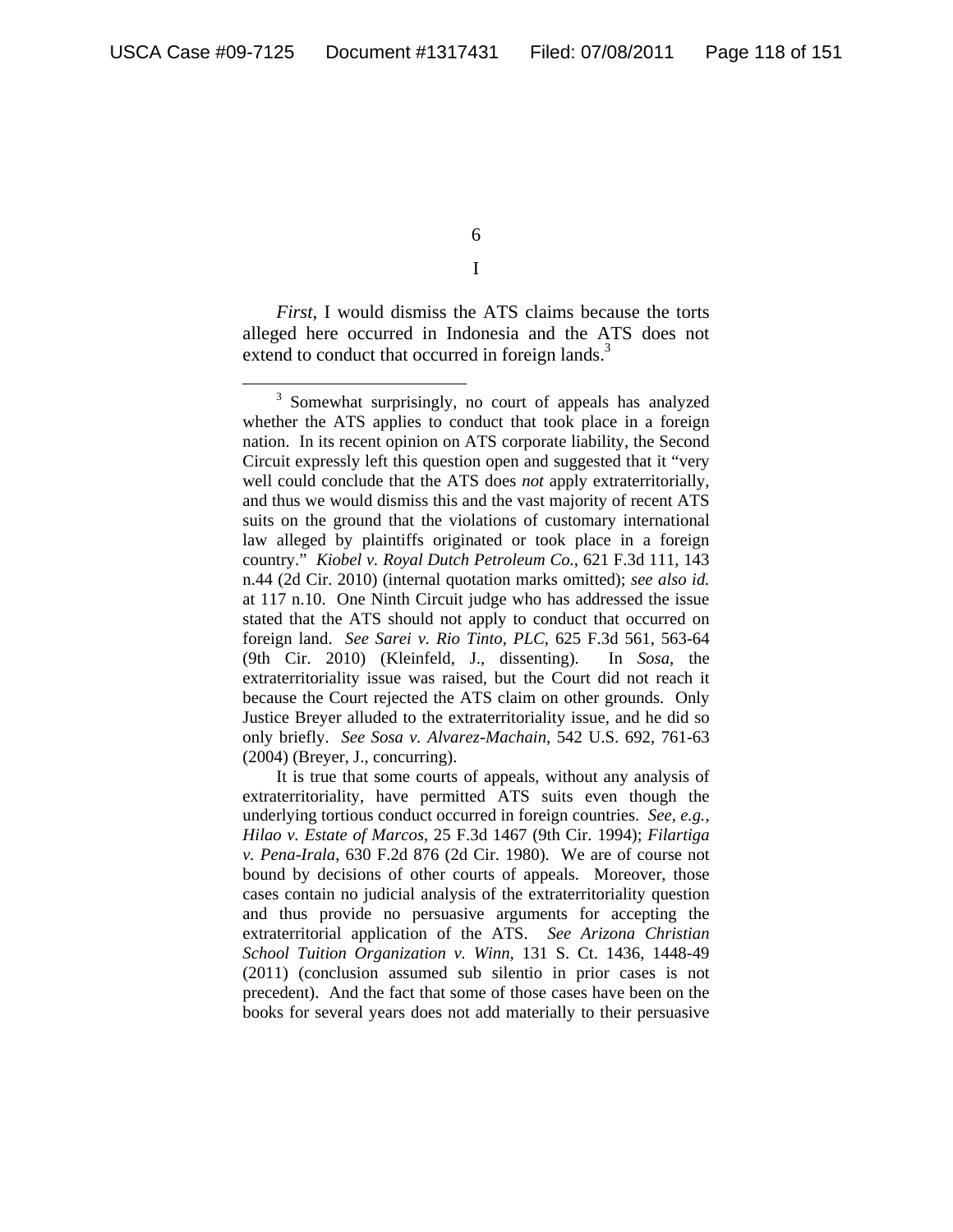$\overline{a}$ 

7

 It is a "longstanding principle of American law 'that legislation of Congress, unless a contrary intent appears, is meant to apply only within the territorial jurisdiction of the United States.'" *EEOC v. Arabian American Oil Co. (ARAMCO)*, 499 U.S. 244, 248 (1991) (quoting *Foley Bros., Inc. v. Filardo*, 336 U.S. 281, 285 (1949)). Because Congress "ordinarily legislates with respect to domestic, not foreign matters," courts presume that statutes do not apply to conduct in foreign lands unless an "affirmative intention of the Congress clearly expressed" indicates otherwise. *Morrison v. Nat'l Australia Bank Ltd.*, 130 S. Ct. 2869, 2877 (2010).

The presumption against extraterritoriality "serves to protect against unintended clashes between our laws and those of other nations which could result in international discord." *ARAMCO*, 499 U.S. at 248. The presumption avoids the "serious risk of interference with a foreign nation's ability independently to regulate its own commercial affairs." *F. Hoffmann-La Roche Ltd. v. Empagran S.A.*, 542 U.S. 155, 165 (2004). "Foreign conduct is generally the domain of foreign law," and "courts should assume that legislators take account of the legitimate sovereign interests of other nations when they write American laws." *Microsoft Corp. v. AT & T*, 550 U.S. 437, 455 (2007) (internal quotation marks and alteration omitted).

 The presumption against extraterritoriality is focused on the site of the conduct, not the identity of the defendant. *See, e.g.*, *Morrison*, 130 S. Ct. at 2884 (the transactions that a

force. *See Milner v. Dep't of the Navy*, 131 S. Ct. 1259, 1268 (2011) ("immaterial" that an incorrect doctrine "has been consistently relied upon and followed for 30 years" in the lower courts).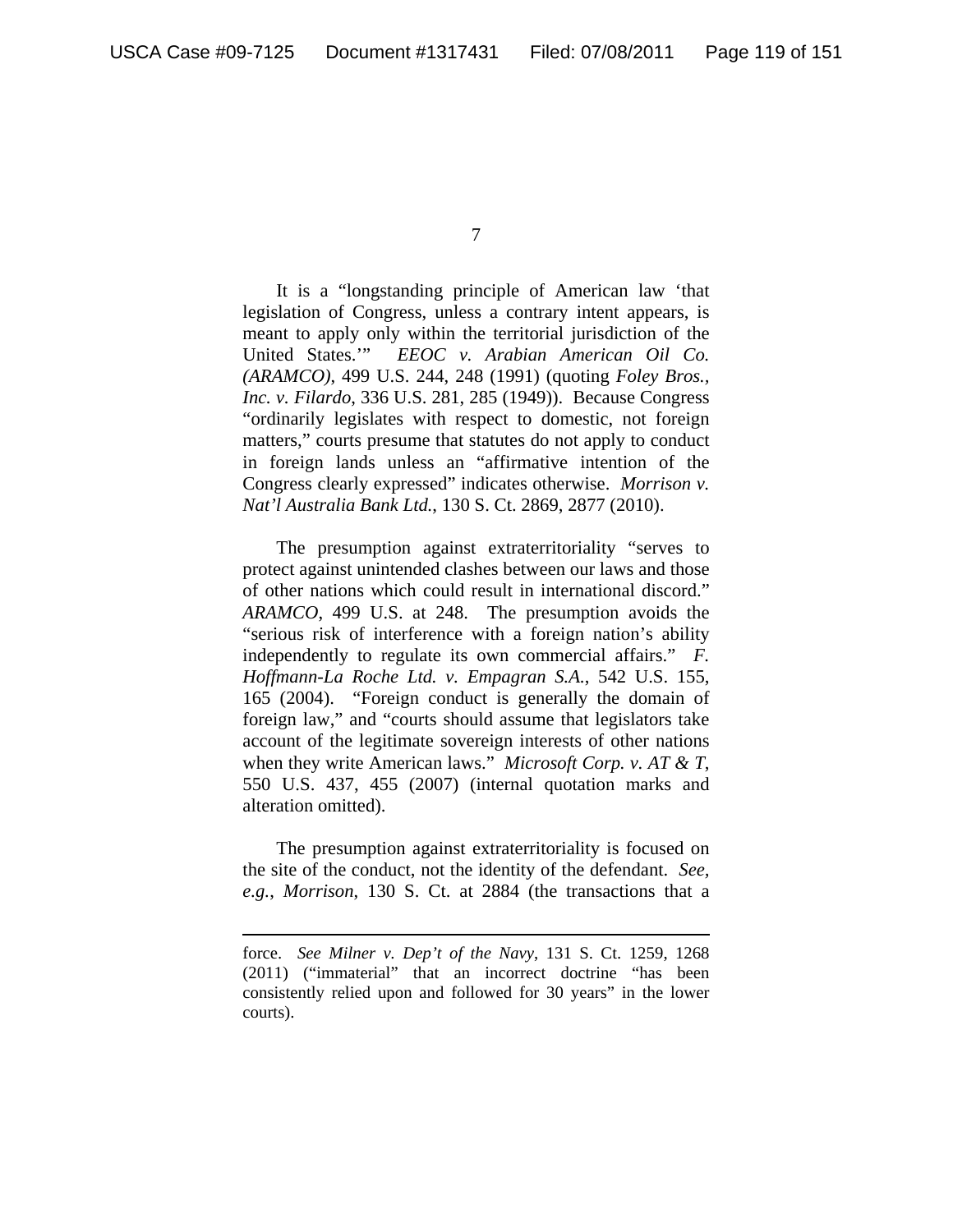statute "seeks to regulate" must occur domestically) (internal quotation marks omitted). That a defendant is a U.S. citizen thus does not mitigate the force of the presumption. In *ARAMCO*, for example, the Supreme Court held that Title VII did not regulate the foreign employment practices of two Delaware corporations. 499 U.S. at 247, 259. And in *Morrison*, the Supreme Court dismissed a securities suit against both foreign and U.S. corporations for misconduct in connection with securities traded on foreign exchanges. 130 S. Ct. at 2875-76, 2888.<sup>4</sup>

The Supreme Court has also ruled that the presumption against extraterritoriality bars a suit based on foreign conduct even when a U.S. citizen defendant took some actions in the United States related to the foreign conduct. In *ARAMCO*, for example, the Title

 $\frac{1}{4}$  The majority opinion cites *Steele v. Bulova Watch Co.*, 344 U.S. 280 (1952), and *Pasquantino v. United States*, 544 U.S. 349 (2005), in claiming that "the calculus can change where a U.S. citizen is a cause of the harm." Maj. Op. at 27-28. But the Supreme Court discussed both of those cases in *ARAMCO* and *Morrison*, and the Supreme Court's analysis does not support the majority opinion's use of those cases here. The Supreme Court determined that the presumption against extraterritoriality applied the same way in all four cases, and the defendant's citizenship did not affect the extraterritoriality analysis. *ARAMCO* and *Morrison* make crystal clear that the American identity of the defendant does not defeat the presumption against extraterritoriality. In *Steele*, moreover, the statute under consideration applied to "all commerce which may lawfully be regulated by Congress," and that "express[] state[ment]" in the statutory text rebutted the presumption against extraterritoriality regardless of the identity of the defendant. *See Morrison*, 130 S. Ct. at 2886 n.11; *ARAMCO*, 499 U.S. at 252-53. In *Pasquantino*, the conduct at issue occurred entirely within the United States, and the Supreme Court therefore did not need to give the statute *any* extraterritorial effect – again, focusing on the defendant's conduct, not his citizenship. *See Morrison*, 130 S. Ct. at 2887; *Pasquantino*, 544 U.S. at 371.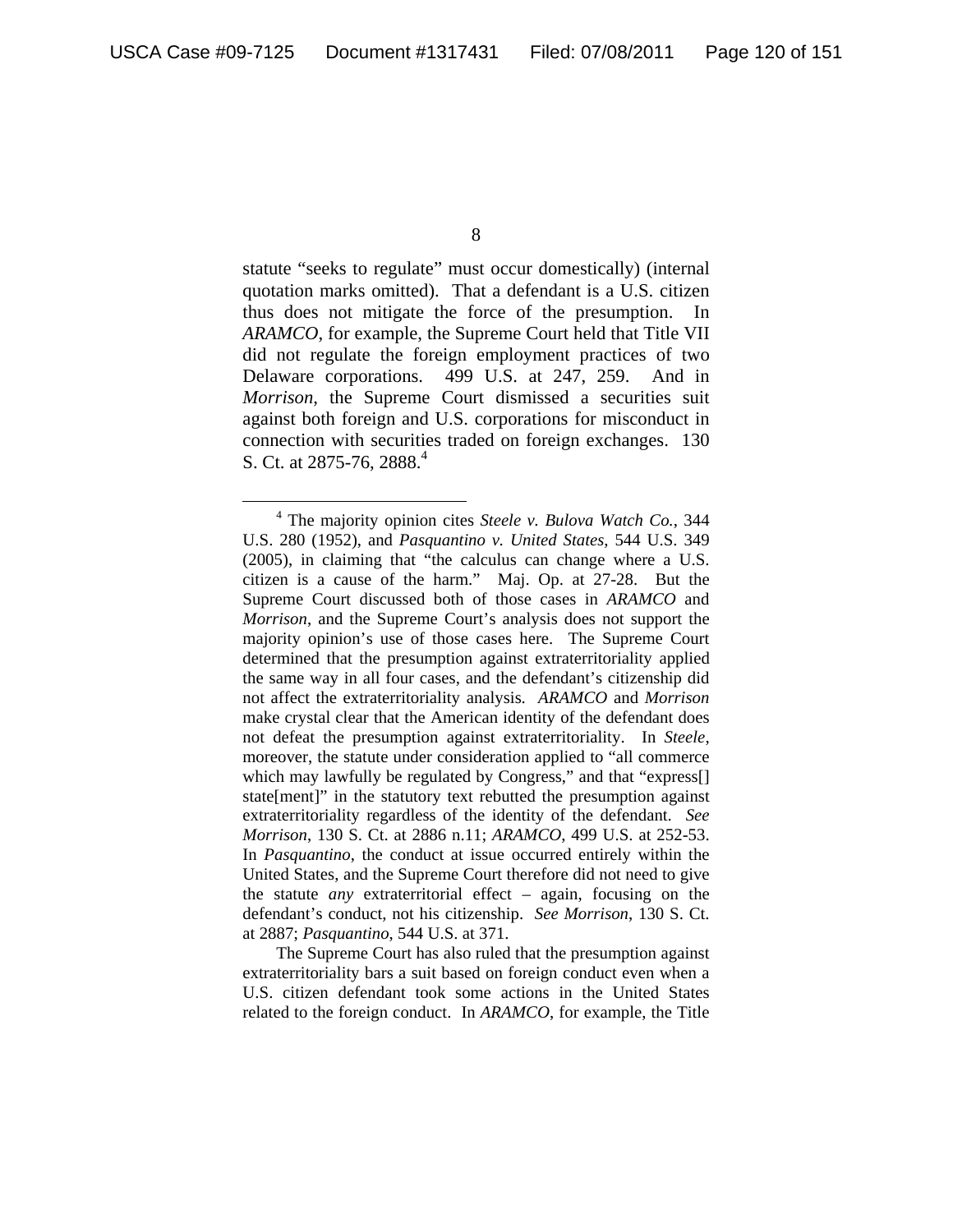$\overline{a}$ 

That canon of construction is deeply rooted. In 1824, for example, the Supreme Court instructed that "however general and comprehensive the phrases used in our municipal laws may be, they must always be restricted in construction, to places and persons, upon whom the Legislature have authority and jurisdiction." *The Apollon*, 22 U.S. 362, 370 (1824) (Story, J.); *see also Rose v. Himely*, 8 U.S. 241, 279 (1808) (Marshall, C.J.); *Murray v. Schooner Charming Betsy*, 6 U.S. 64, 118 (1804) (Marshall, C.J).

The canon remains to this day an essential part of the Supreme Court's jurisprudence. The Court has invoked it repeatedly in recent years. *See, e.g.*, *Morrison*, 130 S. Ct. at 2877 (2010); *Small v. United States*, 544 U.S. 385, 388 (2005); *ARAMCO*, 499 U.S. at 248 (1991).

 In applying the presumption against extraterritoriality, we "look to see whether language in the [relevant Act] gives any indication of a congressional purpose to extend its coverage beyond places over which the United States has sovereignty or has some measure of legislative control." *ARAMCO*, 499 U.S. at 248 (alteration in original) (internal quotation marks omitted). "When a statute gives no clear indication of an

<sup>9</sup> 

VII defendant – who allegedly discriminated against an employee working in Saudi Arabia – originally hired that employee in Houston. 499 U.S. at 247. And in *Morrison*, the allegedly deceptive conduct – which affected securities transactions abroad – occurred in Florida. 130 S. Ct. at 2883-84. As the *Morrison* Court explained, "it is a rare case of prohibited extraterritorial application that lacks *all* contact with the territory of the United States. But the presumption against extraterritorial application would be a craven watchdog indeed if it retreated to its kennel whenever *some* domestic activity is involved in the case." *Id.* at 2884.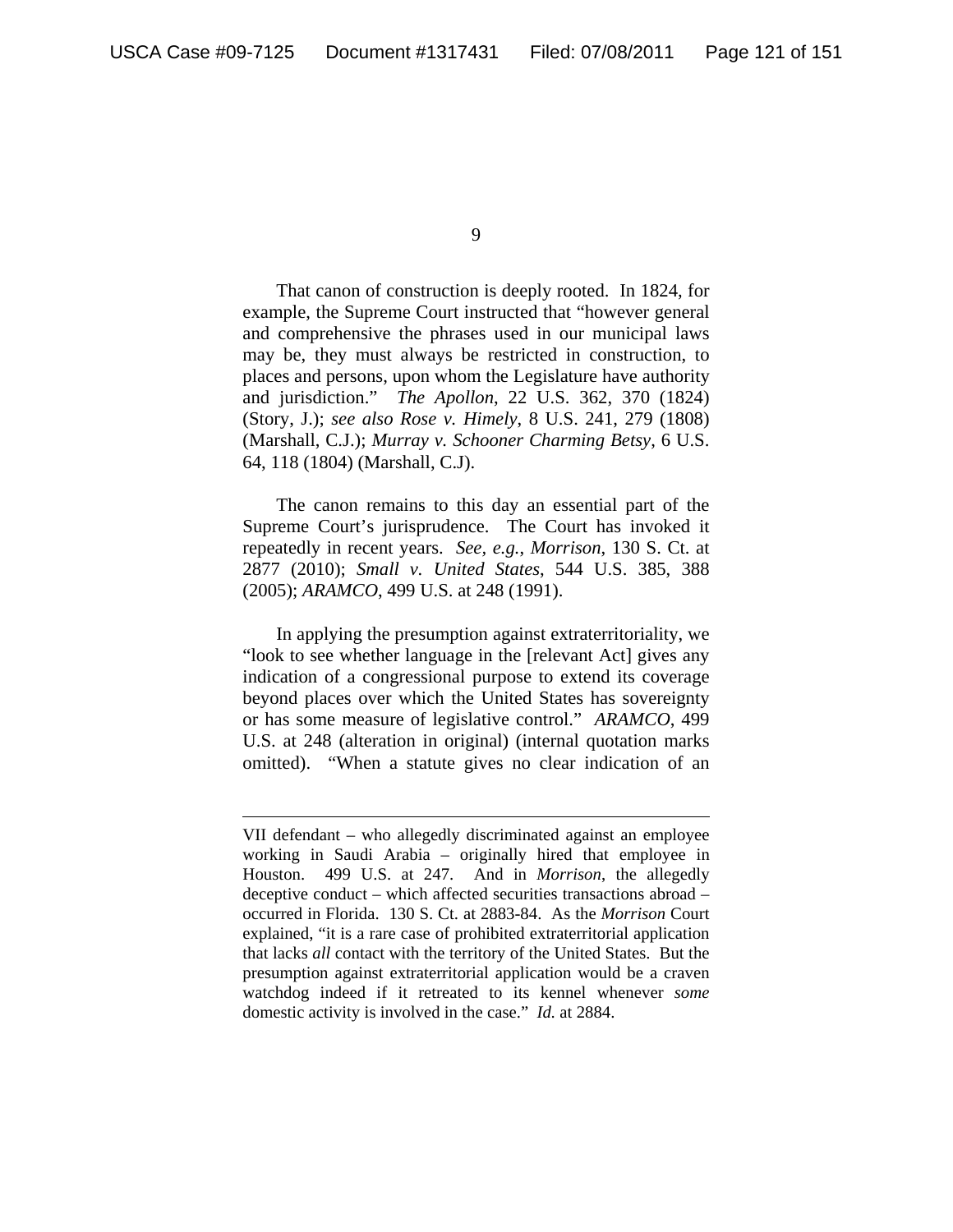extraterritorial application, it has none." *Morrison*, 130 S. Ct. at 2878.

Here, the sparse text of the ATS does not support application of the law to conduct in foreign lands. The ATS refers to conduct committed in "violation of the law of nations or a treaty of the United States." To be sure, such conduct can occur worldwide. But as the Supreme Court has explained, the mere fact that statutory language could plausibly apply to extraterritorial conduct does not suffice to overcome the presumption against extraterritoriality. Otherwise, most statutes, including most federal criminal laws, would apply extraterritorially and cover conduct occurring anywhere in the world. In *Morrison* and *ARAMCO*, the Supreme Court recognized that commonsense point and ruled that "broad jurisdictional language" and statutory references to acts occurring in "foreign commerce" did not suffice to overcome the presumption against extraterritoriality. *See Morrison*, 130 S. Ct. at 2882 (interpreting § 10(b) of the Exchange Act); *ARAMCO*, 499 U.S. at 251 (interpreting Title VII); *see also Small*, 544 U.S. at 389-91 (statutory phrase "convicted in any court" refers only to convictions in domestic courts).

Nor does the ATS's specific reference to alien plaintiffs establish that the statute applies extraterritorially. That language merely ensures that alien plaintiffs can sue under customary international law for injuries suffered *within the United States.* Similarly, in *ARAMCO*, the statute covered aliens, but the Supreme Court said the statute did not apply to extraterritorial conduct. *See* 499 U.S. at 255 (Title VII did not apply abroad although the statute protected aliens working in the United States).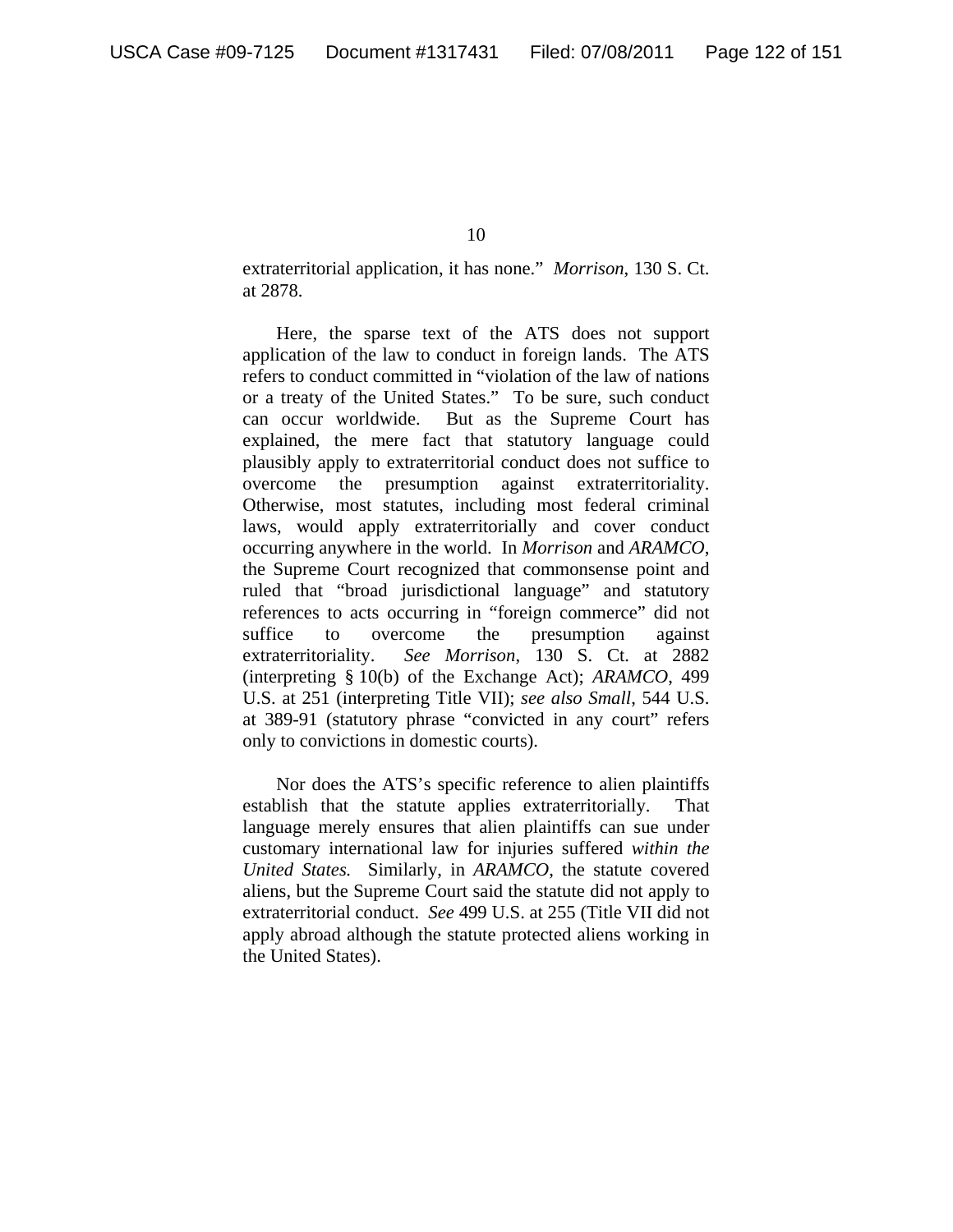The ATS's historical context likewise provides no basis for rebutting the presumption against extraterritoriality. Indeed, the ATS's background provides affirmative evidence reinforcing the conclusion that the statute does *not* apply to conduct occurring in foreign countries.

Under the Articles of Confederation, which were in effect from 1781 until the U.S. Constitution was ratified in 1788, the U.S. Government lacked authority to remedy or prevent violations of the law of nations. Two incidents during that period involving foreigners mistreated *in the United States* highlighted the problem created by this legal vacuum. In the "Marbois Affair" of 1784, the Secretary of the French Legion, a French ambassador of sorts, was assaulted on a street in Philadelphia. *See* William R. Casto, *The Federal Courts' Protective Jurisdiction Over Torts Committed in Violation of the Law of Nations*, 18 CONN. L. REV. 467, 491-92 (1986). And in 1787, a New York City constable entered the home of a Dutch ambassador and arrested one of the ambassador's servants, violating the ambassador's diplomatic privileges. *See id.* at 494. Both torts violated a customary international law norm – namely, infringements on the rights of ambassadors. Yet Congress was powerless to ensure redress for either violation of the law of nations. The impotence of the national government in turn generated conflict with foreign nations concerned that their citizens could not obtain legal redress for certain injuries suffered in the United States. *See, e.g.*, *Sosa v. Alvarez-Machain*, 542 U.S. 692, 717 n.11 (2004).

After ratification of the Constitution in 1788, the First Congress addressed this problem in 1789 by enacting the Alien Tort Statute, which was part of Section 9 of the Judiciary Act of 1789. *See id*. at 717. The statutory text allowed aliens to sue for torts committed in violation of the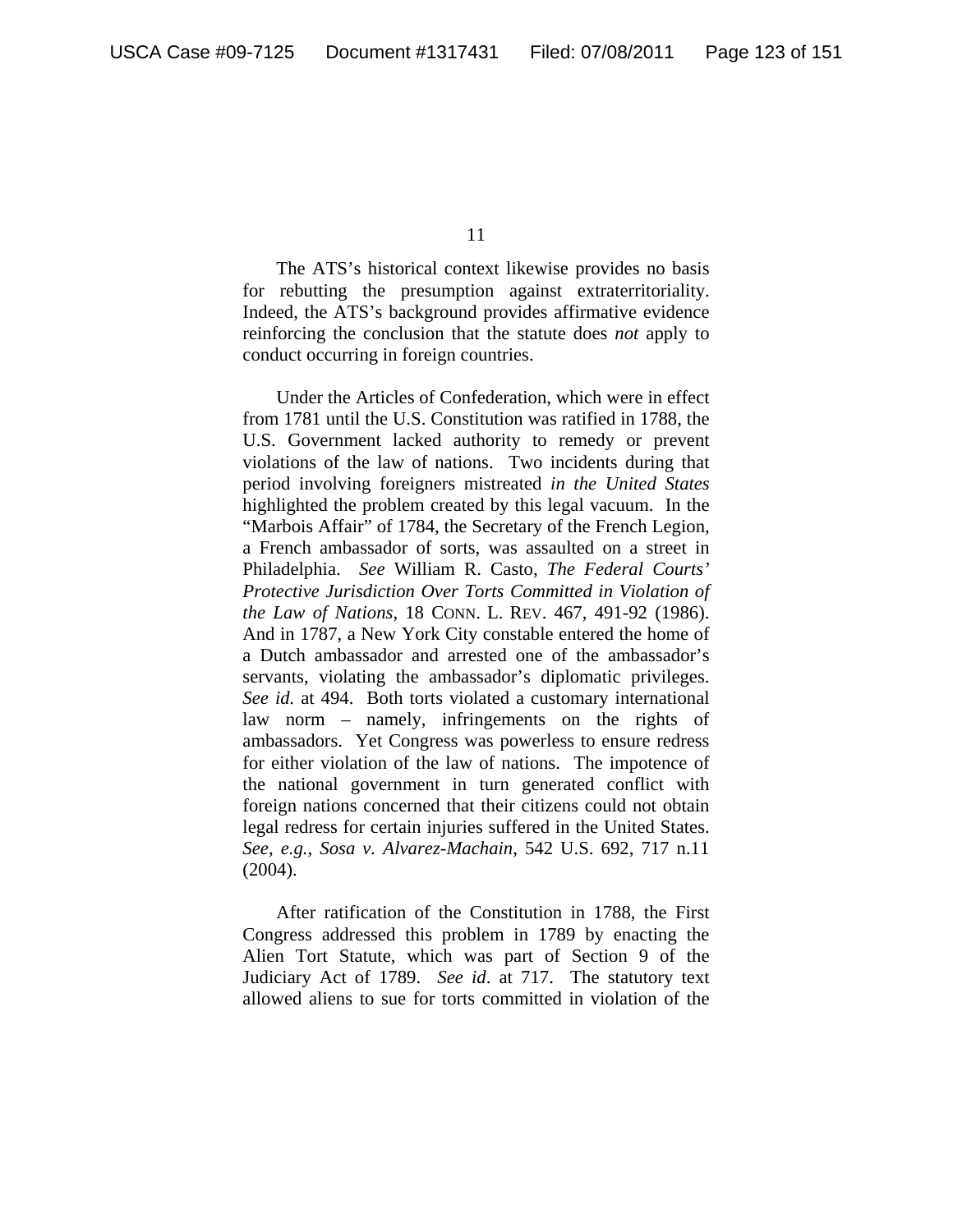law of nations or a U.S. treaty. The ATS's primary purpose was to ensure federal redress for incidents like the two described above and thereby avoid unnecessary conflicts with foreign nations. *See id.* at 715-20. The First Congress was concerned about aliens who were injured in the United States in violation of customary international law, but who had no redress in federal court. But there is no evidence that Congress was concerned about remedying aliens' injuries that occurred in foreign lands. And there is no particular reason that Congress would have been concerned about aliens injured in foreign lands. Remedies for such injuries could be provided, after all, by foreign sovereigns under their countries' laws.<sup>5</sup> It would be very odd to think that the Congress of 1789 wanted to create a federal tort cause of action enforceable in U.S. court for, say, a Frenchman injured in London.

The purpose and background of the ATS – avoiding conflict with foreign nations – thus reinforce the presumption against extraterritoriality. And modern ATS litigation further demonstrates the continuing vitality of the concerns that undergird the presumption. The goal of the presumption against extraterritoriality, like the goal of the ATS, is to avoid conflict with foreign nations. But recent ATS cases based on acts that occurred in foreign nations have often *engendered* conflict with other sovereign nations, rather than avoided it. The Government of Indonesia, for example, has strenuously

 $rac{1}{5}$  $5$  To be clear, the point here is not that plaintiffs must exhaust their remedies in foreign nations' legal systems – here, Indonesia's – before bringing claims under the ATS. *Contra* Maj. Op. at 25-26. Rather, the point here is that a foreign sovereign can decide whether and how to redress an injury that occurs within its territory. And that traditional understanding of sovereignty explains why Congress in 1789 would not choose to extend this U.S. tort law to conduct occurring in foreign lands.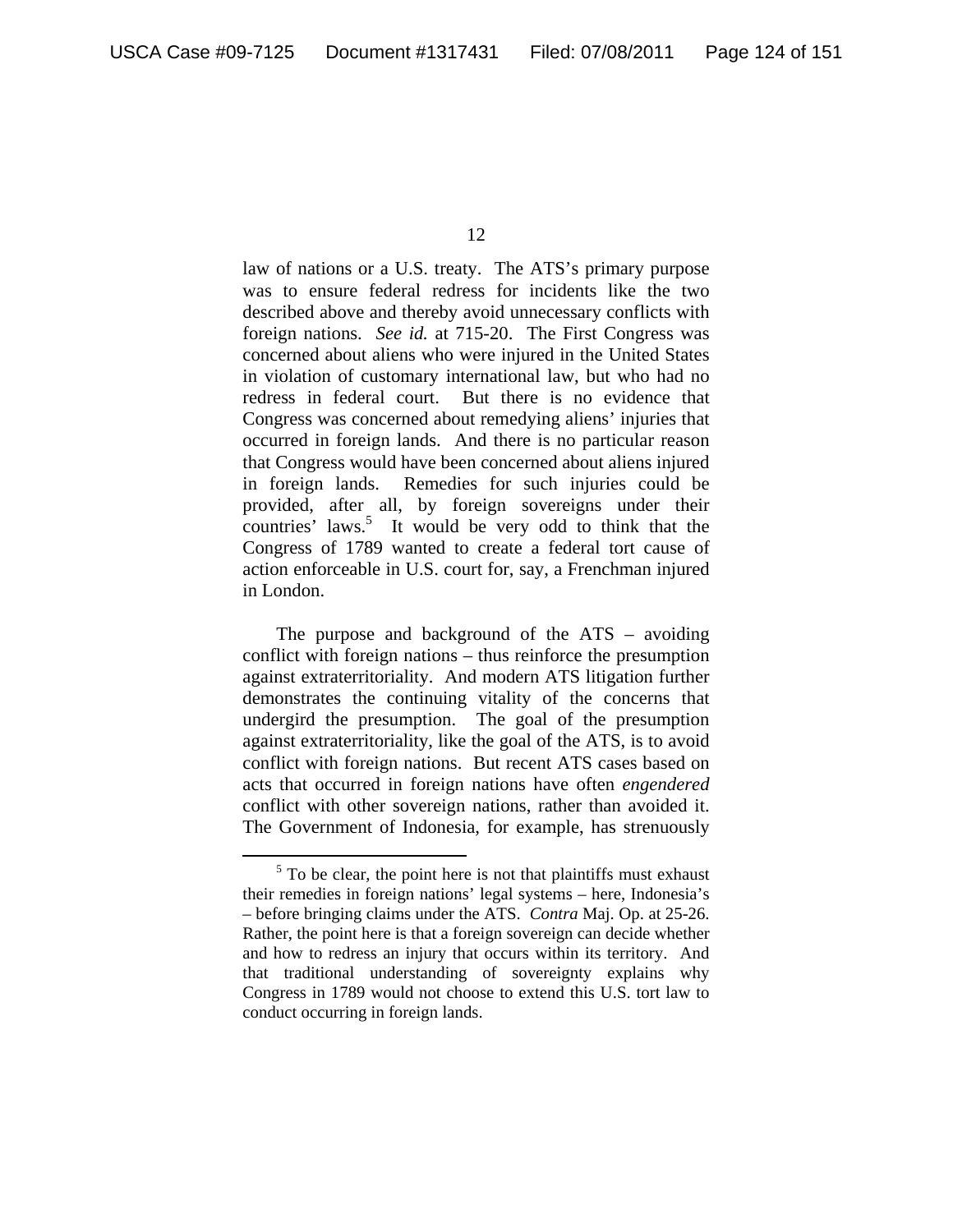and repeatedly objected to this lawsuit. The Government of South Africa complained for six years that an extraterritorial ATS case litigated in the Second Circuit interfered with the operation of its post-apartheid Truth and Reconciliation Commission. *See Sosa*, 542 U.S. at 733 n.21. The Canadian government objected to an ATS suit brought against a Canadian corporation for conduct that occurred in Sudan, explaining that the suit interfered with Canada's foreign relations. *See Presbyterian Church of Sudan v. Talisman Energy, Inc.*, No. 01-9882, 2005 WL 2082846, at \*1-2 (S.D.N.Y. Aug. 30, 2005). The Government of Papua New Guinea objected for at least two years to an ATS suit against a mining corporation that operated on the island, complaining that the litigation had "potentially very serious social, economic, legal, political and security implications" for Papua New Guinea and would impair its relations with the United States. *See Sarei v. Rio Tinto*, 487 F.3d 1193, 1199 (9th Cir. 2007), *rev'd on unrelated grounds en banc*, 550 F.3d 822 (2008). And several other nations – including the United Kingdom, Switzerland, and Germany – have complained that the ATS improperly interferes with their rights to regulate their citizens and conduct in their own territory. *See Developments in the Law: Extraterritoriality*, 124 HARV. L. REV. 1226, 1283 (2011).<sup>6</sup>

This laundry list shows that something is palpably awry in the modern ATS litigation juggernaut. The problem stems in large part from extension of the ATS to conduct occurring in foreign lands. The presumption against extraterritoriality was designed, in part, to prevent such overreaching and

 $\overline{6}$  $6$  That is not to say that foreign governments always have laudable motives when objecting. But that's not the relevant issue. The ATS and the presumption against extraterritoriality were designed to avoid conflict with foreign nations, and modern ATS litigation has thwarted that purpose.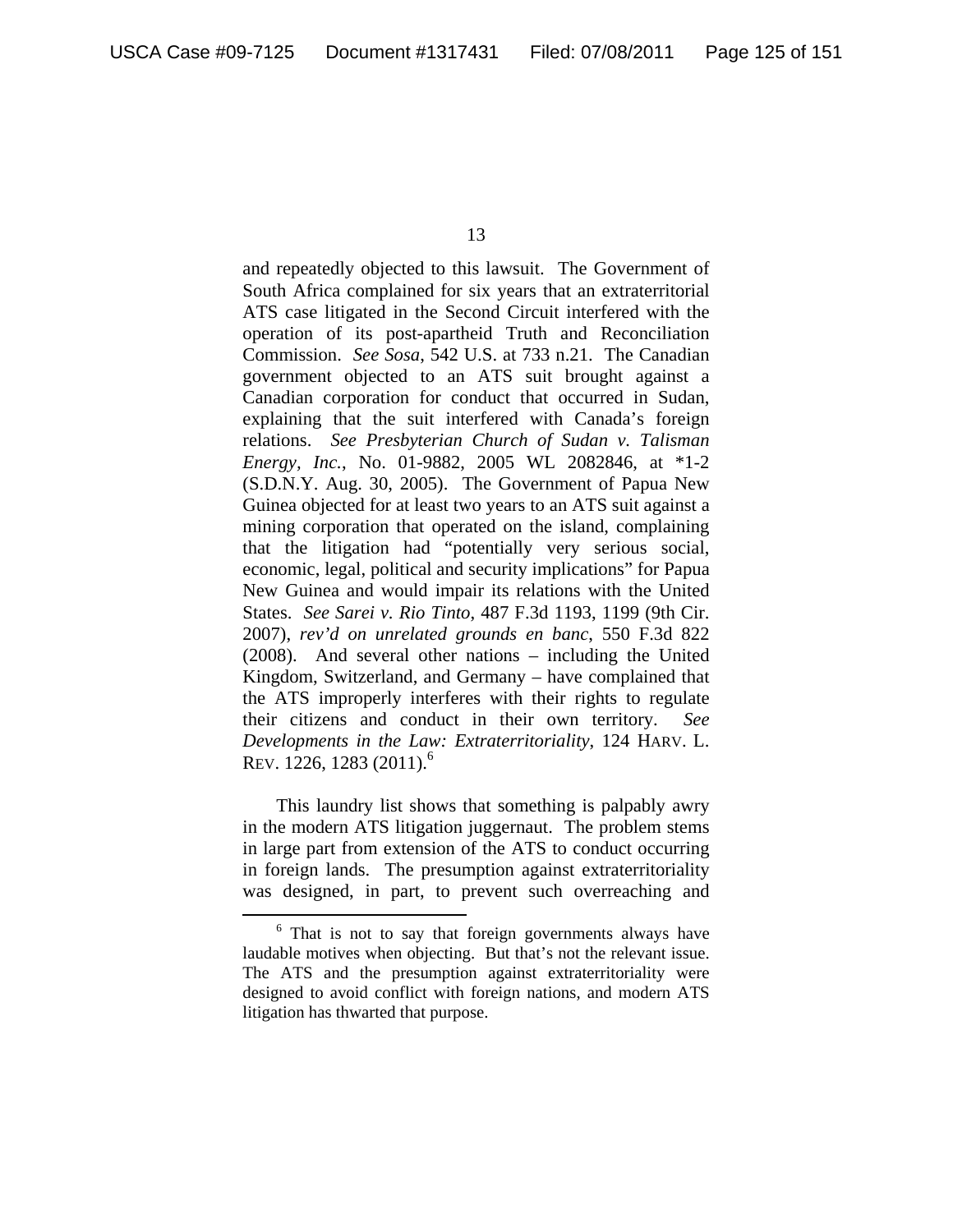thereby avoid this kind of international discord. *See ARAMCO*, 499 U.S. at 248. As its history reveals, the ATS shared the same broad purpose. Stretching the ATS to cover conduct in other countries thus has managed to flout the purposes of both the ATS itself and the longstanding presumption against extraterritoriality. Courts may – and indeed, under binding Supreme Court precedent, must – adhere to and apply the settled presumption against extraterritoriality, and thereby avoid creating this kind of unnecessary international discord.<sup>7</sup>

To be sure, the interaction of the ATS and the presumption against extraterritoriality does raise one analytical wrinkle, although it's not presented in this case: Does the ATS apply to conduct on the high seas – that is, conduct neither in the territory of the United States nor in the territory of a foreign country? I believe the better answer is yes, and that the presumption against extraterritoriality is overcome to that limited extent in ATS cases. The Supreme Court noted in *Sosa* that piracy was one of the three causes of action contemplated by the First Congress when it passed the ATS. 542 U.S. at 720. "[P]iracy, by the law of nations, is robbery upon the sea"; it cannot, as a definitional matter, occur on U.S. soil. *United States v. Smith*, 18 U.S. 153, 162 (1820) (Story, J.). (The other two causes of action originally available under the ATS – offenses against ambassadors and violations of safe conducts – can occur in the United States.) Because we know that Congress intended the ATS to cover piracy and because piracy occurs on the high seas, it follows

<sup>14</sup> 

 $\frac{1}{7}$  $\frac{7}{1}$  To the extent an individual commits an offense abroad and then flees to the United States as a fugitive from the foreign nation's legal process, the traditional international relations tool to address that situation is extradition. At this point, of course, the United States has extradition treaties with most other nations of the world. *See* 18 U.S.C. §§ 3181-3196.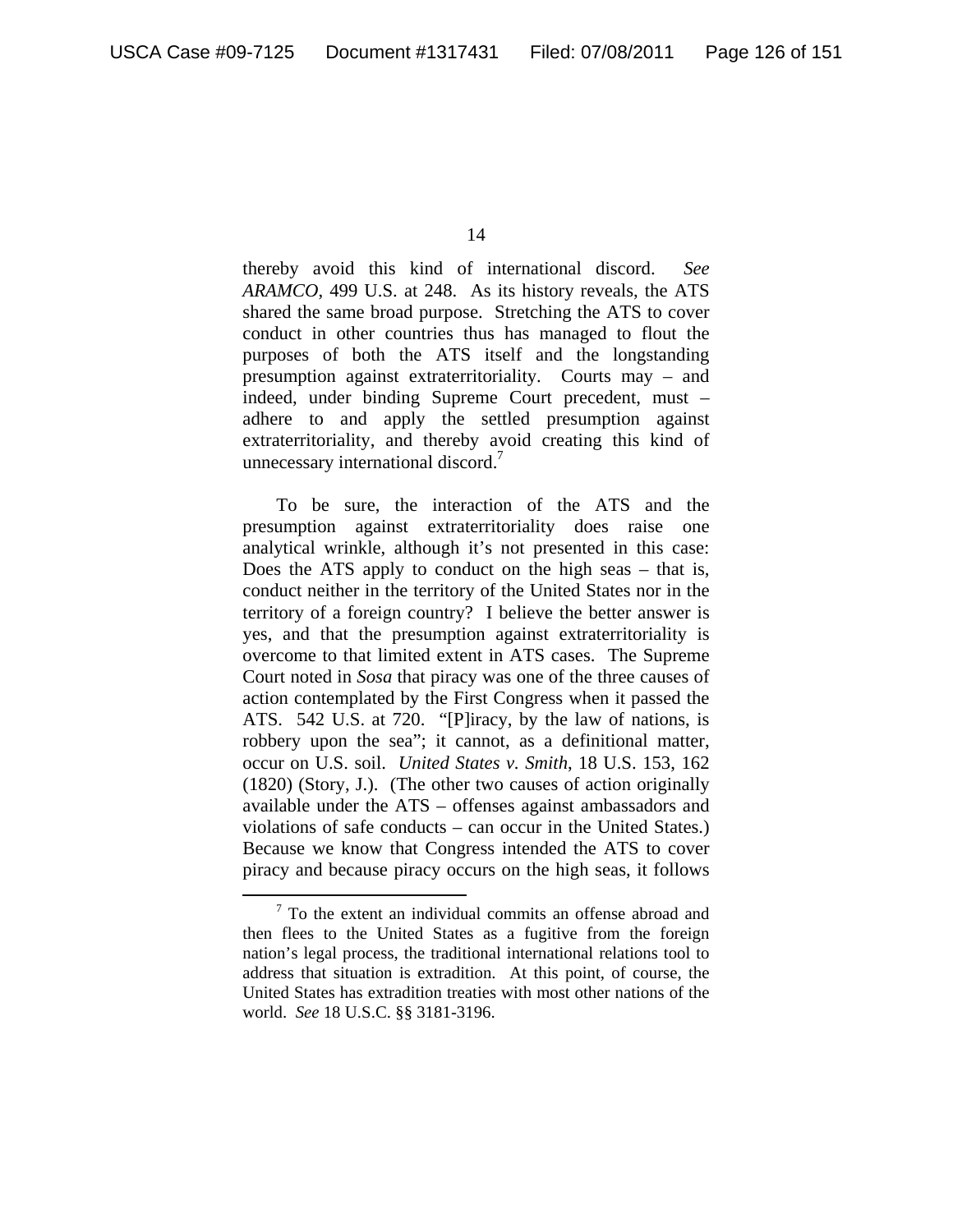that Congress intended the ATS to apply to conduct on the high seas.

Applying the ATS to conduct on the high seas does not pose the risk of conflicts with foreign nations that the presumption against extraterritoriality and the ATS itself were primarily designed to avoid. The high seas are jurisdictionally unique. They are "the common highway of all nations," governed by no single sovereign. *The Apollon*, 22 U.S. at 371. As a result, the high seas may fall within the jurisdiction of the federal courts even when foreign countries and foreign territorial waters do not. *See, e.g.*, *American Banana Co. v. United Fruit Co.*, 213 U.S. 347, 355-56 (1909) ("No doubt in regions subject to no sovereign, like the high seas, or to no law that civilized countries would recognize as adequate, such countries may treat some relations between their citizens as governed by their own law, and keep, to some extent, the old notion of personal sovereignty alive. They go further, at times, and declare that they will punish anyone, subject or not, who shall do certain things, if they can catch him, as in the case of pirates on the high seas.") (internal citations omitted); *The Apollon*, 22 U.S. at 371 (distinguishing "foreign ports and territories" from "places where our jurisdiction is complete, . . . our own waters, or . . . the ocean"); Breach of Neutrality, 1 U.S. Op. Att'y Gen. 57, 58 (1795) (crimes committed in foreign country "are not within the cognizance of our courts," but "crimes committed on the high seas *are* within the jurisdiction of the district and circuit courts of the United States").

That distinction between foreign lands and the high seas makes good sense, particularly as applied to the ATS. Tortious conduct that occurs in a foreign nation's territory is regulated by the foreign sovereign. Tortious conduct on the high seas, by contrast, is regulated by no nation in particular.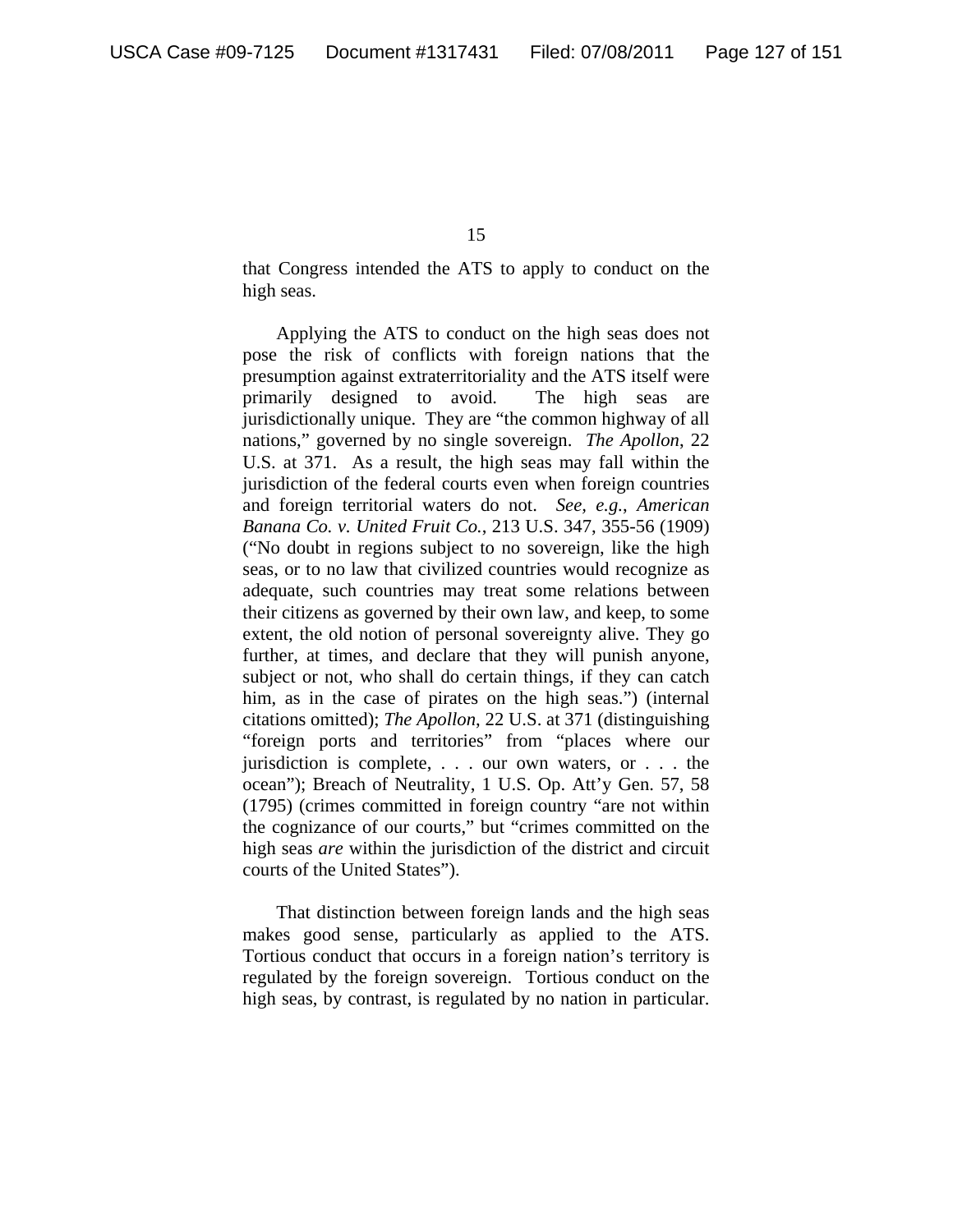*See Smith*, 18 U.S. at 162 (describing "the general practice of all nations in punishing all persons, whether natives or foreigners, who have committed [piracy] against any persons whatsoever, with whom they are in amity"). Although the United States risks offending foreign nations by regulating conduct occurring in those foreign countries, it performs something of an international public service by supplying a customary international law cause of action in federal court against illegal conduct on the high seas. *Cf. The Marianna Flora*, 24 U.S. 1, 40 (1825) (pirates "are, in truth, the common enemies of all mankind") (Story, J.). The ATS, designed to smooth and improve the United States' relations with foreign nations, thus quite sensibly may be interpreted to extend to conduct on the high seas but not to conduct in foreign countries.<sup>8</sup>

 <sup>8</sup>  $8^8$  The central point here is that piracy typically occurs on the high seas, not in a nation's territory. Moreover, extending a cause of action to conduct on the high seas poses no risk of conflict with foreign nations. It follows that applying the ATS to conduct on the high seas is consistent with the goals of the ATS and the presumption against extraterritoriality. The majority opinion says that persons could aid or instigate piracy from foreign land or commit piracy in foreign territorial waters. *See* Maj. Op. at 15, 17 n.7, 22 & n.10. The majority opinion reasons that the ATS thus must extend to conduct on foreign land. In my view, such a theoretical possibility is far too thin a reed to overcome the presumption against extraterritoriality and extend the ATS to conduct *on foreign land.* "Characteristically [piracy] has been regarded as an offence of the open seas," not in a nation's territory. Edwin D. Dickinson, *Is the Crime of Piracy Obsolete?*, 38 HARV. L. REV. 334, 336-37 (1925); *see, e.g.*, U.S. CONST. art. I, § 8 ("Congress shall have Power . . . To define and punish Piracies and Felonies committed on the high Seas, and Offences against the Law of Nations"); 4 WILLIAM BLACKSTONE, COMMENTARIES \*72 ("The offence of piracy, by common law, consists in committing those acts of robbery and depredation upon the high seas, which, if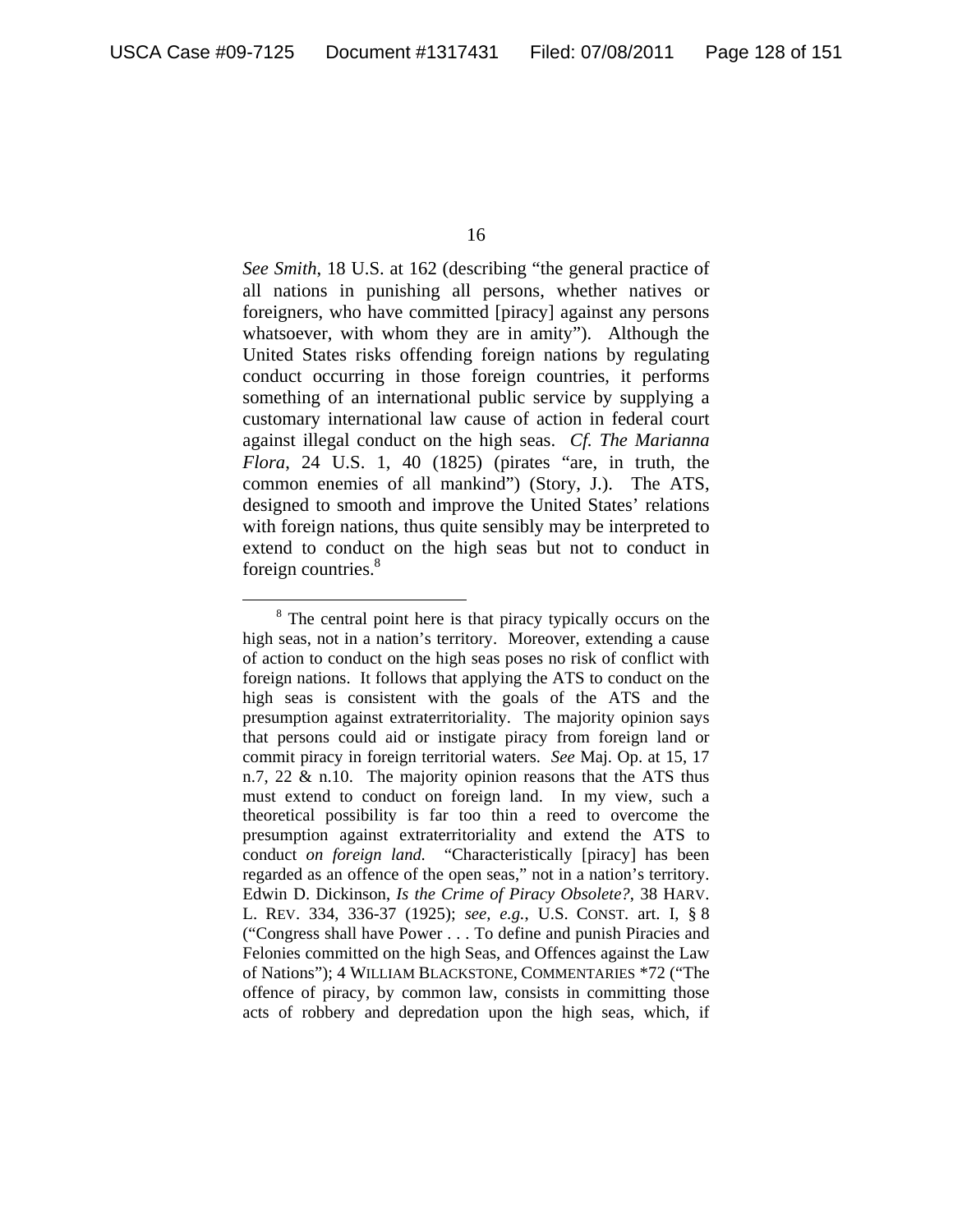$\overline{a}$ 

17

Early cases mentioning the ATS, though few in number, confirm that the statute applies to conduct in the United States or on the high seas, but not to conduct in foreign nations. In the decade after the ATS's passage, the two reported cases that discussed the statute dealt with conduct that occurred in the United States or on the high seas. *See Bolchos v. Darrel*, 3 F. Cas. 810 (No. 1,607) (D.S.C. 1795) (ATS provides jurisdiction when wrongful seizure occurred at U.S. port and "original cause arose at sea"); *Moxon v. The Fanny*, 17 F. Cas. 942, 948 (No. 9,895) (D. Pa. 1793) (owners of British ship sought damages for its seizure in U.S. waters by a French privateer; ATS does not apply because suit was not "for a tort only").

Attorney General Bradford's 1795 opinion about an incident in Sierra Leone also supports this distinction between (i) conduct in the United States or on the high seas and (ii) conduct in foreign lands. The Bradford opinion considered whether the United States could criminally prosecute an

committed upon land, would have amounted to felony there."); *Sosa*, 542 U.S. at 719 ("Consider, too, that the First Congress was attentive enough to the law of nations to recognize certain offenses expressly as criminal, including the three mentioned by Blackstone. See An Act for the Punishment of Certain Crimes Against the United States, § 8, 1 Stat. 113-114 (murder or robbery, or other capital crimes, *punishable as piracy if committed on the high seas*) . . . .") (emphasis added); *id.* at 749 (Scalia, J., concurring) ("That portion of the general common law known as the law of nations was understood to refer to the accepted practices of nations in their dealings with one another (treatment of ambassadors, immunity of foreign sovereigns from suit, etc.) and with *actors on the high seas hostile to all nations and beyond all their territorial jurisdictions (pirates)*.") (emphasis added).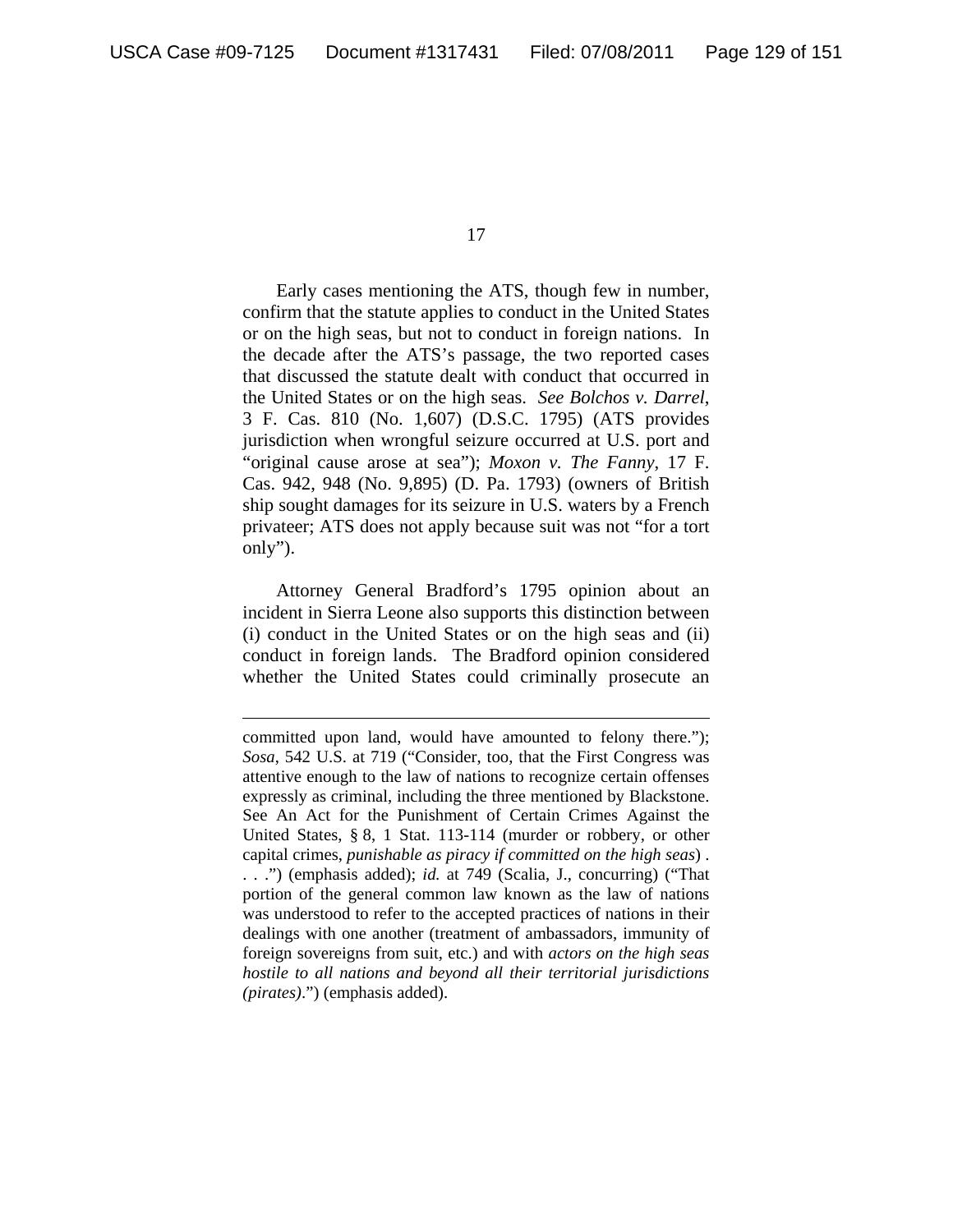individual for acts committed on the high seas and in Sierra Leone. The opinion also mentioned civil liability under the ATS. The opinion is best read to say that the ATS applies to conduct in the United States or on the high seas. It does not say that the ATS extends to conduct in foreign lands. Because the opinion's meaning has been the subject of some debate in ATS cases, *compare* Maj. Op. at 19-21, *with Kiobel v. Royal Dutch Petroleum Co*., 621 F.3d 111, 142 n.44 (2d Cir. 2010), I reproduce the relevant portion in its entirety here:

So far, therefore, as the transactions complained of originated or took place *in a foreign country*, *they are not within the cognizance of our courts*; nor can the actors be legally prosecuted or punished for them by the United States. But crimes committed *on the high seas are* within the jurisdiction of the district and circuit courts of the United States; and, so far as the offence was committed thereon, I am inclined to think that it may be legally prosecuted in either of those courts, in any district wherein the offenders may be found. But some doubt rests on this point, in consequence of the terms in which the 'Act in addition to the act for the punishment of certain crimes against the United States' [the Neutrality Act of 1794] is expressed. But there can be no doubt that the company or individuals who have been injured by these acts of hostility have a remedy by a *civil* [ATS] suit in the courts of the United States; jurisdiction being expressly given to these courts in all cases where an alien sues for a tort only, in violation of the laws of nations, or a treaty of the United States; and as such a suit may be maintained by evidence taken at a distance, on a commission issued for that purpose, the difficulty of obtaining redress would not be so great as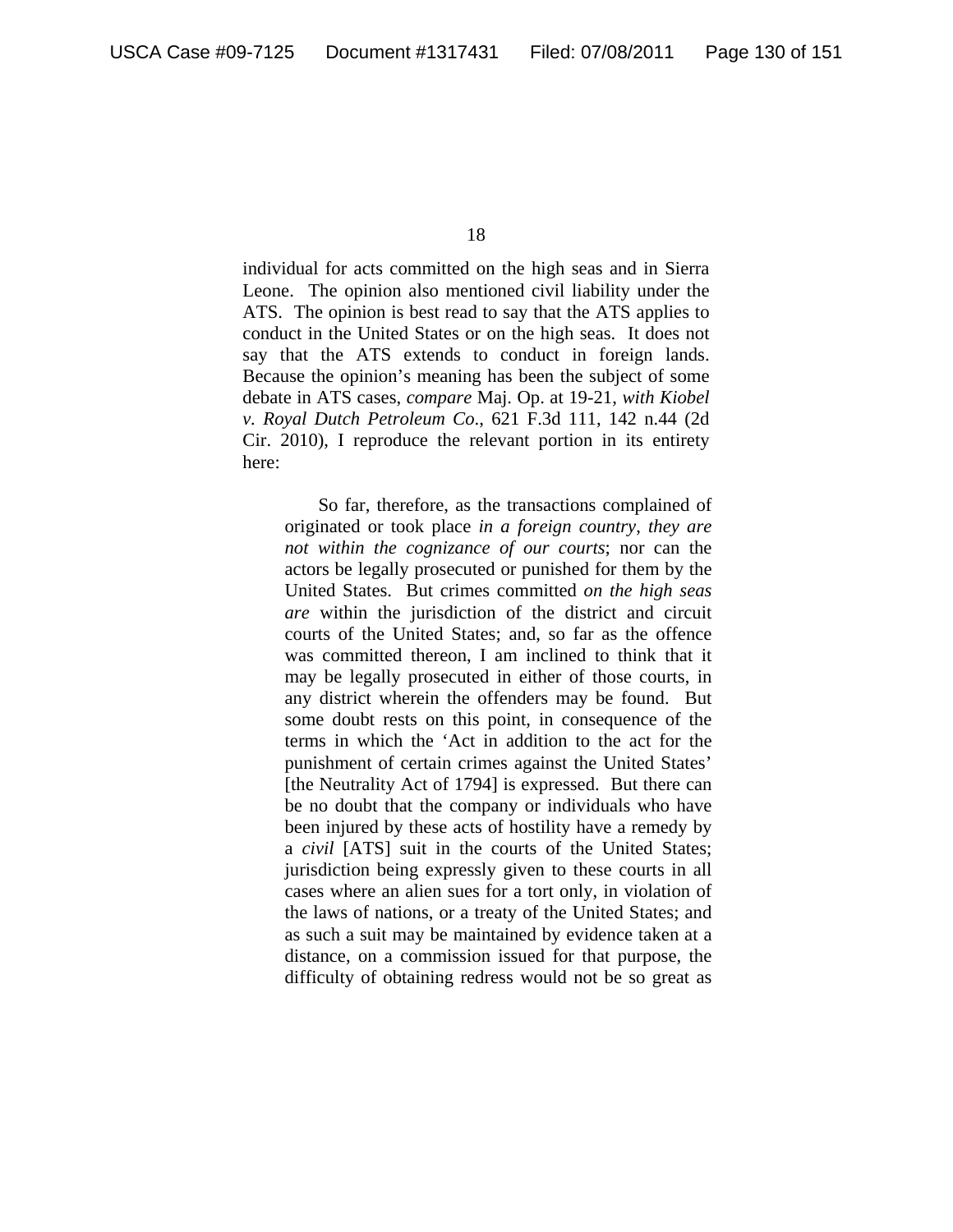in a criminal prosecution, where *viva voce* testimony alone can be received as legal proof.

1 U.S. Op. Att'y Gen. at 58-59 (first and second emphases added). When the Bradford opinion finally mentions the ATS, it is focused on acts "committed on the high seas," not on acts that occurred in a foreign country. The Second Circuit recently analyzed the Bradford opinion and reached the same conclusion: "Attorney General Bradford circumscribes his opinion, appearing to conclude that the Company could *not* bring suit for the actions taken by the Americans in a foreign country, but rather, could sue only for the actions taken by the Americans on the high seas." *Kiobel*, 621 F.3d at 142 n.44 (internal quotation marks omitted). To the extent an opinion of one Attorney General matters to judicial interpretation of the ATS, the Bradford opinion supports the view that the ATS applies to conduct in U.S. territory and on the high seas, but it does not support the conclusion that the ATS extends to conduct in foreign countries.

 In sum, the presumption against extraterritoriality bars ATS suits based on conduct in foreign lands. The ATS contains no "indication of a congressional purpose to extend its coverage" to conduct occurring in foreign lands. *ARAMCO*, 499 U.S. at 248. And the ATS's history provides affirmative evidence supporting its limited geographic scope. The First Congress was, for good reason, primarily concerned about torts against aliens that occurred within the United States and on the high seas. Extending the ATS to conduct that occurs in foreign countries not only violates the presumption against extraterritoriality, but runs counter to the ATS's broad purpose of avoiding conflict with foreign nations. Applying the bedrock presumption against extraterritoriality would alleviate the serious discord with foreign nations that has arisen in recent years as courts have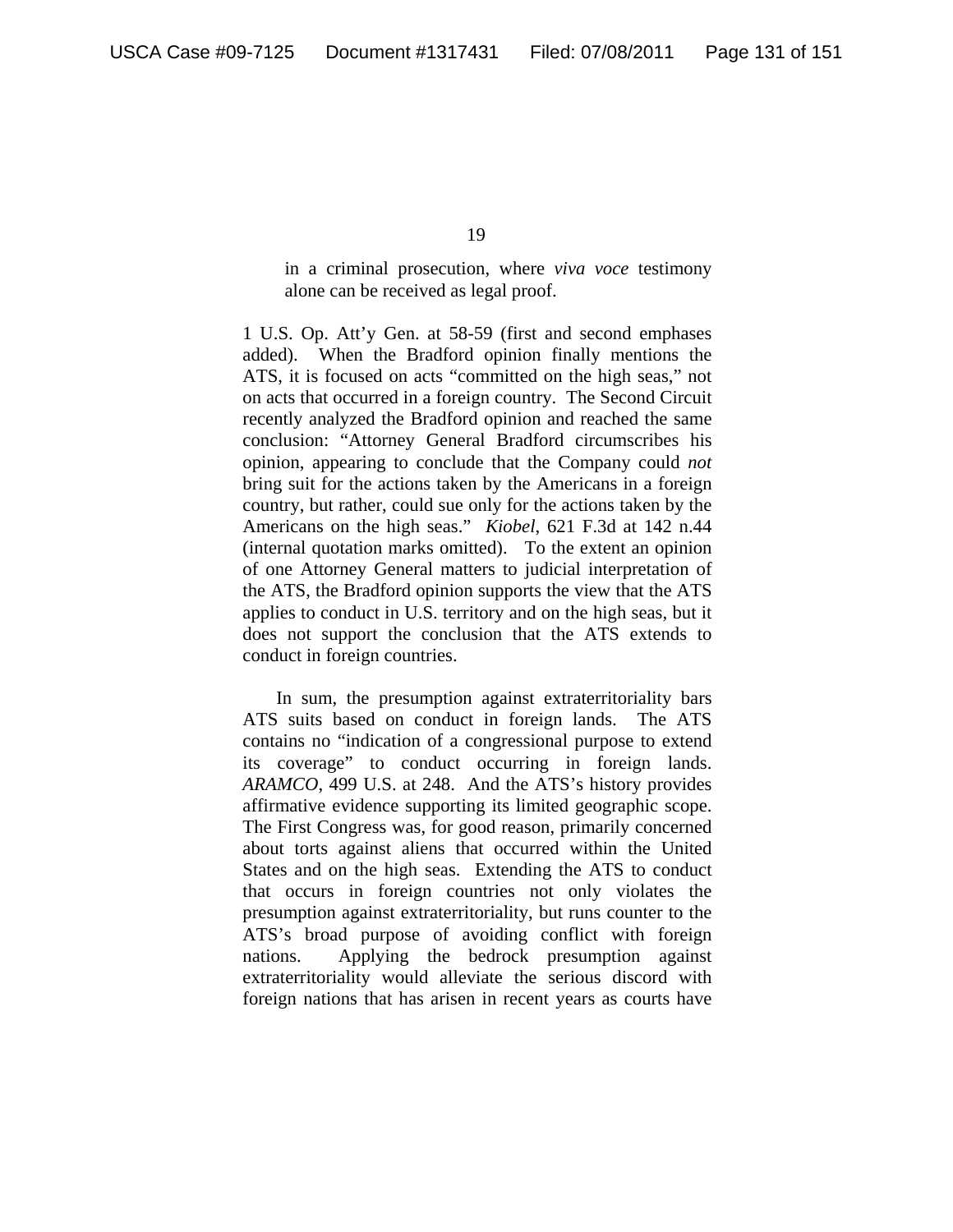extended the ATS to conduct occurring in foreign lands. I would dismiss plaintiffs' ATS claims – which are based on conduct that occurred in Indonesia – because the ATS does not apply to conduct that occurred within a foreign country.

II

*Second*, and in the alternative, I would dismiss plaintiffs' ATS claims because the ATS does not apply to claims against corporations. In cases such as this where no U.S. treaty is involved, claims under the ATS are defined and limited by customary international law, and customary international law does not extend liability to corporations.

The ATS allows alien plaintiffs to bring tort claims for violations of customary international law norms that are "accepted by the civilized world and defined with a specificity comparable to" the three original norms thought to be cognizable under the ATS: offenses against ambassadors, violations of safe conducts, and piracy. *Sosa v. Alvarez-Machain*, 542 U.S. 692, 725 (2004). As the Supreme Court directed: "Whatever the ultimate criteria for accepting a cause of action subject to jurisdiction" under the ATS, "federal courts should not recognize private claims under federal common law for violations of any international law norm with less definite content and acceptance among civilized nations than the historical paradigms [offenses against ambassadors, violations of safe conducts, and piracy] familiar when [the ATS] was enacted." *Id.* at 732. The Court emphasized that courts must exercise "great caution" and "vigilant doorkeeping" in ATS cases. *Id.* at 728-29.

The Supreme Court has said that we look to customary international law not only for the substantive content of the tort but also for the categories of defendants who may be sued.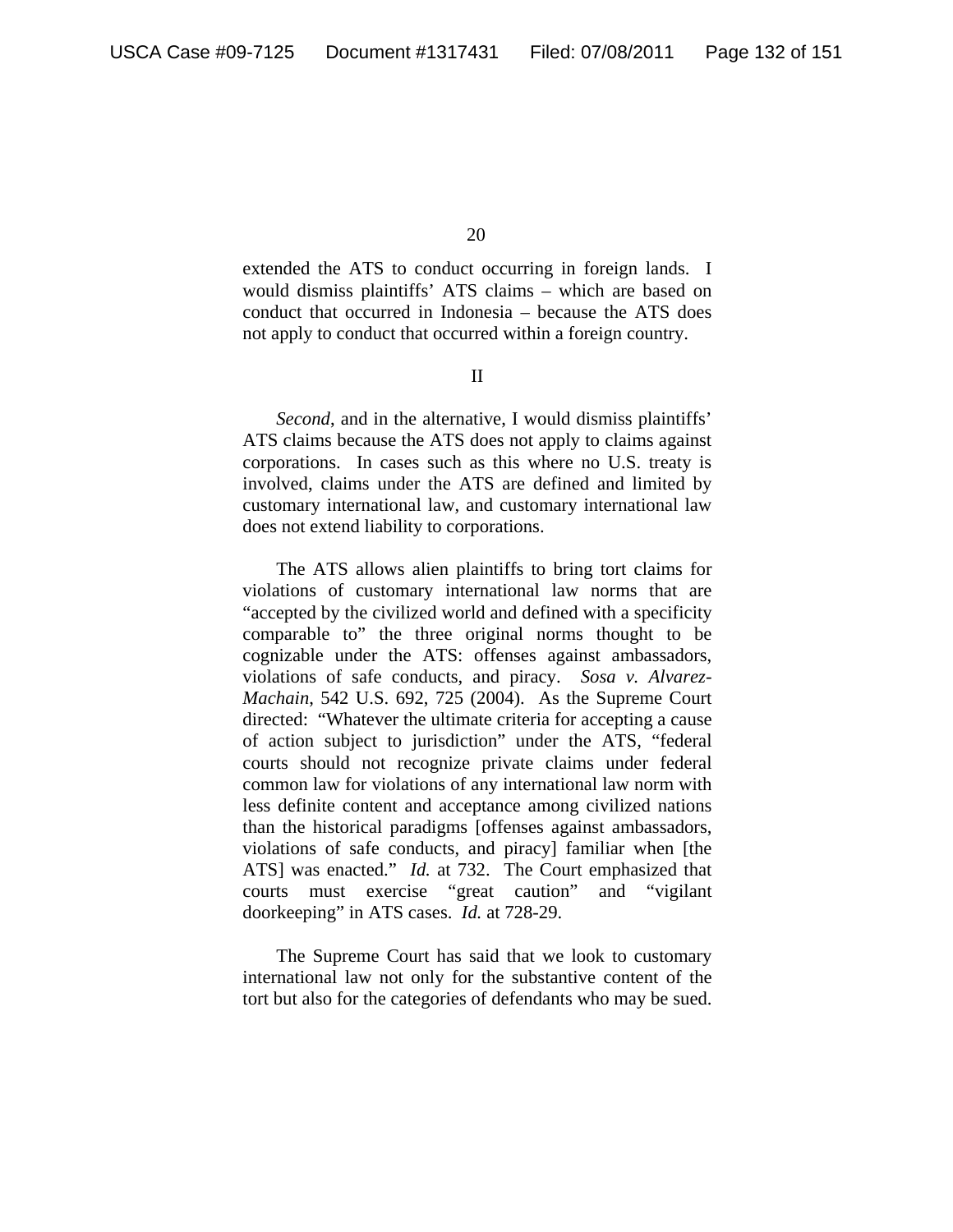*Id.* at 732 n.20. This is done "on a norm-specific basis." *Ali Shafi v. Palestinian Authority*, No. 10-7024, slip op. at 14 (D.C. Cir. June 14, 2011); *see also Tel-Oren v. Libyan Arab Republic*, 726 F.2d 774, 791-95 (D.C. Cir. 1984) (Edwards, J., concurring).

In particular, the Court in *Sosa* stated that customary international law determines whether only state actors may be liable for violating a customary international law norm (as was the traditional approach), or whether private actors such as corporations or private individuals also may be liable for violating a given norm. As the Court explained, whether an ATS claim can be brought against a corporation or a private individual depends on "whether *international law* extends the scope of liability for a violation of a given norm to the perpetrator being sued, if the defendant is a private actor such as a corporation or individual." 542 U.S. at 732 n.20 (emphasis added). Later in the opinion, the Court underscored that customary international law defines who can be sued; the Court said that the plaintiff in *Sosa* needed to show that the defendant "was acting on behalf of a government" when he allegedly violated a norm, for otherwise the plaintiff "would need a *rule broader still*" to establish ATS liability. *Id.* at 737 (emphasis added). Like footnote 20, that later sentence in *Sosa* indicated quite clearly that customary international law answers the question of who may be sued in ATS cases. Justice Breyer reiterated the same point in his *Sosa*  concurrence: To qualify for recognition under the ATS, a norm of international law "must extend liability to the type of perpetrator (*e.g.*, a private actor) the plaintiff seeks to sue." *Id.* at 760 (Breyer, J., concurring).

The Supreme Court has thus required that we look to customary international law to determine what categories of defendants can be liable for violating a particular norm. *See*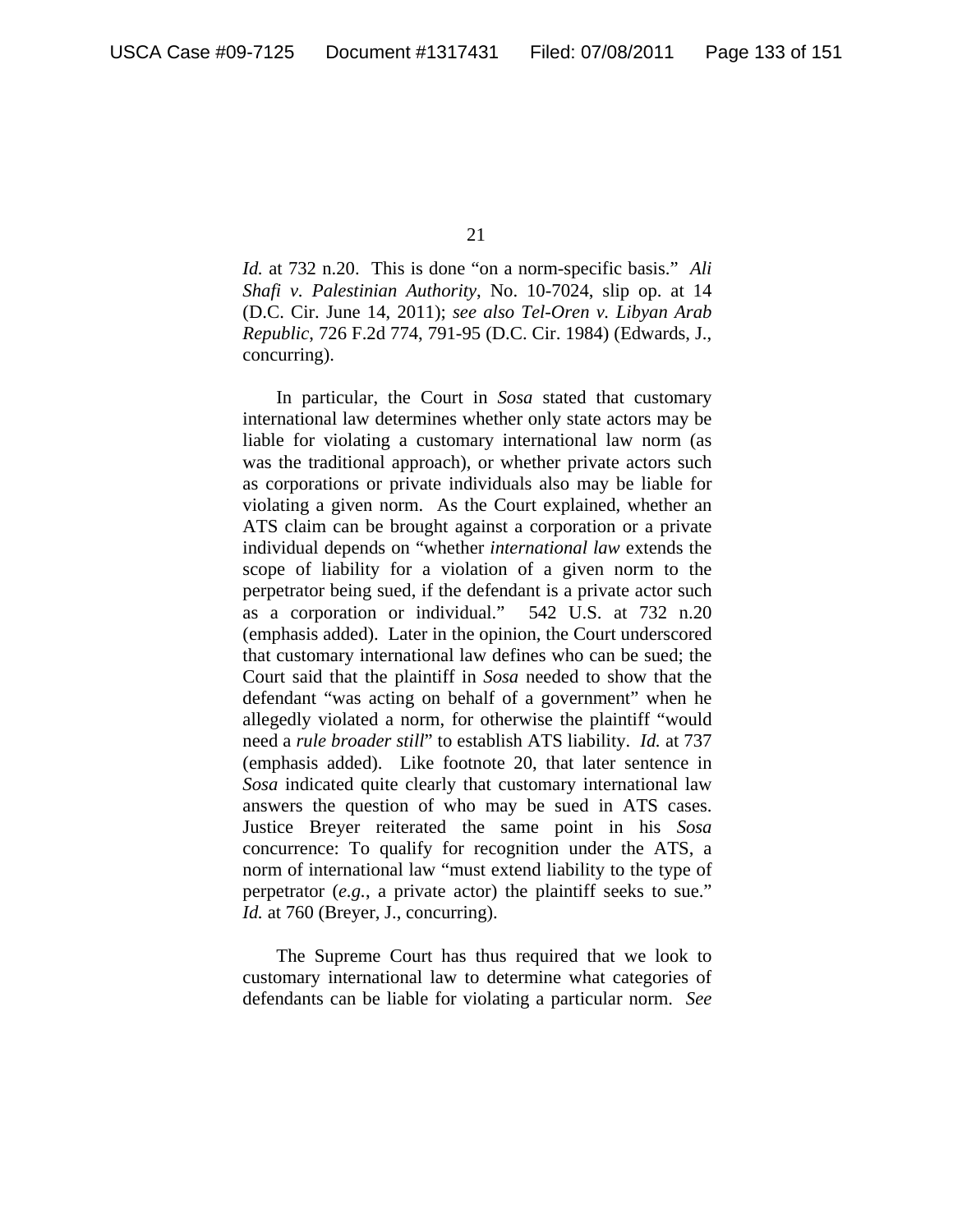*Kiobel v. Royal Dutch Petroleum*, 621 F.3d 111, 127-28 (2d Cir. 2010). As applied to this case, *Sosa* requires us to determine "whether international law extends the scope of liability" for aiding and abetting torture, extrajudicial killing, and prolonged detention "to the perpetrator being sued" – here, a corporation. *Sosa*, 542 U.S. at 732 n.20.

To support an ATS claim against a corporation, it would not be sufficient to show that customary international law prohibits torture, extrajudicial killing, and prolonged detention when committed by state actors. It likewise would not be sufficient to show that customary international law recognizes corporate liability for some violations, but not for aiding and abetting torture, extrajudicial killing, and prolonged detention. Rather, for plaintiffs to maintain their claims, customary international law must impose liability against corporations for aiding and abetting torture, extrajudicial killing, or prolonged detention.9 It does not. In fact, customary

 $\frac{1}{\sqrt{9}}$ <sup>9</sup> Because customary international law governs this issue, foreign nations' domestic laws are not relevant here, contrary to a suggestion in the majority opinion. *See* Maj. Op. at 78-80. "[T]he fact that a legal norm is found in most or even all 'civilized nations' does not make that norm a part of customary international law." *Kiobel*, 621 F.3d at 118. "[T]hat corporate criminal liability has recently obtained greater acceptance in Europe – although interesting as a matter of *comparative law* – does not demonstrate that corporate liability has attained the status of a norm of *customary international law*." *Id.* at 141 n.43 (citing *Filartiga v. Pena-Irala*, 630 F.2d 876, 888 (2d Cir. 1980), for the proposition that customary international law consists of norms that are ''of mutual, and not merely several, concern'') (internal citations omitted). The Supreme Court itself underscored this point in *Sosa*, holding that a claim for arbitrary detention was not cognizable under the ATS even though the alleged detention was illegal under Mexican law. *Sosa*, 542 U.S. at 736-37; *see also id.* at 737 n.28 ("Sosa might well have been liable under Mexican law"). In any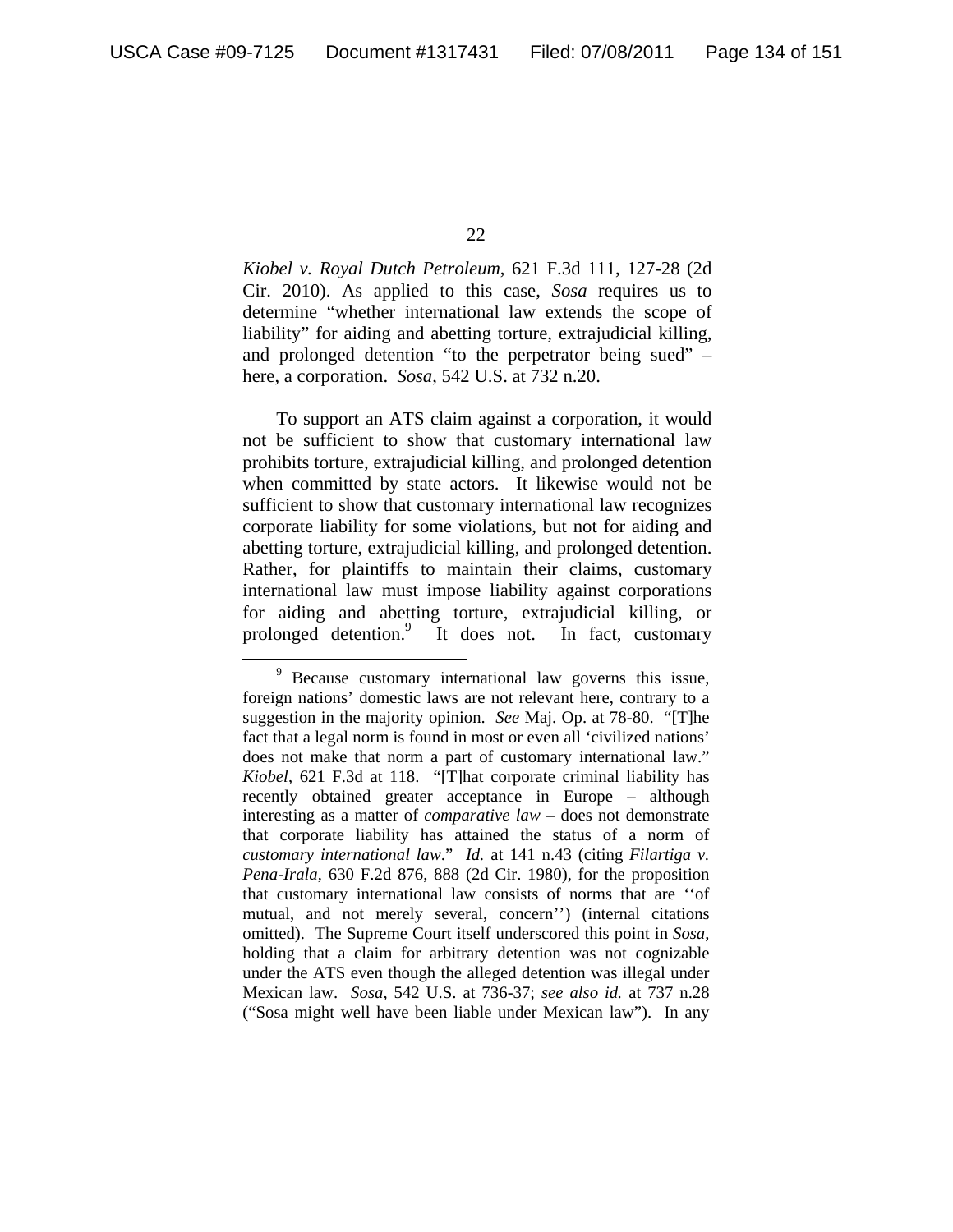$\overline{a}$ 

23

international law does not impose liability against corporations at all.

Customary international law generally extends liability to states, as well as to individuals who act under color of state law or aid and abet states. For most customary international law norms, customary international law *does not* extend liability to individuals who act independently of state involvement. (Piracy is a prominent exception; customary international law imposes liability on private individuals for piracy.) Most importantly for present purposes, customary international law *does not* extend liability to corporations. As the Second Circuit accurately stated, "[t]he concept of corporate liability for violations of customary international law has not achieved universal recognition or acceptance as a norm in the relations of States with each other." *Kiobel*, 621 F.3d at 149; *see also id.* at 186 (Leval, J., concurring) ("It is true that international law, of its own force, imposes no liabilities on corporations or other private juridical entities.").

A brief review of customary international law convincingly demonstrates that, as the Second Circuit concluded, there is no corporate liability in customary international law, much less corporate liability for violations of the norms alleged here.

event, there is no consensus in foreign nations' legal systems that corporations can be liable for violations of the kind alleged here. *See* Report of the Special Representative of the Secretary-General on the Issue of Human Rights and Transnational Corporations and Other Business Enterprises ¶ 34, U.N. Doc. A/HRC/4/35 (Feb. 19, 2007) ("At national levels, there is enormous diversity in the scope and content of corporate legal responsibilities regarding human rights.").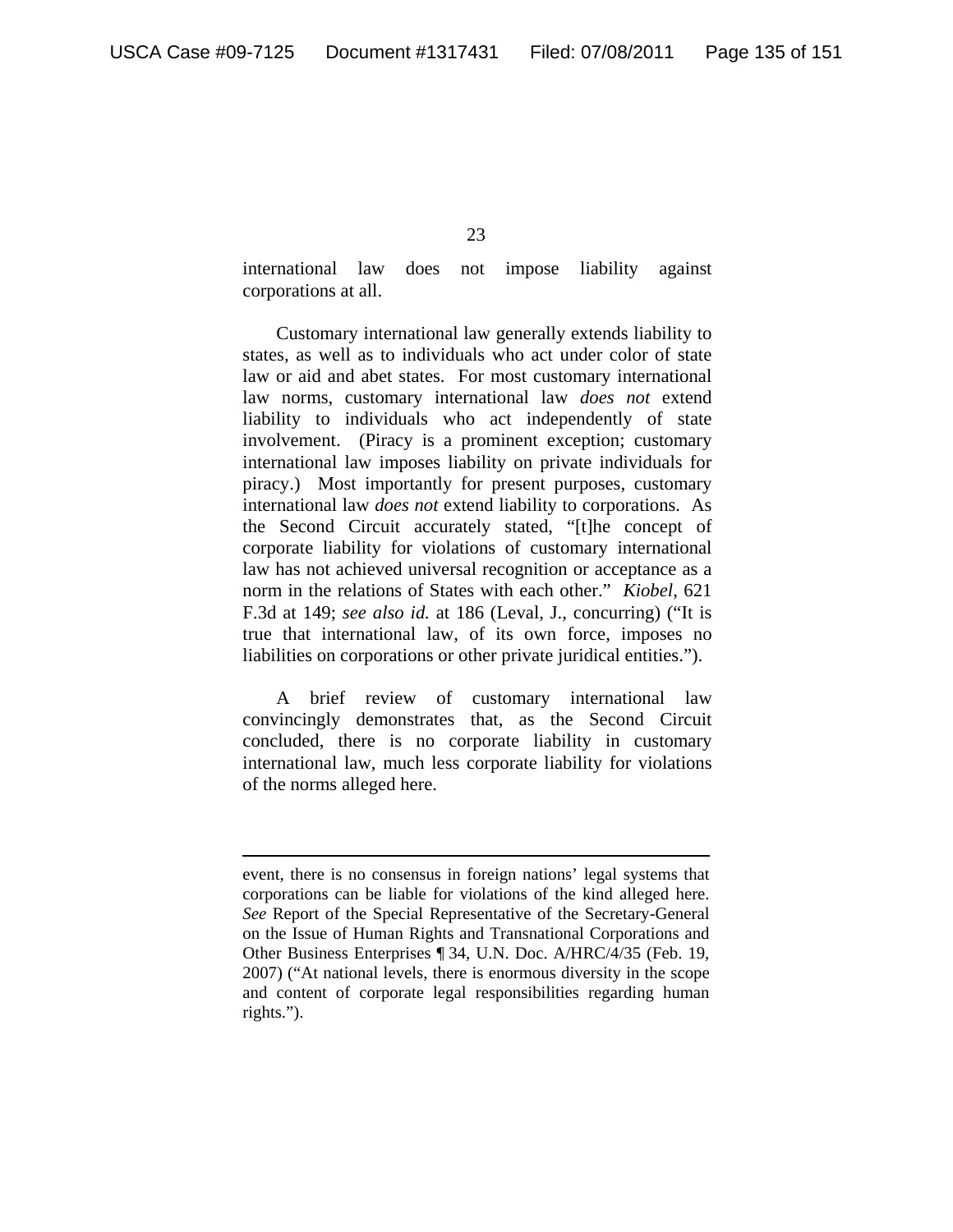Traditionally, legal rights and duties under international law applied primarily to sovereign states. *See* 1 RESTATEMENT (THIRD) OF THE FOREIGN RELATIONS LAW OF THE UNITED STATES § 101 (1987) (Reporters' Notes). The Nuremberg trials following World War II "for the first time made explicit and unambiguous" that "individuals are responsible" for the commission of international crimes. Robert H. Jackson, Final Report to the President Concerning the Nurnberg War Crimes Trial, *reprinted in* 20 TEMP. L.Q. 338, 342 (1946). No corporations were charged or convicted in the Nuremberg trials, however, even though many corporate executives were individually tried. *See* Jonathan A. Bush, *The Prehistory of Corporations and Conspiracy in International Criminal Law: What Nuremberg Really Said*, 109 COLUM. L. REV. 1094, 1098 (2009). Although numerous executives of the German company I.G. Farben were charged at the U.S. military tribunal, the Tribunal stated that "the corporate defendant, Farben, is not before the bar of this Tribunal and cannot be subjected to criminal penalties in these proceedings" because "corporations act through individuals." 8 TRIALS OF WAR CRIMINALS BEFORE THE NUERNBERG MILITARY TRIBUNALS UNDER CONTROL COUNCIL LAW NO. 10 1153 (1952). Indeed, the London Charter, which established the International Military Tribunal at Nuremberg, provided jurisdiction for the tribunal to "try and punish" only "individuals or . . . members of organizations." Agreement for the Prosecution and Punishment of the Major War Criminals of the European Axis art. 6, Aug. 8, 1945, 59 Stat. 1544, 82 U.N.T.S. 280; *see also id.* art. 9-10 (Tribunal may declare that "the group or organization of which the individual was a member was a criminal organization," which designation may serve as proof in a subsequent trial of an individual "for membership therein.").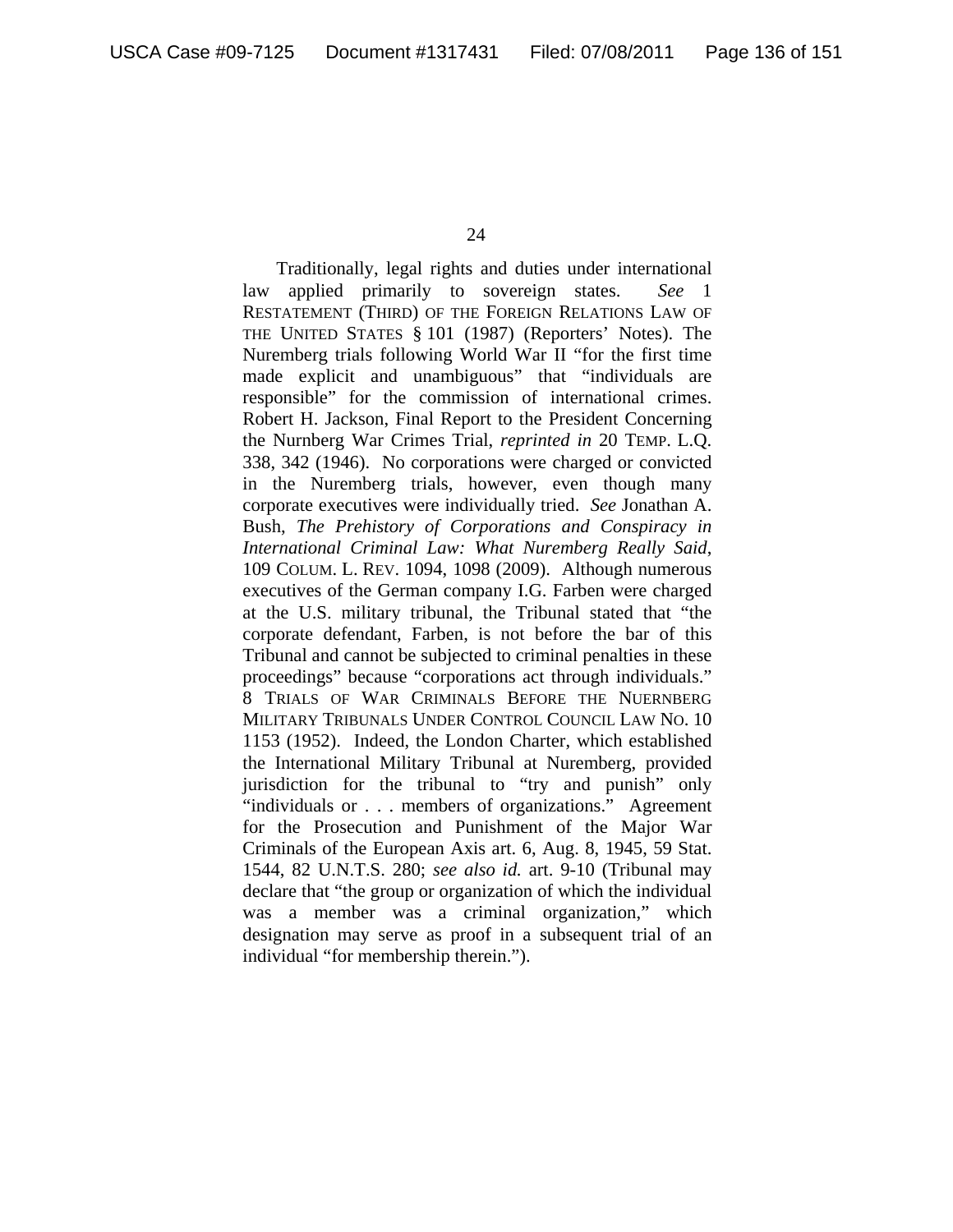Every international tribunal since Nuremberg that has enforced customary international law has followed this path, extending liability to individuals but not to corporations. To take the most prominent examples, the International Criminal Tribunals for Rwanda and the former Yugoslavia have jurisdiction only over "natural persons." *See Kiobel*, 621 F.3d at 136.

A recent U.N. Report noted the "absence of an international accountability mechanism" for corporate conduct. Report of the Special Representative of the Secretary-General on the Issue of Human Rights and Transnational Corporations and Other Business Enterprises ¶ 21, U.N. Doc. A/HRC/4/35 (Feb. 19, 2007). The U.N. Report concluded that "States have been unwilling to adopt binding international human rights standards for corporations." *Id.* ¶ 44. As a result, "[b]efore the current round of cases in U.S. courts, no corporation had ever been charged with or convicted for an international war crime or similar offense." Bush, *Prehistory of Corporations* at 1098.

The Second Circuit recently summarized the state of the law this way:

Looking to international law, we find a jurisprudence, first set forth in Nuremberg and repeated by every international tribunal of which we are aware, that offenses against the law of nations (*i.e.,* customary international law) for violations of human rights can be charged against States and against individual men and women but not against juridical persons such as corporations. As a result, although customary international law has sometimes extended the scope of liability for a violation of a given norm to individuals, it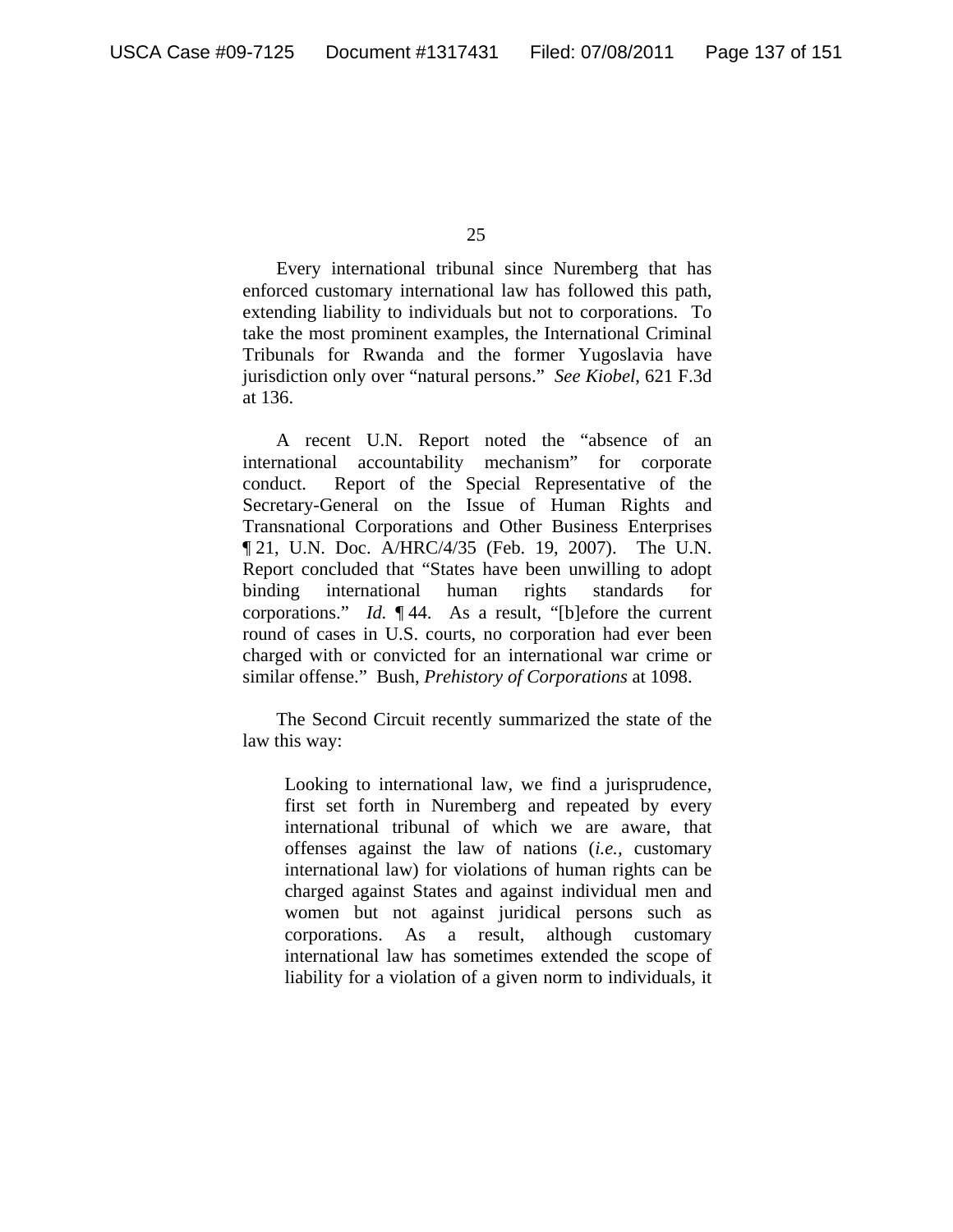has *never* extended the scope of liability to a corporation.

*Kiobel*, 621 F.3d at 120.

In short, the content of an ATS claim is governed by customary international law, and customary international law does not provide liability against corporations for torture, extrajudicial killing, or prolonged detention (or aiding and abetting thereof). Even assuming that there were hints in customary international law of corporate liability for certain customary international law violations, it surely cannot be said that corporate liability for the norms alleged in this case has been established with the specificity and widespread acceptance required by *Sosa* for ATS cases.10

Plaintiffs agree that customary international law does not extend liability to certain categories of defendants. Plaintiffs acknowledge, for example, that customary international law, except with respect to certain norms such as piracy, does not

<sup>&</sup>lt;sup>10</sup> Although it does not explain the relevance of this point to its analysis or conclusion in this case, the majority opinion says in passing that the "law of nations" referred to in the ATS is distinct from customary international law. *See* Maj. Op. at 43 n.23. But courts and leading scholars equate the two terms. *See, e.g.*, Curtis A. Bradley, *State Action and Corporate Human Rights Liability*, 85 NOTRE DAME L. REV. 1823, 1824 (2010) ("For a variety of reasons, the alleged international law violation in ATS cases is almost always a violation of the 'law of nations,' also known today as 'customary international law,' rather than a violation of a treaty."); William A. Fletcher, *Congressional Power Over the Jurisdiction of Federal Courts: The Meaning of the Word "All" in Article III*, 59 DUKE L.J. 929, 944 (2010) ("The law of nations was what we today call customary international law."). The substance and relevance of footnote 23 of the majority opinion are thus somewhat unclear.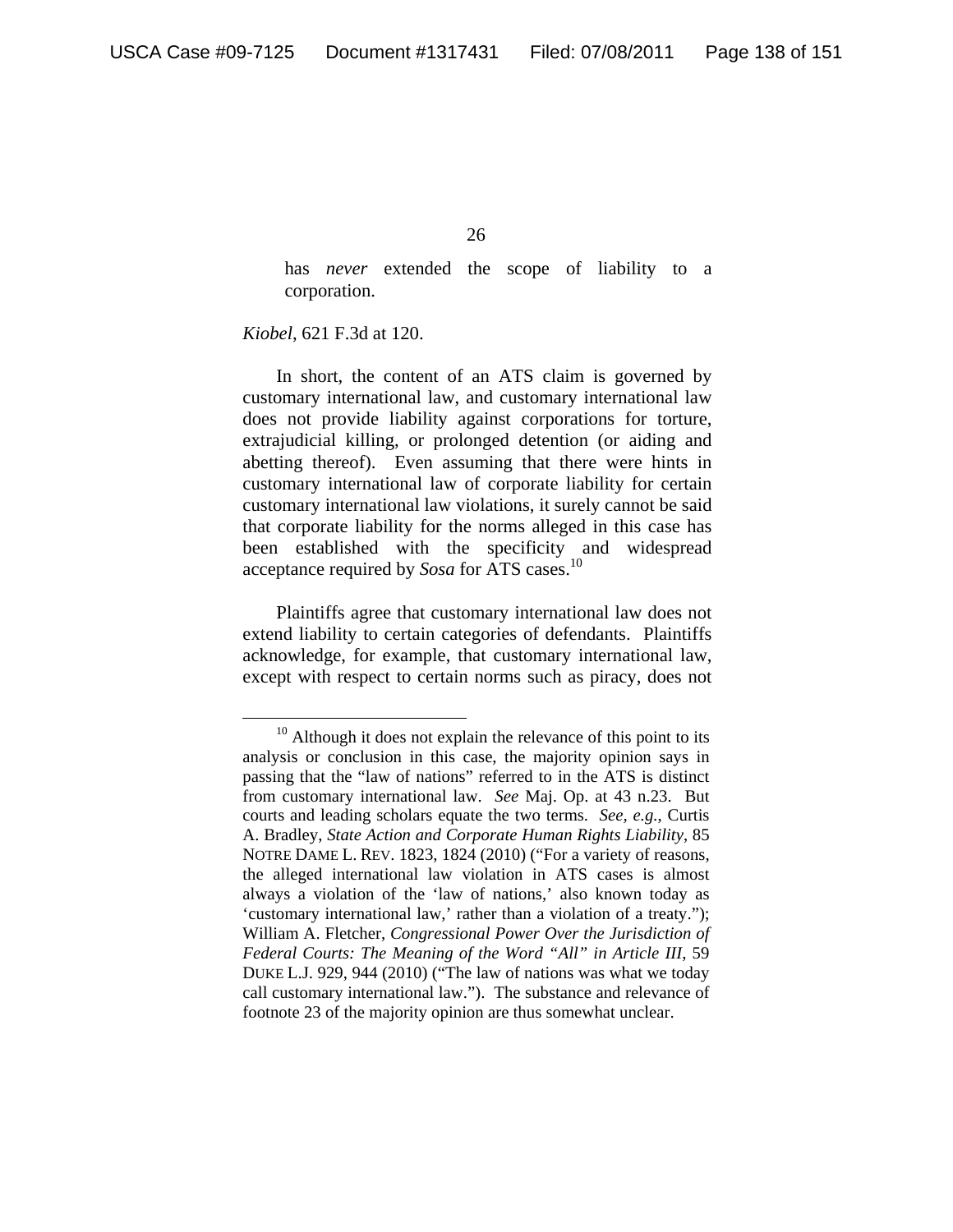impose liability on private individuals who act independently of state involvement. And plaintiffs recognize that when customary international law does not extend liability to private individual defendants for violations of a given norm, U.S. courts cannot allow ATS suits against private individual defendants for violations of that customary international law norm.

Despite acknowledging that we should follow customary international law in determining when private parties may be liable in ATS cases for violations of a given norm, plaintiffs say we should *not* follow customary international law in determining whether one particular category of private parties – corporations – may be liable in ATS cases. Rather, plaintiffs say that, notwithstanding the clear limits of customary international law, we should feel free to fashion a broader federal common-law rule allowing liability against corporations in ATS cases.

Plaintiffs' position frankly makes little sense. Either customary international law determines which categories of defendants may be liable under the ATS, or it does not. In *Sosa*, the Supreme Court resolved that question. The Court stated that customary international law does in fact determine which categories of defendants may be liable in ATS cases on a norm-by-norm basis. *See* 542 U.S. at 732 n.20, 737. Our Court has said the same. *See Ali Shafi*, No. 10-7024, slip op. at 13-14; *Tel-Oren*, 726 F.2d at 791-95 (Edwards, J., concurring). Applying that principle here should not be complicated – other than for the inconvenient fact that it does not lead to plaintiffs' desired result with respect to corporate liability.

The approach of plaintiffs and the majority opinion produces a very odd result: A defendant who would not be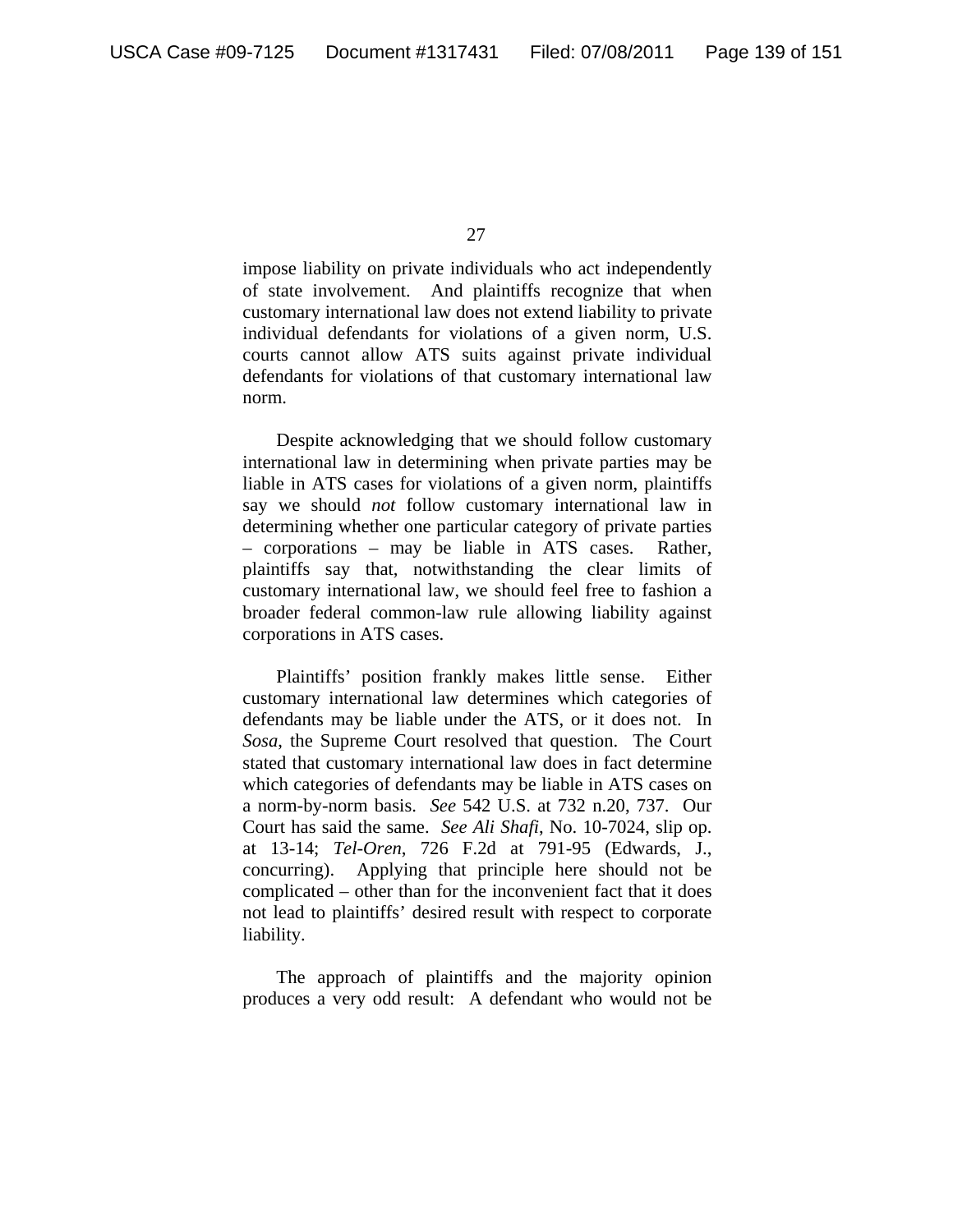liable in an international tribunal for violation of a particular customary international law norm nonetheless may be liable in a U.S. court in an ATS suit for violation of that customary international law norm. In light of *Sosa*'s direction, I agree with the Second Circuit that such a result is simply "inconceivable." *Kiobel*, 621 F.3d at 122.

In sum, customary international law does not provide corporate liability for aiding and abetting torture, extrajudicial killing, or prolonged detention. Therefore, plaintiffs cannot maintain their ATS claims against Exxon, a corporation.

## III

*Third*, and also in the alternative, even if customary international law established corporate liability for aiding and abetting torture and extrajudicial killing, we still should not allow plaintiffs' ATS claims for those violations to go forward because doing so would be incongruous with the Torture Victim Protection Act, 28 U.S.C.  $\S$  1350 note.<sup>11</sup>

In 1992, Congress passed and President Bush signed the Torture Victim Protection Act. That Act supplies a civil cause of action to American citizens, as well as aliens, for torture and extrajudicial killing. Americans can sue under the TVPA, just as aliens can sue under the ATS. But the TVPA does not provide for corporate liability, and it does not provide for aiding and abetting liability. As I will explain, because the

 $11$  The majority opinion asserts that Exxon forfeited this claim. *See* Maj. Op. at 83 n.45. But Exxon devoted a page in the text of its brief to arguing that "[i]t would be wholly improper for courts to create a federal common-law cause of action under the ATS broader than the directly analogous action established by Congress," the TVPA. Exxon Br. at 31-32. I address that argument here.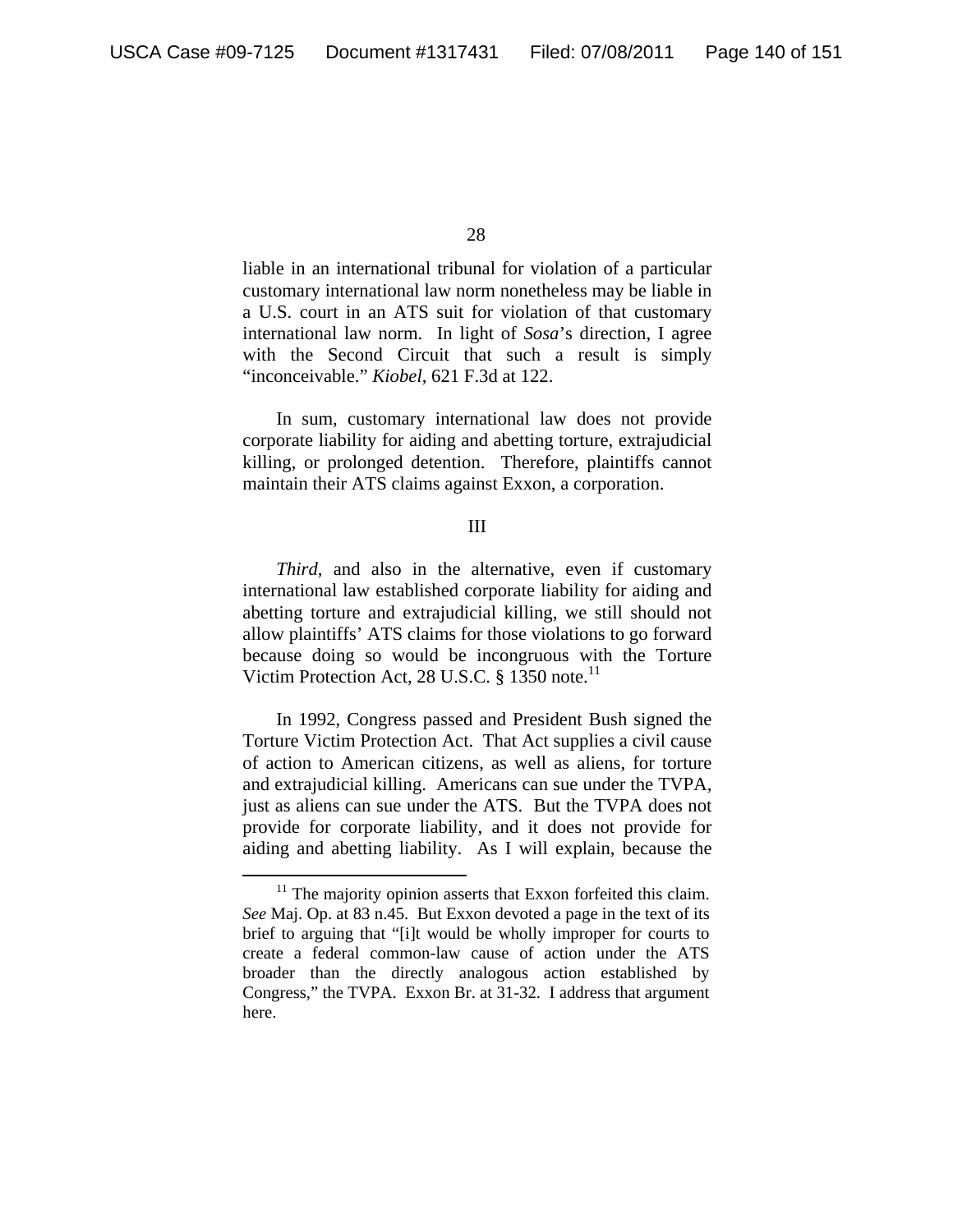TVPA does not provide for corporate liability or aiding and abetting liability in suits *by U.S. citizens*, we should interpret the ATS likewise not to provide for corporate liability or aiding and abetting liability in analogous suits *by aliens*. 12

Why should we pay attention to the limits in the TVPA's causes of action for torture and extrajudicial killing when fashioning the contours of ATS causes of action for torture and extrajudicial killing? Recall that customary international law is notoriously vague and somewhat ill-defined. There is no book or code that tells us the content of customary international law; indeed, it is often unclear who is even making customary international law. Modern customary international law thus sometimes has a make-it-up-as-you-goalong feel to it. *See* Curtis A. Bradley & Jack L. Goldsmith, *Customary International Law as Federal Common Law: A Critique of the Modern Position*, 110 HARV. L. REV. 815, 839- 41 (1997) (describing the numerous sources and rapidly changing content of customary international law). Indeed, even back at the Constitutional Convention, Gouverneur Morris noted that international law principles were "often too vague and deficient to be a rule" without implementing legislation by the Congress. 2 THE RECORDS OF THE FEDERAL CONVENTION OF 1787, at 615 (Max Farrand ed., rev. ed. 1937). That reality poses difficulty for U.S. courts trying to figure out the content of customary international law for purposes of an ATS suit. And that difficulty in turn poses a risk that courts will be left with little more than their own policy preferences when determining the scope of an ATS/customary international law claim.

 $12$  As an alternative to their aiding and abetting claim, plaintiffs have also asserted that Exxon acted under color of Indonesian law and was, in effect, a state actor. However, plaintiffs have failed to argue that Exxon acted under color of law as defined by customary international law.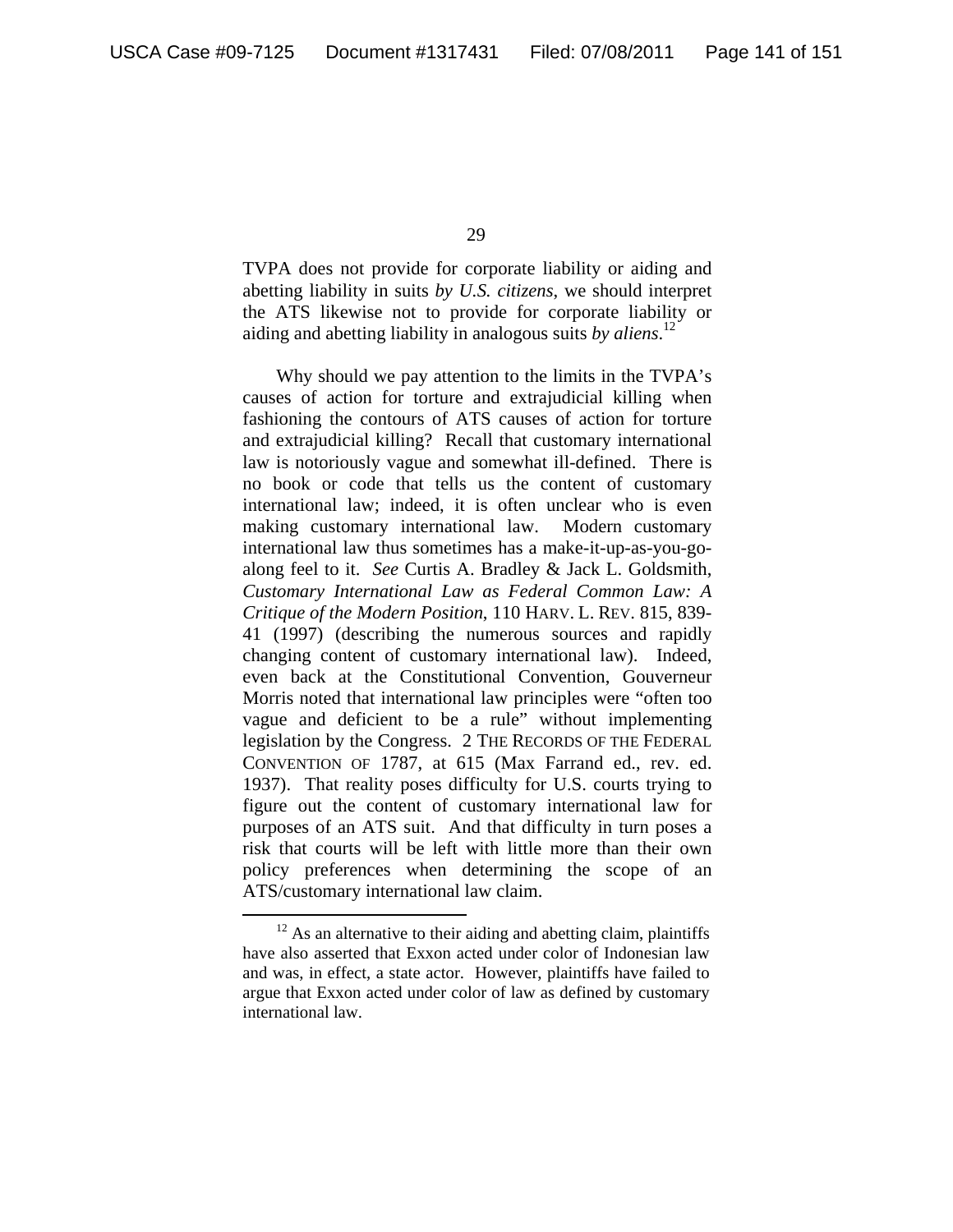All of this is good reason for judicial restraint in ATS cases. Indeed, in *Sosa*, the Supreme Court emphasized the paramount need for judicial restraint, "great caution," and "vigilant doorkeeping" in ATS cases, and the Court outlined several principles of restraint that must guide the Judiciary. *See Sosa v. Alvarez-Machain*, 542 U.S. 692, 725-33 (2004). For example, as discussed above in Part II of this opinion, the Court insisted that the Judiciary recognize only those customary international law norms that are sufficiently definite and widely accepted.

Relevant to the present discussion, the Court also emphasized that courts should "look for legislative guidance before exercising innovative authority over substantive law" in ATS cases. *Id.* at 726. The Court pointed out that Congress by direct or indirect command may scale back customary international law norms otherwise cognizable in ATS cases. *See id.* at 731 (Congress may "shut the door to the law of nations" either "explicitly, or implicitly by treaties or statutes that occupy the field"); *see also id.* at 760 (Breyer, J., concurring) ("Congress can make clear that courts should not recognize any such norm, through a direct or indirect command or by occupying the field").

What this means is that plaintiffs in ATS cases must pass through two filters with respect to the substance of their claims. First, they must show that their alleged claim against the defendant is firmly grounded in customary international law. Second, they also must show that Congress has not cast doubt on their asserted ATS claim by direct or indirect command.

In my view, *Sosa*'s emphasis on judicial restraint and on the role of Congress dictates the following interpretive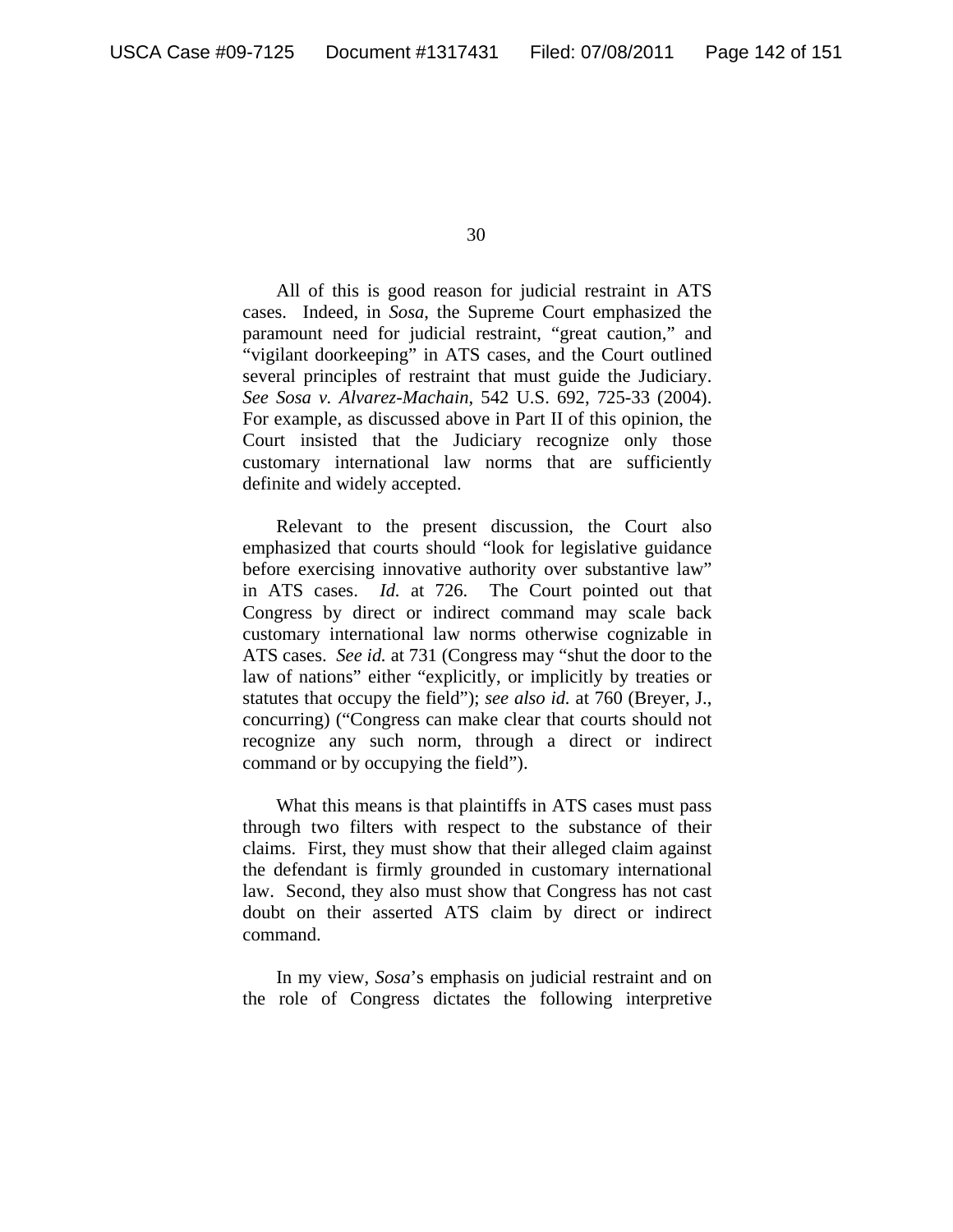principle in ATS cases: When Congress has enacted a statute that gives U.S. citizens a cause of action for tortious conduct that is also a violation of customary international law, then the statutory limits on U.S. citizens' recovery under that statute should presumptively apply to aliens' recovery under the ATS as well. That interpretive principle avoids the bizarre result that would ensue if aliens – but not U.S. citizens – could bring suit in U.S. court for the same injuries caused by the same defendants.

Applying this *Sosa*-based interpretive principle, corporations should not be liable in ATS cases based on alleged torture or extrajudicial killing. The Torture Victim Protection Act authorizes "a civil action for recovery of damages from an *individual* who engages in torture or extrajudicial killing" and who acts "under actual or apparent authority, or color of law, of any foreign nation." Pub. L. No. 102-256, 106 Stat. 73 (1992) (codified at 28 U.S.C. § 1350, note) (emphasis added). As this Court recently held, the TVPA's text and structure establish that corporations are *not* proper defendants in TVPA suits. *Mohamad v. Rajoub*, 634 F.3d 604, 607-08 (D.C. Cir. 2011); *see also Bowoto v. Chevron Corp.*, 621 F.3d 1116 (9th Cir. 2010). The word "individual" in the TVPA carries "its ordinary meaning," which "encompasses only natural persons and not corporations or other organizations." *Mohamad*, 634 F.3d at 607; *see also* 1 U.S.C. § 1 (Dictionary Act) (the word "person" includes "corporations, companies, associations, firms, partnerships, societies, . . . *as well as individuals*") (emphasis added).

 Under the *Sosa*-based interpretive principle, plaintiffs' ATS claims for torture and extrajudicial killing are barred not just because the TVPA provides no corporate liability, but also because the TVPA provides no aiding and abetting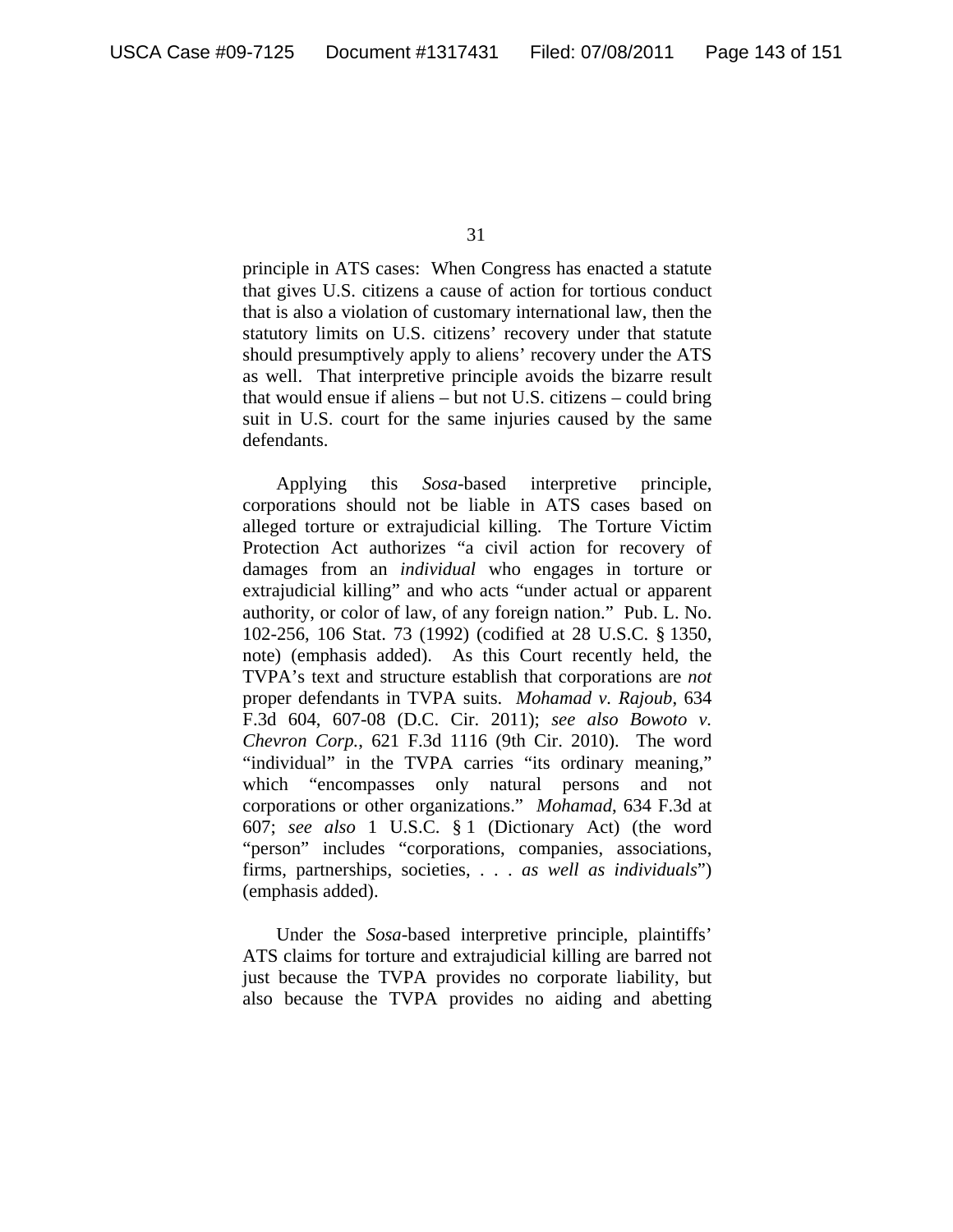liability. Plaintiffs are suing Exxon under an aiding and abetting theory. But the text of the TVPA does not provide for aiding and abetting liability, and the Supreme Court has made crystal clear that there can be no civil aiding and abetting liability unless Congress expressly provides for it. *See Central Bank of Denver, N.A. v. First Interstate Bank of Denver, N.A.*, 511 U.S. 164 (1994). Because liability for aiding and abetting torture and extrajudicial killing does not exist under the TVPA, courts should not allow liability for aiding and abetting torture and extrajudicial killing under the ATS.

To be clear, the TVPA does not alter or affect the contours of ATS suits based on customary international law norms other than torture and extrajudicial killing. *See Sosa*, 542 U.S. at 728. The TVPA was not intended to generally preempt or displace all ATS suits. *See id.* (TVPA's "legislative history includes the remark that [the ATS] should 'remain intact to permit suits based on other norms that already exist or may ripen in the future into rules of customary international law'") (quoting H.R. Rep. No. 102-367, pt. 1, p. 4 (1991)). But the TVPA does reflect a specific congressional decision about when and under what circumstances U.S. citizens (and aliens) may sue for torture and extrajudicial killing. It would be odd and incongruous to disregard those limits in defining when aliens may sue for torture and extrajudicial killing under the ATS. Put simply, *Sosa* told courts in ATS cases to look to Congress for guidance, and Congress has specifically delineated what limits should attach to civil suits for torture and extrajudicial killing. Consistent with that direction in *Sosa*, we should follow the TVPA when fashioning the contours of the famously vague ATS. And it makes eminent sense to fashion the ATS so that aliens cannot recover in U.S. court for torture and extrajudicial killing in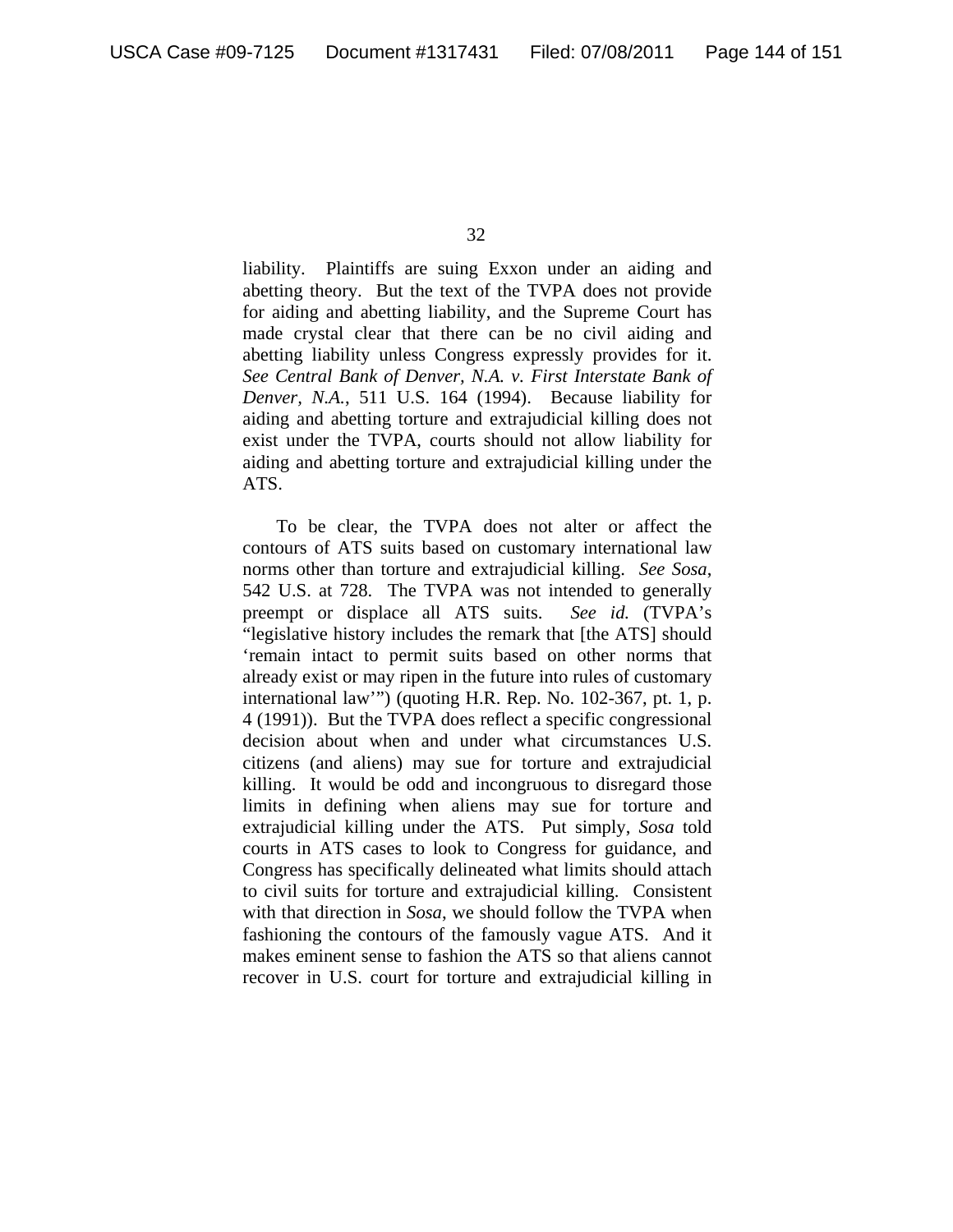circumstances where U.S. citizens could not recover in U.S. court for torture and extrajudicial killing. $^{13}$ 

The majority opinion discounts the relevance of the TVPA to our analysis here. By doing so, however, the majority opinion produces the rather bizarre outcome that *aliens* may sue corporations in U.S. courts for aiding and abetting torture and extrajudicial killing, but *U.S. citizens* may *not* sue U.S. corporations for aiding and abetting torture and extrajudicial killing. In my view, it is implausible to think that Congress intended such a discrepancy. And it is inconsistent with *Sosa* to enshrine such a discrepancy into ATS case law. Because the TVPA does not provide corporate liability or aiding and abetting liability for torture and extrajudicial killing, the ATS likewise does not provide corporate liability or aiding and abetting liability for torture and extrajudicial killing.<sup>14</sup>

<sup>&</sup>lt;sup>13</sup> The TVPA was not redundant with the ATS for at least three reasons. First, the TVPA gives a cause of action to U.S. citizens and aliens, not just to aliens. Second, the TVPA supplies a cause of action for extrajudicial killing, which is likely not a cognizable customary international law violation in ATS cases because it is not one of the Blackstone three or the Breyer four. *See supra* note 2. Third, at the time the TVPA was enacted in 1992, it was unclear whether any causes of action could be asserted under the ATS without further congressional action. *See, e.g.*, *Tel-Oren v. Libyan Arab Republic*, 726 F.2d 774 (D.C. Cir. 1984) (disagreement between Judges Edwards and Bork on this issue). The TVPA eliminated some uncertainty by definitively establishing causes of action for torture and extrajudicial killing.

<sup>&</sup>lt;sup>14</sup> The TVPA provides a cause of action for torture and extrajudicial killing. The analysis in this section thus precludes plaintiffs' ATS claims based on those two asserted customary international law norms. Plaintiffs also claim a third alleged customary international law norm – prolonged detention. The TVPA does not speak to prolonged detention or put limits on it.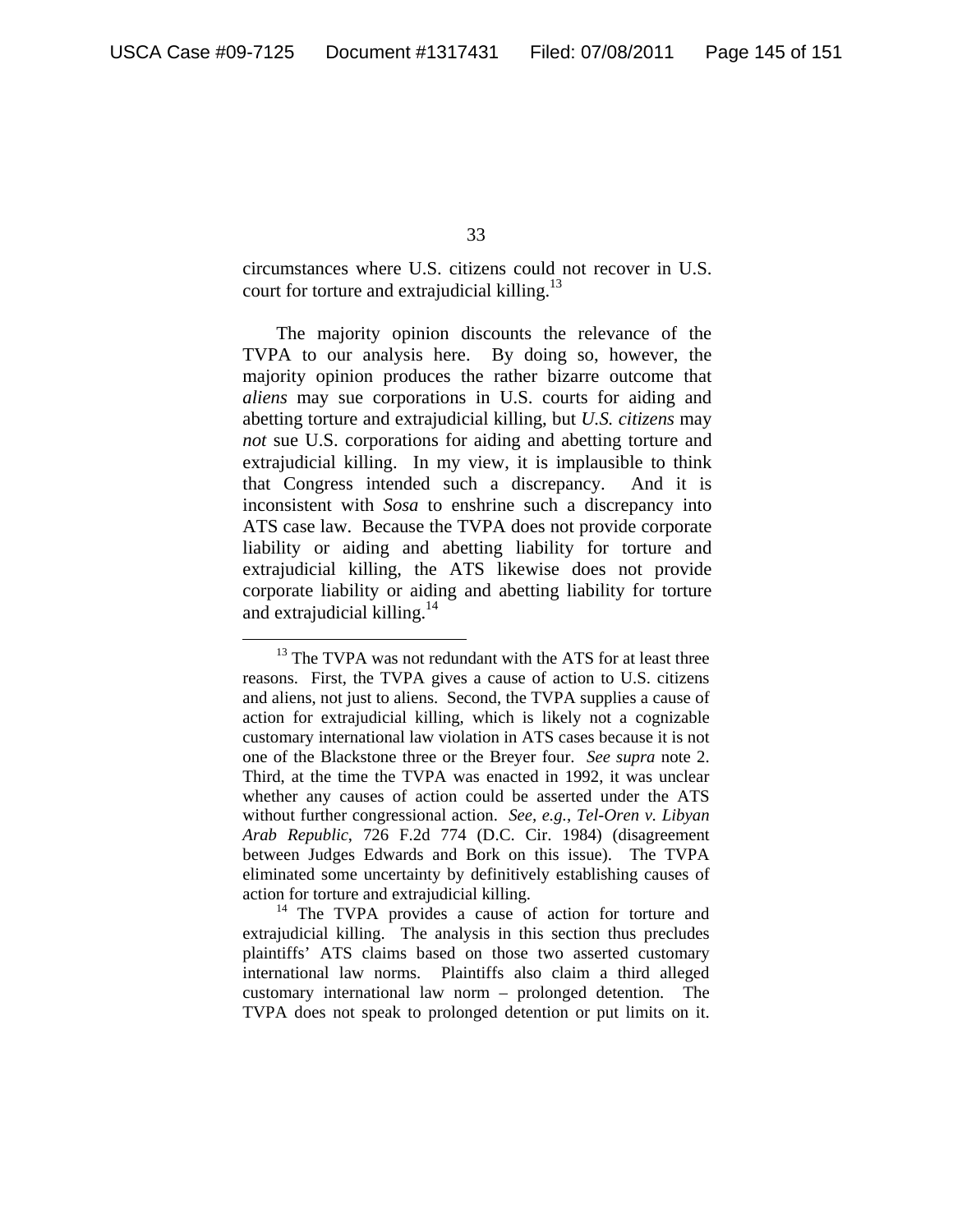$\overline{a}$ 

34

## IV

*Fourth*, and again in the alternative, I would affirm the District Court's dismissal of plaintiffs' ATS claims because the Executive Branch has reasonably explained that adjudicating those ATS claims would harm U.S. foreign policy interests.

 In *Sosa*, as noted above, the Supreme Court emphasized that lower courts must exercise judicial restraint in ATS cases. Part of that restraint, the Court said, is "a policy of casespecific deference to the political branches" that applies in cases touching on the foreign relations of the United States. *Sosa v. Alvarez-Machain*, 542 U.S. 692, 733 n.21 (2004). In "such cases," the Court instructed, "there is a strong argument that federal courts should give serious weight to the Executive Branch's view of the case's impact on foreign policy." *Id.*; *see also id.* at 760-61 (Breyer, J., concurring) ("courts should give 'serious weight' to the Executive Branch's view of the impact on foreign policy that permitting an ATS suit will likely have in a given case or type of case"). The Court added that courts considering ATS cases should be "particularly wary of impinging on the discretion of the Legislative and Executive Branches in managing foreign affairs." *Id.* at 727.

The judicial restraint dictated by *Sosa* footnote 21 means the following: When the Executive Branch reasonably

But that alleged norm is not one of the Blackstone three or the Breyer four, and thus is not likely a customary international law norm cognizable in ATS cases. The prolonged detention claim thus likely fails at the threshold, as did the asserted arbitrary detention norm in *Sosa* itself. *See supra* note 2. In any event, the prolonged detention claim fails for any of the other three alternative reasons set forth in Parts I, II, and IV of this opinion.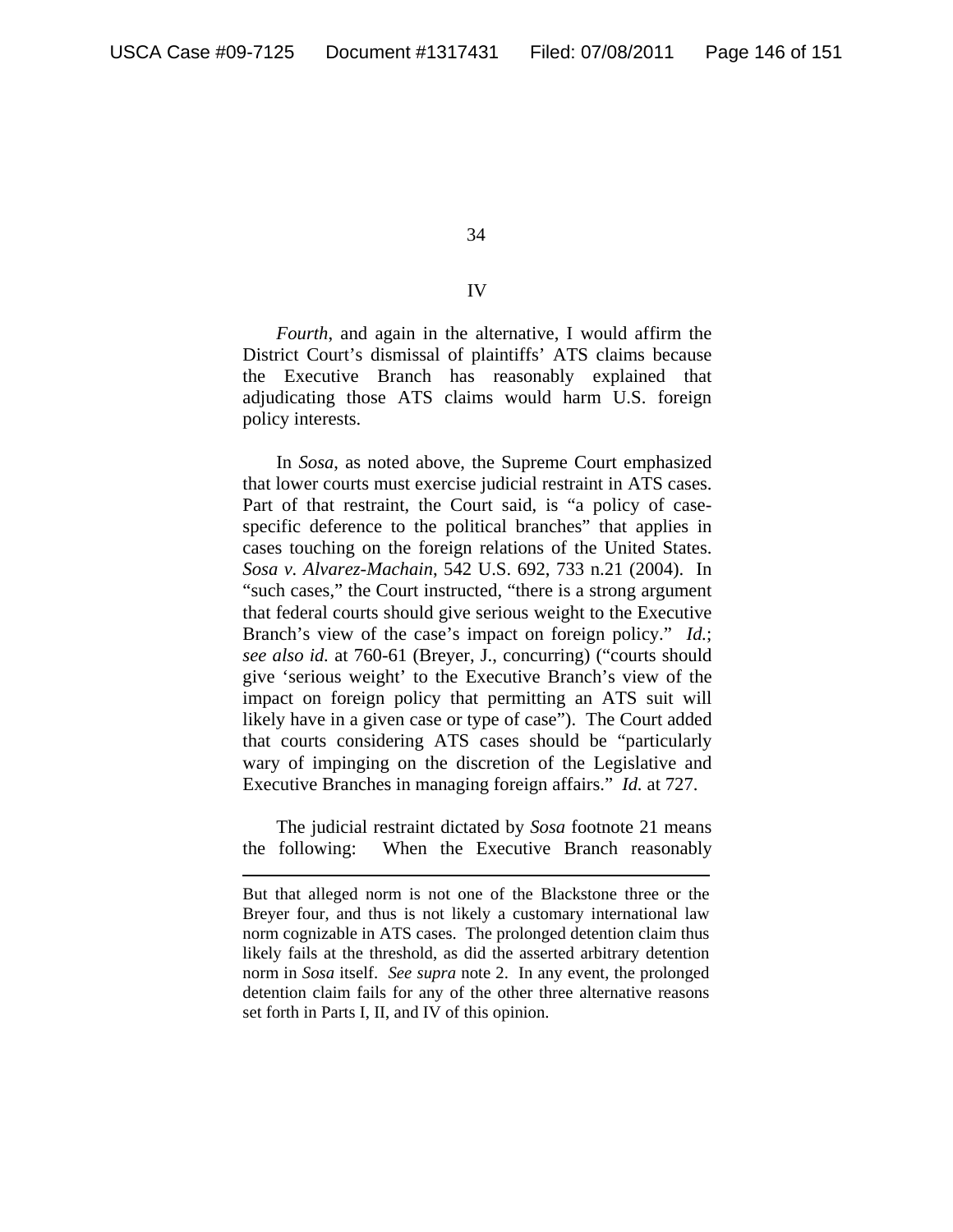explains that adjudication of a particular lawsuit would adversely affect U.S. foreign policy interests, the court should dismiss the lawsuit. *See id.* at 733 n.21; *cf. Republic of Austria v. Altmann*, 541 U.S. 677, 702 (2004) ("[S]hould the State Department choose to express its opinion on the implications of exercising jurisdiction over *particular* petitioners in connection with *their* alleged conduct, that opinion might well be entitled to deference as the considered judgment of the Executive on a particular question of foreign policy."); *Crosby v. Nat'l Foreign Trade Council*, 530 U.S. 363, 386 (2000) (regarding state legislation regulating foreign commerce with Burma: "[R]epeated representations by the Executive Branch supported by formal diplomatic protests and concrete disputes are more than sufficient to demonstrate that the state Act stands in the way of Congress's diplomatic objectives."); *Hwang Geum Joo v. Japan*, 413 F.3d 45, 52 (D.C. Cir. 2005) ("The Executive's judgment that adjudication by a domestic court would be inimical to the foreign policy interests of the United States is compelling and renders this case nonjusticiable under the political question doctrine.").

The theory behind *Sosa* footnote 21 is straightforward. Congress created a tort cause of action for aliens based on customary international law, a kind of international common law. Congress did so in order to benefit America's foreign relations. But if an ATS suit would harm the Nation's foreign relations – as assessed and explained by the Department of State or Department of Justice as representative of the President of the United States – then the courts have no business ignoring that statement of interest, thereby threatening the Nation's foreign relations and thwarting Congress's intent in the ATS.

 Plaintiffs' case against Exxon has been pending for a decade, and the Executive Branch has repeatedly expressed its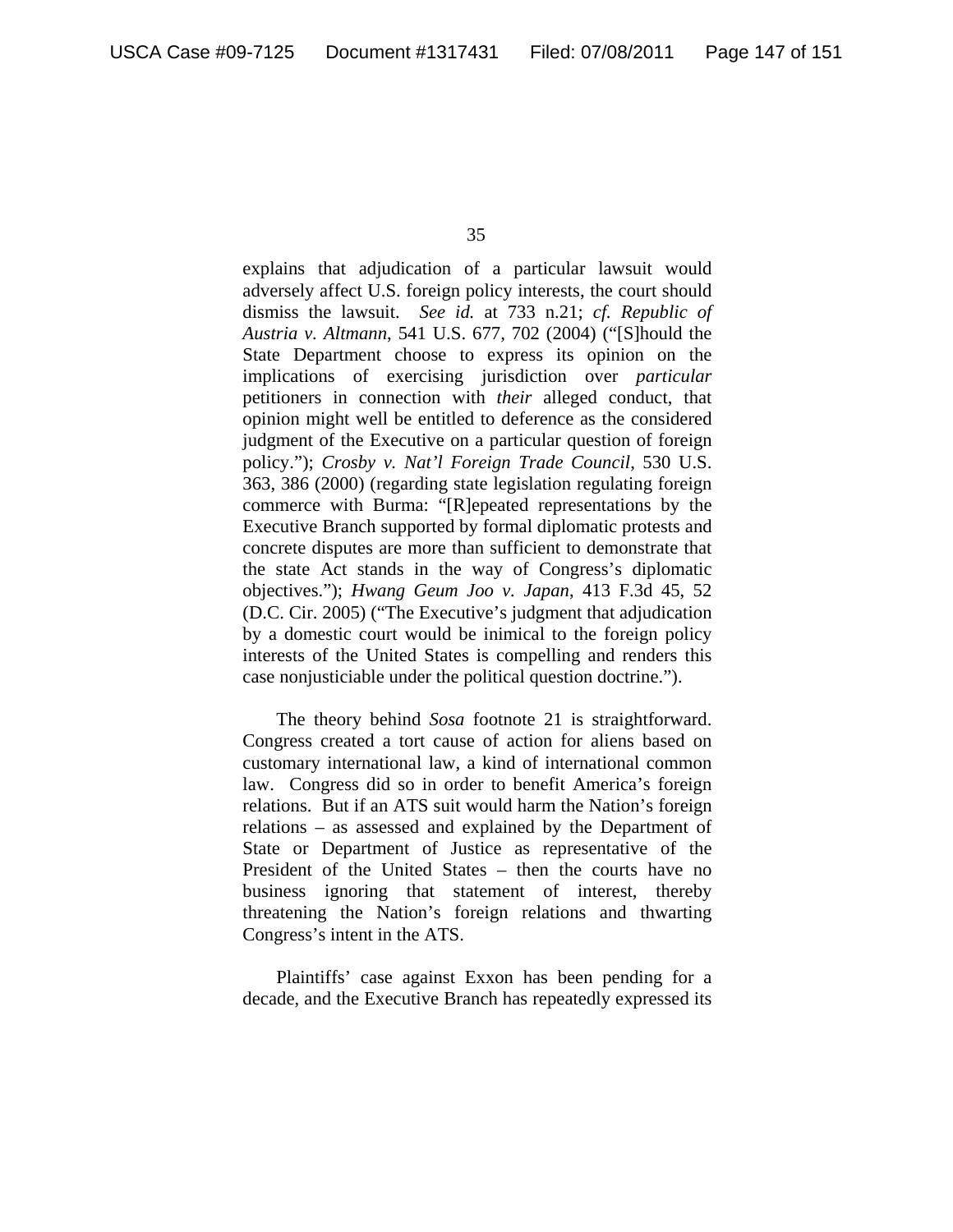views on the ATS claims. The Executive has reasonably and consistently stated that adjudication of plaintiffs' ATS claims would harm U.S. foreign policy interests.

In July 2002, the State Department filed a statement of interest with the District Court stating that this case would interfere with the U.S. Government's foreign policy goals. That letter explained:

[T]he Department of State believes that adjudication of this lawsuit at this time would in fact risk a potentially serious adverse impact on significant interests of the United States, including interests related directly to the on-going struggle against international terrorism. It may also diminish our ability to work with the Government of Indonesia ("GOI") on a variety of important programs, including efforts to promote human rights in Indonesia.

. . . .

 With respect to this litigation, it is the Department's considered opinion that adjudication at this time could adversely affect United States interests in two ways, recognizing that such effects cannot be determined with certainty. First, the GOI may respond to the litigation by curtailing cooperation with the United States on issues of substantial importance to the United States. Second, the litigation's potential effects on Indonesia's economy could in turn adversely affect important United States interests.

Letter from William H. Taft, IV, Legal Adviser, Department of State, to The Honorable Louis F. Oberdorfer, United States District Court for the District of Columbia 1-2 (July 29, 2002) (footnote omitted).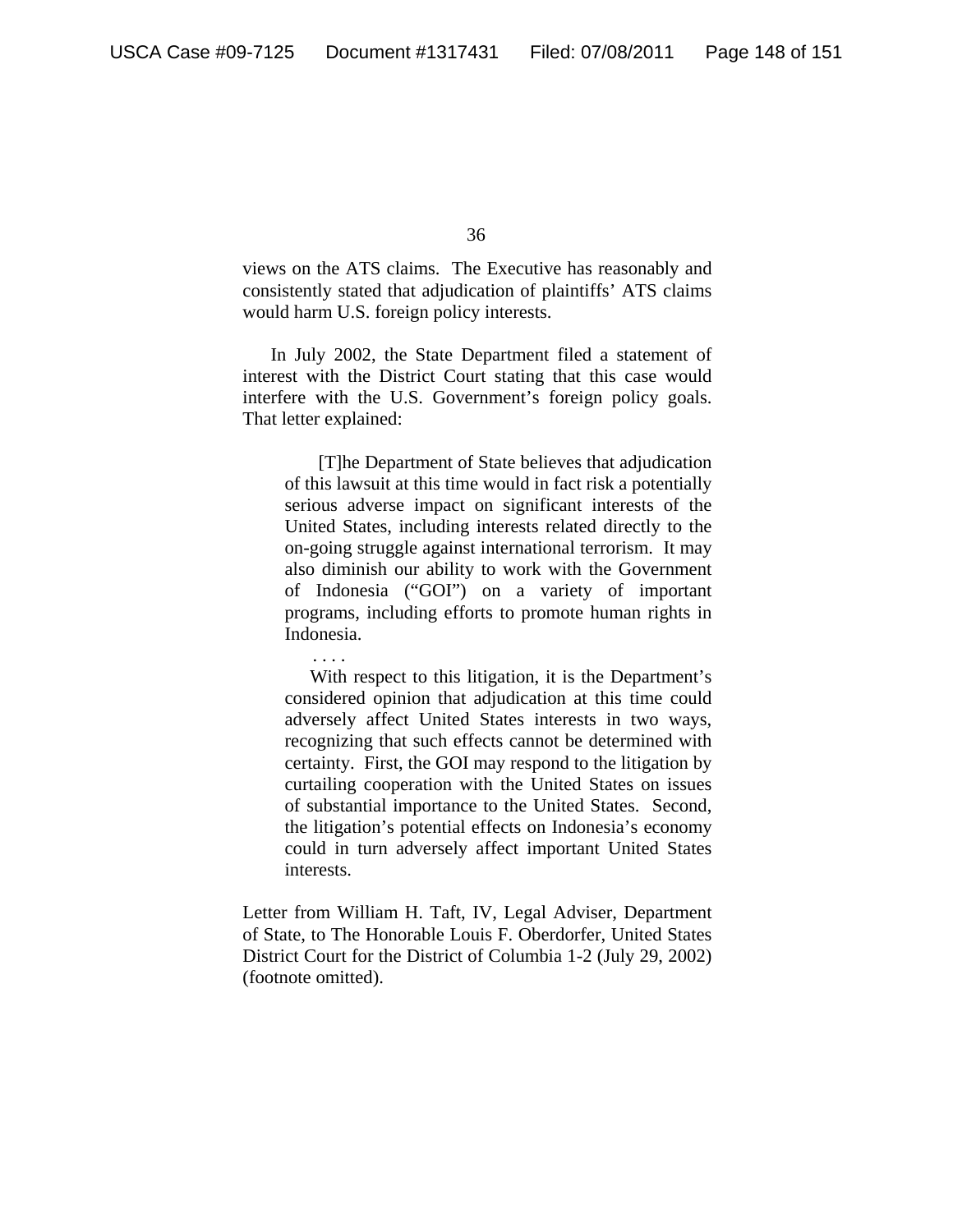In 2003, the Department of Justice submitted a "Supplemental Statement of Interest" addressing some of the legal issues raised by plaintiffs' claims. That statement explained that the U.S. Government's concerns about the litigation required that the District Court dismiss the ATS claims:

It remains the United States' position that adjudication of this case would raise foreign policy and national security concerns for the reasons articulated in the State Department's letter. Those concerns can be avoided by holding, as the United States contends, that the ATS does not create an independent right of action.

Supplemental Statement of Interest of the United States of America at 2, *Doe I v. Exxon Mobil Corp.*, 393 F. Supp. 2d 20 (D.D.C. 2005).

In the District Court, Judge Oberdorfer paid careful attention to the Executive Branch's stated concerns and dismissed plaintiffs' ATS claims, in part to avoid "adjudicating the actions of the Indonesian government." *Doe I v. Exxon Mobil Corp.*, 393 F. Supp. 2d 20, 26-27 (D.D.C. 2005). Exxon then asked this Court to entertain an interlocutory appeal or grant a writ of mandamus compelling the District Court to dismiss plaintiffs' D.C. tort claims as well. This Court declined to do so. *See Doe v. Exxon Mobil Corp*., 473 F.3d 345 (D.C. Cir. 2007). The Court's opinion focused on plaintiffs' D.C. tort claims – the only issue presented – and did not evaluate either the Executive Branch's statement of interest with respect to the ATS claims or the District Court's decision to dismiss the ATS claims.

Exxon petitioned for certiorari with respect to the D.C. tort claims, and the Government filed an amicus brief urging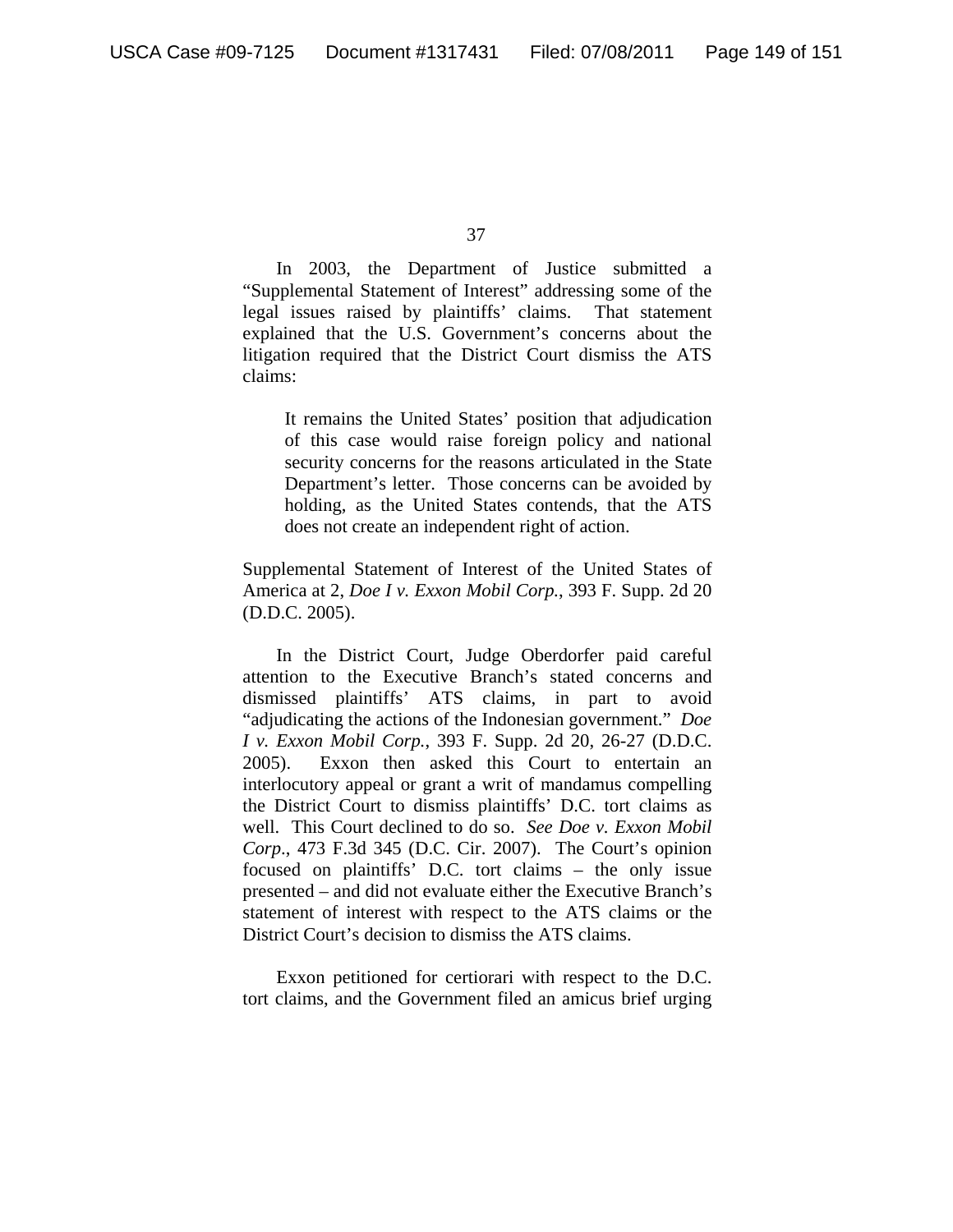the Supreme Court to deny the writ. Brief for the United States as Amicus Curiae at 8-9, *Exxon Mobil Corp. v. Doe*, 554 U.S. 909 (2008) (No. 07-81). In so doing, the Government's brief – which was signed by the Solicitor General and the Legal Adviser to the Department of State – reiterated the U.S. Government's position on the ATS claims:

- The District Court "reach[ed] the result the United States had advocated with respect to respondents' ATS claims" when it dismissed those claims. *Id.* at 8.
- "Moreover, the United States had said that its 'concerns can be avoided by holding \* \* \* that the ATS does not create an independent right of action,' and the district court responded by granting petitioners' motion to dismiss the ATS and TVPA claims, which were premised on alleged violations of international law by the Indonesian government." *Id.* at 16 (quoting Supplemental Statement of Interest of the United States of America at 2, *Doe I v. Exxon Mobil Corp.*, 393 F. Supp. 2d 20).
- "[A]s a result of the district court's rulings narrowing the scope of respondents' suit, the case now presents neither of the particular situations discussed in *Sosa*  and *Altmann*. In *Sosa*, the Court addressed the deference owed to the Executive Branch by the courts in exercising their federal-common-law-making authority under the ATS with respect to claims alleging violations of international law. Here, the district court dismissed respondents' claims under the ATS, as the United States had requested, as well as those under the TVPA." *Id.* at 17-18 (internal citation omitted).

The U.S. Government's amicus brief to the Supreme Court thus plainly stated that the Executive Branch opposed